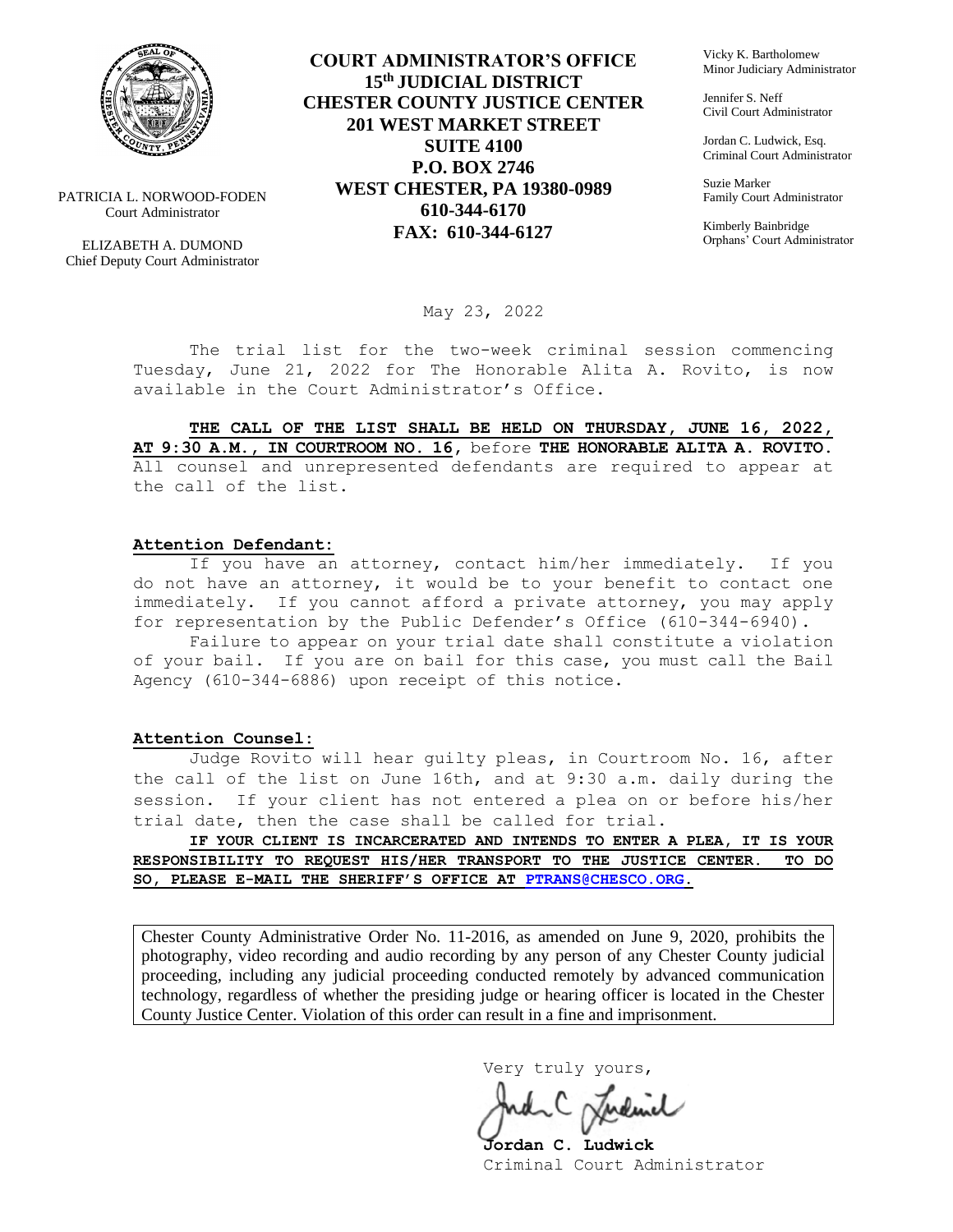| <b>Case No</b> | <b>Defendant Name</b>         | Page |
|----------------|-------------------------------|------|
| 0000203-2021   | Adams, Timothy                | 4    |
| 0001370-2020   | Adams, Timothy Michael        | 4    |
| 0000674-2021   | Adams, Timothy Michael        | 3    |
| 0001769-2021   | Adams, Timothy Michael        | 3    |
| 0000220-2021   | Adams, Timothy Michael        | 4    |
| 0001079-2021   | Adams, Timothy Michael        | 3    |
| 0000910-2022   | Aerie, Joseph Hamilton IV     | 46   |
| 0000847-2021   | Akkapeddi, Shyam S.           | 18   |
| 0002942-2021   | Alexander, Carlin Deshawn     | 33   |
| 0000057-2022   | Alexander, Dennis W.          | 51   |
| 0003935-2021   | Altman, Nicholas Ryan         | 25   |
| 0001188-2022   | Alvarado, Jose Javier         | 61   |
| 0001189-2022   | Alvarado, Jose Javier         | 61   |
| 0000295-2022   | Arbutina, Nicholas Martin     | 57   |
| 0002273-2019   | Atwater, Daniel Patrick       | 1    |
| 0000685-2022   | Atwell, Tina Ann              | 38   |
| 0000598-2022   | Avila Tovar, Ulises Dario     | 43   |
| 0003997-2021   | Ayala Estrada, Guadalupe      | 40   |
| 0000672-2022   | Baer, John                    | 49   |
| 0000731-2022   | Bailkin, Cole Alexander       | 50   |
| 0003356-2021   | Barnes, Lamier Levon          | 47   |
| 0002324-2021   | Barnshaw, Christina M.        | 24   |
| 0003202-2021   | Barrage, Warren Joseph        | 37   |
| 0002689-2020   | Bauman, Brian                 | 9    |
| 0001281-2020   | Bedolla, Sergio               | 8    |
| 0003978-2021   | Bernstein, Bernadette         | 52   |
| 0001375-2021   | Bethea, Taru Anton            | 13   |
| 0001051-2022   | Brahm, Leroy Donald III       | 1    |
| 0003590-2020   | Bramhall, Devin James         | 10   |
| 0002466-2021   | Brown, Josiah                 | 18   |
| 0002468-2021   | Brown, Josiah                 | 18   |
| 0000706-2022   | Bryan, John David Jr.         | 56   |
| 0000209-2022   | <b>Burke, Edward Michael</b>  | 23   |
| 0000773-2022   | Butler, Michael L. Sr.        | 68   |
| 0001245-2022   | Carr, Nina Rebecca            | 66   |
| 0000989-2022   | Carriker, Nasir Dayshawn      | 67   |
| 0002703-2021   | Carrion, Jaime                | 35   |
| 0001929-2021   | Carter, Nigel Dedieece        | 12   |
| 0000114-2022   | Castillo, Elliot Miguel       | 48   |
| 0000741-2022   | Clouden, Naseem Rashidi       | 67   |
| 0001364-2021   | Cobb, Jonathan Richard        | 12   |
| 0001155-2022   | Colbert, Donte Charles        | 63   |
| 0000015-2022   | Coles, Carlitos Delano Raheem | 40   |
| 0003029-2021   | Coles, Carlitos Delano Raheem | 40   |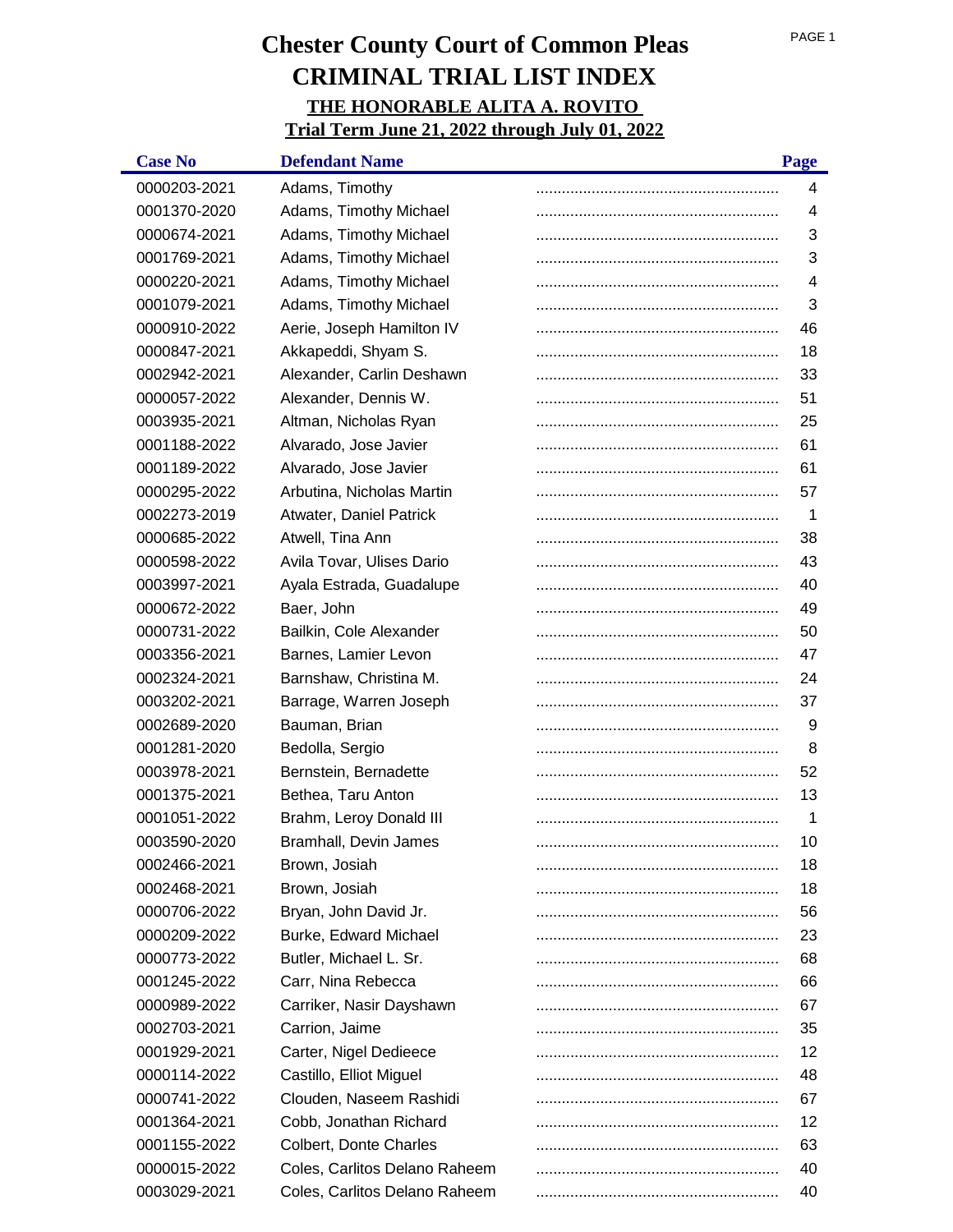| <b>Case No</b> | <b>Defendant Name</b>          | Page |
|----------------|--------------------------------|------|
| 0000124-2022   | Coles, Carlitos Delano Raheem  | 39   |
| 0000796-2021   | Cooley, Timothy J.             | 9    |
| 0000013-2022   | Crosby, Morgan                 | 55   |
| 0002028-2017   | Curet Boyrie, Eliemuel         | 1    |
| 0003420-2021   | Dennison, Alonzo M.            | 41   |
| 0000611-2022   | Despirito, Brittny Lee         | 62   |
| 0003987-2021   | Devito, Rebecca Nancy          | 32   |
| 0000375-2022   | Dieugenio, Matthew John        | 57   |
| 0003717-2021   | Donnelly, Michael Sean         | 42   |
| 0003466-2021   | Douglas, Everroy Kirk          | 38   |
| 0000836-2022   | Doukas, Brian                  | 20   |
| 0003654-2021   | Doukas, Brian                  | 20   |
| 0003628-2021   | Doukas, Brian                  | 20   |
| 0000643-2022   | Doukas, Brian                  | 19   |
| 0003655-2021   | Doukas, Brian                  | 21   |
| 0002783-2021   | Doukas, Brian                  | 21   |
| 0000594-2022   | Doukas, Brian David            | 19   |
| 0002312-2021   | Doukas, Brian David            | 21   |
| 0003716-2021   | Doukas, Brian David            | 21   |
| 0000357-2022   | Eadie, Michael Dennis          | 63   |
| 0000560-2021   | Eason, Damien                  | 14   |
| 0000954-2022   | Enders, John Edward            | 62   |
| 0001352-2022   | Ewell, Thomas Charles          | 29   |
| 0000314-2022   | Ewell, Thomas Charles          | 29   |
| 0000762-2022   | Fairfield, Matthew Ryan        | 65   |
| 0000178-2022   | Ferguson, Brandon              | 53   |
| 0000384-2022   | Flenders, Ashley               | 50   |
| 0002903-2021   | Ford, Johon Maurice            | 39   |
| 0000632-2022   | Furniss, Giovanni              | 49   |
| 0003406-2021   | Fusco, Kaylee                  | 32   |
| 0000554-2020   | Garcia-Cisneros, Alejandro     | 5    |
| 0002136-2021   | Gatlin, Shannon-Keith          | 26   |
| 0002980-2021   | Gaudiello, Daniel Richard      | 23   |
| 0001284-2022   | Grant, Daiman                  | 65   |
| 0000418-2022   | Hales, Alexis Marcus           | 51   |
| 0003618-2021   | Harnish, Charles Michael       | 51   |
| 0003598-2021   | Harrell-Fulmore, Jordan Daniel | 48   |
| 0000549-2022   | Harris, Kathleen               | 56   |
| 0000445-2022   | Hart, Brett                    | 58   |
| 0000105-2022   | Hasan Mcdaniel, Naim Tariq     | 36   |
| 0001544-2021   | Hawthorne, Nathaniel James     | 16   |
| 0001094-2022   | Henderson, Joseph B.           | 42   |
| 0001214-2021   | Hernandez Jasso, Etson         | 8    |
| 0002050-2020   | Hernandez, Dimas Omar          | 10   |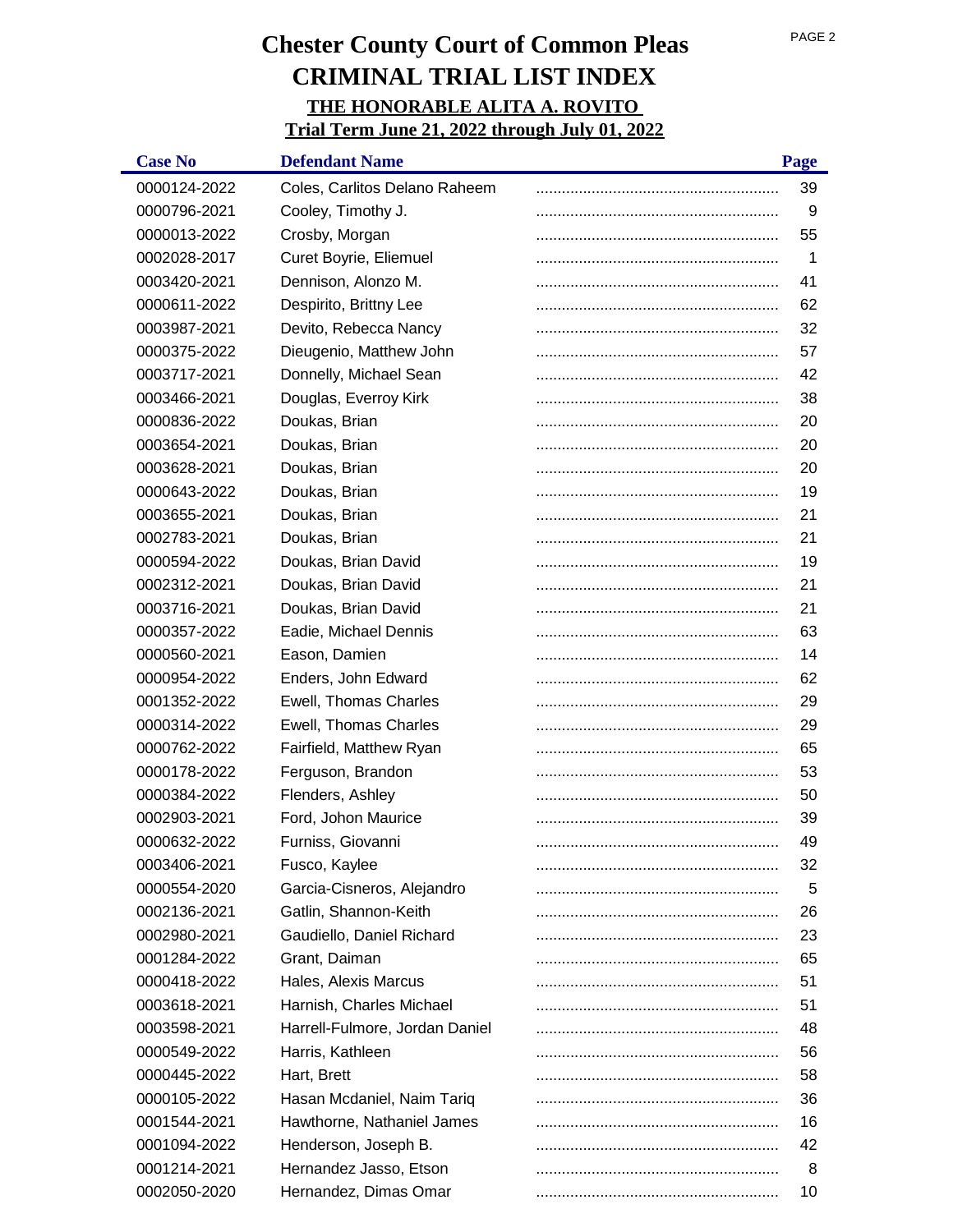| <b>Case No</b> | <b>Defendant Name</b>          | Page |
|----------------|--------------------------------|------|
| 0001072-2022   | Hernandez, Jacqueline Aralee   | 32   |
| 0001710-2020   | Holman, Angela Michelle        | 7    |
| 0001906-2021   | Hutt, Gary Martin              | 24   |
| 0003346-2020   | Jackson, Tremaine              | 13   |
| 0000408-2022   | Johnson, Alexander Jacobs      | 47   |
| 0003196-2020   | Johnson, Charles Rayfield      | 9    |
| 0000223-2022   | Johnson, Lasheira Michelle     | 42   |
| 0000608-2022   | Jones, Bruce Alan              | 53   |
| 0000489-2022   | Jones, Deidre                  | 30   |
| 0000948-2022   | Jones, Gary                    | 30   |
| 0000557-2021   | Jones, Nyeirah Natay           | 11   |
| 0002717-2021   | Joseph, Tyra Danyae            | 30   |
| 0000818-2022   | Julian, Rebecca Lee            | 68   |
| 0000558-2021   | Kennedy, Alazjha Jalis         | 12   |
| 0002727-2021   | Kennedy, Rashaan Henry James   | 7    |
| 0003642-2021   | Kilpatrick, Ricciya            | 50   |
| 0003632-2021   | Knight, Raniyah Jakesh         | 33   |
| 0002530-2021   | Lane, Derrick Maurice Jr.      | 31   |
| 0002455-2021   | Lane, Derrick Maurice Jr.      | 31   |
| 0003631-2021   | Lawhun, Elskamin               | 44   |
| 0003566-2021   | Lawhun, Jason Allen            | 45   |
| 0001323-2022   | Leaman, Amanda Lee             | 62   |
| 0000901-2022   | Lemus-Camacho, Nallely         | 67   |
| 0000842-2022   | Loper, Mackenzie Antoinette    | 35   |
| 0001790-2020   | Maldonado, Jose Junior         | 5    |
| 0000244-2022   | Mapp, Jahmir Zakee             | 23   |
| 0000635-2022   | Marder, James Mitchell         | 34   |
| 0003664-2021   | Marder, James Mitchell         | 34   |
| 0000397-2022   | Marder, James Mitchell         | 34   |
| 0000822-2021   | Martinez-Garcia, Marco Antonio | 13   |
| 0001657-2020   | McCoy, Curtis Timothy          | 7    |
| 0000291-2022   | McNeal, John Russell II        | 61   |
| 0001281-2021   | Meekes-Burk, Joshua            | 6    |
| 0001320-2021   | Meeks Burk, Joshua Ryan        | 6    |
| 0003389-2021   | Mendez Reynoso, Heldiberto     | 44   |
| 0001895-2021   | Miller, Glenwood               | 15   |
| 0001636-2022   | Minniti, Michelle Lane         | 22   |
| 0001598-2021   | Minniti, Michelle Lane         | 22   |
| 0000916-2022   | Minniti, Michelle Lane         | 22   |
| 0000880-2022   | Moore, Dante                   | 64   |
| 0001169-2022   | Moore, Dylan                   | 66   |
| 0002683-2021   | Moore, Kevin Michael           | 33   |
| 0003576-2021   | Morgan, Isaiah Craig           | 46   |
| 0001965-2021   | Mszaneckyj, Steven John        | 14   |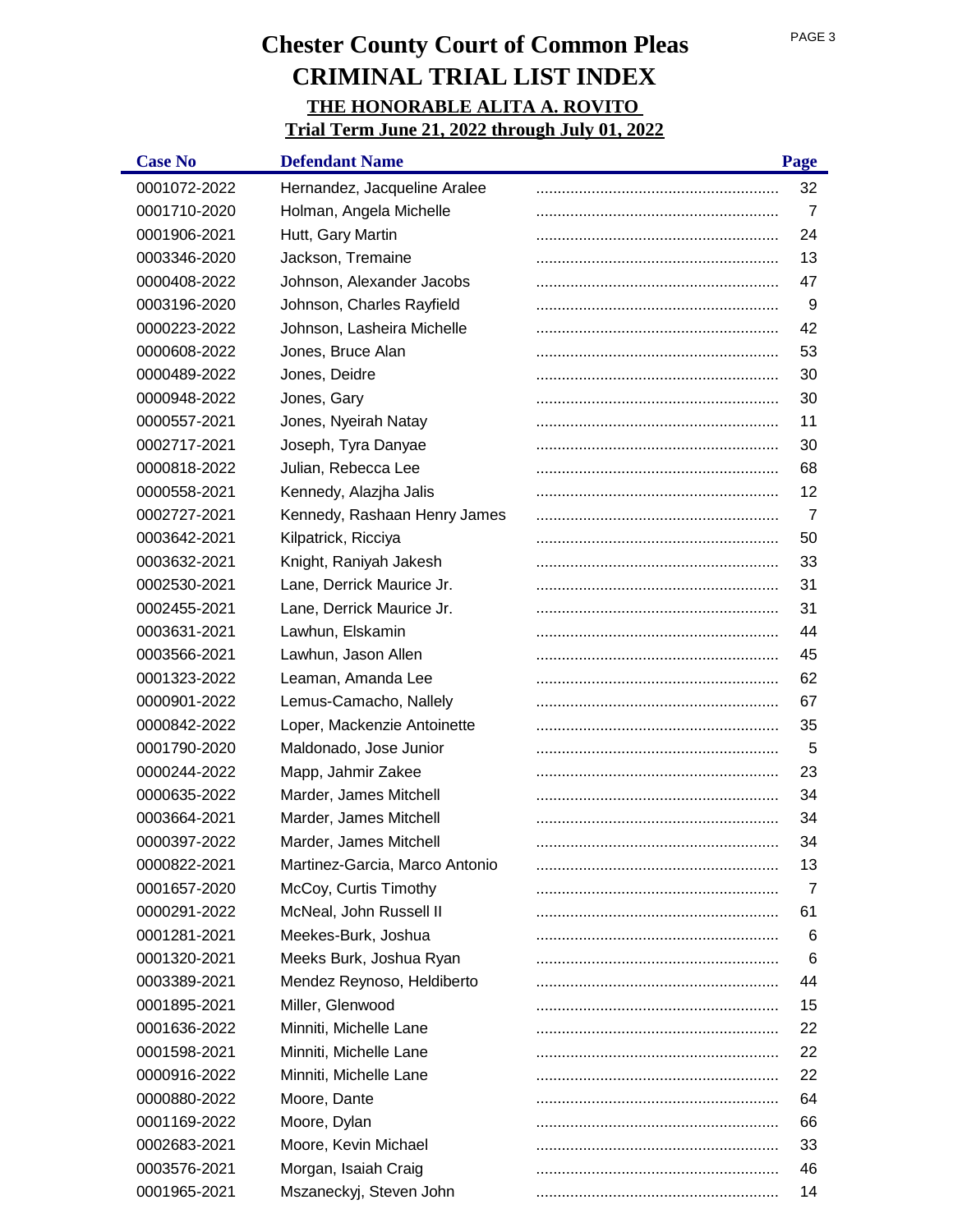| <b>Case No</b> | <b>Defendant Name</b>             | Page           |
|----------------|-----------------------------------|----------------|
| 0003284-2021   | Newton, Zhamire                   | 36             |
| 0000785-2022   | Ocasio, Sayon Luis                | $\overline{2}$ |
| 0000053-2022   | Orr, Cory                         | 16             |
| 0000580-2021   | Orr, Cory                         | 16             |
| 0003432-2021   | Padilla, Cristian Manuel          | 25             |
| 0001456-2022   | Parker, Parisha Dayshona          | 60             |
| 0003477-2021   | Pennington, Alisa                 | 35             |
| 0000519-2022   | Perez, Elizabeth Angelica         | 29             |
| 0000805-2022   | Pettway, Bennie                   | 64             |
| 0001342-2022   | Phillips, Robert Lynn             | 59             |
| 0003316-2021   | Price, Jerry R. Jr.               | 26             |
| 0000510-2022   | Rager, Laurie Ellen               | 55             |
| 0000649-2022   | Ramirez-Tomas, Teodulfo           | 49             |
| 0000142-2021   | Randolph, Earl Henry              | 14             |
| 0000286-2022   | Reza Ayala, Jorge Luis            | 6              |
| 0004480-2019   | Reza Ojeda, Ricardo               | $\overline{2}$ |
| 0002126-2020   | Reza-Ojeda, Ricardo               | $\overline{2}$ |
| 0001014-2022   | Rissell, Kyle Matthew             | 54             |
| 0003924-2021   | Rivera, Enrique Juan Ign          | 39             |
| 0002021-2020   | Rivera-Mendieta, Franklin Eduardo | 11             |
| 0001198-2021   | Robinson, Zahfier Freddreck       | 19             |
| 0000024-2022   | Rodriguez, Adrian                 | 54             |
| 0003819-2021   | Rothera, Paula A.                 | 43             |
| 0000851-2022   | Sanchez Corona, Veronica          | 59             |
| 0000891-2022   | Sandoval, Fernando                | 66             |
| 0000221-2021   | Santiago, Shane Luis              | 15             |
| 0002946-2021   | Schexnayder, Brad A.              | 28             |
| 0002010-2021   | Scott, Carl Joseph Jr.            | 17             |
| 0000221-2022   | Seedorf, Christopher              | 63             |
| 0002173-2020   | Smith, Alkeshia Shamar            | 5              |
| 0003810-2021   | Snyder, Edward Walli III          | 47             |
| 0003890-2021   | Soto, Matthew Alexander           | 56             |
| 0000325-2022   | Steele, Ismael                    | 53             |
| 0001266-2022   | Stumpf, David Shawn               | 39             |
| 0000661-2021   | Styles, Margel                    | 17             |
| 0000647-2022   | Taylor, Myron Damar               | 52             |
| 0000047-2022   | Taylor, Myron Da'Mar              | 52             |
| 0003558-2021   | Techentin, Brandon                | 27             |
| 0002341-2021   | Techentin, Brandon Michael        | 28             |
| 0002334-2021   | Techentin, Brandon Michael        | 28             |
| 0000069-2022   | Teti, Stephen M.                  | 26             |
| 0000536-2022   | Thomas, Eric Matthew              | 37             |
| 0000794-2022   | Tyson, Chad M.                    | 58             |
| 0001234-2022   | Vargas, Carlos                    | 68             |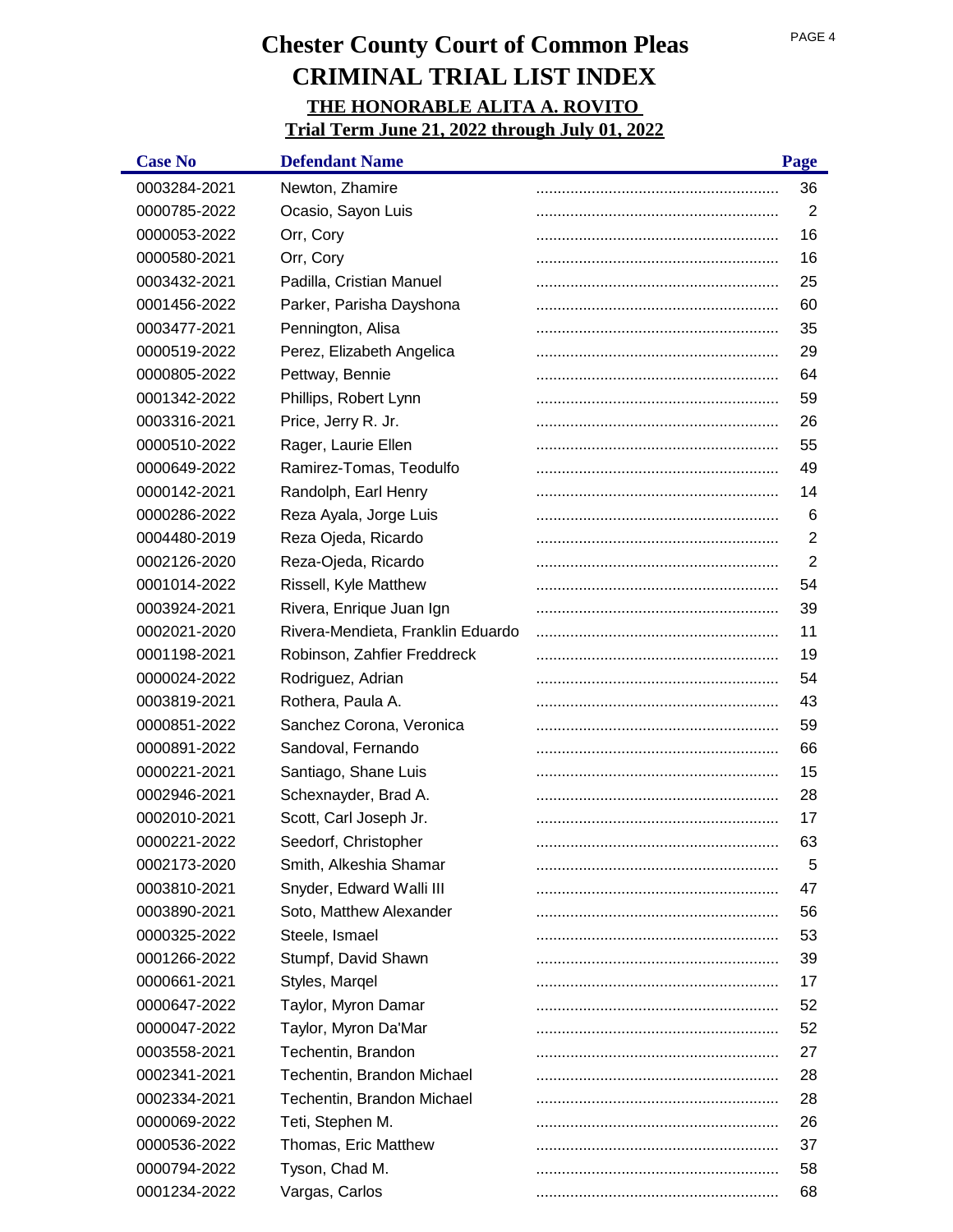| <b>Case No</b> |     | <b>Defendant Name</b>        | Page |
|----------------|-----|------------------------------|------|
| 0003508-2021   |     | Wallace, Anthony             | 46   |
| 0000305-2022   |     | Watson, James Stauffer       | 45   |
| 0000429-2022   |     | White, Jadwiga D.            | 57   |
| 0003297-2021   |     | <b>Willard, Keith Thomas</b> | 38   |
| 0001285-2022   |     | Williams, Jellisa Shanic     | 65   |
| 0000136-2022   |     | Wilson, Jason Ean            | 27   |
| 0003325-2021   |     | Wolfington, Bryan James      | 27   |
| Total Count:   | 183 |                              |      |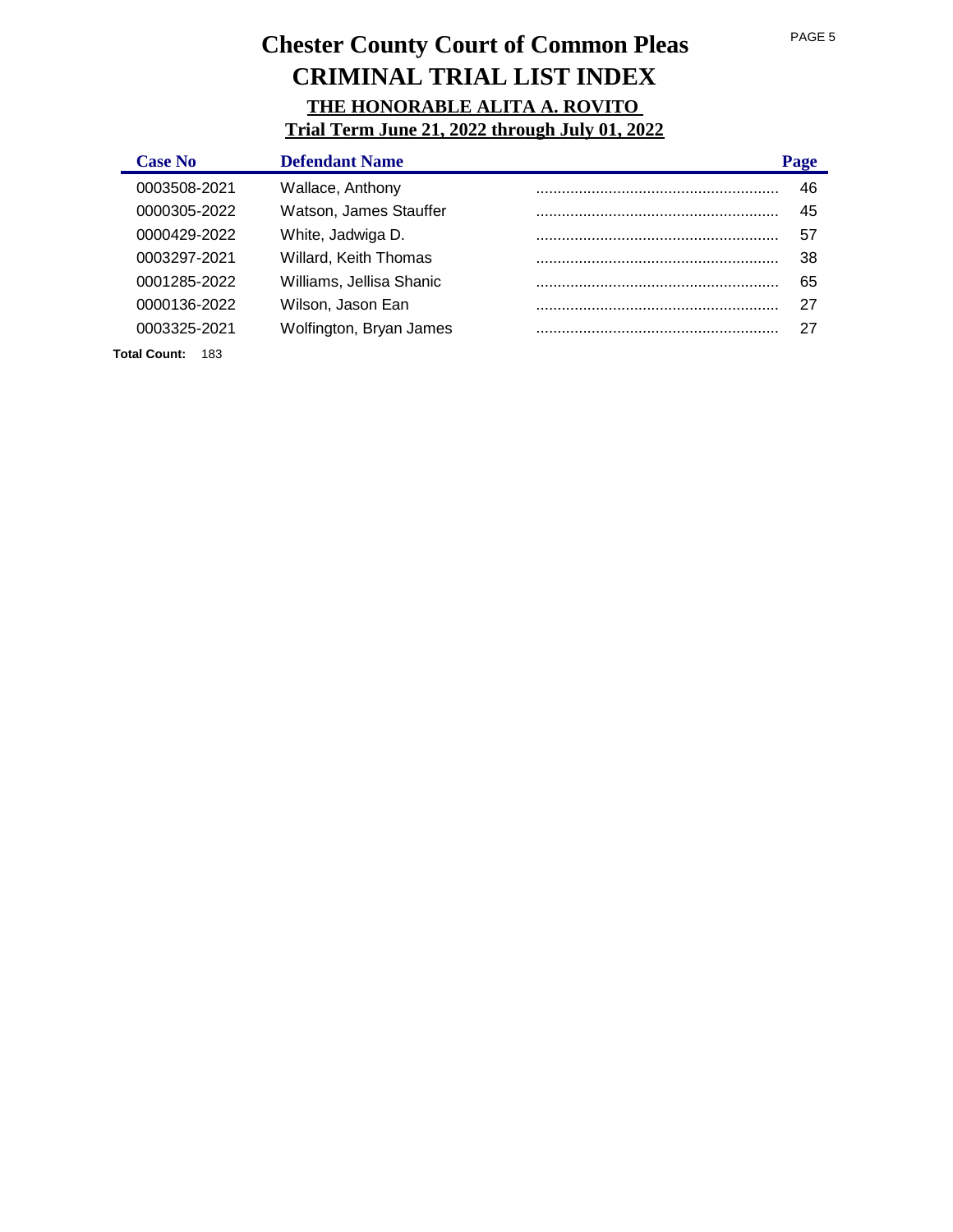**Trial Term June 21, 2022 through July 01, 2022**

### **THE HONORABLE ALITA A. ROVITO**

| Courtroom 16                  |                                                                                                                                                                                                                                                                                                                                                                                                                           |                                        |           | <b>Tuesday, June 21, 2022</b> |
|-------------------------------|---------------------------------------------------------------------------------------------------------------------------------------------------------------------------------------------------------------------------------------------------------------------------------------------------------------------------------------------------------------------------------------------------------------------------|----------------------------------------|-----------|-------------------------------|
|                               | 1 CP-15-CR-0001051-2022                                                                                                                                                                                                                                                                                                                                                                                                   | Continuance:                           |           | <b>TRIAL DATE: 6/21/2022</b>  |
|                               | <b>Brahm, Leroy Donald III</b>                                                                                                                                                                                                                                                                                                                                                                                            | <b>Complaint Date:</b>                 | 2/16/2022 |                               |
|                               | DEFENSE: McIntosh, Scott Christian                                                                                                                                                                                                                                                                                                                                                                                        | DA: Wright, Kathleen Connell           |           |                               |
| Bleiler, Christine            |                                                                                                                                                                                                                                                                                                                                                                                                                           | <b>Chester County County Detective</b> |           |                               |
|                               |                                                                                                                                                                                                                                                                                                                                                                                                                           |                                        |           |                               |
|                               |                                                                                                                                                                                                                                                                                                                                                                                                                           | <b>CHARGE</b>                          |           |                               |
|                               | 2 Murder Of The Third Degree<br>3 Criminal Homicide<br>4 Strangulation - Applying Pressure to Throat or Neck<br>5 Aggravated Assault - Attempts to cause SBI or causes injury<br>6 Aggravated Assault - Attempts to cause SBI or causes injury<br>7 Aggravated Assault - Attempts to cause SBI or causes injury<br>8 Aggravated Assault - Attempts to cause SBI or causes injury<br>9 Simple Assault<br>10 Simple Assault |                                        |           |                               |
|                               | 2 CP-15-CR-0002028-2017                                                                                                                                                                                                                                                                                                                                                                                                   | Continuance:                           |           | <b>TRIAL DATE: 6/21/2022</b>  |
| <b>Curet Boyrie, Eliemuel</b> |                                                                                                                                                                                                                                                                                                                                                                                                                           | <b>Complaint Date:</b>                 | 5/13/2017 |                               |
|                               | DEFENSE: Copeland, Meredith Daniels                                                                                                                                                                                                                                                                                                                                                                                       | DA: Frei, Michelle Elizabeth           |           |                               |
| McIntyre, Carl P.             |                                                                                                                                                                                                                                                                                                                                                                                                                           | W Chester Boro Police Dept             |           |                               |
|                               |                                                                                                                                                                                                                                                                                                                                                                                                                           |                                        |           |                               |
|                               |                                                                                                                                                                                                                                                                                                                                                                                                                           | <b>CHARGE</b>                          |           |                               |
|                               | 1 Simple Assault<br>2 False Identification To Law Enforcement Officer<br>3 Harassment - Subject Other to Physical Contact                                                                                                                                                                                                                                                                                                 |                                        |           |                               |
|                               | 3 CP-15-CR-0002273-2019                                                                                                                                                                                                                                                                                                                                                                                                   | Continuance:                           |           | <b>TRIAL DATE: 6/21/2022</b>  |
|                               |                                                                                                                                                                                                                                                                                                                                                                                                                           |                                        |           |                               |

### **Atwater, Daniel Patrick**

DEFENSE: Verduci, Nellie

Imbriaco, Jessica L.

Complaint Date: 3/19/2019 DA: Roberts, Justin Paul PSP - Avondale

- 1 Theft By Unlaw Taking-Movable Prop
- 2 Receiving Stolen Property
- 3 Identity Theft
- 4 Forgery Utters Forged Writing
- 5 Posses Access Device Knowing Counterfeit, Altered
- 6 Access Device Has Been Revoked Or Canceled
- 7 Theft By Decep-False Impression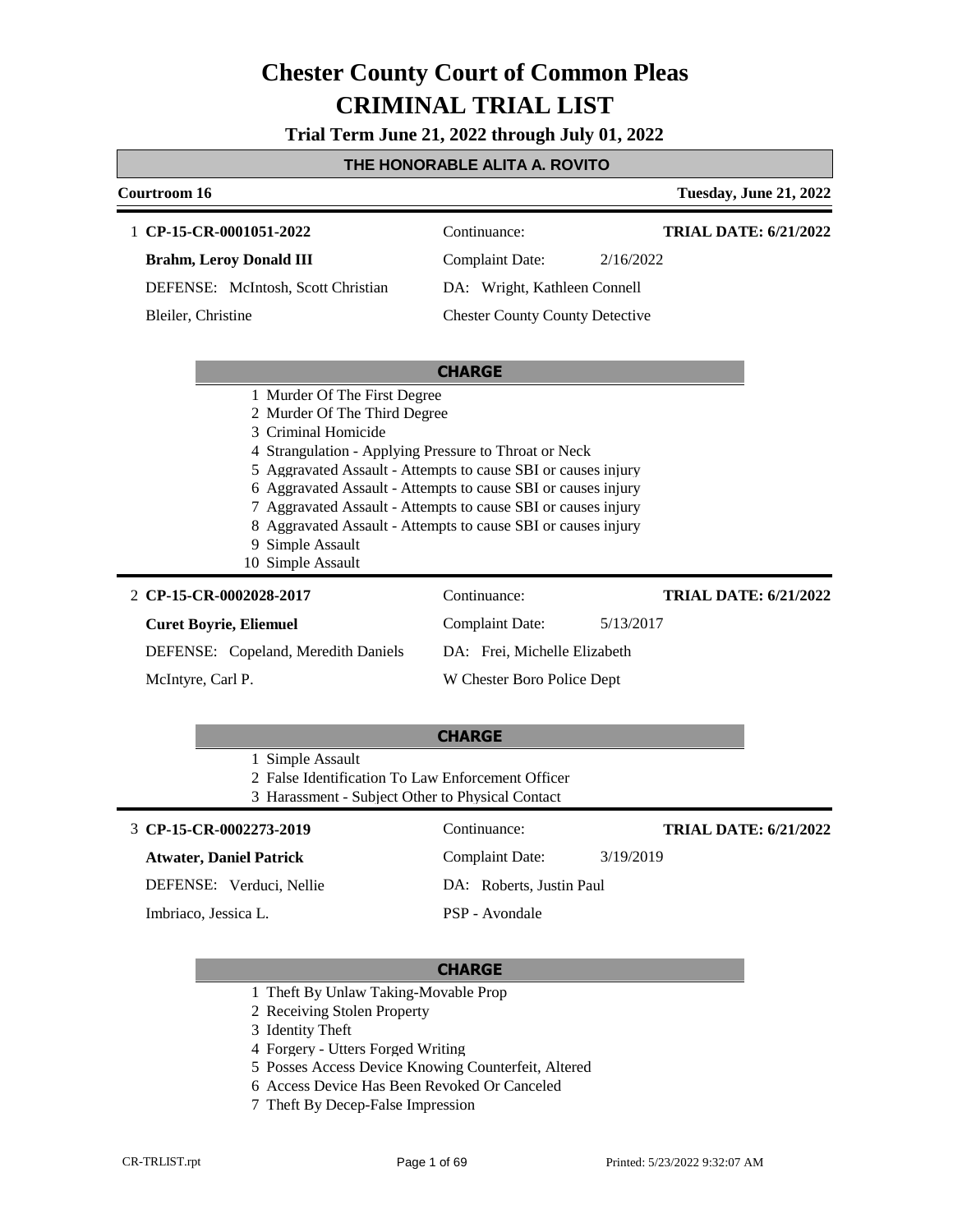**Trial Term June 21, 2022 through July 01, 2022**

### **THE HONORABLE ALITA A. ROVITO**

| Courtroom 16                                                            |                                                                                                                                                                                                                                                                          | <b>Tuesday, June 21, 2022</b> |
|-------------------------------------------------------------------------|--------------------------------------------------------------------------------------------------------------------------------------------------------------------------------------------------------------------------------------------------------------------------|-------------------------------|
| 4 CP-15-CR-0002126-2020                                                 | Continuance:                                                                                                                                                                                                                                                             | <b>TRIAL DATE: 6/21/2022</b>  |
| Reza-Ojeda, Ricardo                                                     | <b>Complaint Date:</b>                                                                                                                                                                                                                                                   | 7/5/2020                      |
| DEFENSE: Delano, Stephen F.                                             | DA: O'Brien, Erin Patricia                                                                                                                                                                                                                                               |                               |
| Guyer, Kirt M.                                                          | <b>Coatesville City Police Dept</b>                                                                                                                                                                                                                                      |                               |
|                                                                         | <b>CHARGE</b>                                                                                                                                                                                                                                                            |                               |
| 5 Simple Assault<br>6 Indecent Exposure<br>7 Agg. Ind. Assault of Child | 1 Unlawful Contact With Minor - Sexual Offenses<br>2 Endangering Welfare of Children - Parent/Guardian/Other<br>3 Indecent Assault Person Less than 13 Years of Age<br>4 Corruption Of Minors - Defendant Age 18 or Above<br>8 Invol. Deviate Sexual Intercourse W/Child |                               |
| 4 CP-15-CR-0004480-2019                                                 | Continuance:                                                                                                                                                                                                                                                             | <b>TRIAL DATE: 6/21/2022</b>  |
| Reza Ojeda, Ricardo                                                     | Complaint Date:                                                                                                                                                                                                                                                          | 6/1/2019                      |
| <b>DEFENSE:</b>                                                         | DA: Troutman, Madeline Casey                                                                                                                                                                                                                                             |                               |
| Snyder, Samuel A.                                                       | <b>Coatesville City Police Dept</b>                                                                                                                                                                                                                                      |                               |
|                                                                         | <b>CHARGE</b>                                                                                                                                                                                                                                                            |                               |
| 1 Simple Assault                                                        | 2 Harassment - Subject Other to Physical Contact<br>3 Disorderly Conduct Engage In Fighting                                                                                                                                                                              |                               |
| 5 CP-15-CR-0000785-2022                                                 | Continuance:                                                                                                                                                                                                                                                             | <b>TRIAL DATE: 6/21/2022</b>  |
| Ocasio, Sayon Luis                                                      | <b>Complaint Date:</b>                                                                                                                                                                                                                                                   | 6/5/2019                      |

DEFENSE: Verduci, Nellie

Smith, Amber L.

DA: Troutman, Madeline Casey

Sadsbury Twp Police Dept

### **CHARGE**

1 Theft By Unlaw Taking-Movable Prop

2 Receiving Stolen Property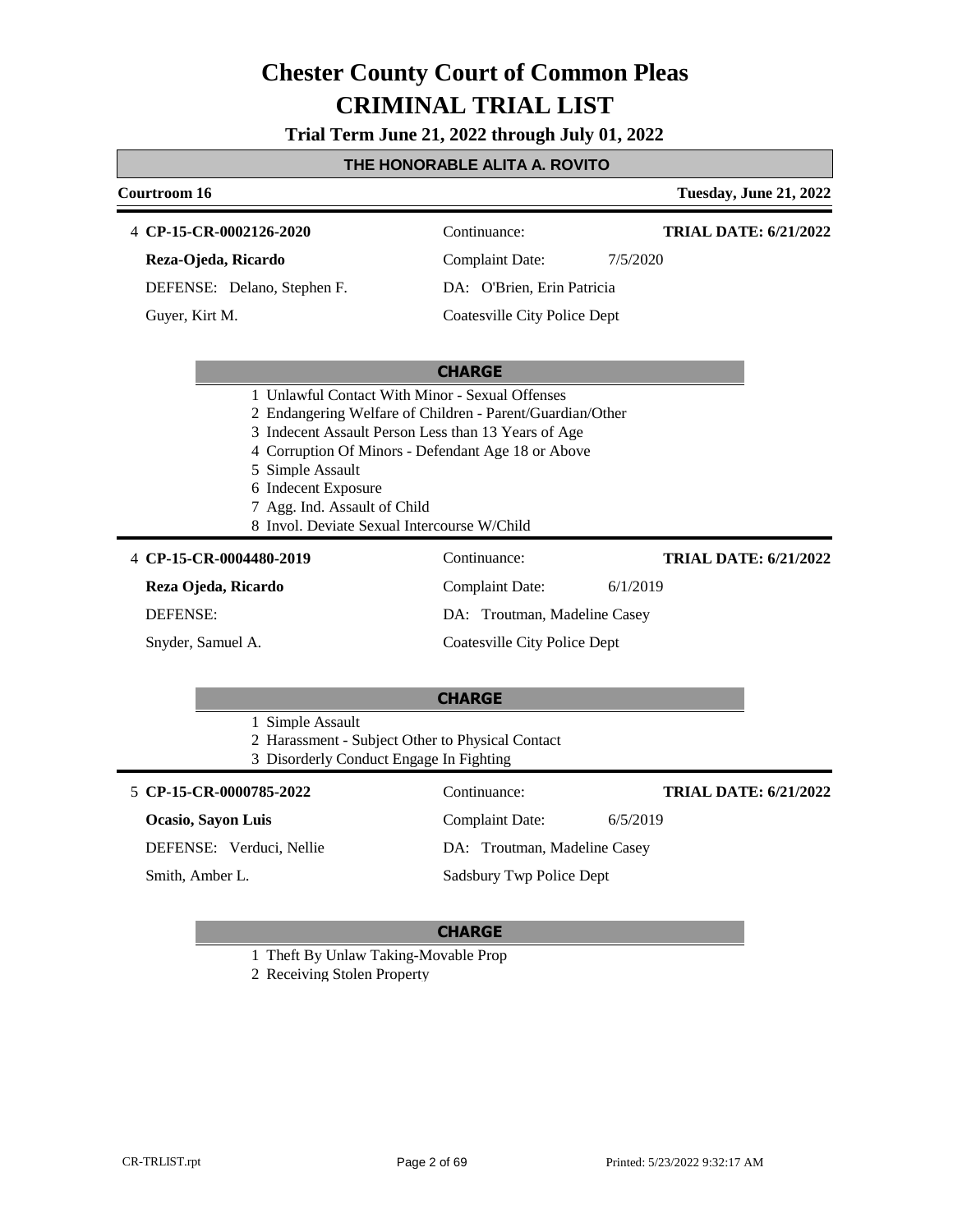**Trial Term June 21, 2022 through July 01, 2022**

### **THE HONORABLE ALITA A. ROVITO**

| <b>Courtroom 16</b>                                                                                                                                          |                                     | <b>Tuesday, June 21, 2022</b> |
|--------------------------------------------------------------------------------------------------------------------------------------------------------------|-------------------------------------|-------------------------------|
| 6 CP-15-CR-0001769-2021                                                                                                                                      | Continuance:                        | <b>TRIAL DATE: 6/21/2022</b>  |
| <b>Adams, Timothy Michael</b>                                                                                                                                | <b>Complaint Date:</b><br>3/11/2021 |                               |
| DEFENSE: Malley, Joseph A. III                                                                                                                               | DA: Roberts, Justin Paul            |                               |
| Hopkins, Ian R.                                                                                                                                              | PSP - Embreeville                   |                               |
|                                                                                                                                                              |                                     |                               |
|                                                                                                                                                              | <b>CHARGE</b>                       |                               |
| 1 Theft By Unlaw Taking-Movable Prop<br>2 Criminal Mischief - Damage Property                                                                                |                                     |                               |
| 6 CP-15-CR-0001079-2021                                                                                                                                      | Continuance:                        | <b>TRIAL DATE: 6/21/2022</b>  |
| <b>Adams, Timothy Michael</b>                                                                                                                                | <b>Complaint Date:</b><br>2/16/2021 |                               |
| DEFENSE: Malley, Joseph A. III                                                                                                                               | DA: Roberts, Justin Paul            |                               |
| Parkinson, Steven M.                                                                                                                                         | Caln Twp Police Dept                |                               |
|                                                                                                                                                              |                                     |                               |
|                                                                                                                                                              | <b>CHARGE</b>                       |                               |
| 1 Crim Misch/Dmg Prop Intent, Reckless, Or Neglig<br>2 Theft By Unlaw Taking-Movable Prop<br>3 Receiving Stolen Property<br>4 Poss Instrument Of Crime W/Int |                                     |                               |
| 6 CP-15-CR-0000674-2021                                                                                                                                      | Continuance:                        | <b>TRIAL DATE: 6/21/2022</b>  |
| <b>Adams, Timothy Michael</b>                                                                                                                                | <b>Complaint Date:</b><br>1/13/2021 |                               |
| DEFENSE: Malley, Joseph A. III                                                                                                                               | DA: Roberts, Justin Paul            |                               |
| Vanhart, Kyle T.                                                                                                                                             | PSP - Embreeville                   |                               |
|                                                                                                                                                              |                                     |                               |

- 1 Burglary Not Adapted for Overnight Accommodation, No
- 2 Theft By Unlaw Taking-Immovable Prop
- 3 Crim Tres-Enter Structure
- 4 Receiving Stolen Property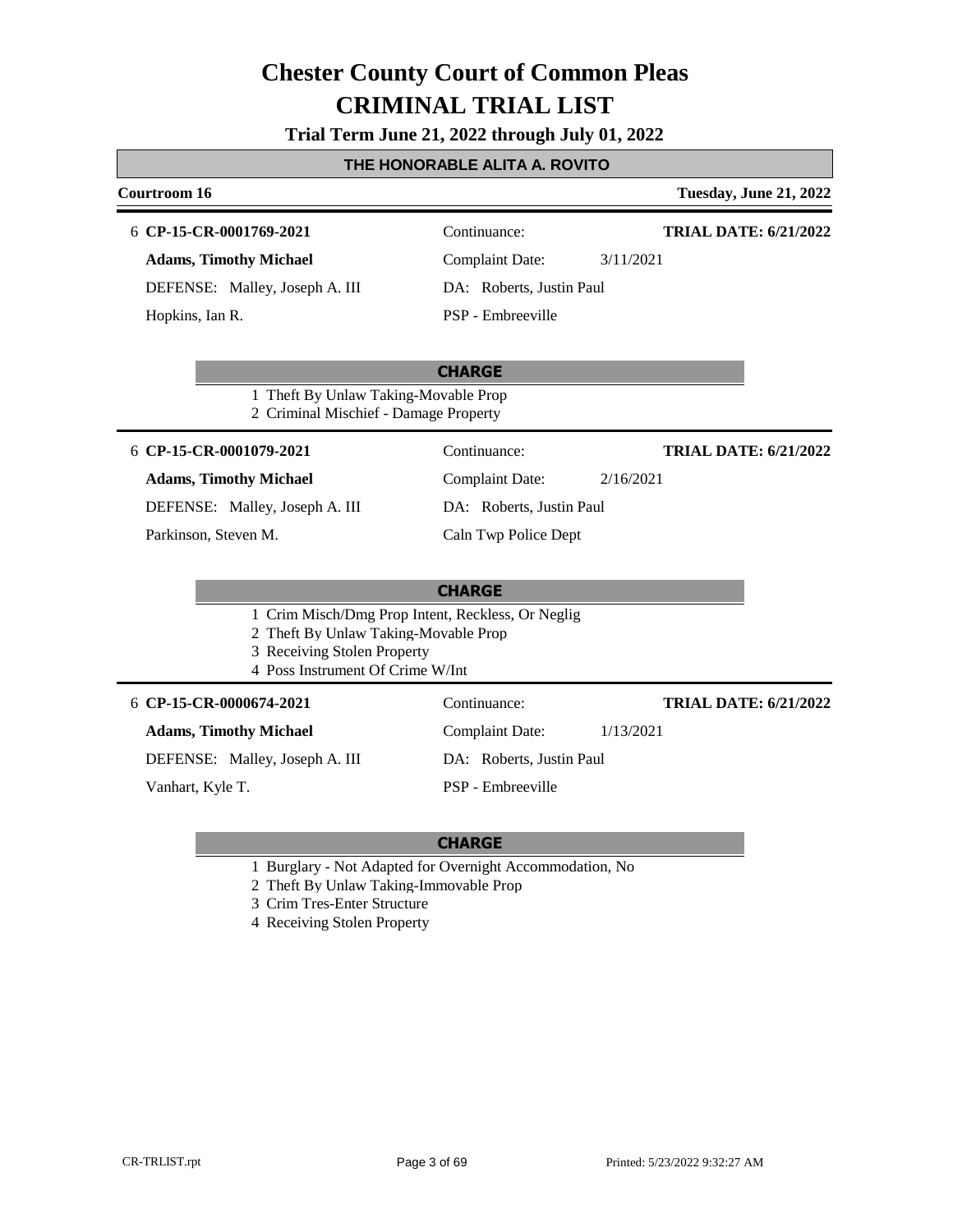**Trial Term June 21, 2022 through July 01, 2022**

#### **THE HONORABLE ALITA A. ROVITO**

### **Courtroom 16 Tuesday, June 21, 2022 CHARGE CP-15-CR-0000220-2021** 6 Continuance: **Adams, Timothy Michael** DEFENSE: Malley, Joseph A. III Complaint Date: 12/21/2020 DA: Roberts, Justin Paul Parkesburg Boro Police Dept **TRIAL DATE: 6/21/2022** Moran, Richard L. 1 Burglary - Not Adapted for Overnight Accommodation, No 2 Theft By Unlaw Taking-Movable Prop 3 Receiving Stolen Property 4 Crim Tres-Enter Structure 5 Crim Misch/Dmg Prop Intent, Reckless, Or Neglig **CHARGE CP-15-CR-0000203-2021** 6 Continuance: **Adams, Timothy** DEFENSE: Malley, Joseph A. III Complaint Date: 12/1/2020 DA: Roberts, Justin Paul East Marlborough Twp Police Dept **TRIAL DATE: 6/21/2022** Urbany, Kevin J. 1 Criminal Mischief - Damage Property **CP-15-CR-0001370-2020** 6 Continuance: **Adams, Timothy Michael** DEFENSE: Malley, Joseph A. III Complaint Date: 9/25/2019 **TRIAL DATE: 6/21/2022**

Regan, Jonathan R.

DA: Roberts, Justin Paul Caln Twp Police Dept

- 1 Retail Theft-Take Mdse
- 2 Receiving Stolen Property
- 3 Theft By Unlaw Taking-Movable Prop
- 4 Theft By Decep-False Impression
- 5 Theft By Decept-Prevent Acqu Of Info
- 6 Theft By Deception-Fail To Correct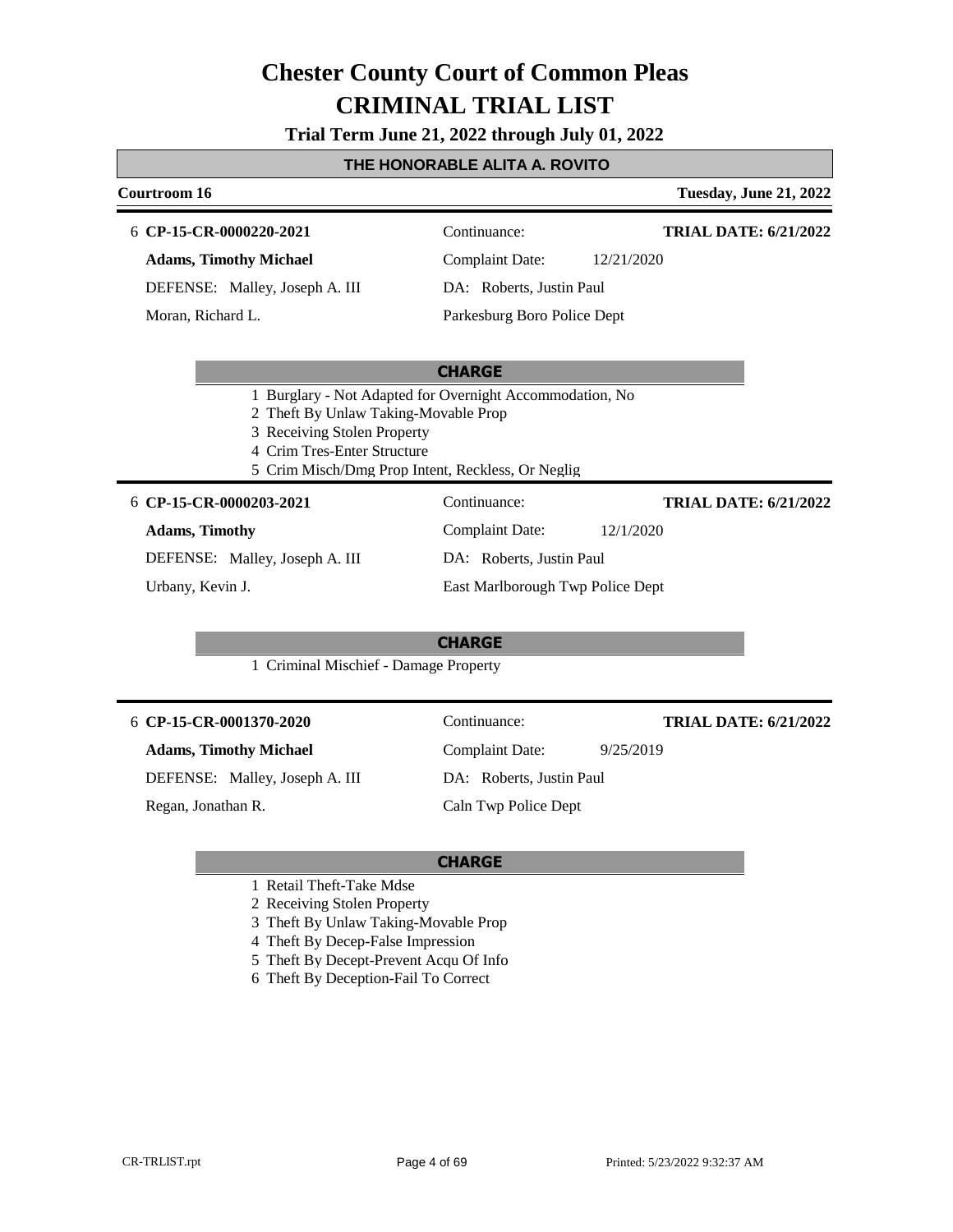**Trial Term June 21, 2022 through July 01, 2022**

# **THE HONORABLE ALITA A. ROVITO**

|                                                                                           | TE HONORADEL ALITA A. ROVITO |                               |
|-------------------------------------------------------------------------------------------|------------------------------|-------------------------------|
| <b>Courtroom 16</b>                                                                       |                              | <b>Tuesday, June 21, 2022</b> |
| 7 CP-15-CR-0001790-2020                                                                   | Continuance:                 | <b>TRIAL DATE: 6/21/2022</b>  |
| Maldonado, Jose Junior                                                                    | <b>Complaint Date:</b>       | 1/15/2020                     |
| DEFENSE: Gannon, Christopher Patrick                                                      | DA: Roberts, Justin Paul     |                               |
| Mains, James B.                                                                           | Christiana Boro Police Dept  |                               |
|                                                                                           |                              |                               |
|                                                                                           | <b>CHARGE</b>                |                               |
| 1 Manufacture, Delivery, or Possession With Intent to Manufa                              |                              |                               |
| 2 Use/Poss Of Drug Paraph                                                                 |                              |                               |
| 3 Int Poss Contr Subst By Per Not Reg                                                     |                              |                               |
| 8 CP-15-CR-0000554-2020                                                                   | Continuance:                 | <b>TRIAL DATE: 6/21/2022</b>  |
| Garcia-Cisneros, Alejandro                                                                | <b>Complaint Date:</b>       | 1/23/2020                     |
| DEFENSE: Delano, Stephen F.                                                               | DA: O'Brien, Erin Patricia   |                               |
| Gravina, Christopher W.                                                                   | Kennett Square Police Dept   |                               |
|                                                                                           |                              |                               |
|                                                                                           | <b>CHARGE</b>                |                               |
| 1 Agg. Ind. Assault of Child                                                              |                              |                               |
| 2 Agg. Ind. Assault W/O Consent                                                           |                              |                               |
| 3 Agg. Ind. Assault - Comp. Less Than 13 Years Old                                        |                              |                               |
| 4 Agg. Ind. Assault - Comp. Less Than 16                                                  |                              |                               |
| 5 Indec Asslt-W/O Cons Of Other                                                           |                              |                               |
| 6 Indecent Assault Person Less than 13 Years of Age<br>7 Ind Asslt Person Less 16 Yrs Age |                              |                               |
| 8 Corruption Of Minors - Defendant Age 18 or Above                                        |                              |                               |
| 9 Endangering Welfare of Children - Parent/Guardian/Other                                 |                              |                               |
| 9 CP-15-CR-0002173-2020                                                                   | Continuance:                 | <b>TRIAL DATE: 6/21/2022</b>  |
| Smith, Alkeshia Shamar                                                                    | <b>Complaint Date:</b>       | 2/26/2020                     |
| DEFENSE: Verduci, Nellie                                                                  | DA: Roberts, Justin Paul     |                               |
| Gardner, Michael T.                                                                       | W Whiteland Twp Police Dept  |                               |

### **CHARGE**

1 DUI: Gen Imp/Inc of Driving Safely - 1st Off

2 Driv While Oper Priv Susp Or Revoked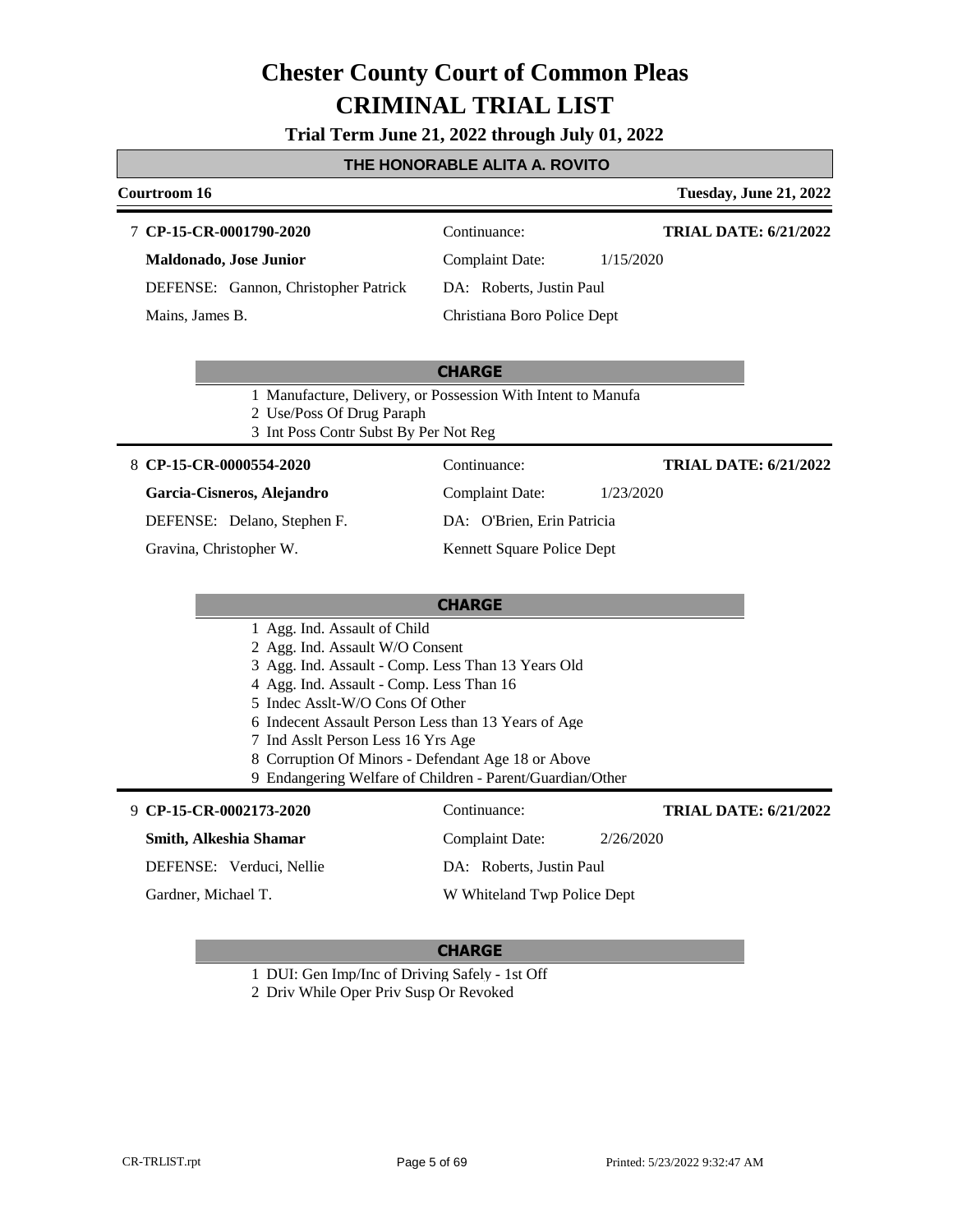#### **Trial Term June 21, 2022 through July 01, 2022**

#### **THE HONORABLE ALITA A. ROVITO**

### **Courtroom 16 Tuesday, June 21, 2022 CHARGE CP-15-CR-0001320-2021** 10 Continuance: **Meeks Burk, Joshua Ryan** DEFENSE: McCabe, Thomas Patrick Complaint Date: 5/14/2020 DA: Matteson, Myles Brand E Brandywine Twp Police Dept **TRIAL DATE: 6/21/2022** Miller, Danny 1 Use/Poss Of Drug Paraph **CHARGE CP-15-CR-0001281-2021** 10 Continuance: **Meekes-Burk, Joshua** DEFENSE: McCabe, Thomas Patrick Complaint Date: 3/2/2020 DA: Matteson, Myles Brand Caln Twp Police Dept **TRIAL DATE: 6/21/2022** Culbertson, Jason R. 1 Marijuana-Small Amt Personal Use 2 Use/Poss Of Drug Paraph 11 **CP-15-CR-0000286-2022** Continuance: **Reza Ayala, Jorge Luis** DEFENSE: Ben Ari, Arik Tzvi Complaint Date: 3/11/2020 DA: Roberts, Justin Paul Southern Chester Co Regional Police Dept **TRIAL DATE: 6/21/2022** Syska, Stephen K.

- 1 DUI: Controlled Substance Impaired Ability 1st Offense
- 2 DUI: Controlled Substance Schedule 1 1st Offense
- 3 Poss Of Marijuana
- 4 Use/Poss Of Drug Paraph
- 5 Restrictions on Alcoholic Beverages
- 6 Restrictions on Alcoholic Beverages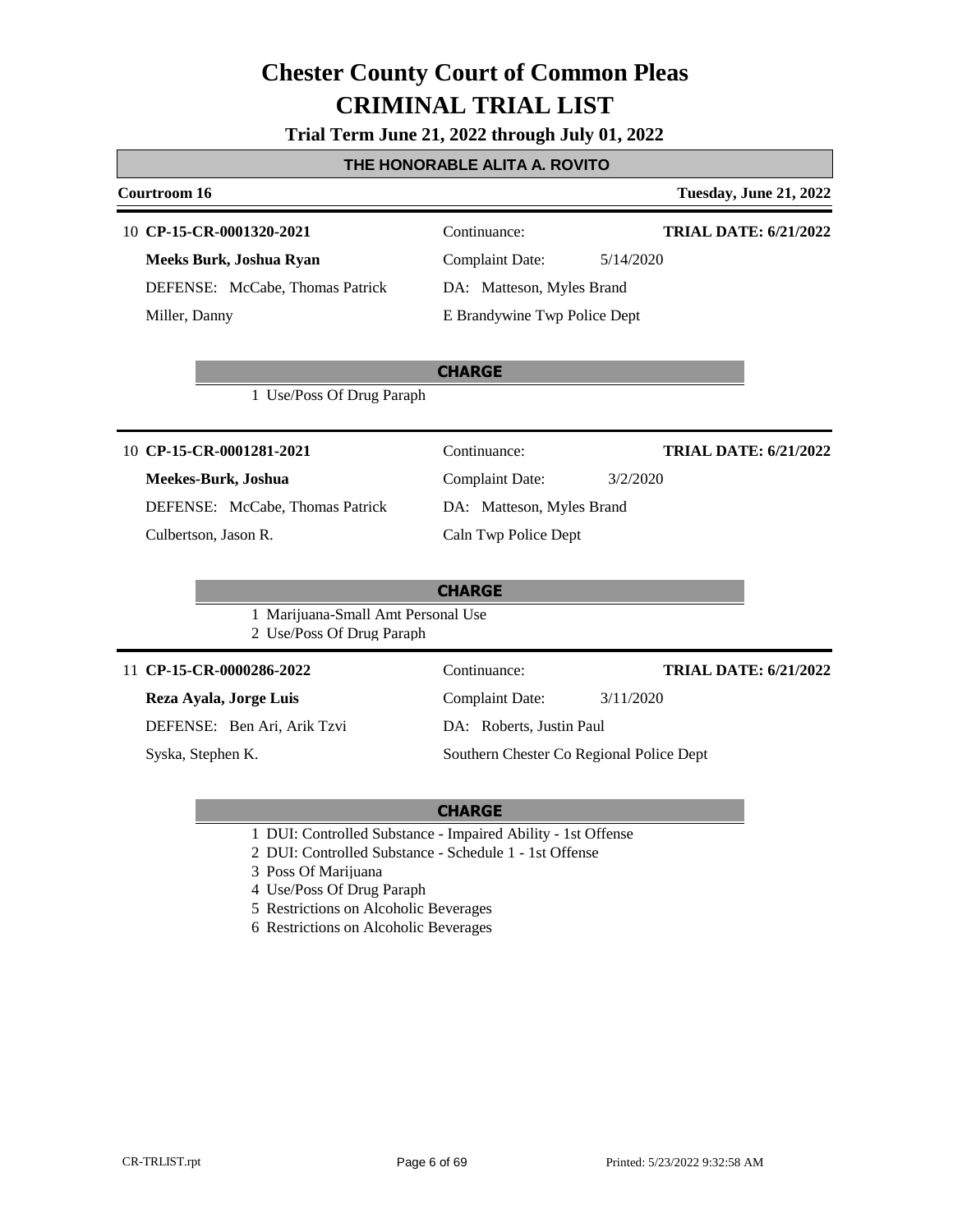**Trial Term June 21, 2022 through July 01, 2022**

### **THE HONORABLE ALITA A. ROVITO**

| Courtroom 16                                                                                                                                                                                                                                                                                             |                              | <b>Tuesday, June 21, 2022</b> |
|----------------------------------------------------------------------------------------------------------------------------------------------------------------------------------------------------------------------------------------------------------------------------------------------------------|------------------------------|-------------------------------|
| 12 CP-15-CR-0001657-2020                                                                                                                                                                                                                                                                                 | Continuance:                 | <b>TRIAL DATE: 6/21/2022</b>  |
| <b>McCoy, Curtis Timothy</b>                                                                                                                                                                                                                                                                             | <b>Complaint Date:</b>       | 3/13/2020                     |
| DEFENSE: Copeland, Meredith Daniels                                                                                                                                                                                                                                                                      | DA: Matteson, Myles Brand    |                               |
| Davis, Brian C.                                                                                                                                                                                                                                                                                          | PSP - Avondale               |                               |
|                                                                                                                                                                                                                                                                                                          | <b>CHARGE</b>                |                               |
| 1 DUI: Gen Imp/Inc of Driving Safely - 1st Off<br>2 Oper Veh W/O Req'd Financ Resp<br>3 Disregard Traffic Lane (Single)<br>4 Driving at Safe Speed<br>5 Restrictions on Alcoholic Beverages<br>6 Fail to use safety belt - driver and front seat occupant                                                |                              |                               |
| 13 CP-15-CR-0001710-2020                                                                                                                                                                                                                                                                                 | Continuance:                 | <b>TRIAL DATE: 6/21/2022</b>  |
| Holman, Angela Michelle                                                                                                                                                                                                                                                                                  | <b>Complaint Date:</b>       | 3/18/2020                     |
| DEFENSE: Miller, Francis Connor                                                                                                                                                                                                                                                                          | DA: Roberts, Justin Paul     |                               |
| Hoban, James J. Jr.                                                                                                                                                                                                                                                                                      | PSP - Embreeville            |                               |
|                                                                                                                                                                                                                                                                                                          | <b>CHARGE</b>                |                               |
| 1 Manufacture, Delivery, or Possession With Intent to Manufa<br>2 Manufacture, Delivery, or Possession With Intent to Manufa<br>3 Manufacture, Delivery, or Possession With Intent to Manufa<br>4 Int Poss Contr Subst By Per Not Reg<br>5 Marijuana-Small Amt Personal Use<br>6 Use/Poss Of Drug Paraph |                              |                               |
| 14 CP-15-CR-0002727-2021                                                                                                                                                                                                                                                                                 | Continuance:                 | <b>TRIAL DATE: 6/21/2022</b>  |
| <b>Kennedy, Rashaan Henry James</b>                                                                                                                                                                                                                                                                      | <b>Complaint Date:</b>       | 4/1/2020                      |
| DEFENSE: Gannon, Christopher Patrick                                                                                                                                                                                                                                                                     | DA: Troutman, Madeline Casey |                               |
| Houser, Jeremy W.                                                                                                                                                                                                                                                                                        | PSP - Embreeville            |                               |

- 1 DUI: Controlled Substance Schedule 1 1st Offense
- 2 DUI: Controlled Substance Metabolite 1st Offense
- 3 DUI: Controlled Substance Impaired Ability 1st Offense
- 4 Dr Unregist Veh
- 5 Careless Driving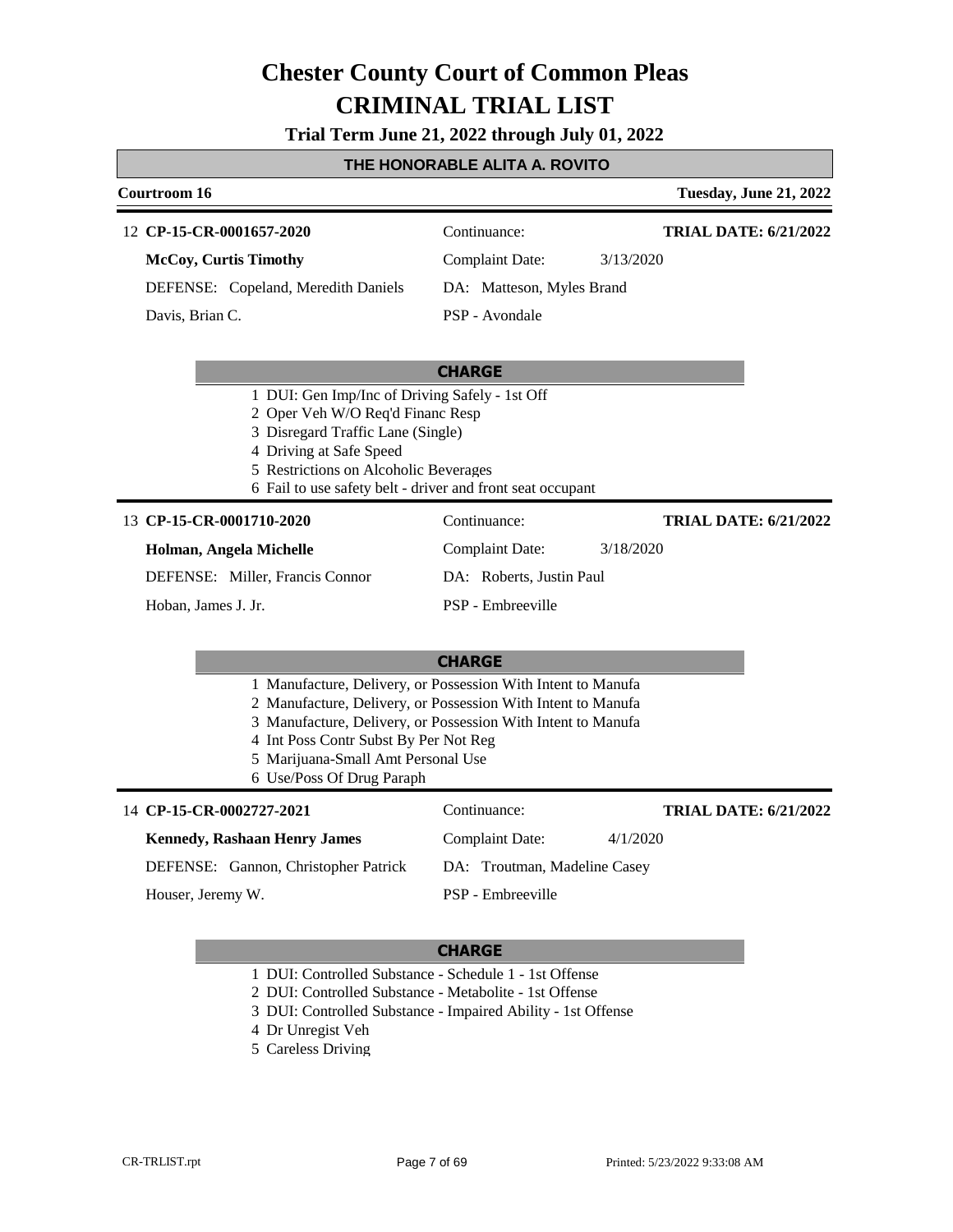**Trial Term June 21, 2022 through July 01, 2022**

### **THE HONORABLE ALITA A. ROVITO**

| Courtroom 16                                                                                                                                                                                                                                                                                                                                                                                                                                                                                                                                                                                                                                                  |                          | <b>Tuesday, June 21, 2022</b>            |
|---------------------------------------------------------------------------------------------------------------------------------------------------------------------------------------------------------------------------------------------------------------------------------------------------------------------------------------------------------------------------------------------------------------------------------------------------------------------------------------------------------------------------------------------------------------------------------------------------------------------------------------------------------------|--------------------------|------------------------------------------|
| 15 CP-15-CR-0001214-2021                                                                                                                                                                                                                                                                                                                                                                                                                                                                                                                                                                                                                                      | Continuance:             | <b>TRIAL DATE: 6/21/2022</b>             |
| <b>Hernandez Jasso, Etson</b>                                                                                                                                                                                                                                                                                                                                                                                                                                                                                                                                                                                                                                 | <b>Complaint Date:</b>   | 3/11/2021                                |
| DEFENSE: Hyde, Ryan L.                                                                                                                                                                                                                                                                                                                                                                                                                                                                                                                                                                                                                                        | DA: Roberts, Justin Paul |                                          |
| Smith, Gregory H.                                                                                                                                                                                                                                                                                                                                                                                                                                                                                                                                                                                                                                             |                          | Southern Chester Co Regional Police Dept |
|                                                                                                                                                                                                                                                                                                                                                                                                                                                                                                                                                                                                                                                               |                          |                                          |
|                                                                                                                                                                                                                                                                                                                                                                                                                                                                                                                                                                                                                                                               | <b>CHARGE</b>            |                                          |
| 1 Conspiracy - Aggravated Assault - Attempts to cause SBI or<br>2 Conspiracy - Aggravated Assault - Attempts to cause SBI or<br>3 Conspiracy - Aggravated Assault - Attempts to cause SBI or<br>4 Conspiracy - Aggravated Assault - Attempts to cause SBI or<br>5 Conspiracy - Aggravated Assault - Attempts to cause SBI or<br>6 Conspiracy - Aggravated Assault - Attempts to cause or cau<br>7 Conspiracy - Aggravated Assault - Attempts to cause or cau<br>8 Conspiracy - Aggravated Assault - Attempts to cause or cau<br>9 Conspiracy - Aggravated Assault - Attempts to cause or cau<br>10 Conspiracy - Aggravated Assault - Attempts to cause or cau |                          |                                          |
| 15 CP-15-CR-0001281-2020                                                                                                                                                                                                                                                                                                                                                                                                                                                                                                                                                                                                                                      | Continuance:             | <b>TRIAL DATE: 6/21/2022</b>             |
| Bedolla, Sergio                                                                                                                                                                                                                                                                                                                                                                                                                                                                                                                                                                                                                                               | <b>Complaint Date:</b>   | 5/2/2020                                 |
| DEFENSE: Strand, Eric D.                                                                                                                                                                                                                                                                                                                                                                                                                                                                                                                                                                                                                                      | DA: Roberts, Justin Paul |                                          |
| Madonna, Stephen M.                                                                                                                                                                                                                                                                                                                                                                                                                                                                                                                                                                                                                                           |                          | Southern Chester Co Regional Police Dept |

| 1 Aggravated Assault - Attempts to cause SBI or causes injury |
|---------------------------------------------------------------|
| 2 Aggravated Assault - Attempts to cause SBI or causes injury |
| 3 Aggravated Assault - Attempts to cause SBI or causes injury |
| 4 Aggravated Assault - Attempts to cause SBI or causes injury |
| 5 Aggravated Assault - Attempts to cause SBI or causes injury |
| 6 Aggravated Assault - Attempts to cause or causes BI with d  |
| 7 Aggravated Assault - Attempts to cause or causes BI with d  |
| 8 Aggravated Assault - Attempts to cause or causes BI with d  |
| 9 Aggravated Assault - Attempts to cause or causes BI with d  |
| 10 Aggravated Assault - Attempts to cause or causes BI with d |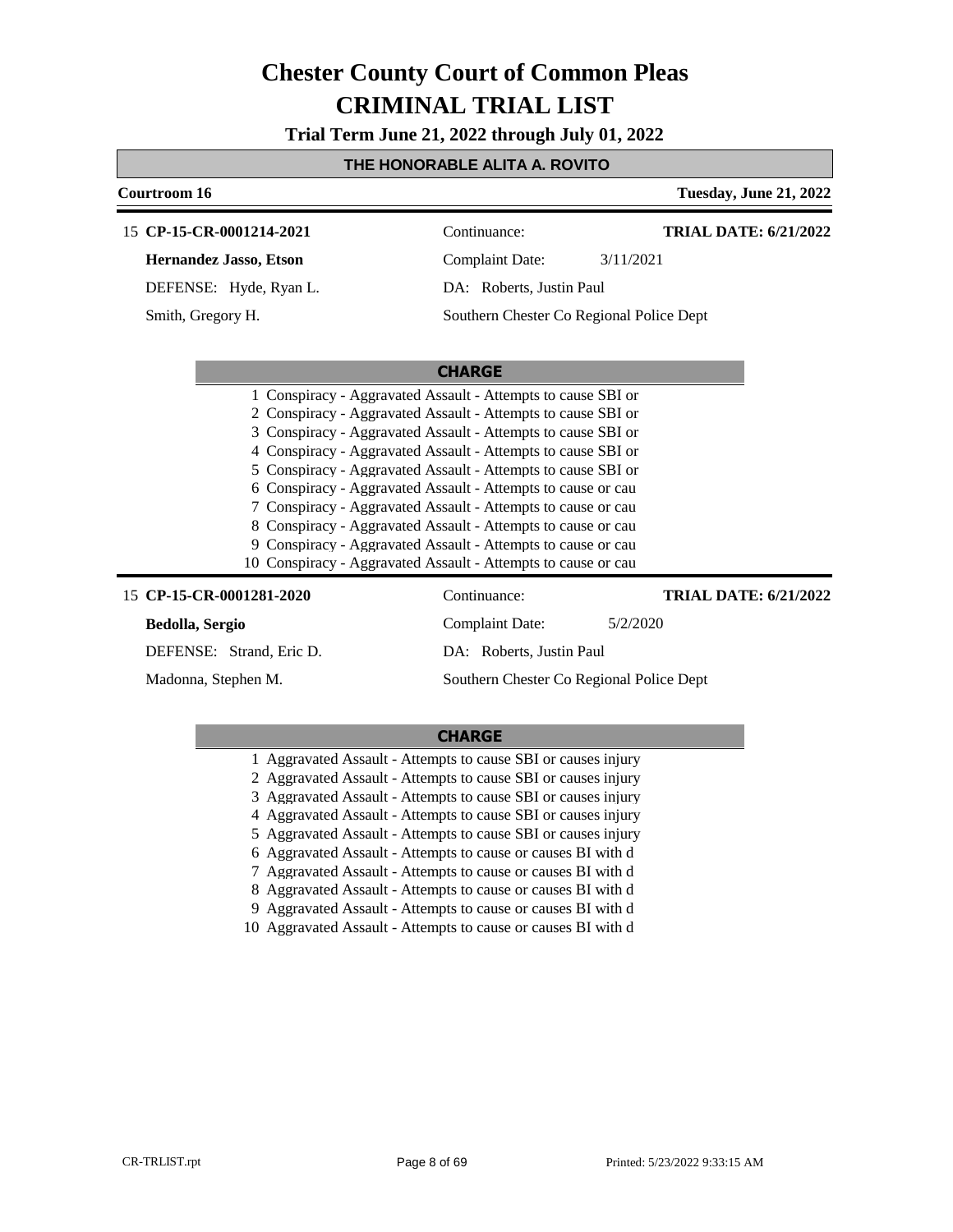**Trial Term June 21, 2022 through July 01, 2022**

#### **THE HONORABLE ALITA A. ROVITO**

#### **Courtroom 16 Tuesday, June 21, 2022** 16 **CP-15-CR-0003196-2020** Continuance: **Johnson, Charles Rayfield** Complaint Date: 6/9/2020 **TRIAL DATE: 6/21/2022**

DEFENSE: Mariani, Leslie N.

Provence, John J.

PSP - Embreeville

DA: Barraza, Carlos Alberto

#### **CHARGE**

- 1 DUI: Gen Imp/Inc of Driving Safely 1st Off
- 2 Disregard Traffic Lane (Single)
- 3 Depositing Waste On Hwy
- 4 Careless Driving

#### 17 **CP-15-CR-0002689-2020** Continuance:

#### **Bauman, Brian**

DEFENSE: Tinari, Nino V.

Heller, Nicholas H.

Complaint Date: 6/17/2020 DA: Troutman, Madeline Casey Phoenixville Boro Police Dept

### **CHARGE**

1 Aggravated Assault - Attempts to cause SBI or causes injury

2 Simple Assault

- 3 Recklessly Endangering Another Person
- 4 Harassment Subject Other to Physical Contact

#### **CP-15-CR-0000796-2021** 18 Continuance:

#### **Cooley, Timothy J.**

DEFENSE: Verduci, Nellie

Dowds, Shawn R.

# DA: Troutman, Madeline Casey

Complaint Date: 6/22/2020

Coatesville City Police Dept

### **CHARGE**

- 1 False Alarm To Agency Of Public Safety
- 2 False Alarm To Agency Of Public Safety
- 3 False Reports Reported Offense Did Not Occur
- 4 Tamper With/Fabricate Physical Evidence
- 5 Unsworn Falsification to Authorities False Sample/Object
- 6 Disorder Conduct Hazardous/Physi Off

**TRIAL DATE: 6/21/2022**

**TRIAL DATE: 6/21/2022**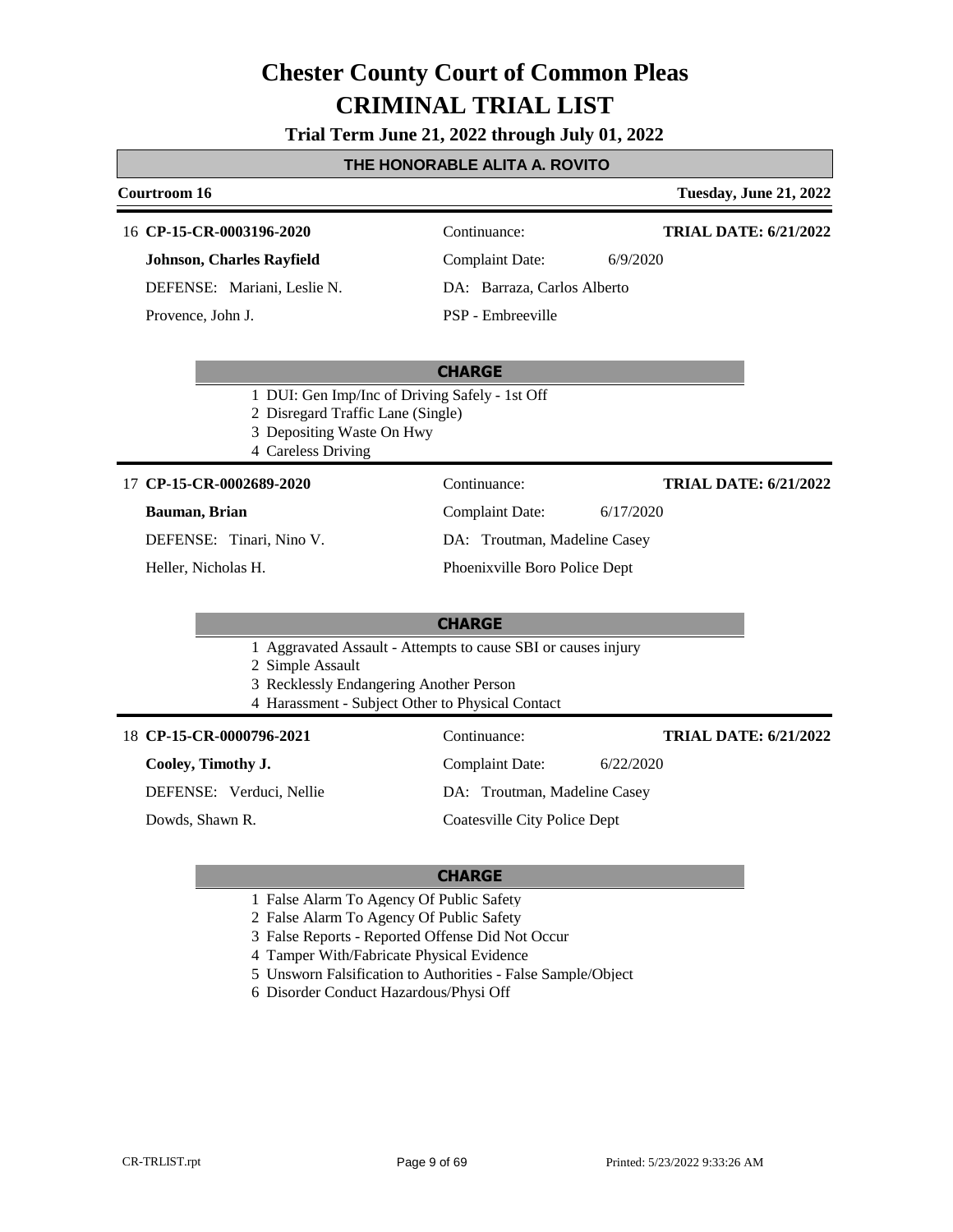#### **Trial Term June 21, 2022 through July 01, 2022**

#### **THE HONORABLE ALITA A. ROVITO**

## **Courtroom 16 Tuesday, June 21, 2022 CP-15-CR-0003590-2020** 19 Continuance: **TRIAL DATE: 6/21/2022**

**Bramhall, Devin James**

DEFENSE: Hyde, Ryan L.

Pisker, John P.

Complaint Date: 6/23/2020

DA: Roberts, Justin Paul

### PSP - Embreeville

#### **CHARGE**

- 1 Receiving Stolen Property
- 2 Possession Of Firearm Prohibited
- 3 Firearms Not To Be Carried W/O License

#### **CP-15-CR-0002050-2020** 20 Continuance:

#### **Hernandez, Dimas Omar**

DEFENSE: Hyde, Ryan L.

Rosado, Oscar J.

**TRIAL DATE: 6/21/2022**

DA: O'Brien, Erin Patricia

Chester County County Detective

#### **CHARGE**

- 1 Corrupt Organizations Employee
- 2 Conspiracy Consp To Vio 911b1, 911b2, 911b3
- 3 Trafficking in Individuals Recruit/entice/solicit/etc.
- 4 Conspiracy Trafficking in Individuals Recruit/entice/soli
- 5 Trafficking in Minors
- 6 Conspiracy Trafficking in Minors
- 7 Involuntary Servitude
- 8 Involuntary Servitude
- 9 Involuntary Servitude
- 10 Involuntary Servitude

Complaint Date: 7/9/2020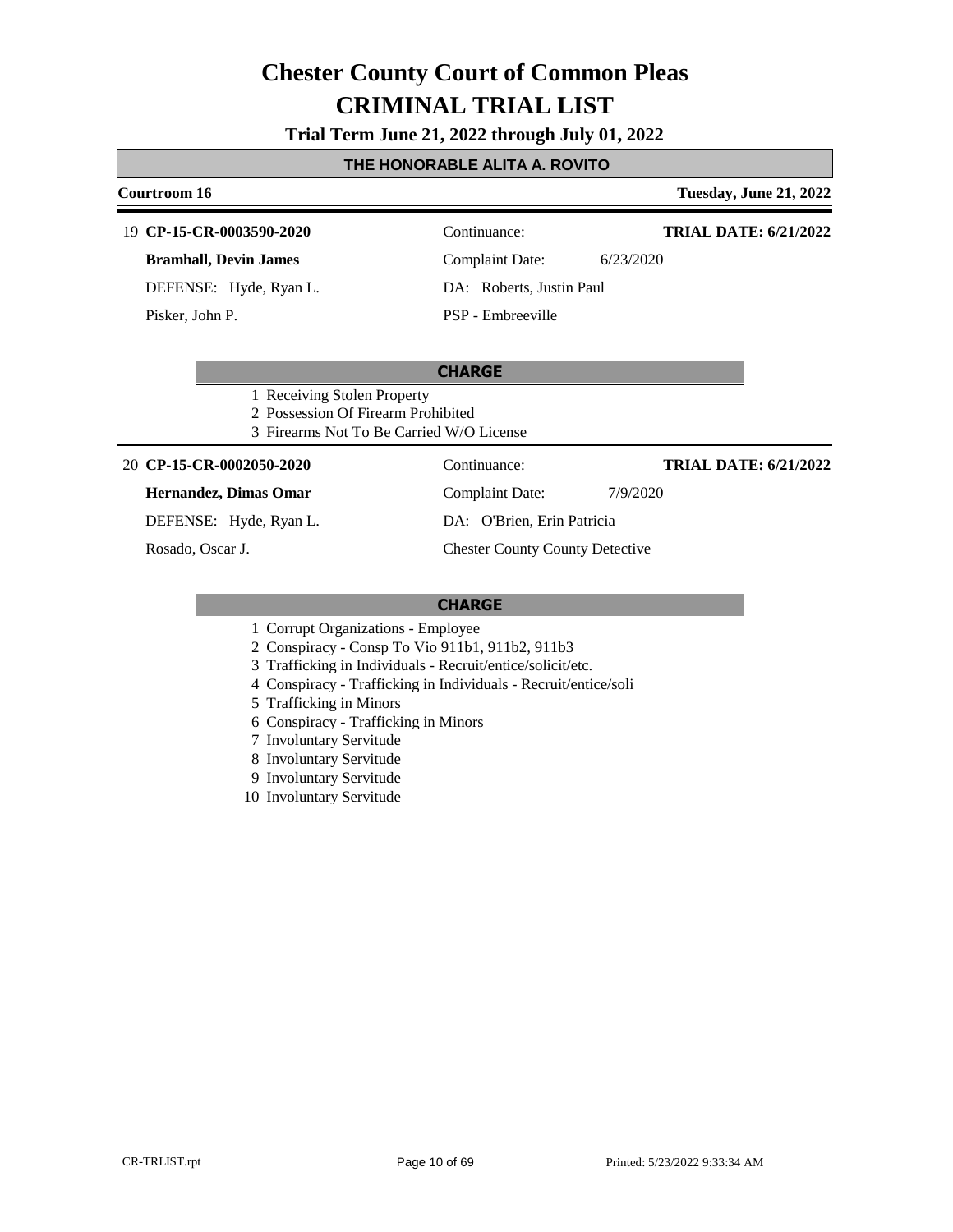**Trial Term June 21, 2022 through July 01, 2022**

#### **THE HONORABLE ALITA A. ROVITO**

| <b>Tuesday, June 21, 2022</b><br>Courtroom 16                   |                             |                              |
|-----------------------------------------------------------------|-----------------------------|------------------------------|
| 20 CP-15-CR-0002021-2020                                        | Continuance:                | <b>TRIAL DATE: 6/21/2022</b> |
| Rivera-Mendieta, Franklin Eduard                                | Complaint Date:             | 7/9/2020                     |
| DEFENSE: Boyer, Kathleen Joan                                   | DA: O'Brien, Erin Patricia  |                              |
| Doyle, Patricia                                                 | E Whiteland Twp Police Dept |                              |
|                                                                 |                             |                              |
|                                                                 | <b>CHARGE</b>               |                              |
| 1 Corrupt Organizations - Employee                              |                             |                              |
| 2 Conspiracy - Corrupt Organizations - Employee                 |                             |                              |
| 3 Consp To Vio 911b1, 911b2, 911b3                              |                             |                              |
| 4 Conspiracy - Consp To Vio 911b1, 911b2, 911b3                 |                             |                              |
| 5 Trafficking in Minors                                         |                             |                              |
| 6 Conspiracy - Trafficking in Minors                            |                             |                              |
| 7 Trafficking in Individuals - Recruit/entice/solicit/etc.      |                             |                              |
| 8 Conspiracy - Trafficking in Individuals - Recruit/entice/soli |                             |                              |
| 0.1.101.1                                                       |                             |                              |

9 Involuntary Servitude 10 Involuntary Servitude

| 21 CP-15-CR-0000557-2021            | Continuance:                 | <b>TRIAL DATE: 6/21/2022</b> |
|-------------------------------------|------------------------------|------------------------------|
| <b>Jones, Nyeirah Natay</b>         | Complaint Date:              | 8/21/2020                    |
| DEFENSE: Copeland, Meredith Daniels | DA: Roberts, Justin Paul     |                              |
| Thompson, Joseph F.                 | Coatesville City Police Dept |                              |

- 1 Criminal Attempt Murder Of The First Degree
- 2 Criminal Attempt Murder Of The First Degree
- 3 Conspiracy Murder Of The First Degree
- 4 Conspiracy Murder Of The First Degree
- 5 Aggravated Assault Attempts to cause SBI or causes injury
- 6 Aggravated Assault Attempts to cause SBI or causes injury
- 7 Conspiracy Aggravated Assault Attempts to cause SBI or
- 8 Conspiracy Aggravated Assault Attempts to cause SBI or
- 9 Simple Assault
- 10 Conspiracy Simple Assault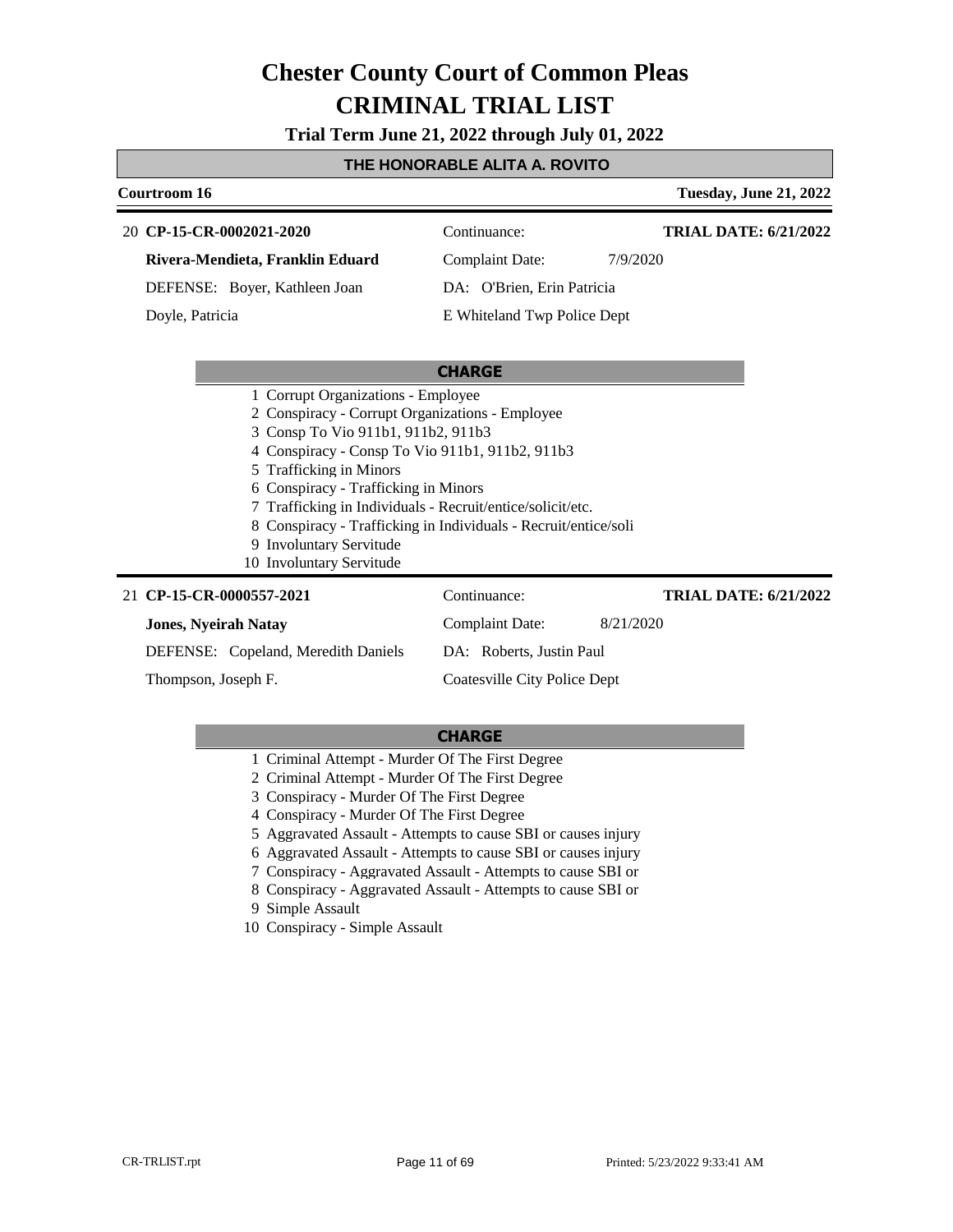**Trial Term June 21, 2022 through July 01, 2022**

### **THE HONORABLE ALITA A. ROVITO**

| Courtroom 16                                                                                                                                                                                                                                                                                                                                                                                                                                                                                                                                   |                                        | <b>Tuesday, June 21, 2022</b>             |
|------------------------------------------------------------------------------------------------------------------------------------------------------------------------------------------------------------------------------------------------------------------------------------------------------------------------------------------------------------------------------------------------------------------------------------------------------------------------------------------------------------------------------------------------|----------------------------------------|-------------------------------------------|
| 21 CP-15-CR-0000558-2021                                                                                                                                                                                                                                                                                                                                                                                                                                                                                                                       | Continuance:                           | <b>TRIAL DATE: 6/21/2022</b>              |
| Kennedy, Alazjha Jalis                                                                                                                                                                                                                                                                                                                                                                                                                                                                                                                         | <b>Complaint Date:</b>                 | 8/21/2020                                 |
| DEFENSE: Hoey, Christian J.                                                                                                                                                                                                                                                                                                                                                                                                                                                                                                                    | DA: Roberts, Justin Paul               |                                           |
| Thompson, Joseph F.                                                                                                                                                                                                                                                                                                                                                                                                                                                                                                                            | <b>Coatesville City Police Dept</b>    |                                           |
|                                                                                                                                                                                                                                                                                                                                                                                                                                                                                                                                                |                                        |                                           |
|                                                                                                                                                                                                                                                                                                                                                                                                                                                                                                                                                | <b>CHARGE</b>                          |                                           |
| 1 Criminal Attempt - Murder Of The First Degree<br>2 Criminal Attempt - Murder Of The First Degree<br>3 Conspiracy - Murder Of The First Degree<br>4 Conspiracy - Murder Of The First Degree<br>5 Aggravated Assault - Attempts to cause SBI or causes injury<br>6 Conspiracy - Aggravated Assault - Attempts to cause SBI or<br>7 Simple Assault<br>8 Conspiracy - Simple Assault<br>9 Firearms Not To Be Carried W/O License<br>10 Conspiracy - Firearms Not To Be Carried W/O License<br>22 CP-15-CR-0001364-2021<br>Cobb, Jonathan Richard | Continuance:<br><b>Complaint Date:</b> | <b>TRIAL DATE: 6/21/2022</b><br>8/27/2020 |
| DEFENSE: Delano, Stephen F.                                                                                                                                                                                                                                                                                                                                                                                                                                                                                                                    | DA: Roberts, Justin Paul               |                                           |
| Bostick, Robert M.                                                                                                                                                                                                                                                                                                                                                                                                                                                                                                                             | Tredyffrin Twp Police Dept             |                                           |
| 1 Theft By Unlaw Taking-Movable Prop<br>2 Receiving Stolen Property                                                                                                                                                                                                                                                                                                                                                                                                                                                                            | <b>CHARGE</b>                          |                                           |
| 23 CP-15-CR-0001929-2021                                                                                                                                                                                                                                                                                                                                                                                                                                                                                                                       | Continuance:                           | <b>TRIAL DATE: 6/21/2022</b>              |
| <b>Carter, Nigel Dedieece</b>                                                                                                                                                                                                                                                                                                                                                                                                                                                                                                                  | <b>Complaint Date:</b>                 | 9/14/2020                                 |
| <b>DEFENSE:</b>                                                                                                                                                                                                                                                                                                                                                                                                                                                                                                                                | DA: Morano, Gerald P.                  |                                           |
| Edwards, Robert J.                                                                                                                                                                                                                                                                                                                                                                                                                                                                                                                             | W Goshen Twp Police Dept               |                                           |

#### **CHARGE**

1 Conspiracy - Manufacture, Delivery, or Possession With Int

2 Conspiracy - Int Poss Contr Subst By Per Not Reg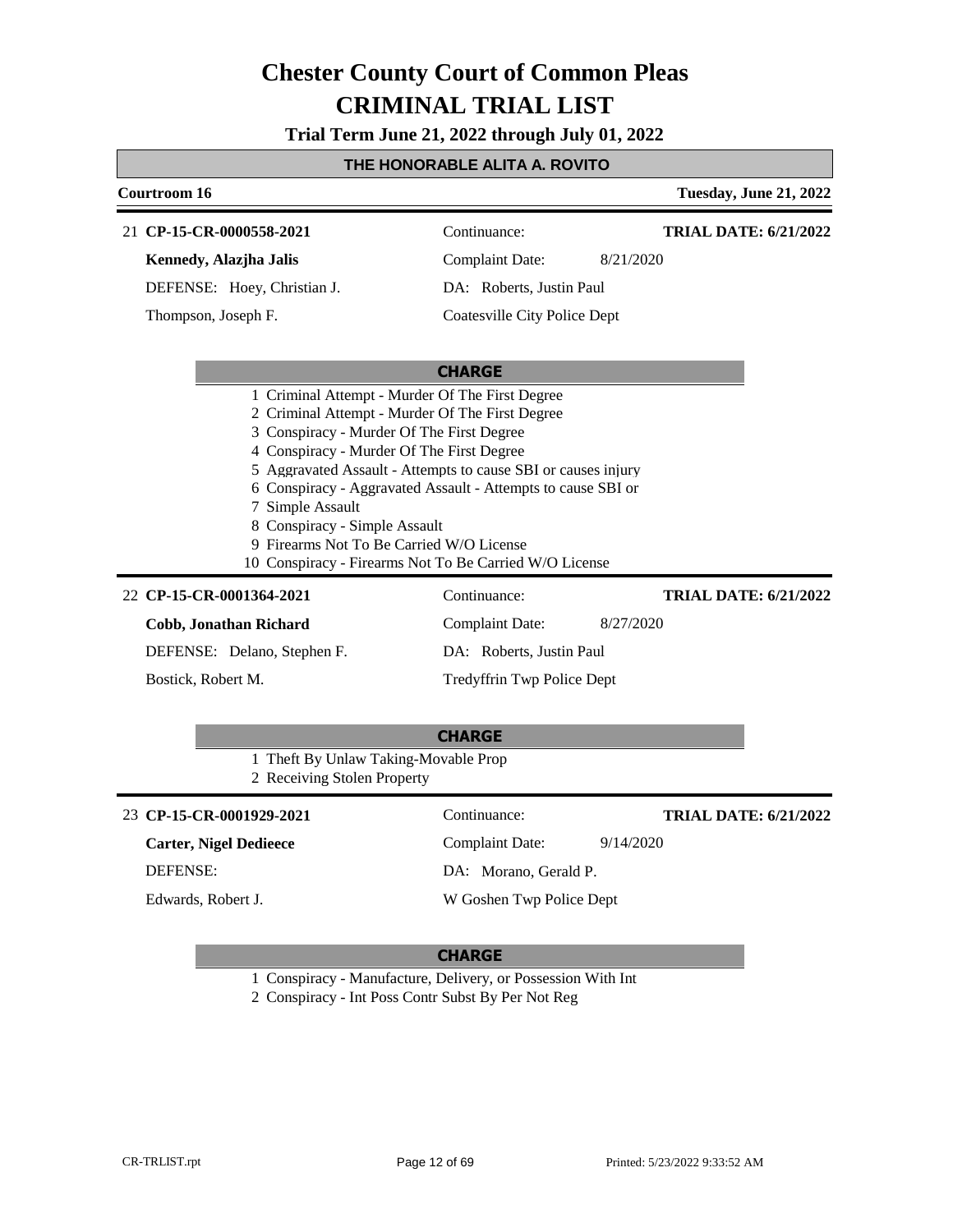**Trial Term June 21, 2022 through July 01, 2022**

### **THE HONORABLE ALITA A. ROVITO**

| Courtroom 16                                                                                                                                                                                                                                                                                                                                                                                         |                               | <b>Tuesday, June 21, 2022</b> |
|------------------------------------------------------------------------------------------------------------------------------------------------------------------------------------------------------------------------------------------------------------------------------------------------------------------------------------------------------------------------------------------------------|-------------------------------|-------------------------------|
| 24 CP-15-CR-0001375-2021                                                                                                                                                                                                                                                                                                                                                                             | Continuance:                  | <b>TRIAL DATE: 6/21/2022</b>  |
| <b>Bethea, Taru Anton</b>                                                                                                                                                                                                                                                                                                                                                                            | <b>Complaint Date:</b>        | 10/28/2020                    |
| DEFENSE: Verduci, Nellie                                                                                                                                                                                                                                                                                                                                                                             | DA: Troutman, Madeline Casey  |                               |
| Ensor, James M.                                                                                                                                                                                                                                                                                                                                                                                      | E Fallowfield Twp Police Dept |                               |
|                                                                                                                                                                                                                                                                                                                                                                                                      | <b>CHARGE</b>                 |                               |
| 1 DUI: Gen Imp/Inc of Driving Safely - 1st Off<br>2 Driving While BAC .02 or Greater While License Susp<br>3 Careless Driving<br>4 Reckless Driving<br>5 No Rear Lights                                                                                                                                                                                                                              |                               |                               |
| 25 CP-15-CR-0000822-2021                                                                                                                                                                                                                                                                                                                                                                             | Continuance:                  | <b>TRIAL DATE: 6/21/2022</b>  |
| Martinez-Garcia, Marco Antonio                                                                                                                                                                                                                                                                                                                                                                       | <b>Complaint Date:</b>        | 11/9/2020                     |
| DEFENSE: Verduci, Nellie                                                                                                                                                                                                                                                                                                                                                                             | DA: Yurick, Zachary           |                               |
| Rongaus, Kenneth J.                                                                                                                                                                                                                                                                                                                                                                                  | Kennett Square Police Dept    |                               |
|                                                                                                                                                                                                                                                                                                                                                                                                      | <b>CHARGE</b>                 |                               |
| 1 Rape of Child<br>2 Rape of Child<br>3 Rape of Child<br>4 Statutory Sexual Assault: 11 Years Older<br>5 Statutory Sexual Assault: 11 Years Older<br>6 Statutory Sexual Assault: 11 Years Older<br>7 Invol. Deviate Sexual Intercourse W/Child<br>8 Invol. Deviate Sexual Intercourse W/Child<br>9 Invol. Deviate Sexual Intercourse W/Child<br>10 Indecent Assault Person Less than 13 Years of Age |                               |                               |
| 26 CP-15-CR-0003346-2020                                                                                                                                                                                                                                                                                                                                                                             | Continuance:                  | <b>TRIAL DATE: 6/21/2022</b>  |
| <b>Jackson</b> , Tremaine                                                                                                                                                                                                                                                                                                                                                                            | <b>Complaint Date:</b>        | 11/10/2020                    |
| DEFENSE: Hyde, Ryan L.                                                                                                                                                                                                                                                                                                                                                                               | DA:                           |                               |
| Rainey, Kurtis E.                                                                                                                                                                                                                                                                                                                                                                                    | W Whiteland Twp Police Dept   |                               |

- 1 Conspiracy Retail Theft-Take Mdse
- 2 Conspiracy Receiving Stolen Property
- 3 Retail Theft-Take Mdse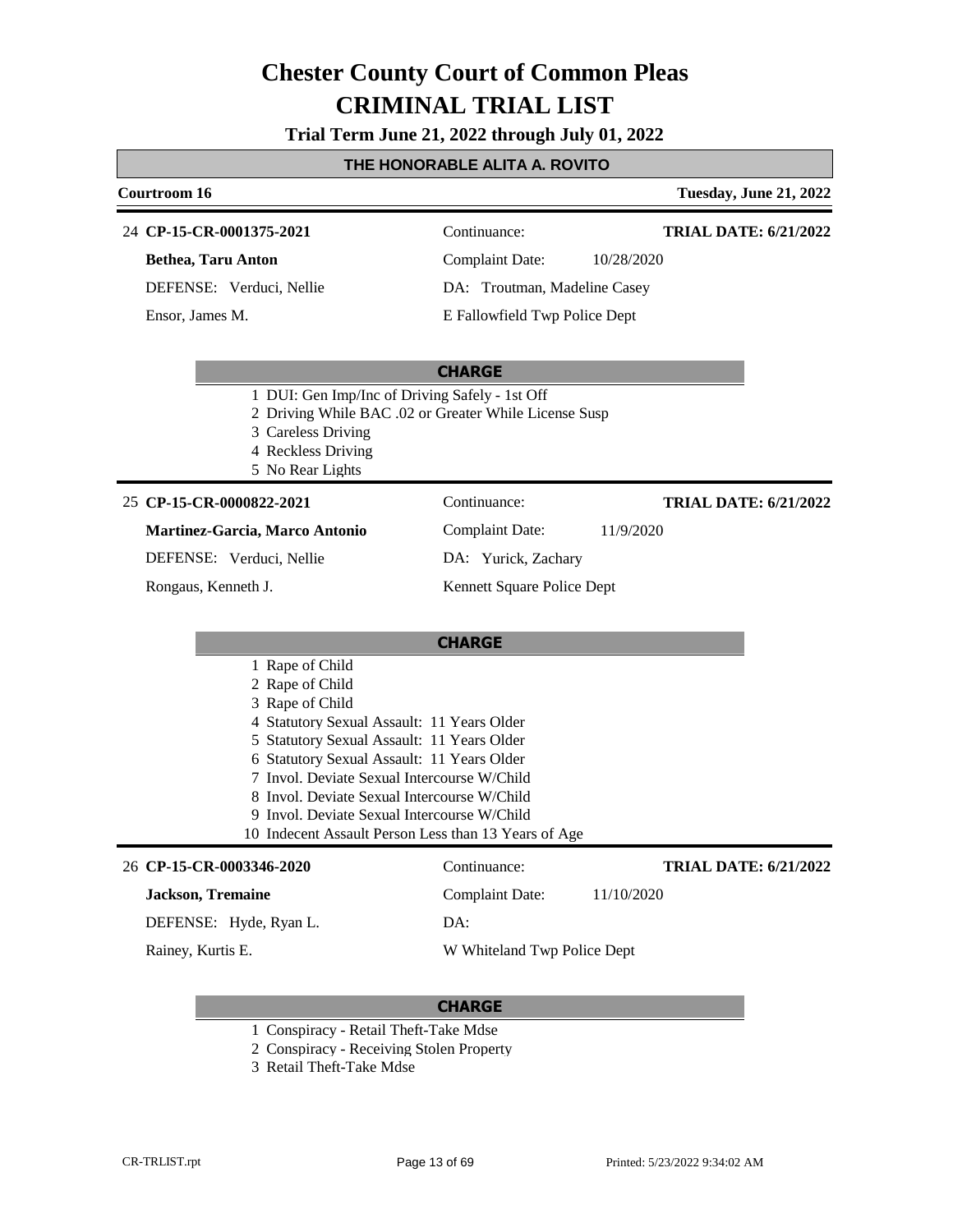**Trial Term June 21, 2022 through July 01, 2022**

#### **THE HONORABLE ALITA A. ROVITO**

| Courtroom 16                        |                          | <b>Tuesday, June 21, 2022</b> |
|-------------------------------------|--------------------------|-------------------------------|
| 27 CP-15-CR-0001965-2021            | Continuance:             | <b>TRIAL DATE: 6/21/2022</b>  |
| Mszaneckyj, Steven John             | Complaint Date:          | 11/10/2020                    |
| DEFENSE: O'Neill, Kevin Michael Jr. | DA: Roberts, Justin Paul |                               |
| Capuano, Joseph L.                  | Malvern Boro Police Dept |                               |
|                                     |                          |                               |
|                                     | <b>CHARGE</b>            |                               |

- 1 Simple Assault
- 2 Disorderly Conduct Engage In Fighting
- 3 Disorder Conduct Hazardous/Physi Off
- 4 Harassment Subject Other to Physical Contact
- 5 Careless Driving
- 6 Fail To Keep Right
- 7 Follow Too Closely
- 8 Harassment Comm. Lewd, Threatening, Etc. Language
- 9 Terroristic Threats W/ Int To Terrorize Another

#### **CP-15-CR-0000560-2021** 28 Continuance: **Eason, Damien** DEFENSE: Copeland, Meredith Daniels Complaint Date: 11/12/2020 DA: Troutman, Madeline Casey Downingtown Boro Police Dept **TRIAL DATE: 6/21/2022** Williams, Joel K.

### **CHARGE**

- 1 Terroristic Threats W/ Int To Terrorize Another
- 2 Simple Assault
- 3 Simple Assault
- 4 Disorderly Conduct Engage In Fighting
- 5 Harassment Subject Other to Physical Contact

#### **CP-15-CR-0000142-2021** 29 Continuance: **Randolph, Earl Henry** DEFENSE: Copeland, Meredith Daniels Complaint Date: 11/30/2020 DA: Troutman, Madeline Casey PSP - Avondale **TRIAL DATE: 6/21/2022** Diwilliams, Joseph S.

- 1 DUI: Highest Rte of Alc (BAC .16+) 1st Off
- 2 DUI: Gen Imp/Inc of Driving Safely 1st Off
- 3 Fail To Carry Lic
- 4 Drg Lic Sus/Rev Purs to Sec 3802/1547B1
- 5 Careless Driving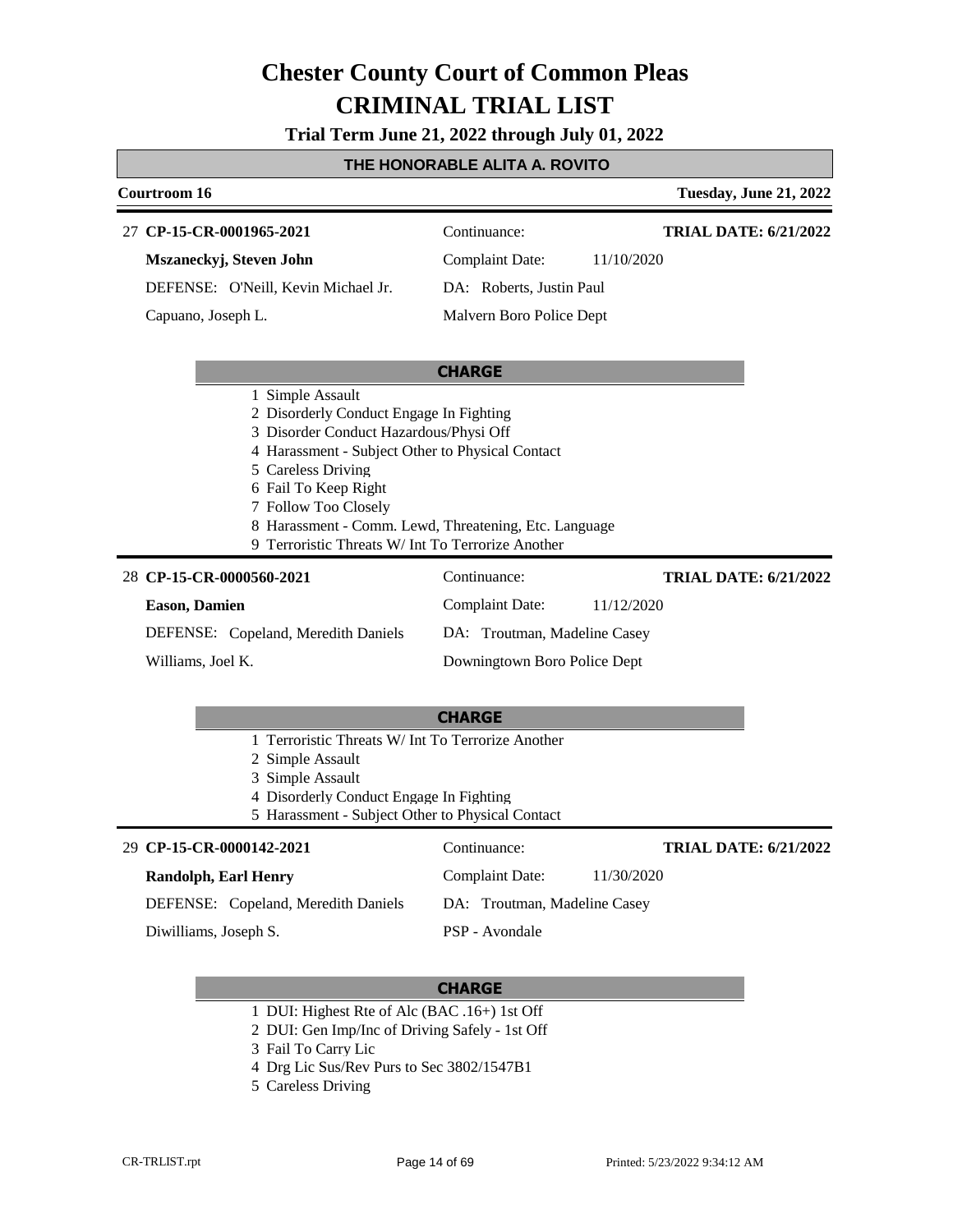**Trial Term June 21, 2022 through July 01, 2022**

### **THE HONORABLE ALITA A. ROVITO**

| Courtroom 16                                                                                                                                                                  | <b>Tuesday, June 21, 2022</b>                                                                                                                                                                |
|-------------------------------------------------------------------------------------------------------------------------------------------------------------------------------|----------------------------------------------------------------------------------------------------------------------------------------------------------------------------------------------|
| 30 CP-15-CR-0000221-2021                                                                                                                                                      | <b>TRIAL DATE: 6/21/2022</b><br>Continuance:                                                                                                                                                 |
| <b>Santiago, Shane Luis</b>                                                                                                                                                   | <b>Complaint Date:</b><br>12/4/2020                                                                                                                                                          |
| DEFENSE: Verduci, Nellie                                                                                                                                                      | DA: Thurstlic O'Neill, Michelle Lynn                                                                                                                                                         |
| Schatzmann, Michael A. Jr.                                                                                                                                                    | PSP - Lancaster                                                                                                                                                                              |
|                                                                                                                                                                               |                                                                                                                                                                                              |
|                                                                                                                                                                               | <b>CHARGE</b>                                                                                                                                                                                |
| 4 Receiving Stolen Property<br>5 Possession Of Firearm Prohibited<br>6 Int Poss Contr Subst By Per Not Reg<br>7 Marijuana-Small Amt Personal Use<br>8 Use/Poss Of Drug Paraph | 1 Manufacture, Delivery, or Possession With Intent to Manufa<br>2 Manufacture, Delivery, or Possession With Intent to Manufa<br>3 Manufacture, Delivery, or Possession With Intent to Manufa |
| 31 CP-15-CR-0001895-2021                                                                                                                                                      | Continuance:<br><b>TRIAL DATE: 6/21/2022</b>                                                                                                                                                 |
| Miller, Glenwood                                                                                                                                                              | <b>Complaint Date:</b><br>12/15/2020                                                                                                                                                         |
| DEFENSE: Copeland, Meredith Daniels                                                                                                                                           | DA: Roberts, Justin Paul                                                                                                                                                                     |
| Brown, Matt S.                                                                                                                                                                | Willistown Twp Police Dept                                                                                                                                                                   |

- 1 Forgery Unauthorized Act In Writing
- 2 Identity Theft
- 3 Theft By Unlaw Taking-Movable Prop
- 4 Access Device Is Counterfeit, Altered, Incomplete
- 5 Receiving Stolen Property
- 6 Access Device Is Counterfeit, Altered, Incomplete
- 7 Forgery Unauthorized Act In Writing
- 8 Forgery Unauthorized Act In Writing
- 9 Theft By Unlaw Taking-Movable Prop
- 10 Identity Theft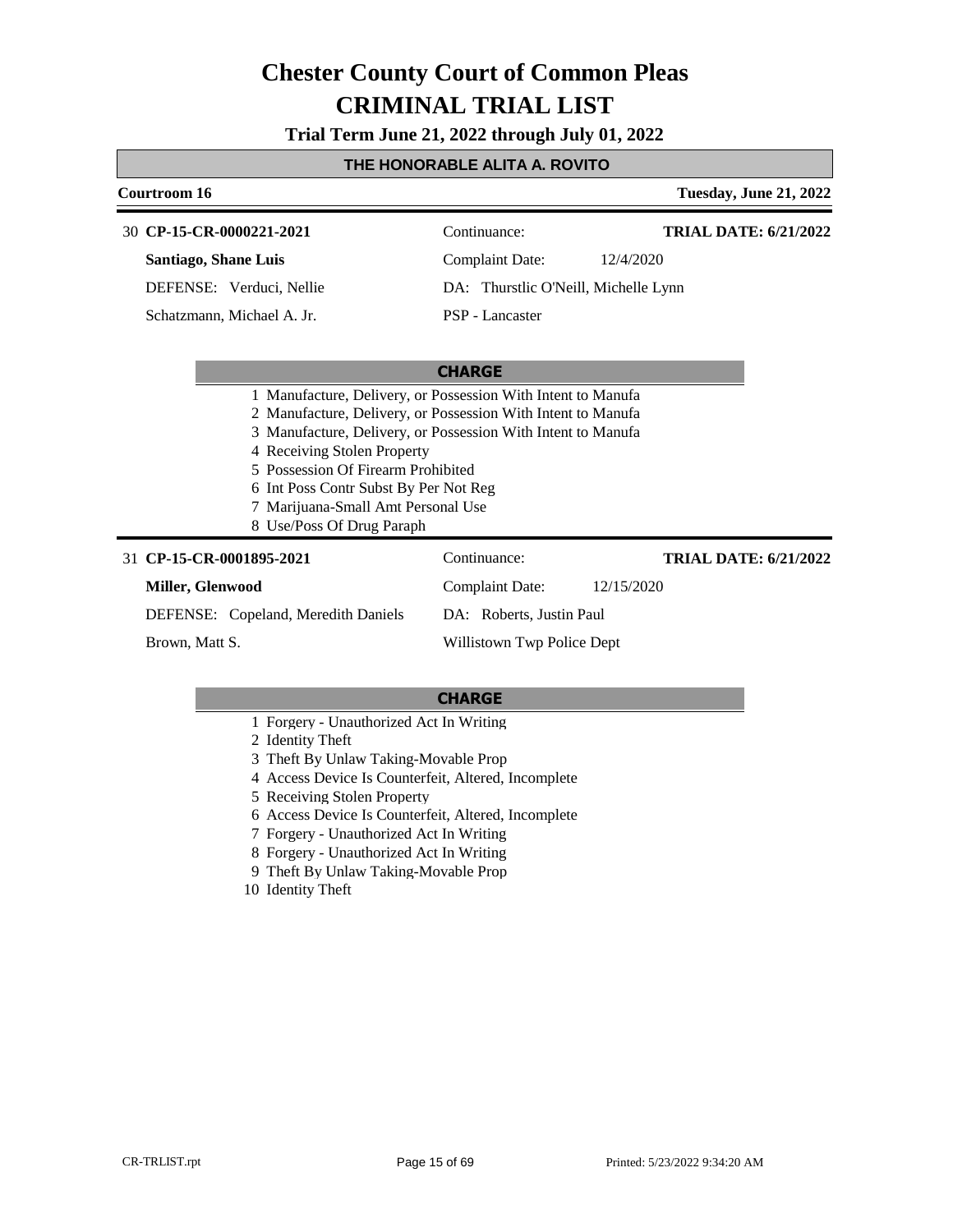**Trial Term June 21, 2022 through July 01, 2022**

#### **THE HONORABLE ALITA A. ROVITO**

### **Courtroom 16 Tuesday, June 21, 2022 CHARGE CP-15-CR-0001544-2021** 32 Continuance: **Hawthorne, Nathaniel James** DEFENSE: Delano, Stephen F. Complaint Date: 1/16/2021 DA: Roberts, Justin Paul W Chester Boro Police Dept **TRIAL DATE: 6/21/2022** Quinn, Daniel 1 Aggravated Assault - Attempts to cause or causes BI to desi 2 Def Tres Fenced/Enclosed 3 Criminal Mischief - Damage Property 4 Public Drunkenness And Similar Misconduct 5 Disorderly Conduct Engage In Fighting 6 Criminal Attempt - Crim Tres-Break Into Structure 7 Poss Instrument Of Crime W/Int 8 Resist Arrest/Other Law Enforce **CHARGE CP-15-CR-0000053-2022** 33 Continuance: **Orr, Cory** DEFENSE: Complaint Date: 8/17/2021 DA: Roberts, Justin Paul W Whiteland Twp Police Dept **TRIAL DATE: 6/21/2022** Mullin, Timothy J. 1 Simple Assault

| 2 Harassment - Subject Other to Physical Contact |                              |                              |
|--------------------------------------------------|------------------------------|------------------------------|
| 33 CP-15-CR-0000580-2021                         | Continuance:                 | <b>TRIAL DATE: 6/21/2022</b> |
| Orr, Cory                                        | <b>Complaint Date:</b>       | 1/23/2021                    |
| DEFENSE: Hanifin, Daniel Macqueen                | DA: Roberts, Justin Paul     |                              |
| Schreiber, Jennifer A.                           | Coatesville City Police Dept |                              |

- 1 Ethnic Intimidation
- 2 Terroristic Threats W/ Int To Terrorize Another
- 3 Simple Assault
- 4 Disorder Conduct Obscene Lang/Gest
- 5 Disorderly Conduct Unreasonable Noise
- 6 Harassment Comm. Lewd, Threatening, Etc. Language
- 7 Harassment Comm. Repeatedly and Inconvenient Hours
- 8 Disorder Conduct Hazardous/Physi Off
- 9 Harassment Course of Conduct W/No Legitimate Purpose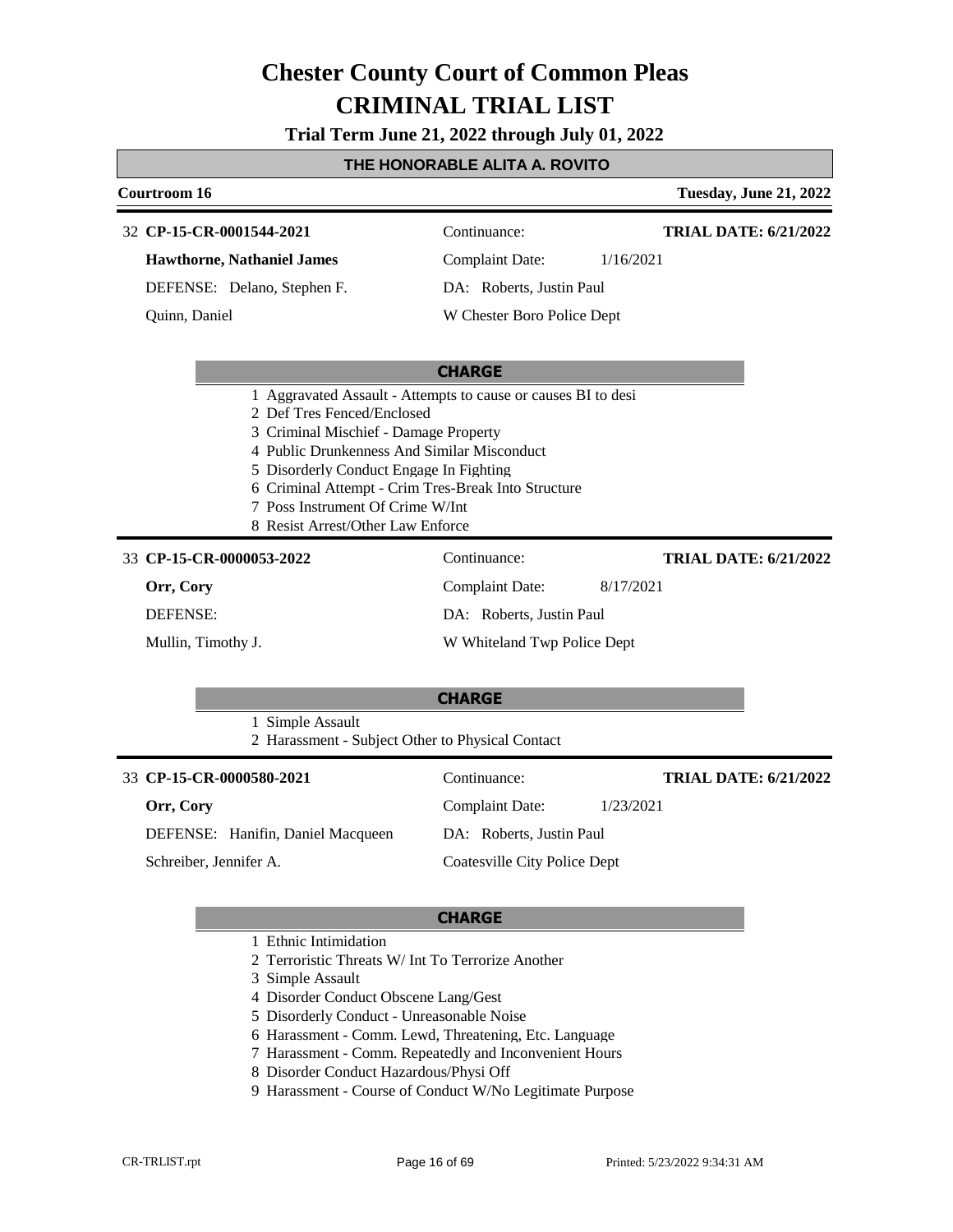**Trial Term June 21, 2022 through July 01, 2022**

### **THE HONORABLE ALITA A. ROVITO**

|                                        | Courtroom 16                 |                                                               |                              |           | <b>Tuesday, June 21, 2022</b> |
|----------------------------------------|------------------------------|---------------------------------------------------------------|------------------------------|-----------|-------------------------------|
|                                        | 34 CP-15-CR-0000661-2021     |                                                               | Continuance:                 |           | <b>TRIAL DATE: 6/21/2022</b>  |
|                                        | <b>Styles, Marqel</b>        |                                                               | <b>Complaint Date:</b>       | 1/27/2021 |                               |
|                                        | DEFENSE: Dover, Andre        |                                                               | DA: Barraza, Carlos Alberto  |           |                               |
|                                        | Carsello, Michael D.         |                                                               | Tredyffrin Twp Police Dept   |           |                               |
|                                        |                              |                                                               |                              |           |                               |
|                                        |                              |                                                               | <b>CHARGE</b>                |           |                               |
| 1 Criminal Attempt - Criminal Homicide |                              |                                                               |                              |           |                               |
|                                        |                              | 2 Aggravated Assault - Attempts to cause SBI or causes injury |                              |           |                               |
|                                        |                              | 3 Aggravated Assault - Attempts to cause or causes BI with d  |                              |           |                               |
|                                        |                              | 4 Robbery-Inflict Serious Bodily Injury                       |                              |           |                               |
|                                        |                              | 5 Recklessly Endangering Another Person                       |                              |           |                               |
|                                        |                              | 6 Possession Of Firearm Prohibited                            |                              |           |                               |
|                                        | 35 CP-15-CR-0002010-2021     |                                                               | Continuance:                 |           | <b>TRIAL DATE: 6/21/2022</b>  |
|                                        | Scott, Carl Joseph Jr.       |                                                               | <b>Complaint Date:</b>       | 2/3/2021  |                               |
|                                        | DEFENSE: Kelly, Joseph Kevin |                                                               | DA: Troutman, Madeline Casey |           |                               |
|                                        | Schiltz, Kyle G.             |                                                               | PSP - Avondale               |           |                               |
|                                        |                              |                                                               |                              |           |                               |

- 1 DUI: Controlled Substance Schedule 1 1st Offense
- 2 DUI: Controlled Substance Schedule 2 or 3 1st Offense
- 3 DUI: Controlled Substance Metabolite 1st Offense
- 4 DUI: Controlled Substance Impaired Ability 1st Offense
- 5 DUI: Controlled Substance Combination Alcohol/Drugs -
- 6 Obstructed Window
- 7 Dr Unregist Veh
- 8 Driv While Oper Priv Susp Or Revoked
- 9 Careless Driving
- 10 Marijuana-Small Amt Personal Use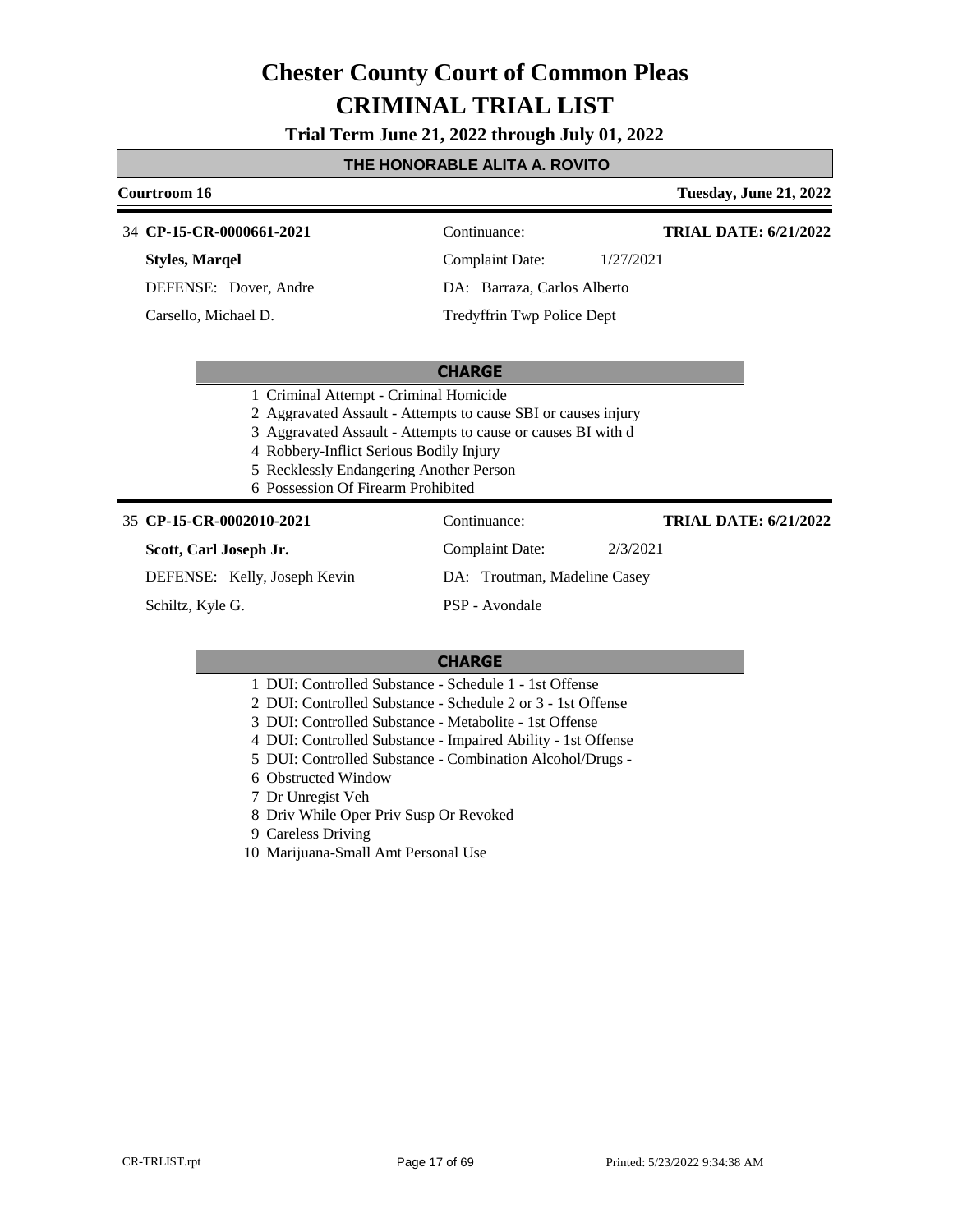**Trial Term June 21, 2022 through July 01, 2022**

### **THE HONORABLE ALITA A. ROVITO**

| <b>Courtroom 16</b>                                                                                                                                       |                                                                                                                                                                                                                                                                                                                                                                                                                                              | <b>Tuesday, June 21, 2022</b> |
|-----------------------------------------------------------------------------------------------------------------------------------------------------------|----------------------------------------------------------------------------------------------------------------------------------------------------------------------------------------------------------------------------------------------------------------------------------------------------------------------------------------------------------------------------------------------------------------------------------------------|-------------------------------|
| 36 CP-15-CR-0000847-2021                                                                                                                                  | Continuance:                                                                                                                                                                                                                                                                                                                                                                                                                                 | <b>TRIAL DATE: 6/21/2022</b>  |
| Akkapeddi, Shyam S.                                                                                                                                       | Complaint Date:                                                                                                                                                                                                                                                                                                                                                                                                                              | 3/3/2021                      |
| DEFENSE: Lora, Christine Pierce                                                                                                                           | DA: Yurick, Zachary                                                                                                                                                                                                                                                                                                                                                                                                                          |                               |
| Ehmann, Patrick J.                                                                                                                                        | E Pikeland Twp Police Dept                                                                                                                                                                                                                                                                                                                                                                                                                   |                               |
|                                                                                                                                                           | <b>CHARGE</b>                                                                                                                                                                                                                                                                                                                                                                                                                                |                               |
| 2 Agg. Ind. Assault of Child                                                                                                                              | 3 Unlawful Contact With Minor - Sexual Offenses<br>4 Unlawful Contact With Minor - Sexual Offenses<br>5 Unlawful Contact With Minor - Sexual Offenses<br>6 Indecent Assault Person Less than 13 Years of Age<br>7 Endangering Welfare of Children - Parent/Guardian/Other<br>8 Corruption Of Minors - Defendant Age 18 or Above<br>9 Corruption Of Minors - Defendant Age 18 or Above<br>10 Corruption Of Minors - Defendant Age 18 or Above |                               |
| 37 CP-15-CR-0002466-2021                                                                                                                                  | Continuance:                                                                                                                                                                                                                                                                                                                                                                                                                                 | <b>TRIAL DATE: 6/21/2022</b>  |
| <b>Brown</b> , Josiah                                                                                                                                     | <b>Complaint Date:</b>                                                                                                                                                                                                                                                                                                                                                                                                                       | 3/12/2021                     |
| DEFENSE: Noone, Michael G.                                                                                                                                | DA: Roberts, Justin Paul                                                                                                                                                                                                                                                                                                                                                                                                                     |                               |
| Parrish, Christopher K.                                                                                                                                   | Kennett Square Police Dept                                                                                                                                                                                                                                                                                                                                                                                                                   |                               |
|                                                                                                                                                           | <b>CHARGE</b>                                                                                                                                                                                                                                                                                                                                                                                                                                |                               |
| 2 Corruption Of Minors<br>3 Conspiracy - Receiving Stolen Property<br>4 Loitering And Prowling At Night Time<br>6 Conspiracy - Theft From A Motor Vehicle | 1 Conspiracy - Theft By Unlaw Taking-Movable Prop<br>5 Criminal Attempt - Theft From A Motor Vehicle                                                                                                                                                                                                                                                                                                                                         |                               |
| 37 CP-15-CR-0002468-2021                                                                                                                                  | Continuance:                                                                                                                                                                                                                                                                                                                                                                                                                                 | <b>TRIAL DATE: 6/21/2022</b>  |

#### **Brown, Josiah**

DEFENSE: Noone, Michael G.

Petrucci, Eric M.

DA: Roberts, Justin Paul

Complaint Date: 3/8/2021

Kennett Square Police Dept

- 1 Corruption Of Minors
- 2 Criminal Attempt Theft From A Motor Vehicle
- 3 Conspiracy Theft From A Motor Vehicle
- 4 Criminal Attempt Receiving Stolen Property
- 5 Loitering And Prowling At Night Time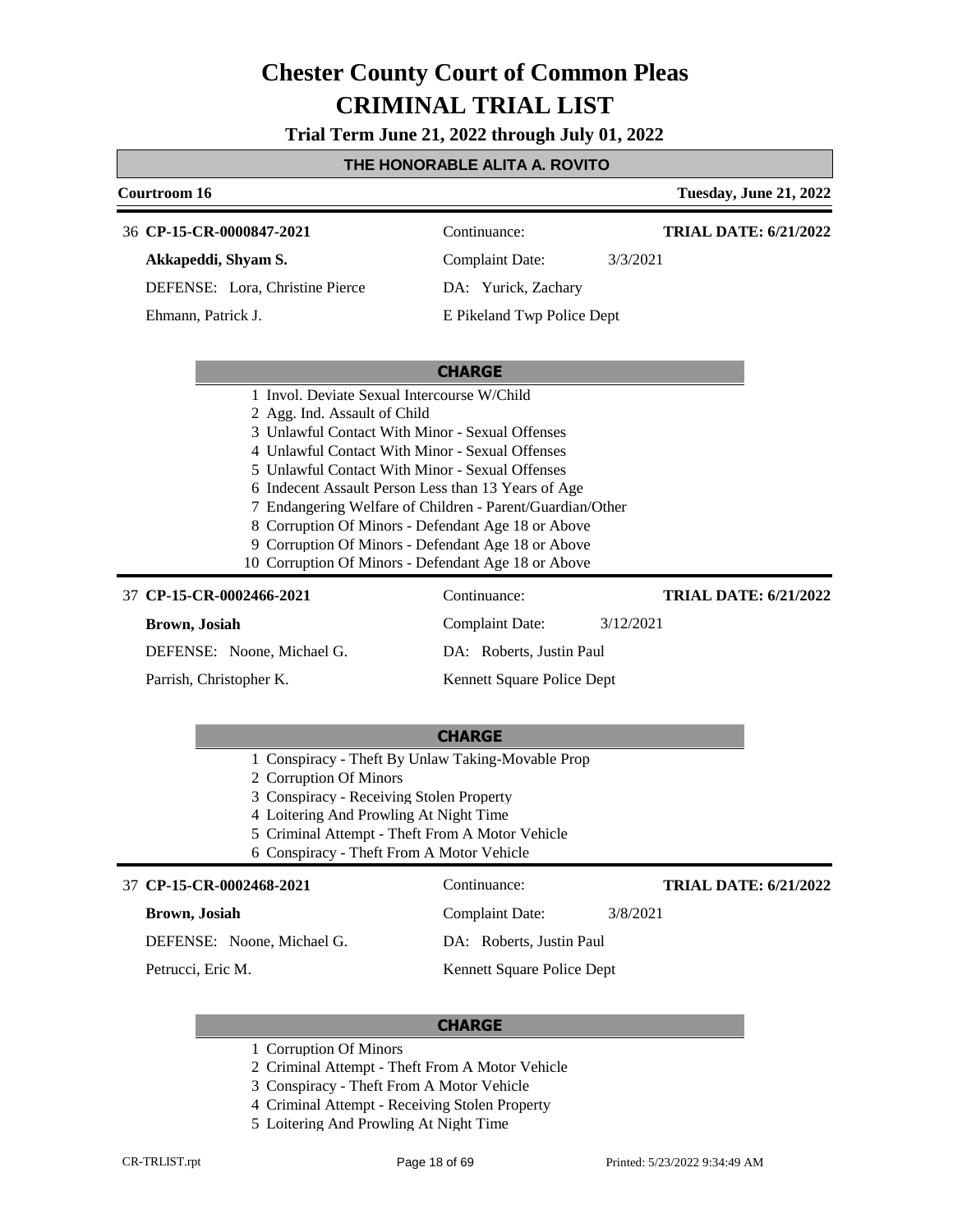**Trial Term June 21, 2022 through July 01, 2022**

#### **THE HONORABLE ALITA A. ROVITO**

### **Courtroom 16 Tuesday, June 21, 2022 CHARGE CP-15-CR-0001198-2021** 38 Continuance: **Robinson, Zahfier Freddreck** DEFENSE: Verduci, Nellie Complaint Date: 3/19/2021 DA: Barraza, Carlos Alberto Coatesville City Police Dept **TRIAL DATE: 6/21/2022** Guyer, Kirt M. 1 Criminal Attempt - Criminal Homicide 2 Aggravated Assault - Attempts to cause SBI or causes injury 3 Aggravated Assault - Attempts to cause or causes BI with d 4 Possession Of Weapon 5 Simple Assault 6 Simple Assault 7 Recklessly Endangering Another Person 8 Firearms Not To Be Carried W/O License **CHARGE CP-15-CR-0000594-2022** 39 Continuance: **Doukas, Brian David** DEFENSE: Verduci, Nellie Complaint Date: 2/1/2022 DA: Roberts, Justin Paul Southern Chester Co Regional Police Dept **TRIAL DATE: 6/21/2022** Krissinger, Brandon K. 1 Int Poss Contr Subst By Per Not Reg 2 Poss Of Marijuana 3 Use/Poss Of Drug Paraph 4 False Identification To Law Enforcement Officer **CP-15-CR-0000643-2022** 39 Continuance: Complaint Date: 1/14/2022 **TRIAL DATE: 6/21/2022**

#### **Doukas, Brian**

DEFENSE: Verduci, Nellie

Parkinson, Steven M.

#### **CHARGE**

DA: Roberts, Justin Paul Caln Twp Police Dept

- 1 Conspiracy Retail Theft-Take Mdse
- 2 Poss Of Marijuana
- 3 Use/Poss Of Drug Paraph
- 4 Conspiracy Retail Theft-Take Mdse
- 5 Receiving Stolen Property
- 6 Receiving Stolen Property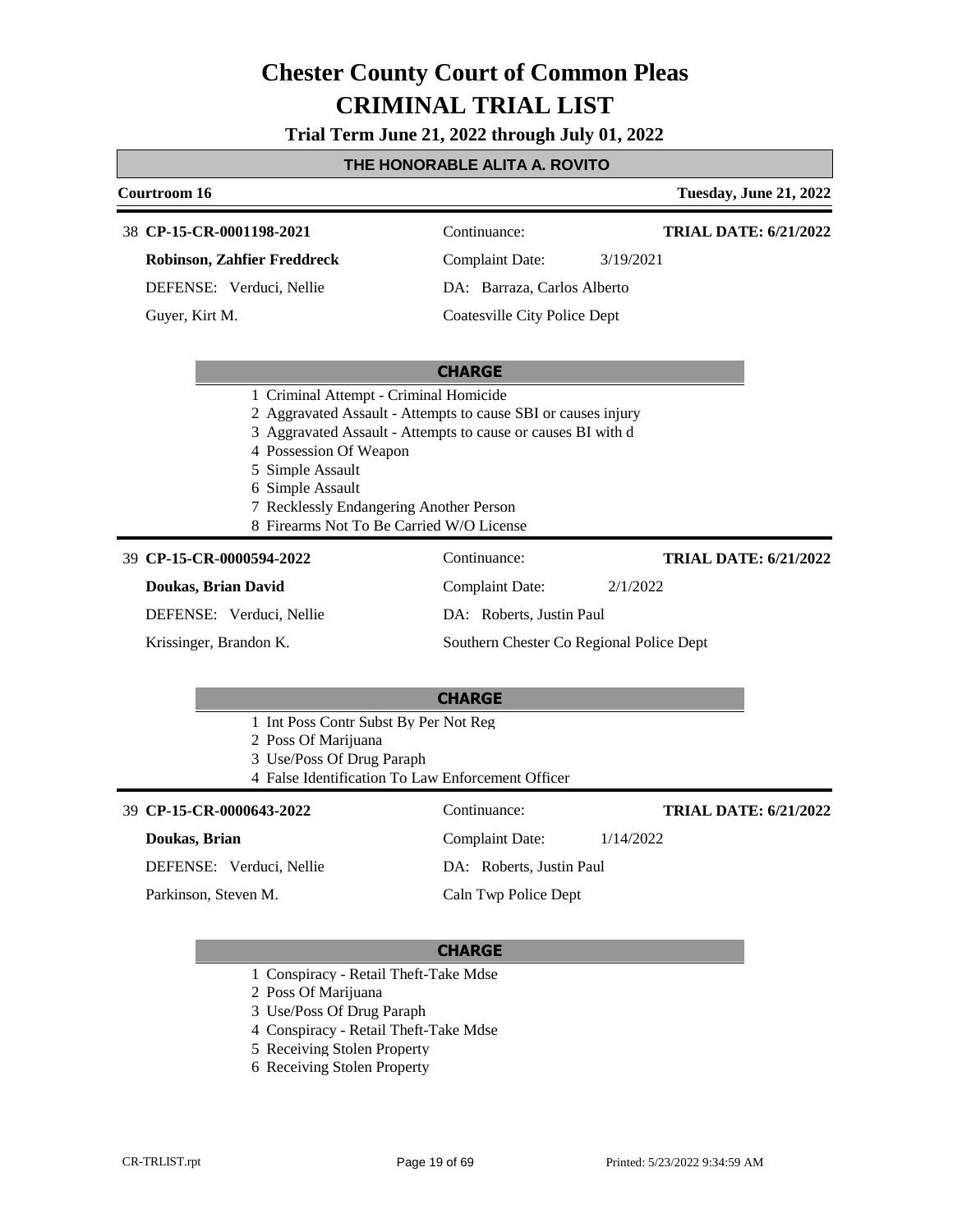### **Trial Term June 21, 2022 through July 01, 2022**

### **THE HONORABLE ALITA A. ROVITO**

| <b>Courtroom 16</b>                                     |                                      | <b>Tuesday, June 21, 2022</b> |
|---------------------------------------------------------|--------------------------------------|-------------------------------|
| 39 CP-15-CR-0000836-2022                                | Continuance:                         | <b>TRIAL DATE: 6/21/2022</b>  |
| Doukas, Brian                                           | <b>Complaint Date:</b><br>12/21/2021 |                               |
| DEFENSE: Verduci, Nellie                                | DA: Roberts, Justin Paul             |                               |
| Burkhart, Geoffrey T.                                   | Downingtown Boro Police Dept         |                               |
|                                                         | <b>CHARGE</b>                        |                               |
| 1 Retail Theft-Take Mdse                                |                                      |                               |
| 39 CP-15-CR-0003628-2021                                | Continuance:                         | <b>TRIAL DATE: 6/21/2022</b>  |
| Doukas, Brian                                           | <b>Complaint Date:</b><br>10/13/2021 |                               |
| DEFENSE: Verduci, Nellie                                | DA: Roberts, Justin Paul             |                               |
| Malarick, Robert B.                                     | W Whiteland Twp Police Dept          |                               |
|                                                         | <b>CHARGE</b>                        |                               |
| 1 Retail Theft-Take Mdse<br>2 Receiving Stolen Property |                                      |                               |
| 39 CP-15-CR-0003654-2021                                | Continuance:                         | <b>TRIAL DATE: 6/21/2022</b>  |
| Doukas, Brian                                           | <b>Complaint Date:</b><br>8/15/2021  |                               |
| DEFENSE: Verduci, Nellie                                | DA: Roberts, Justin Paul             |                               |
| Hill, Andrew                                            | W Chester Boro Police Dept           |                               |
|                                                         |                                      |                               |

### **CHARGE**

1 Forgery - Alter Writing

2 Conspiracy - Forgery - Alter Writing

3 Conspiracy - Forgery - Alter Writing

4 Theft By Unlaw Taking-Movable Prop

5 Conspiracy - Theft By Unlaw Taking-Movable Prop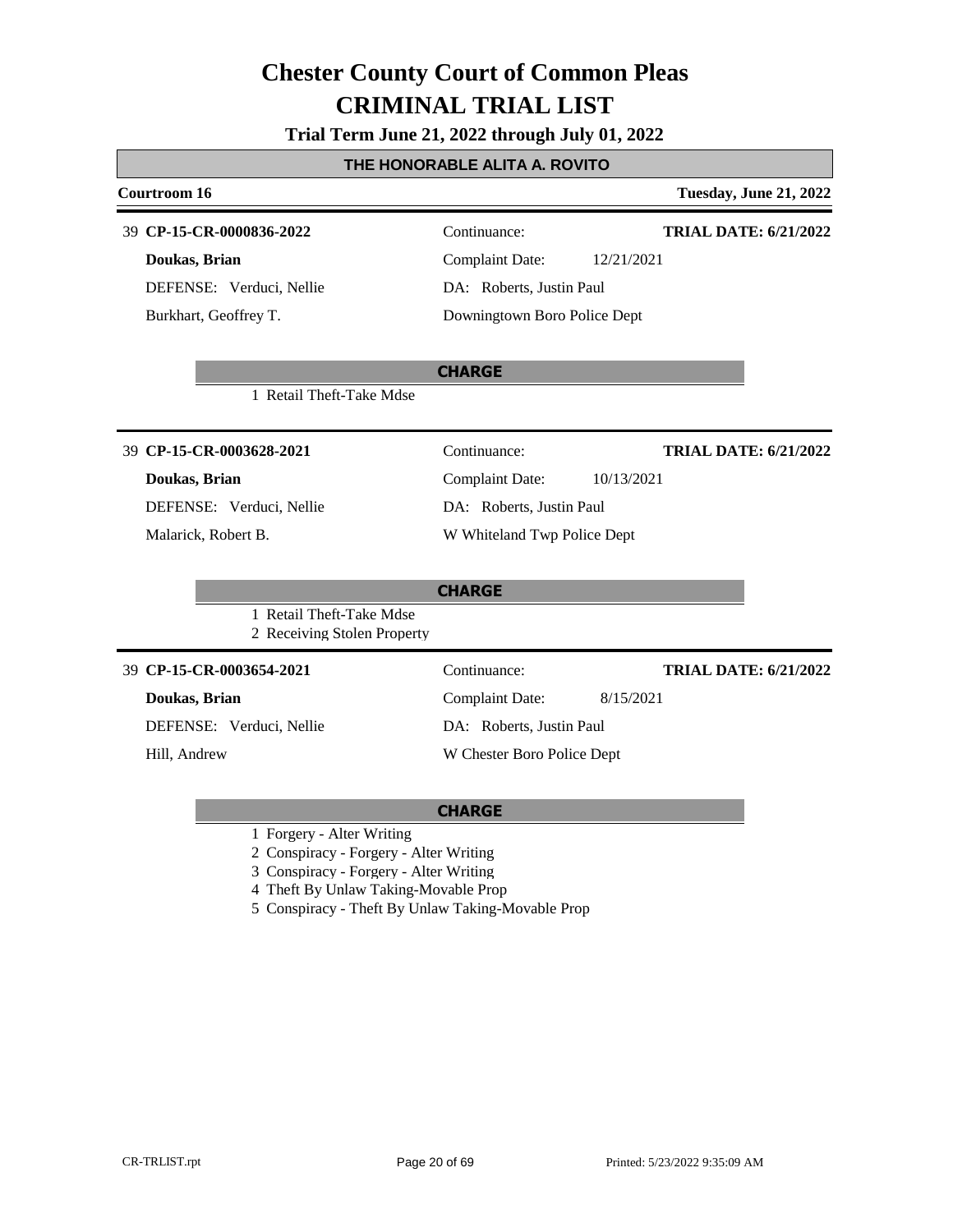## **Trial Term June 21, 2022 through July 01, 2022**

## **THE HONORABLE ALITA A. ROVITO**

| Courtroom 16                                                                                                                            |                              | <b>Tuesday, June 21, 2022</b> |
|-----------------------------------------------------------------------------------------------------------------------------------------|------------------------------|-------------------------------|
| 39 CP-15-CR-0003655-2021                                                                                                                | Continuance:                 | <b>TRIAL DATE: 6/21/2022</b>  |
| Doukas, Brian                                                                                                                           | <b>Complaint Date:</b>       | 8/6/2021                      |
| DEFENSE: Verduci, Nellie                                                                                                                | DA: Roberts, Justin Paul     |                               |
| Donkin, Ryan N.                                                                                                                         | W Chester Boro Police Dept   |                               |
|                                                                                                                                         |                              |                               |
|                                                                                                                                         | <b>CHARGE</b>                |                               |
| 1 Theft By Unlaw Taking-Movable Prop<br>2 Receiving Stolen Property<br>3 Unauth Use Motor/Other Vehicles                                |                              |                               |
| 39 CP-15-CR-0002783-2021                                                                                                                | Continuance:                 | <b>TRIAL DATE: 6/21/2022</b>  |
| Doukas, Brian                                                                                                                           | <b>Complaint Date:</b>       | 8/6/2021                      |
| DEFENSE: Verduci, Nellie                                                                                                                | DA: Roberts, Justin Paul     |                               |
| Molineux, Donald J. Jr.                                                                                                                 | Tredyffrin Twp Police Dept   |                               |
|                                                                                                                                         |                              |                               |
|                                                                                                                                         | <b>CHARGE</b>                |                               |
| 1 Receiving Stolen Property<br>2 Driv While Oper Priv Susp Or Revoked                                                                   |                              |                               |
| 39 CP-15-CR-0003716-2021                                                                                                                | Continuance:                 | <b>TRIAL DATE: 6/21/2022</b>  |
| Doukas, Brian David                                                                                                                     | <b>Complaint Date:</b>       | 7/11/2021                     |
| DEFENSE: Verduci, Nellie                                                                                                                | DA: Roberts, Justin Paul     |                               |
| Smith, Tanner G.                                                                                                                        | E Brandywine Twp Police Dept |                               |
|                                                                                                                                         |                              |                               |
|                                                                                                                                         | <b>CHARGE</b>                |                               |
| 1 Receiving Stolen Property<br>2 Marijuana-Small Amt Personal Use<br>3 Int Poss Contr Subst By Per Not Reg<br>4 Use/Poss Of Drug Paraph |                              |                               |
| 39 CP-15-CR-0002312-2021                                                                                                                | Continuance:                 | <b>TRIAL DATE: 6/21/2022</b>  |
| Doukas, Brian David                                                                                                                     | <b>Complaint Date:</b>       | 3/23/2021                     |
| DEFENSE: Verduci, Nellie                                                                                                                | DA: Roberts, Justin Paul     |                               |
| Parfeniouk, Igor                                                                                                                        | N Coventry Twp Police Dept   |                               |
|                                                                                                                                         | <b>CHARGE</b>                |                               |

1 Retail Theft-Take Mdse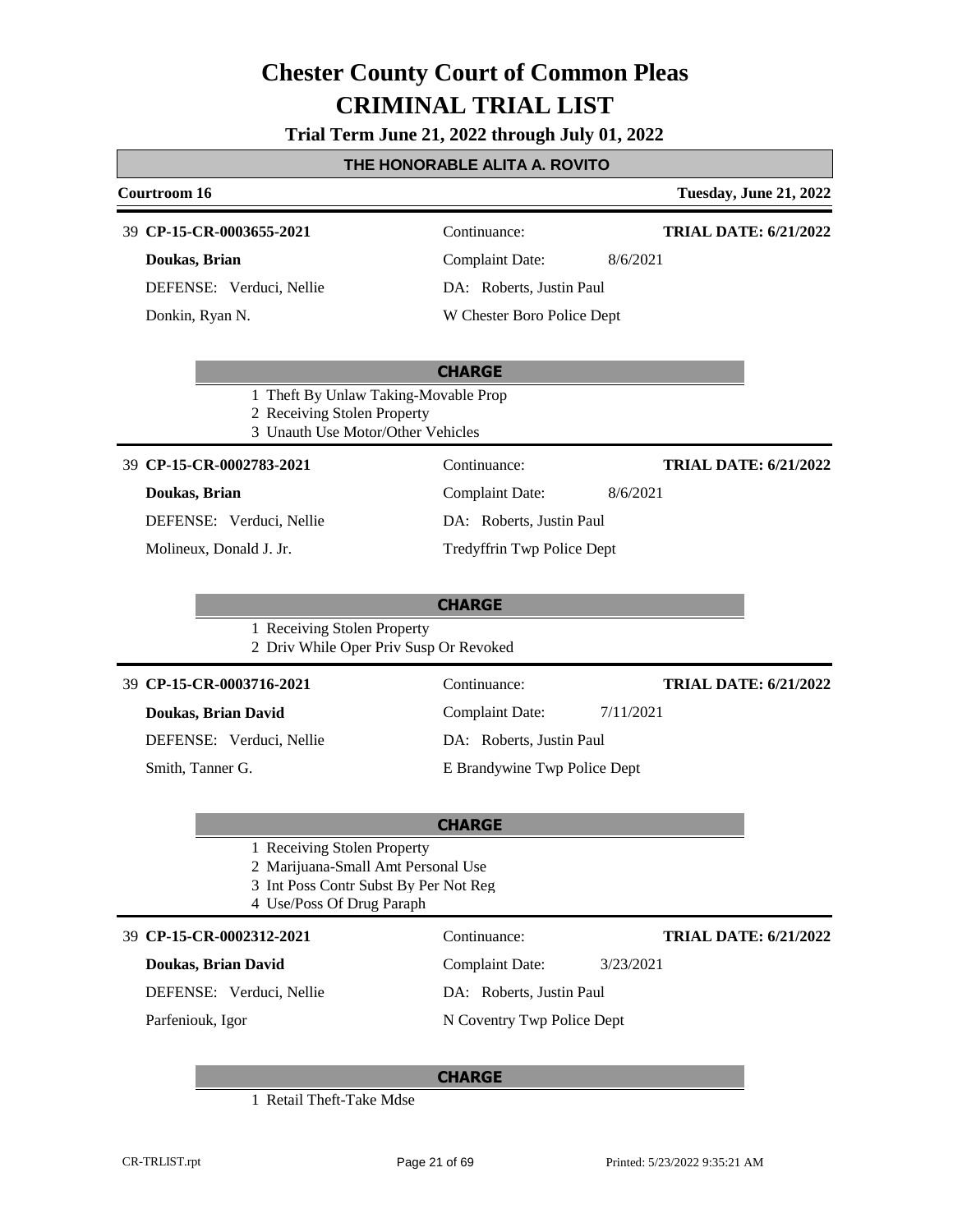### **Trial Term June 21, 2022 through July 01, 2022**

### **THE HONORABLE ALITA A. ROVITO**

| Courtroom 16                                                                                     | Tuesday, June 21, 2022                       |
|--------------------------------------------------------------------------------------------------|----------------------------------------------|
| 40 CP-15-CR-0000916-2022                                                                         | Continuance:<br><b>TRIAL DATE: 6/21/2022</b> |
| <b>Minniti, Michelle Lane</b>                                                                    | <b>Complaint Date:</b><br>12/10/2021         |
| DEFENSE: McCarthy, Brian Lee                                                                     | DA: Troutman, Madeline Casey                 |
| Dunbar, Ginger R.                                                                                | Caln Twp Police Dept                         |
|                                                                                                  | <b>CHARGE</b>                                |
| 1 Retail Theft-Take Mdse                                                                         |                                              |
| 40 CP-15-CR-0001636-2022                                                                         | Continuance:<br><b>TRIAL DATE: 6/21/2022</b> |
| Minniti, Michelle Lane                                                                           | <b>Complaint Date:</b><br>11/16/2021         |
| <b>DEFENSE:</b>                                                                                  | DA: Chester County District Attorney         |
| Rainey, Kurtis E.                                                                                | W Whiteland Twp Police Dept                  |
|                                                                                                  | <b>CHARGE</b>                                |
| 1 Retail Theft-Take Mdse<br>2 Conspiracy - Retail Theft-Take Mdse<br>3 Receiving Stolen Property |                                              |
| 40 CP-15-CR-0001598-2021                                                                         | Continuance:<br><b>TRIAL DATE: 6/21/2022</b> |
| <b>Minniti, Michelle Lane</b>                                                                    | <b>Complaint Date:</b><br>4/16/2021          |
| DEFENSE: McCarthy, Brian Lee                                                                     | DA: Troutman, Madeline Casey                 |
| Blackburn, Kyle M.                                                                               | Kennett Square Police Dept                   |

- 1 Theft By Unlaw Taking-Movable Prop
- 2 Theft By Unlaw Taking-Movable Prop
- 3 Receiving Stolen Property
- 4 Receiving Stolen Property
- 5 Unauth Use Motor/Other Vehicles
- 6 Theft Of Leased Property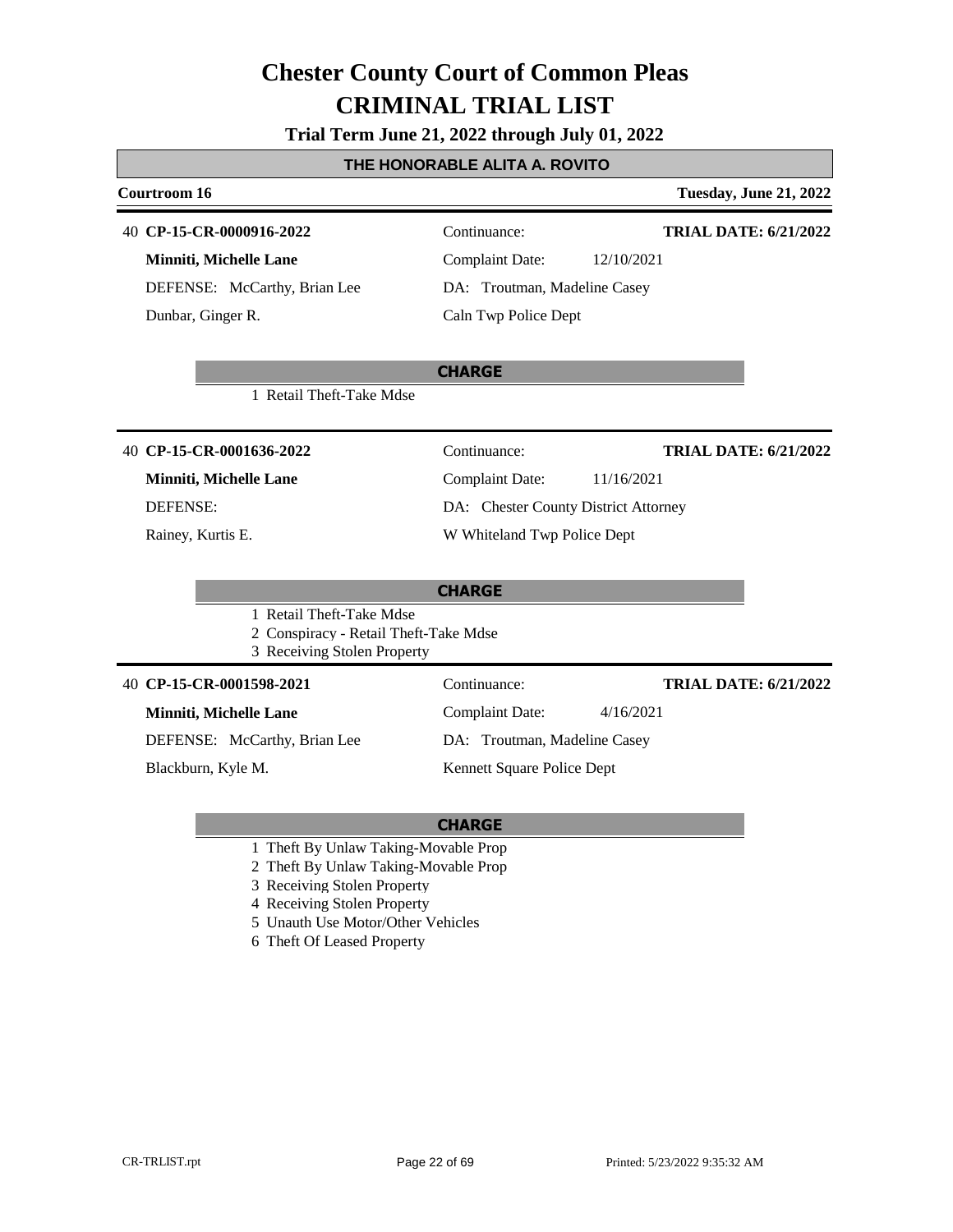#### **Trial Term June 21, 2022 through July 01, 2022**

#### **THE HONORABLE ALITA A. ROVITO**

#### **Courtroom 16 Tuesday, June 21, 2022**

#### 41 **CP-15-CR-0000209-2022** Continuance:

**Burke, Edward Michael**

DEFENSE: Ramsay, Marissa Margaret

Waters, Ryan N.

Complaint Date: 5/4/2021

**TRIAL DATE: 6/21/2022**

**TRIAL DATE: 6/21/2022**

DA: Troutman, Madeline Casey

#### PSP - Avondale

#### **CHARGE**

- 1 Driving W/O A License
- 2 DUI: Controlled Substance Impaired Ability 1st Offense
- 3 Marijuana-Small Amt Personal Use
- 4 Use/Poss Of Drug Paraph

#### **CP-15-CR-0000244-2022** 42 Continuance:

#### **Mapp, Jahmir Zakee**

DEFENSE: Kotik, Michael

Edwards, Robert J.

Complaint Date: 5/17/2021

DA: Troutman, Madeline Casey

W Goshen Twp Police Dept

#### **CHARGE**

- 1 Manufacture, Delivery, or Possession With Intent to Manufa
- 2 Deal In Proc Unl Act/Intent To Promote
- 3 Criminal Use Of Communication Facility
- 4 Int Poss Contr Subst By Per Not Reg
- 5 Use/Poss Of Drug Paraph

#### **CP-15-CR-0002980-2021** 43 Continuance:

#### **Gaudiello, Daniel Richard**

DEFENSE: Grace, Ryan

Martin, Bernard S.

DA: Abatemarco, Christine C.

Chester County County Detective

#### **CHARGE**

- 1 Dissem Photo/Film Of Child Sex Acts
- 2 Dissem Photo/Film Of Child Sex Acts
- 3 Dissem Photo/Film Of Child Sex Acts
- 4 Dissem Photo/Film Of Child Sex Acts
- 5 Dissem Photo/Film Of Child Sex Acts
- 6 Dissem Photo/Film Of Child Sex Acts
- 7 Dissem Photo/Film Of Child Sex Acts
- 8 Dissem Photo/Film Of Child Sex Acts
- 9 Dissem Photo/Film Of Child Sex Acts
- 10 Dissem Photo/Film Of Child Sex Acts

Complaint Date: 5/24/2021

**TRIAL DATE: 6/21/2022**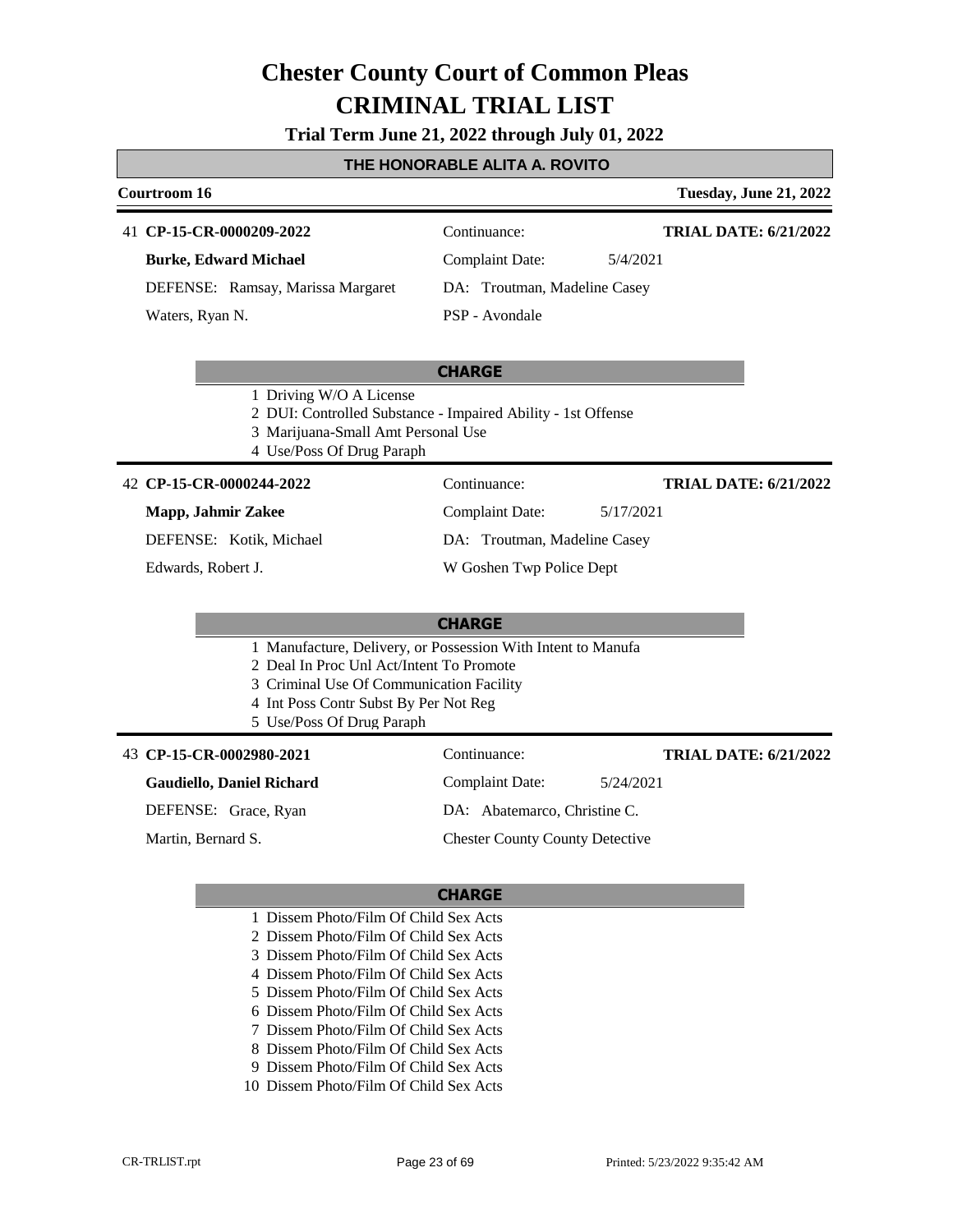**Trial Term June 21, 2022 through July 01, 2022**

### **THE HONORABLE ALITA A. ROVITO**

| Courtroom 16                           |                                        | <b>Tuesday, June 21, 2022</b> |
|----------------------------------------|----------------------------------------|-------------------------------|
| 44 CP-15-CR-0001906-2021               | Continuance:                           | <b>TRIAL DATE: 6/21/2022</b>  |
| <b>Hutt, Gary Martin</b>               | <b>Complaint Date:</b>                 | 5/25/2021                     |
| DEFENSE: Coble, Richard P.             | DA: Abatemarco, Christine C.           |                               |
| Martin, Bernard S.                     | <b>Chester County County Detective</b> |                               |
|                                        |                                        |                               |
|                                        | <b>CHARGE</b>                          |                               |
| 1 Dissem Photo/Film Of Child Sex Acts  |                                        |                               |
| 2 Dissem Photo/Film Of Child Sex Acts  |                                        |                               |
| 3 Dissem Photo/Film Of Child Sex Acts  |                                        |                               |
| 4 Dissem Photo/Film Of Child Sex Acts  |                                        |                               |
| 5 Dissem Photo/Film Of Child Sex Acts  |                                        |                               |
| 6 Dissem Photo/Film Of Child Sex Acts  |                                        |                               |
| 7 Dissem Photo/Film Of Child Sex Acts  |                                        |                               |
| 8 Dissem Photo/Film Of Child Sex Acts  |                                        |                               |
| 9 Dissem Photo/Film Of Child Sex Acts  |                                        |                               |
| 10 Dissem Photo/Film Of Child Sex Acts |                                        |                               |
| 45 CP-15-CR-0002324-2021               | Continuance:                           | <b>TRIAL DATE: 6/21/2022</b>  |
| Barnshaw, Christina M.                 | Complaint Date:                        | 6/4/2021                      |
| DEFENSE: Lora, Christine Pierce        | DA: Judge, William J. Jr.              |                               |

Logan, William S.

**CHARGE**

E Whiteland Twp Police Dept

- 1 Theft By Unlaw Taking-Movable Prop
- 2 Theft By Unlaw Taking-Movable Prop
- 3 Theft By Decep-False Impression
- 4 Theft By Decep-False Impression
- 5 Receiving Stolen Property
- 6 Receiving Stolen Property
- 7 Forgery Unauthorized Act In Writing
- 8 Forgery Unauthorized Act In Writing
- 9 Forgery Unauthorized Act In Writing
- 10 Forgery Unauthorized Act In Writing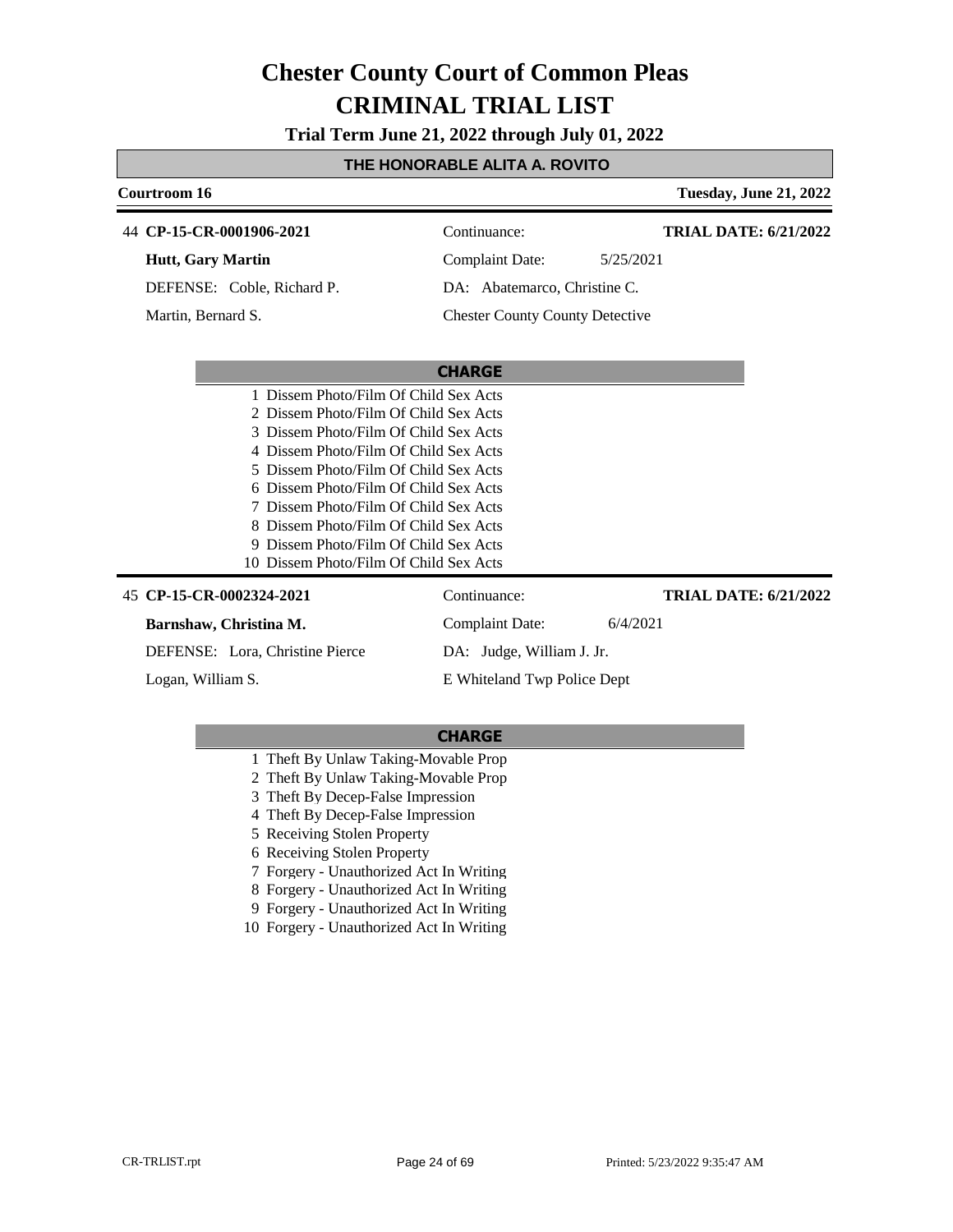**Trial Term June 21, 2022 through July 01, 2022**

### **THE HONORABLE ALITA A. ROVITO**

| Courtroom 16                                                 |                                      | Wednesday, June 22, 2022     |
|--------------------------------------------------------------|--------------------------------------|------------------------------|
| 46 CP-15-CR-0003432-2021                                     | Continuance:                         | <b>TRIAL DATE: 6/22/2022</b> |
| Padilla, Cristian Manuel                                     | <b>Complaint Date:</b>               | 6/7/2021                     |
| DEFENSE: Verduci, Nellie                                     | DA: Thurstlic O'Neill, Michelle Lynn |                              |
| Gravina, Christopher W.                                      | Kennett Square Police Dept           |                              |
|                                                              |                                      |                              |
|                                                              | <b>CHARGE</b>                        |                              |
| 1 Manufacture, Delivery, or Possession With Intent to Manufa |                                      |                              |
| 2 Manufacture, Delivery, or Possession With Intent to Manufa |                                      |                              |
| 3 Diversion of medical marijuana by patient or caregiver     |                                      |                              |
| 4 Int Poss Contr Subst By Per Not Reg                        |                                      |                              |
| 5 Int Poss Contr Subst By Per Not Reg                        |                                      |                              |
| 6 Int Poss Contr Subst By Per Not Reg                        |                                      |                              |
| 7 Use/Poss Of Drug Paraph                                    |                                      |                              |
| 8 Use/Poss Of Drug Paraph                                    |                                      |                              |
| 9 Deliver/Intent To Del Drug Para                            |                                      |                              |
| 10 Drg Lic Sus/Rev Purs to Sec 3802/1547B1                   |                                      |                              |
| 47 CP-15-CR-0003935-2021                                     | Continuance:                         | <b>TRIAL DATE: 6/22/2022</b> |
| Altman, Nicholas Ryan                                        | <b>Complaint Date:</b>               | 6/17/2021                    |
| DEFENSE: Miller, Francis Connor                              | DA: Roberts, Justin Paul             |                              |
| Dougherty, Sean E.                                           | PSP - Avondale                       |                              |

- 1 Fleeing or Attempting to Elude Officer
- 2 Marijuana-Small Amt Personal Use
- 3 Use/Poss Of Drug Paraph
- 4 Drg Lic Sus/Rev Purs to Sec 3802/1547B1-2nd Violation
- 5 Driving W/O A License
- 6 No Title Cert
- 7 Dr Unregist Veh
- 8 Misuse Plate-Card (Regis)
- 9 Display Plate Card In Improp Veh
- 10 Fraudulent Use/Removal Of Reg Plate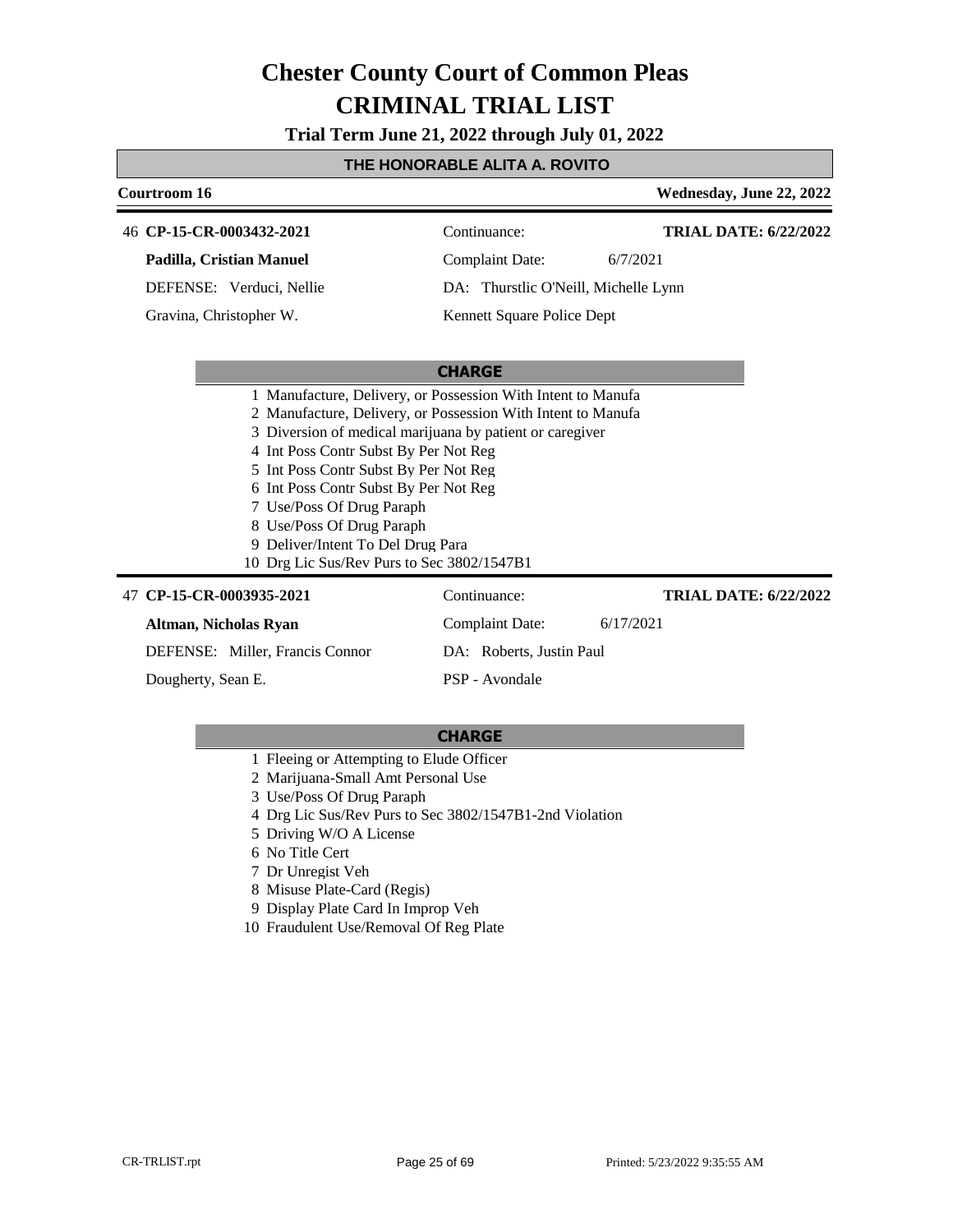**Trial Term June 21, 2022 through July 01, 2022**

### **THE HONORABLE ALITA A. ROVITO**

| Courtroom 16                                                                                                                                                                                                                                                                                                               |                                          | Wednesday, June 22, 2022     |  |
|----------------------------------------------------------------------------------------------------------------------------------------------------------------------------------------------------------------------------------------------------------------------------------------------------------------------------|------------------------------------------|------------------------------|--|
| 48 CP-15-CR-0002136-2021                                                                                                                                                                                                                                                                                                   | Continuance:                             | <b>TRIAL DATE: 6/22/2022</b> |  |
| Gatlin, Shannon-Keith                                                                                                                                                                                                                                                                                                      | <b>Complaint Date:</b><br>6/20/2021      |                              |  |
| DEFENSE: Rogers, Julia Alexa                                                                                                                                                                                                                                                                                               | DA: Roberts, Justin Paul                 |                              |  |
| Hornbaker, Nicholas J.                                                                                                                                                                                                                                                                                                     | PSP - Avondale                           |                              |  |
|                                                                                                                                                                                                                                                                                                                            |                                          |                              |  |
|                                                                                                                                                                                                                                                                                                                            | <b>CHARGE</b>                            |                              |  |
| 1 Strangulation - Applying Pressure to Throat or Neck<br>2 Aggravated Assault - Attempts to cause SBI or causes injury<br>3 Simple Assault<br>4 Harassment - Subject Other to Physical Contact<br>5 Disorderly Conduct Engage In Fighting<br>6 Simple Assault<br>7 Endangering Welfare of Children - Parent/Guardian/Other |                                          |                              |  |
| 49 CP-15-CR-0003316-2021                                                                                                                                                                                                                                                                                                   | Continuance:                             | <b>TRIAL DATE: 6/22/2022</b> |  |
| Price, Jerry R. Jr.                                                                                                                                                                                                                                                                                                        | <b>Complaint Date:</b><br>6/29/2021      |                              |  |
| DEFENSE: Lora, Christine Pierce                                                                                                                                                                                                                                                                                            | DA: Roberts, Justin Paul                 |                              |  |
| Ward, Jason L.                                                                                                                                                                                                                                                                                                             | Southern Chester Co Regional Police Dept |                              |  |
|                                                                                                                                                                                                                                                                                                                            |                                          |                              |  |
|                                                                                                                                                                                                                                                                                                                            | <b>CHARGE</b>                            |                              |  |
| 1 Indecent Exposure<br>2 Open Lewdness<br>3 Disorder Conduct Hazardous/Physi Off                                                                                                                                                                                                                                           |                                          |                              |  |
| 50 CP-15-CR-0000069-2022                                                                                                                                                                                                                                                                                                   | Continuance:                             | <b>TRIAL DATE: 6/22/2022</b> |  |
| Teti, Stephen M.                                                                                                                                                                                                                                                                                                           | 6/29/2021<br><b>Complaint Date:</b>      |                              |  |
| DEFENSE: Verduci, Nellie                                                                                                                                                                                                                                                                                                   | DA: Troutman, Madeline Casey             |                              |  |
| Warren, Isaac A.                                                                                                                                                                                                                                                                                                           | PSP - Avondale                           |                              |  |

#### **CHARGE**

1 Use/Poss Of Drug Paraph

2 Driv While Oper Priv Susp Or Revoked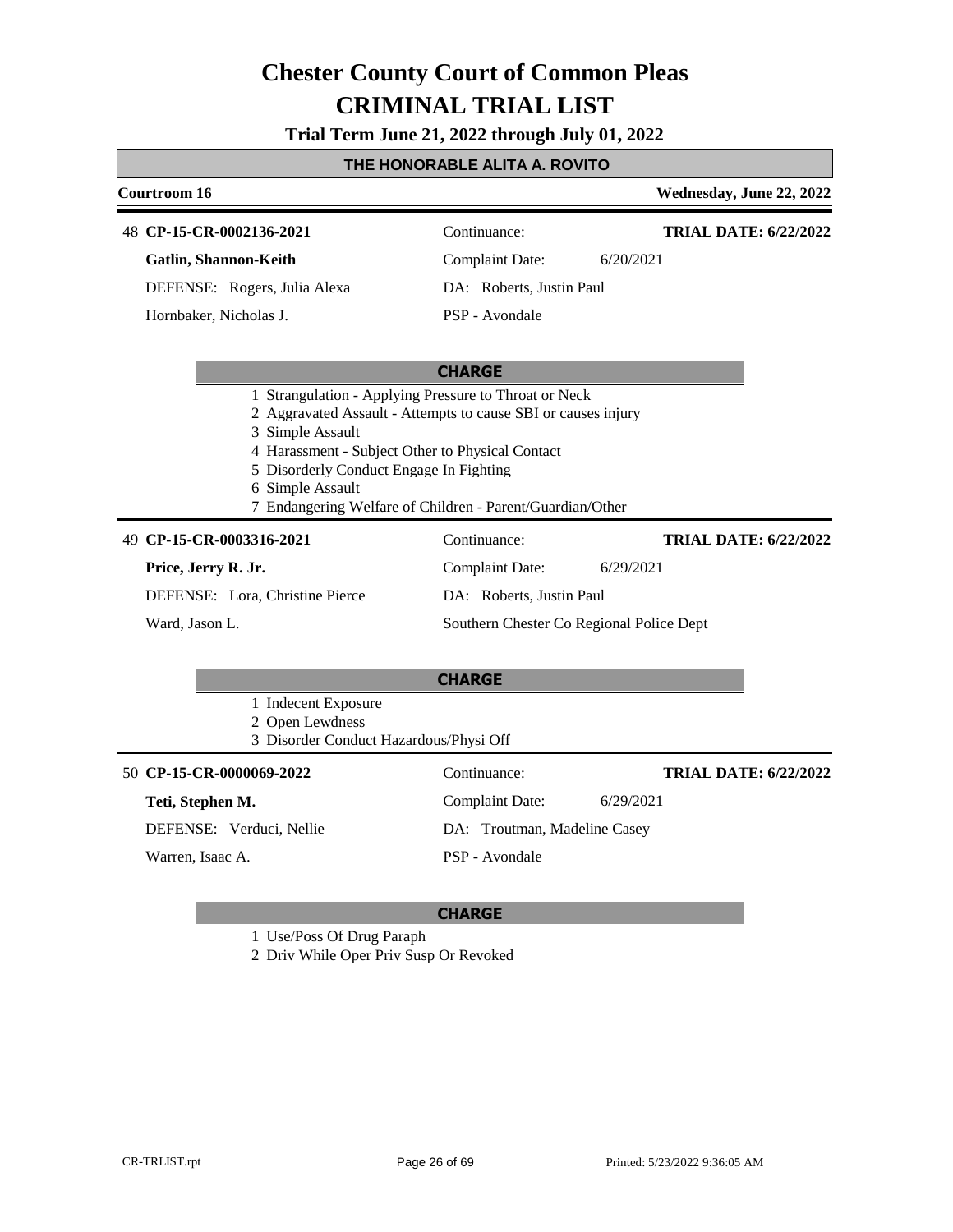### **Trial Term June 21, 2022 through July 01, 2022**

### **THE HONORABLE ALITA A. ROVITO**

| Courtroom 16                                                                                                           |                                                                                                                              | Wednesday, June 22, 2022     |
|------------------------------------------------------------------------------------------------------------------------|------------------------------------------------------------------------------------------------------------------------------|------------------------------|
| 51 CP-15-CR-0000136-2022                                                                                               | Continuance:                                                                                                                 | <b>TRIAL DATE: 6/22/2022</b> |
| Wilson, Jason Ean                                                                                                      | <b>Complaint Date:</b>                                                                                                       | 6/29/2021                    |
| DEFENSE: Copeland, Meredith Daniels                                                                                    | DA: Troutman, Madeline Casey                                                                                                 |                              |
| Hornbaker, Nicholas J.                                                                                                 | PSP - Avondale                                                                                                               |                              |
|                                                                                                                        | <b>CHARGE</b>                                                                                                                |                              |
| 1 DUI: Gen Imp/Inc of Driving Safely - 1st Off<br>2 Restrictions on Alcoholic Beverages<br>3 Violate Hazard Regulation |                                                                                                                              |                              |
| 52 CP-15-CR-0003325-2021                                                                                               | Continuance:                                                                                                                 | <b>TRIAL DATE: 6/22/2022</b> |
| <b>Wolfington, Bryan James</b>                                                                                         | <b>Complaint Date:</b>                                                                                                       | 7/1/2021                     |
| DEFENSE: Bush, Daniel Richard                                                                                          | DA: Thurstlic O'Neill, Michelle Lynn                                                                                         |                              |
| Hoban, James J. Jr.                                                                                                    | <b>PSP</b> - Embreeville                                                                                                     |                              |
|                                                                                                                        |                                                                                                                              |                              |
|                                                                                                                        | <b>CHARGE</b>                                                                                                                |                              |
|                                                                                                                        | 1 Manufacture, Delivery, or Possession With Intent to Manufa<br>2 Manufacture, Delivery, or Possession With Intent to Manufa |                              |
|                                                                                                                        | 3 Manufacture, Delivery, or Possession With Intent to Manufa                                                                 |                              |
|                                                                                                                        | 4 Manufacture, Delivery, or Possession With Intent to Manufa                                                                 |                              |
| 6 Criminal Use Of Communication Facility                                                                               | 5 Manufacture, Delivery, or Possession With Intent to Manufa                                                                 |                              |
| 7 Criminal Use Of Communication Facility                                                                               |                                                                                                                              |                              |
| 8 Criminal Use Of Communication Facility                                                                               |                                                                                                                              |                              |
| 9 Criminal Use Of Communication Facility<br>10 Int Poss Contr Subst By Per Not Reg                                     |                                                                                                                              |                              |
| 53 CP-15-CR-0003558-2021                                                                                               | Continuance:                                                                                                                 | <b>TRIAL DATE: 6/22/2022</b> |
| <b>Techentin, Brandon</b>                                                                                              | <b>Complaint Date:</b>                                                                                                       | 10/13/2021                   |
| DEFENSE: Mullaney, Martin P.                                                                                           | DA: Roberts, Justin Paul                                                                                                     |                              |
| Scena, Arthur E.                                                                                                       | Phoenixville Boro Police Dept                                                                                                |                              |

- 1 Manufacture, Delivery, or Possession With Intent to Manufa
- 2 Int Poss Contr Subst By Per Not Reg
- 3 Use/Poss Of Drug Paraph
- 4 False Identification To Law Enforcement Officer
- 5 Turning Movements And Required Signals
- 6 Criminal Use Of Communication Facility
- 7 DUI: Controlled Substance Schedule 2 or 3 1st Offense
- 8 Drg Lic Sus/Rev Purs to Sec 3802/1547B1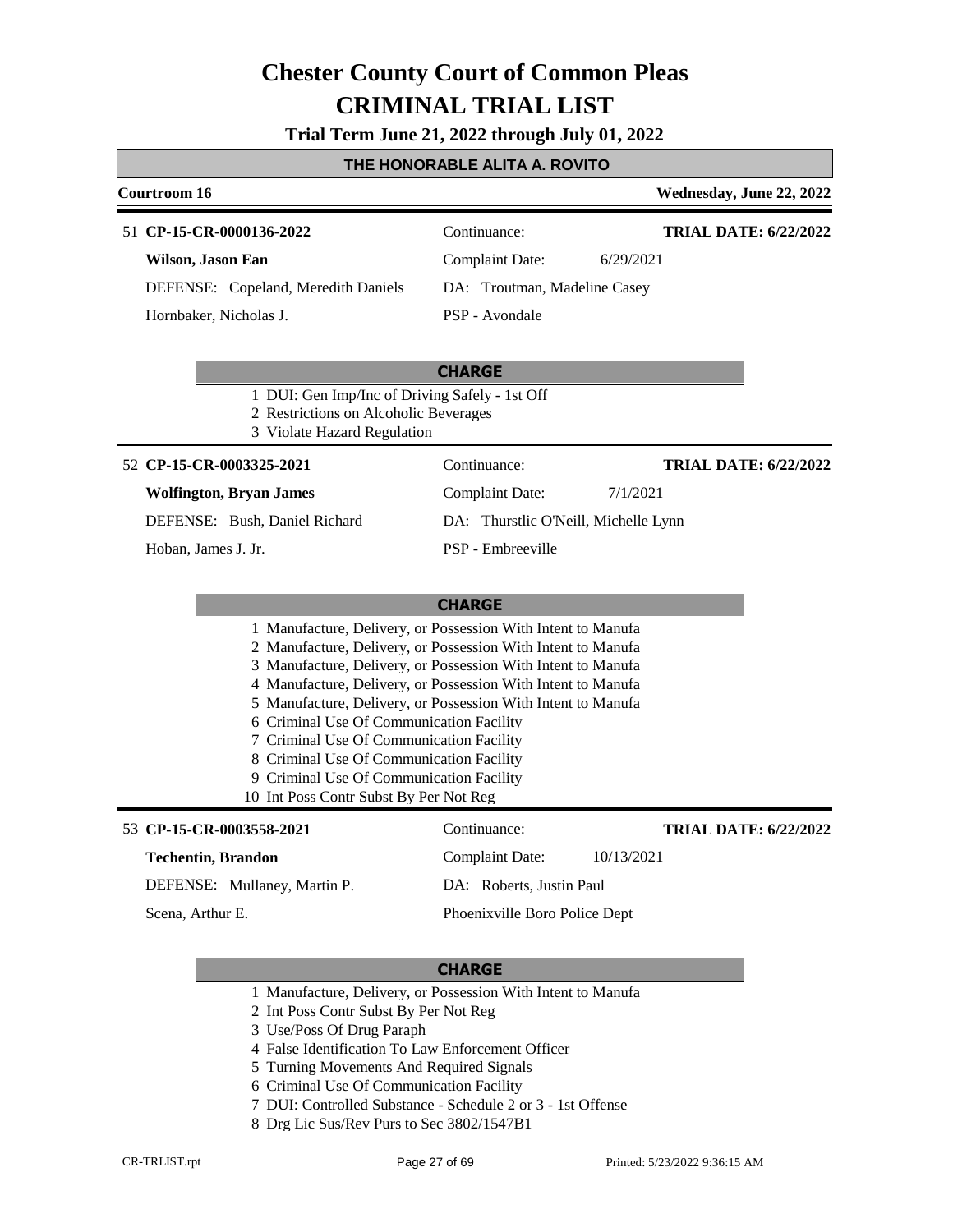**Trial Term June 21, 2022 through July 01, 2022**

#### **THE HONORABLE ALITA A. ROVITO**

### **Courtroom 16 Wednesday, June 22, 2022 CHARGE CP-15-CR-0002334-2021** 53 Continuance: **Techentin, Brandon Michael** DEFENSE: Mullaney, Martin P. Complaint Date: 7/13/2021 DA: Roberts, Justin Paul Phoenixville Boro Police Dept **TRIAL DATE: 6/22/2022** Clements, Matthew L. 1 Crim Tres-Enter Structure 2 Crim Tres-Break Into Structure 3 Criminal Trespass/Simple Trespasser 4 Criminal Trespass/Simple Trespasser 5 Crim'l Misch-Tamper W/Property **CHARGE** 53 **CP-15-CR-0002341-2021** Continuance: **Techentin, Brandon Michael** DEFENSE: Mullaney, Martin P. Complaint Date: 7/2/2021 DA: Thurstlic O'Neill, Michelle Lynn Phoenixville Boro Police Dept **TRIAL DATE: 6/22/2022** Macintyre, Bryan D. 1 Manufacture, Delivery, or Possession With Intent to Manufa 2 Deal In Proc Unl Act/Intent To Promote 3 Int Poss Contr Subst By Per Not Reg 4 Use/Poss Of Drug Paraph

**CP-15-CR-0002946-2021** 54 Continuance:

#### **Schexnayder, Brad A.**

**TRIAL DATE: 6/22/2022**

DEFENSE: Skinner, Michael John

Complaint Date: 7/9/2021 DA: Roberts, Justin Paul

Needham, Logan A.

W Goshen Twp Police Dept

- 1 Recklessly Endangering Another Person
- 2 Disregard Traffic Lane (Single)
- 3 Reckless Driving
- 4 Recklessly Endangering Another Person
- 5 Recklessly Endangering Another Person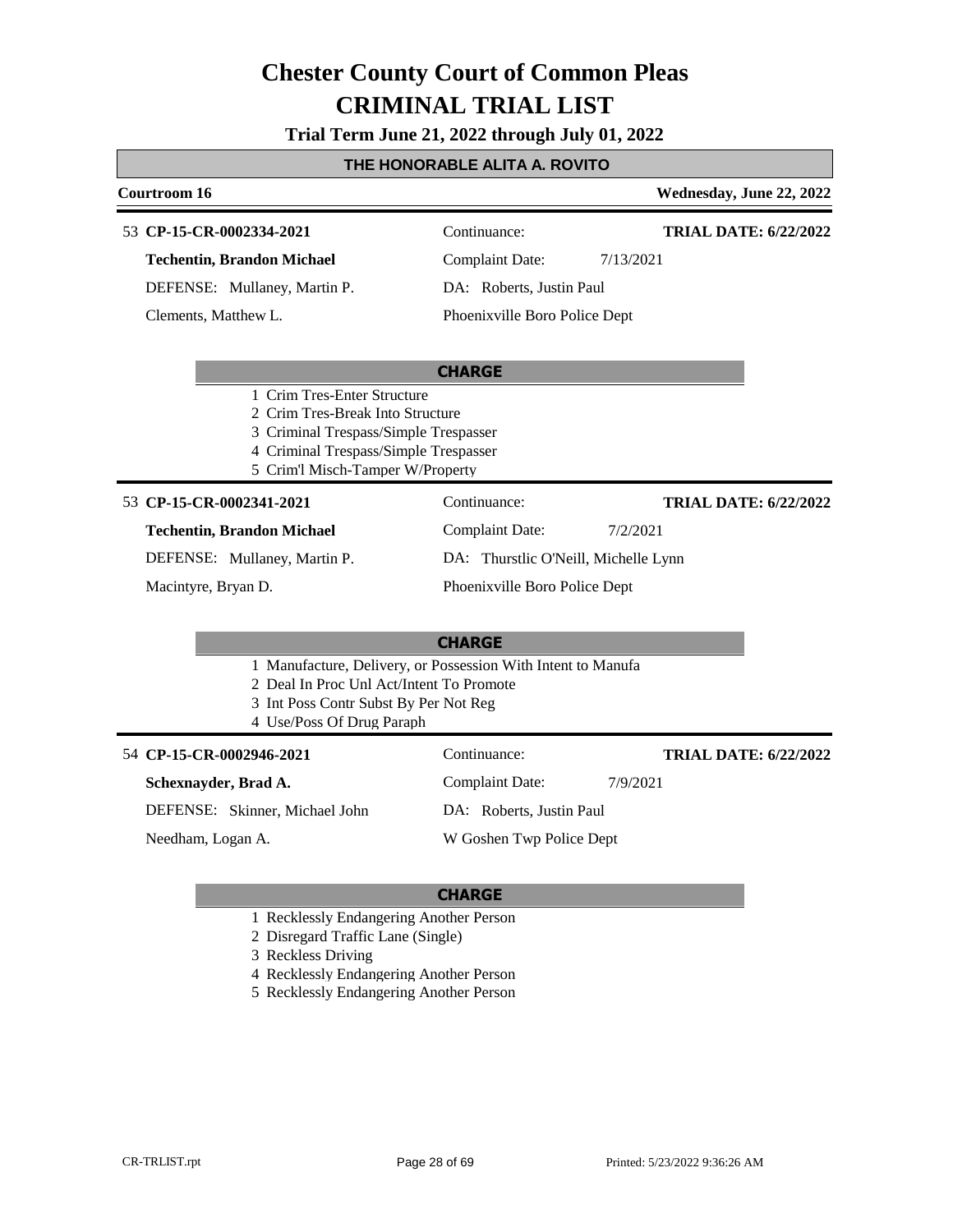**Trial Term June 21, 2022 through July 01, 2022**

### **THE HONORABLE ALITA A. ROVITO**

| Courtroom 16                                                                                                                                                                                                 |                                     | Wednesday, June 22, 2022     |
|--------------------------------------------------------------------------------------------------------------------------------------------------------------------------------------------------------------|-------------------------------------|------------------------------|
| 55 CP-15-CR-0000519-2022                                                                                                                                                                                     | Continuance:                        | <b>TRIAL DATE: 6/22/2022</b> |
| Perez, Elizabeth Angelica                                                                                                                                                                                    | <b>Complaint Date:</b>              | 12/20/2021                   |
| DEFENSE: Silow, Alexander Louis                                                                                                                                                                              | DA: Roberts, Justin Paul            |                              |
| Wakeley, Elizabeth M.                                                                                                                                                                                        | Phoenixville Boro Police Dept       |                              |
|                                                                                                                                                                                                              | <b>CHARGE</b>                       |                              |
| 1 Resist Arrest/Other Law Enforce<br>2 Flight To Avoid Appreh/Trial/Punish<br>3 Recklessly Endangering Another Person<br>4 Recklessly Endangering Another Person<br>5 Disorderly Conduct Hazardous/Physi Off |                                     |                              |
| 55 CP-15-CR-0000314-2022                                                                                                                                                                                     | Continuance:                        | <b>TRIAL DATE: 6/22/2022</b> |
| <b>Ewell, Thomas Charles</b>                                                                                                                                                                                 | <b>Complaint Date:</b>              | 12/17/2021                   |
| DEFENSE: Copeland, Meredith Daniels                                                                                                                                                                          | DA: Roberts, Justin Paul            |                              |
| Stabilo, Vincent A.                                                                                                                                                                                          | Phoenixville Boro Police Dept       |                              |
|                                                                                                                                                                                                              |                                     |                              |
|                                                                                                                                                                                                              | <b>CHARGE</b>                       |                              |
| 1 Flight To Avoid Appreh/Trial/Punish<br>2 Resist Arrest/Other Law Enforce<br>3 Recklessly Endangering Another Person<br>4 Recklessly Endangering Another Person<br>5 Disorderly Conduct Hazardous/Physi Off |                                     |                              |
| 55 CP-15-CR-0001352-2022                                                                                                                                                                                     | Continuance:                        | <b>TRIAL DATE: 6/22/2022</b> |
| <b>Ewell, Thomas Charles</b>                                                                                                                                                                                 | <b>Complaint Date:</b>              | 7/10/2021                    |
| DEFENSE: Copeland, Meredith Daniels                                                                                                                                                                          | DA: Troutman, Madeline Casey        |                              |
| Petrucci, Eric M.                                                                                                                                                                                            | <b>Coatesville City Police Dept</b> |                              |

#### **CHARGE**

1 Crim Tres-Enter Structure

2 Crim Misch/Dmg Prop Intent, Reckless, Or Neglig

3 Public Drunkenness And Similar Misconduct

4 Crim Tres-Enter Structure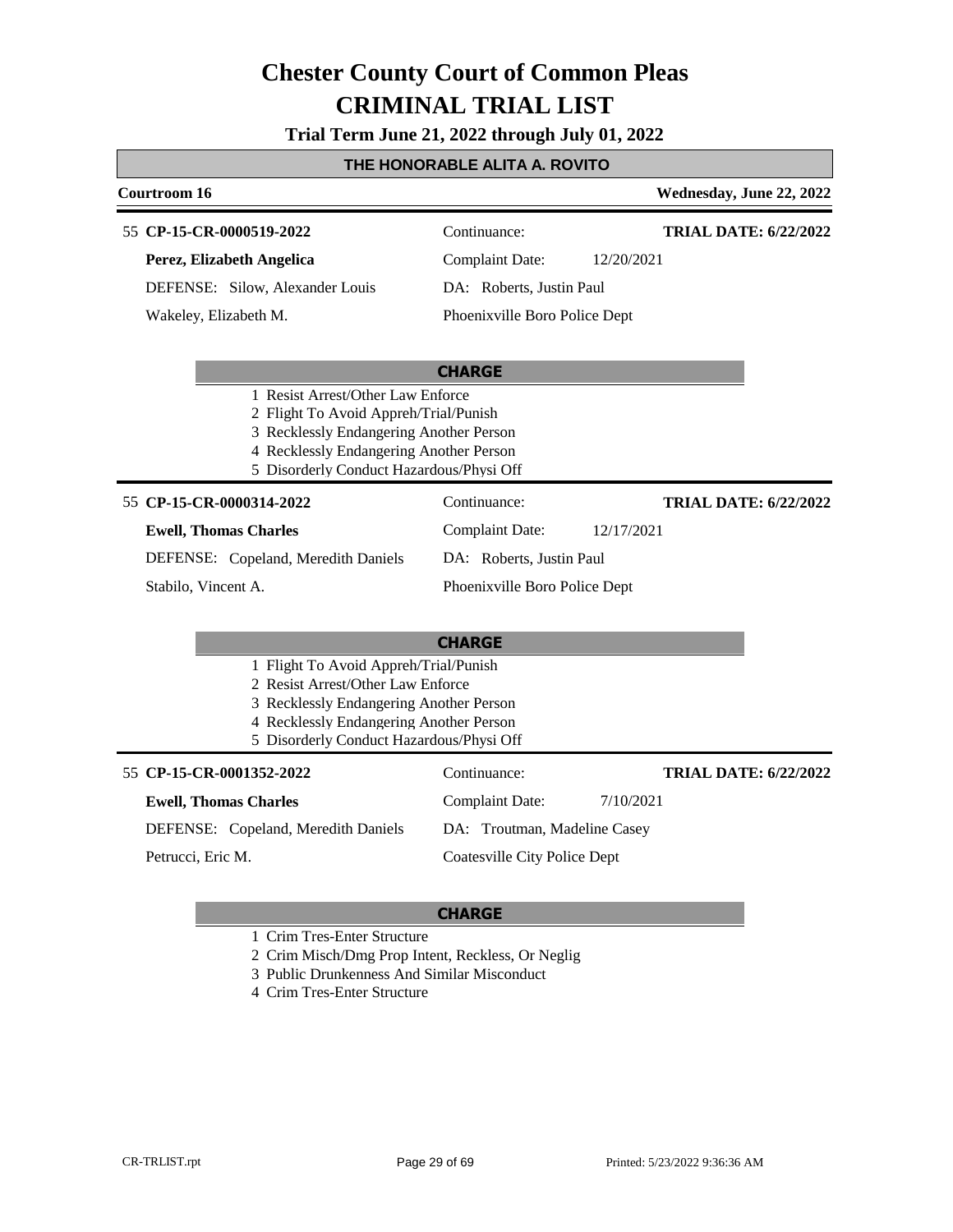### **Trial Term June 21, 2022 through July 01, 2022**

#### **THE HONORABLE ALITA A. ROVITO**

| Courtroom 16                        |                              | Wednesday, June 22, 2022     |
|-------------------------------------|------------------------------|------------------------------|
| 56 CP-15-CR-0000948-2022            | Continuance:                 | <b>TRIAL DATE: 6/22/2022</b> |
| <b>Jones, Gary</b>                  | <b>Complaint Date:</b>       | 7/13/2021                    |
| DEFENSE: Copeland, Meredith Daniels | DA: Troutman, Madeline Casey |                              |
| Moran, Sanford M.                   | E Whiteland Twp Police Dept  |                              |

|                      |                             | <b>CHARGE</b>                |           |                              |
|----------------------|-----------------------------|------------------------------|-----------|------------------------------|
|                      | 1 Bad Checks                |                              |           |                              |
|                      | 2 Bad Checks                |                              |           |                              |
|                      | 3 Conspiracy - Bad Checks   |                              |           |                              |
|                      | 56 CP-15-CR-0000489-2022    | Continuance:                 |           | <b>TRIAL DATE: 6/22/2022</b> |
| <b>Jones, Deidre</b> |                             | Complaint Date:              | 7/13/2021 |                              |
|                      | DEFENSE: Harmelin, Laurence | DA: Troutman, Madeline Casey |           |                              |
|                      | Moran, Sanford M.           | E Whiteland Twp Police Dept  |           |                              |

|                           | <b>CHARGE</b> |                              |
|---------------------------|---------------|------------------------------|
| 1 Bad Checks              |               |                              |
| 2 Bad Checks              |               |                              |
| 3 Conspiracy - Bad Checks |               |                              |
| 57 CP-15-CR-0002717-2021  | Continuance:  | <b>TRIAL DATE: 6/22/2022</b> |
| Locanh True Donnoe        | Complement    | 0/0/201                      |

# 57 CP-

#### **Joseph, Tyra Danyae**

DEFENSE: Noone, Michael G.

Kinsman, Michael T.

Complaint Date: 8/9/2021 DA: Roberts, Justin Paul Coatesville City Police Dept

- **CHARGE** 1 Firearms Not To Be Carried W/O License
- 
- 2 Firearms Not To Be Carried W/O License
- 3 Receiving Stolen Property
- 4 Manufacture, Delivery, or Possession With Intent to Manufa
- 5 Int Poss Contr Subst By Per Not Reg
- 6 Use/Poss Of Drug Paraph
- 7 Resist Arrest/Other Law Enforce
- 8 Disorder Conduct Hazardous/Physi Off
- 9 Driving W/O A License
- 10 Poss Of Marijuana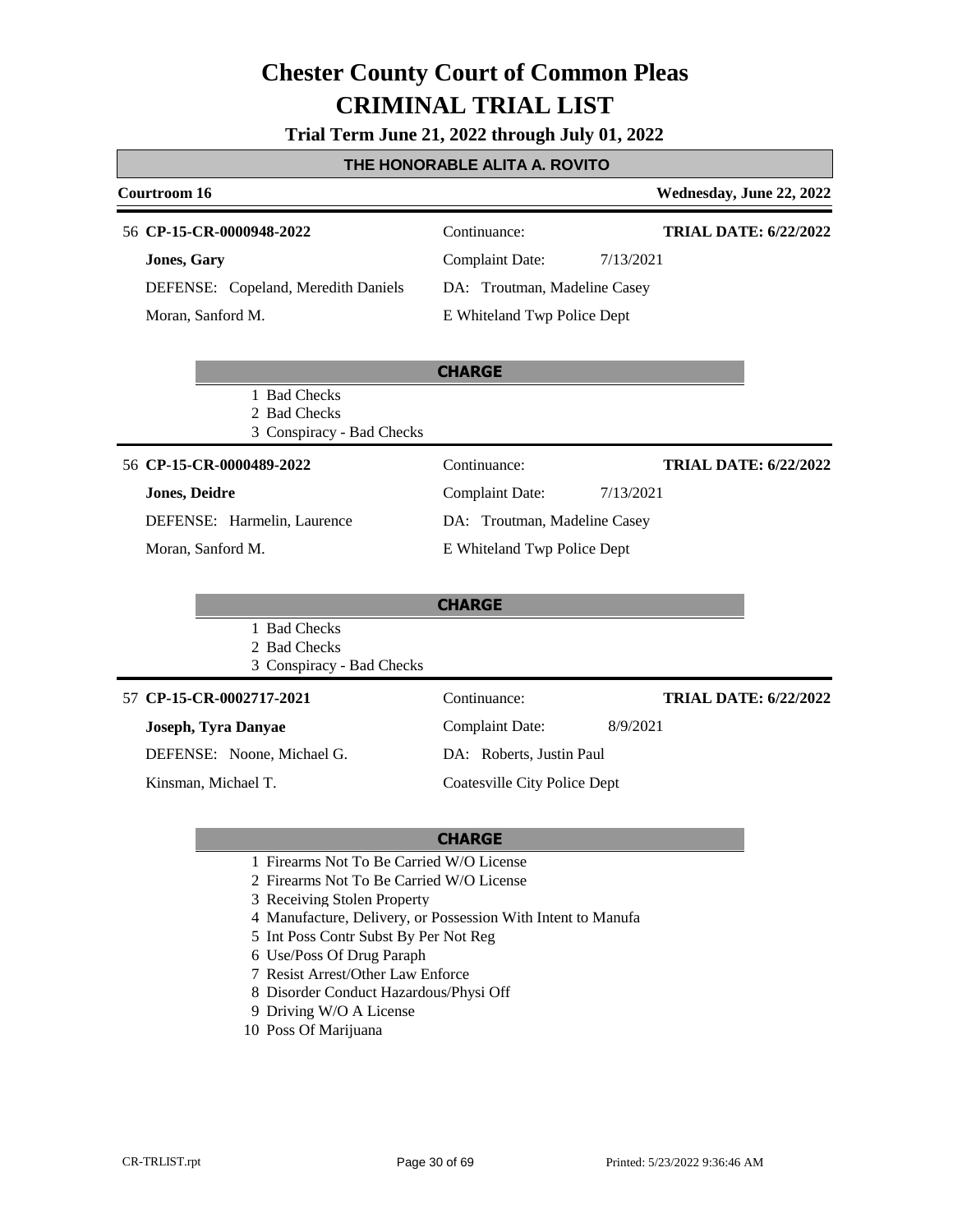**Trial Term June 21, 2022 through July 01, 2022**

### **THE HONORABLE ALITA A. ROVITO**

|                                                                                                                                                                                                                                                                                                                                                                                                                             | Courtroom 16                        |                                     | Wednesday, June 22, 2022     |
|-----------------------------------------------------------------------------------------------------------------------------------------------------------------------------------------------------------------------------------------------------------------------------------------------------------------------------------------------------------------------------------------------------------------------------|-------------------------------------|-------------------------------------|------------------------------|
|                                                                                                                                                                                                                                                                                                                                                                                                                             | 57 CP-15-CR-0002530-2021            | Continuance:                        | <b>TRIAL DATE: 6/22/2022</b> |
|                                                                                                                                                                                                                                                                                                                                                                                                                             | Lane, Derrick Maurice Jr.           | <b>Complaint Date:</b>              | 8/9/2021                     |
| DEFENSE: Copeland, Meredith Daniels                                                                                                                                                                                                                                                                                                                                                                                         |                                     | DA: Roberts, Justin Paul            |                              |
|                                                                                                                                                                                                                                                                                                                                                                                                                             | Kinsman, Michael T.                 | <b>Coatesville City Police Dept</b> |                              |
|                                                                                                                                                                                                                                                                                                                                                                                                                             |                                     |                                     |                              |
|                                                                                                                                                                                                                                                                                                                                                                                                                             |                                     | <b>CHARGE</b>                       |                              |
| 1 Possession Of Firearm Prohibited<br>2 Possession Of Firearm Prohibited<br>3 Firearms Not To Be Carried W/O License<br>4 Firearms Not To Be Carried W/O License<br>5 Receiving Stolen Property<br>6 Flight To Avoid Appreh/Trial/Punish<br>7 Fleeing or Attempting to Elude Officer<br>8 Conspiracy - Manufacture, Delivery, or Possession With Int<br>9 Int Poss Contr Subst By Per Not Reg<br>10 Use/Poss Of Drug Paraph |                                     |                                     |                              |
|                                                                                                                                                                                                                                                                                                                                                                                                                             | 57 CP-15-CR-0002455-2021            | Continuance:                        | <b>TRIAL DATE: 6/22/2022</b> |
|                                                                                                                                                                                                                                                                                                                                                                                                                             | Lane, Derrick Maurice Jr.           | <b>Complaint Date:</b>              | 7/15/2021                    |
|                                                                                                                                                                                                                                                                                                                                                                                                                             | DEFENSE: Copeland, Meredith Daniels | DA: Roberts, Justin Paul            |                              |
|                                                                                                                                                                                                                                                                                                                                                                                                                             | Guver, Kirt M.                      | Coatesville City Police Dept        |                              |

- 1 Fleeing or Attempting to Elude Officer
- 2 Recklessly Endangering Another Person
- 3 Recklessly Endangering Another Person
- 4 Recklessly Endangering Another Person
- 5 Improper Pass on Right
- 6 Improper Pass on Right
- 7 Improper Pass on Right
- 8 Improper Pass
- 9 Improper Pass
- 10 Improper Pass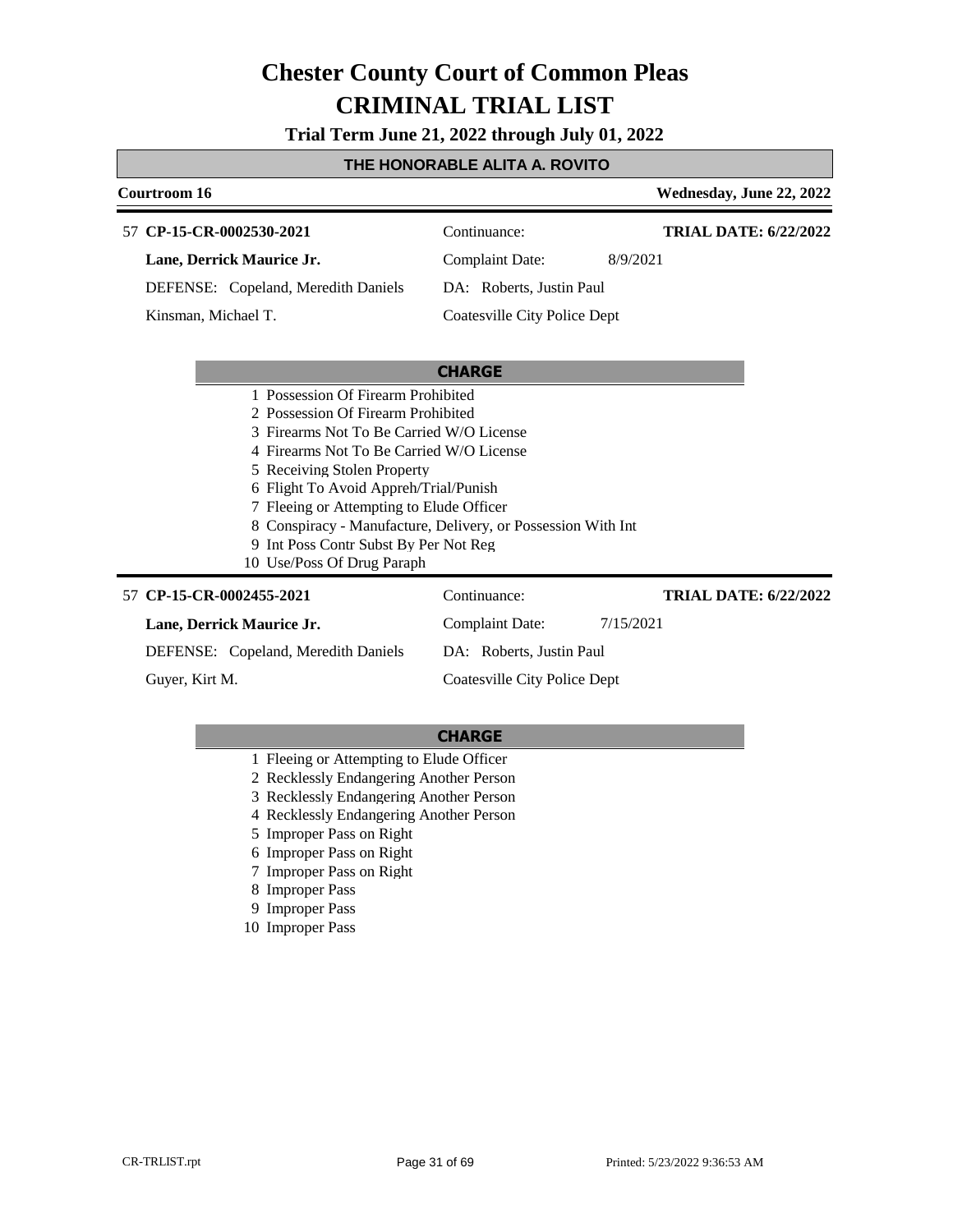### **Trial Term June 21, 2022 through July 01, 2022**

### **THE HONORABLE ALITA A. ROVITO**

| Courtroom 16                                                                                                                                        |                              | Wednesday, June 22, 2022     |
|-----------------------------------------------------------------------------------------------------------------------------------------------------|------------------------------|------------------------------|
| 58 CP-15-CR-0001072-2022                                                                                                                            | Continuance:                 | <b>TRIAL DATE: 6/22/2022</b> |
| Hernandez, Jacqueline Aralee                                                                                                                        | <b>Complaint Date:</b>       | 7/28/2021                    |
| <b>DEFENSE:</b>                                                                                                                                     | DA: Troutman, Madeline Casey |                              |
| Neifield, Brent                                                                                                                                     | PSP - Avondale               |                              |
|                                                                                                                                                     | <b>CHARGE</b>                |                              |
| 1 Marijuana-Small Amt Personal Use<br>2 Use/Poss Of Drug Paraph<br>3 Driv While Oper Priv Susp Or Revoked<br>4 Exceed 55 MPH In Other Loc By 22 MPH |                              |                              |
| 5 Improp Sunscreening                                                                                                                               |                              |                              |
| 59 CP-15-CR-0003987-2021                                                                                                                            | Continuance:                 | <b>TRIAL DATE: 6/22/2022</b> |
| Devito, Rebecca Nancy                                                                                                                               | <b>Complaint Date:</b>       | 8/4/2021                     |
| DEFENSE: Hanifin, Daniel Macqueen                                                                                                                   | DA: Roberts, Justin Paul     |                              |
| Eller, Karlianna                                                                                                                                    | Oxford Boro Police Dept      |                              |
|                                                                                                                                                     | <b>CHARGE</b>                |                              |
| 1 Aggravated Assault - Attempts to cause or causes BI with d<br>2 Criminal Mischief - Damage Property<br>3 Simple Assault                           |                              |                              |
| 60 CP-15-CR-0003406-2021                                                                                                                            | Continuance:                 | <b>TRIAL DATE: 6/22/2022</b> |
| <b>Fusco, Kaylee</b>                                                                                                                                | <b>Complaint Date:</b>       | 8/5/2021                     |
| DEFENSE: Jones, William E.                                                                                                                          | DA: Troutman, Madeline Casey |                              |
| Moran, Sanford M.                                                                                                                                   | E Whiteland Twp Police Dept  |                              |

#### **CHARGE**

1 Simple Assault

2 Harassment - Subject Other to Physical Contact

3 Disorderly Conduct Engage In Fighting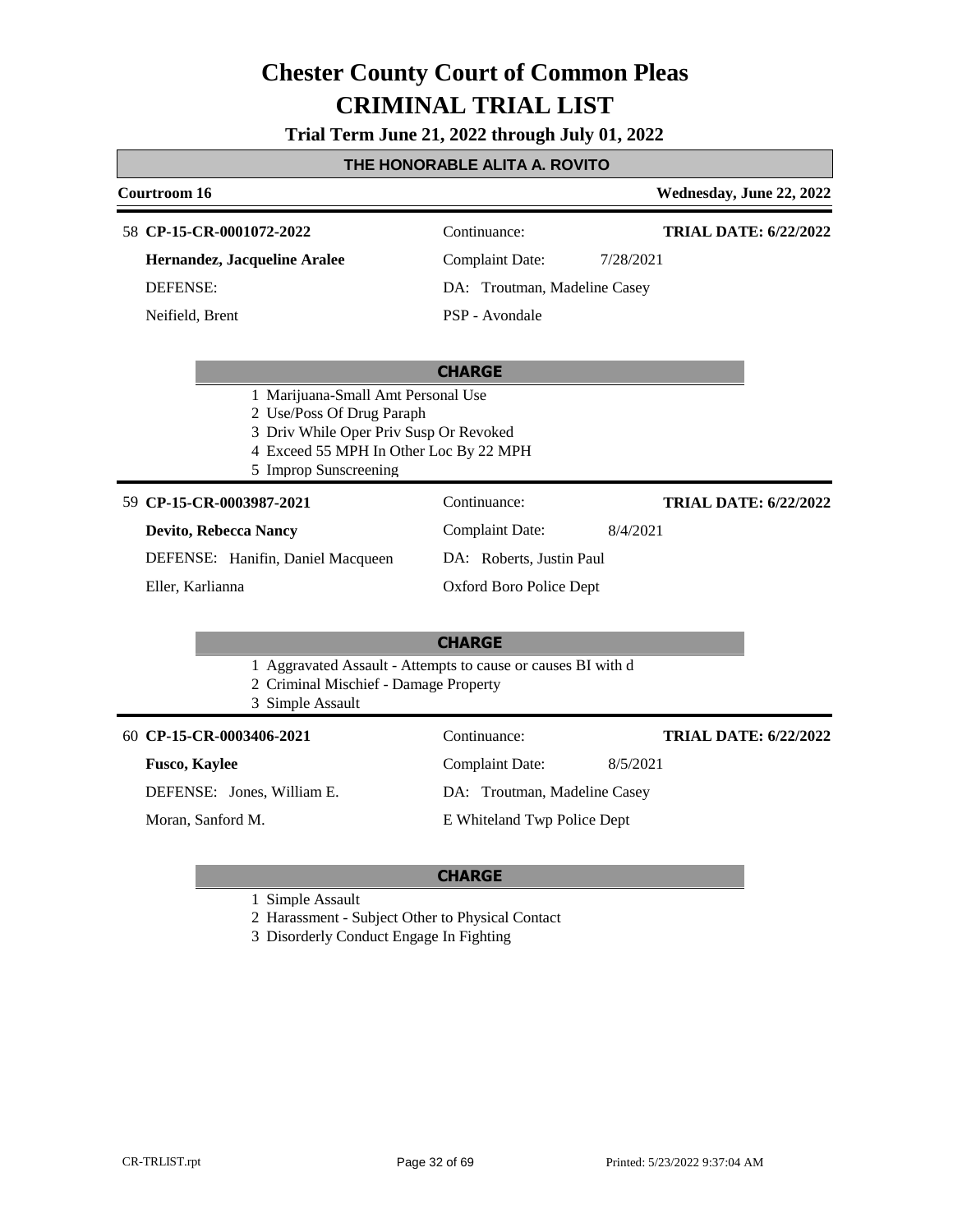#### **Trial Term June 21, 2022 through July 01, 2022**

#### **THE HONORABLE ALITA A. ROVITO**

| Courtroom 16                        |                          | Wednesday, June 22, 2022     |
|-------------------------------------|--------------------------|------------------------------|
| 61 CP-15-CR-0003632-2021            | Continuance:             | <b>TRIAL DATE: 6/22/2022</b> |
| Knight, Raniyah Jakesh              | Complaint Date:          | 8/10/2021                    |
| DEFENSE: Copeland, Meredith Daniels | DA: Roberts, Justin Paul |                              |
| Davis, Brian C.                     | PSP - Avondale           |                              |
|                                     |                          |                              |

#### **CHARGE**

- 1 Theft By Unlaw Taking-Movable Prop
- 2 Theft By Unlaw Taking-Movable Prop
- 3 Access Device Used To Obt Or Att Obt Prop/Service
- 4 Identity Theft
- 5 Receiving Stolen Property

#### **CP-15-CR-0002683-2021** 62 Continuance:

#### **Moore, Kevin Michael**

Complaint Date: 8/11/2021 DA: Roberts, Justin Paul

Caln Twp Police Dept

**TRIAL DATE: 6/22/2022**

DEFENSE: Copeland, Meredith Daniels

Miller, Nathan J.

### **CHARGE**

- 1 Harassment Comm. Lewd, Threatening, Etc. Language
- 2 Terroristic Threats W/ Int To Terrorize Another
- 3 Stalking Repeatedly Comm. To Cause Fear

#### **CP-15-CR-0002942-2021** 63 Continuance:

#### **Alexander, Carlin Deshawn**

DEFENSE: Verduci, Nellie

Martin, Bernard S.

DA: Abatemarco, Christine C. Chester County County Detective

Complaint Date: 8/11/2021

#### **CHARGE**

- 1 Dissem Photo/Film of Child Sex Acts
- 2 Dissem Photo/Film of Child Sex Acts
- 3 Dissem Photo/Film of Child Sex Acts
- 4 Dissem Photo/Film of Child Sex Acts
- 5 Dissem Photo/Film of Child Sex Acts
- 6 Dissem Photo/Film of Child Sex Acts
- 7 Dissem Photo/Film of Child Sex Acts
- 8 Dissem Photo/Film of Child Sex Acts
- 9 Dissem Photo/Film of Child Sex Acts
- 10 Dissem Photo/Film of Child Sex Acts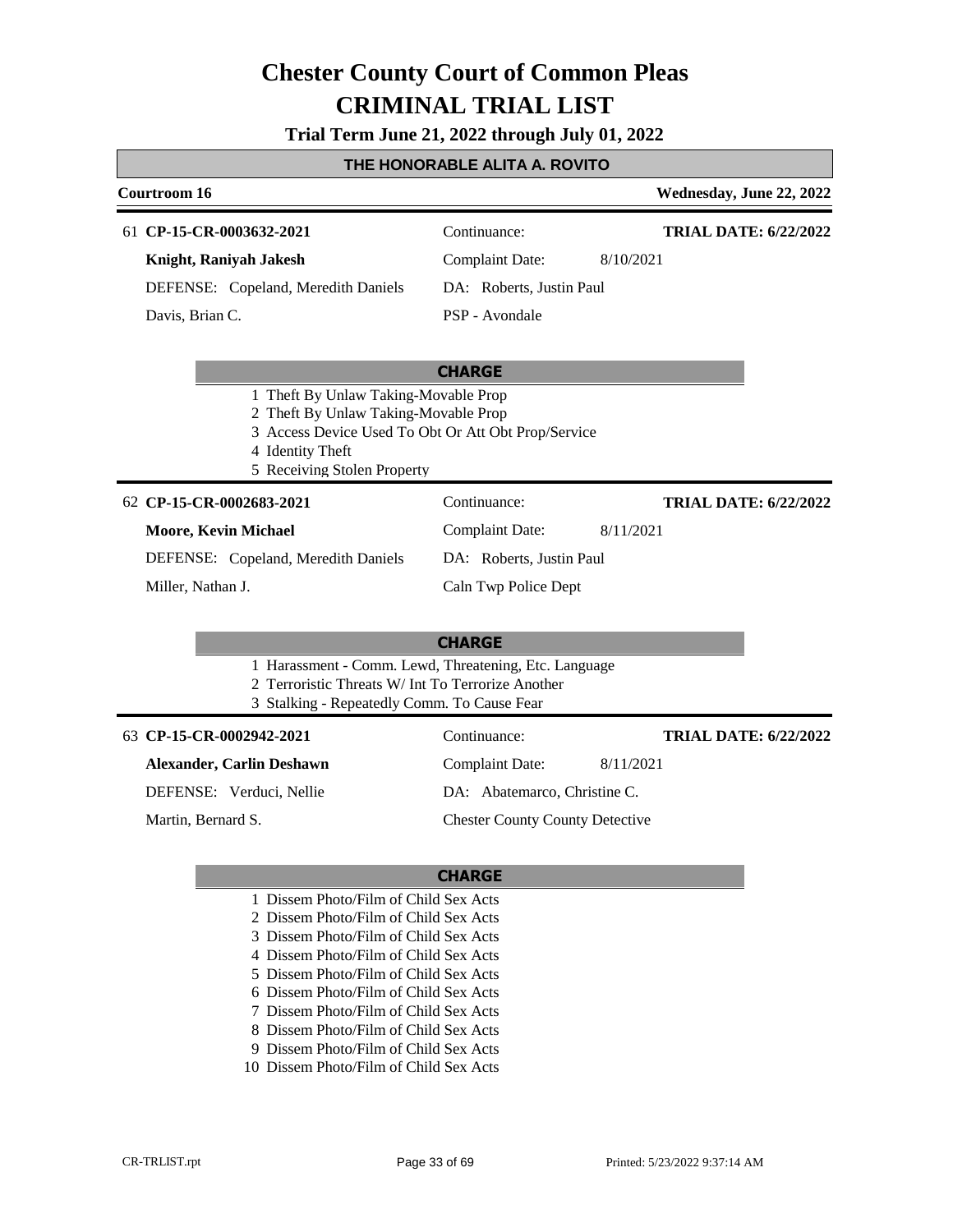**Trial Term June 21, 2022 through July 01, 2022**

#### **THE HONORABLE ALITA A. ROVITO**

#### **Courtroom 16 Wednesday, June 22, 2022 CP-15-CR-0000635-2022** 64 Continuance: **Marder, James Mitchell** DEFENSE: Copeland, Meredith Daniels Complaint Date: 2/12/2022 DA: Roberts, Justin Paul Phoenixville Boro Police Dept **TRIAL DATE: 6/22/2022** Kopil, Michael T.

#### **CHARGE**

- 1 Burglary Overnight Accommodations; Person Present, Bo
- 2 Crim Tres-Enter Structure

3 Simple Assault

- 4 Disorderly Conduct Engage In Fighting
- 5 Disorderly Conduct Hazardous/Physi Off

#### **CP-15-CR-0000397-2022** 64 Continuance:

Fonseca, Jeremy E.

| <b>Marder, James Mitchell</b> |  |  |
|-------------------------------|--|--|
|-------------------------------|--|--|

DEFENSE: Copeland, Meredith Daniels

Complaint Date: 1/18/2022 DA: Troutman, Madeline Casey Phoenixville Boro Police Dept

**TRIAL DATE: 6/22/2022**

**TRIAL DATE: 6/22/2022**

### **CHARGE**

- 1 Crim Tres-Break Into Structure
- 2 Criminal Mischief Damage Property
- 3 Poss Instrument Of Crime W/Int
- 4 Harassment Subject Other to Physical Contact

#### **CP-15-CR-0003664-2021** 64 Continuance:

#### **Marder, James Mitchell**

DEFENSE: Copeland, Meredith Daniels

Clements, Matthew L.

DA: Troutman, Madeline Casey Phoenixville Boro Police Dept

Complaint Date: 8/14/2021

### **CHARGE**

1 Simple Assault

2 Harassment - Subject Other to Physical Contact

3 Disorderly Conduct Engage In Fighting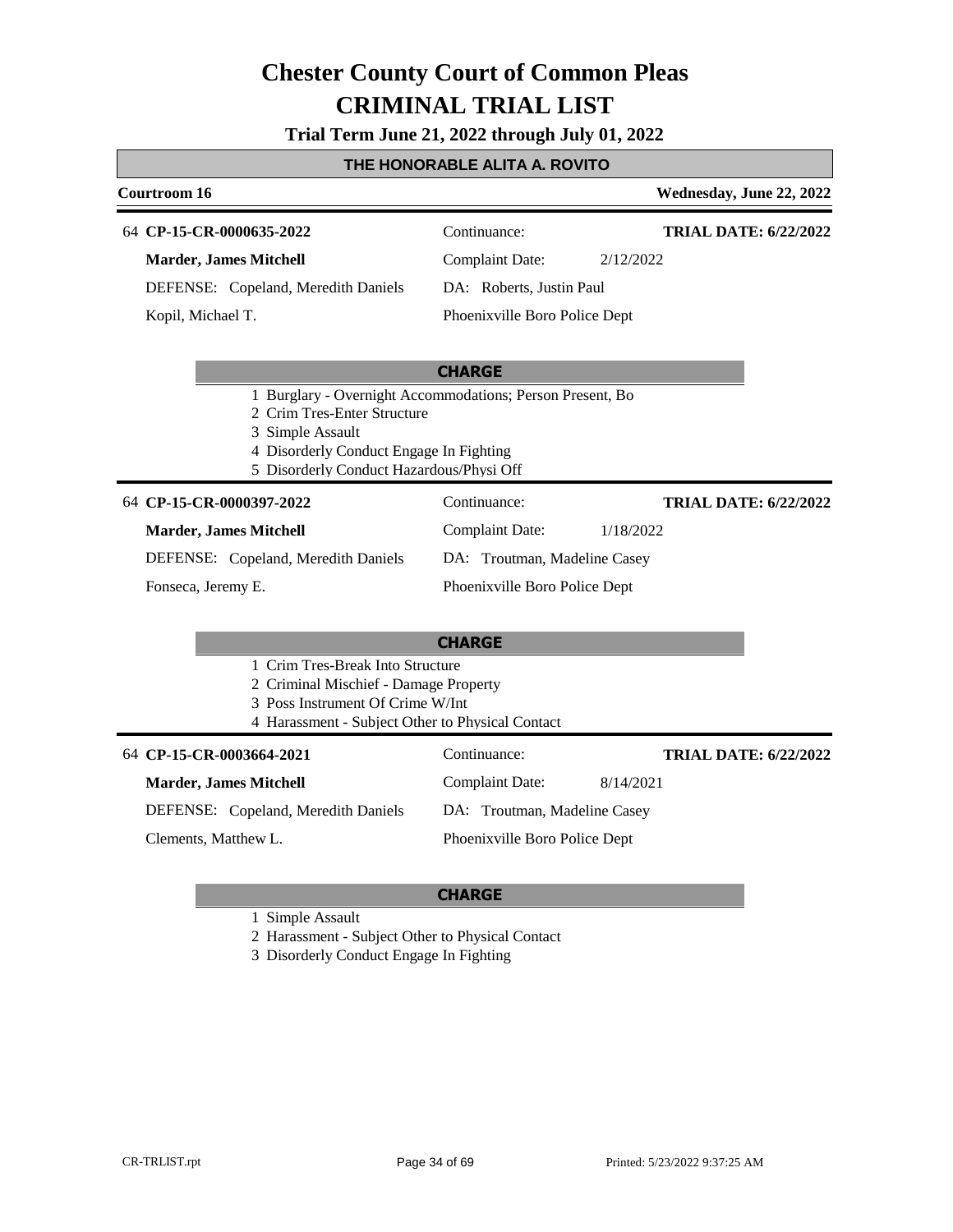**Trial Term June 21, 2022 through July 01, 2022**

#### **THE HONORABLE ALITA A. ROVITO**

| Courtroom 16                                                                                                                                                                                                                                                                                                                                                   | Wednesday, June 22, 2022                     |
|----------------------------------------------------------------------------------------------------------------------------------------------------------------------------------------------------------------------------------------------------------------------------------------------------------------------------------------------------------------|----------------------------------------------|
| 65 CP-15-CR-0002703-2021                                                                                                                                                                                                                                                                                                                                       | Continuance:<br><b>TRIAL DATE: 6/22/2022</b> |
| <b>Carrion</b> , Jaime                                                                                                                                                                                                                                                                                                                                         | <b>Complaint Date:</b><br>8/16/2021          |
| DEFENSE: Copeland, Meredith Daniels                                                                                                                                                                                                                                                                                                                            | DA: Roberts, Justin Paul                     |
| Diemedio, Matthew M.                                                                                                                                                                                                                                                                                                                                           | Sadsbury Twp Police Dept                     |
|                                                                                                                                                                                                                                                                                                                                                                |                                              |
|                                                                                                                                                                                                                                                                                                                                                                | <b>CHARGE</b>                                |
| 1 Fleeing or Attempting to Elude Officer<br>2 Reckless Driving<br>3 Careless Driving<br>4 DUI: Gen Imp/Inc of Driving Safely - 1st Off<br>5 Driving While BAC .02 or Greater While License Susp<br>6 Duties At Stop Sign<br>7 No Rear Lights<br>8 Restrictions on Alcoholic Beverages<br>9 Simple Assault<br>10 Harassment - Subject Other to Physical Contact |                                              |
| 66 CP-15-CR-0003477-2021                                                                                                                                                                                                                                                                                                                                       | Continuance:<br><b>TRIAL DATE: 6/22/2022</b> |
| Pennington, Alisa                                                                                                                                                                                                                                                                                                                                              | <b>Complaint Date:</b><br>8/16/2021          |
| DEFENSE: Difabio, Keith Philip                                                                                                                                                                                                                                                                                                                                 | DA: Roberts, Justin Paul                     |
| Thompson, Joseph F.                                                                                                                                                                                                                                                                                                                                            | Coatesville City Police Dept                 |

#### **CHARGE**

- 1 Aggravated Assault Attempts to cause SBI or causes injury
- 2 Simple Assault
- 3 Poss Instrument Of Crime W/Int
- 4 Recklessly Endangering Another Person
- 5 Harassment Subject Other to Physical Contact
- 6 Aggravated Assault Attempts to cause or causes BI with d

#### **CP-15-CR-0000842-2022** 67 Continuance:

#### **Loper, Mackenzie Antoinette**

DEFENSE: Mehok, Kristine C.

O'Donnell, Francis J.

E Fallowfield Twp Police Dept

Complaint Date: 8/16/2021 DA: Chester County District Attorney

### **CHARGE**

- 1 DUI: Gen Imp/Inc of Driving Safely 1st Off
- 2 Careless Driving
- 3 Disregard Traffic Lane (Single)
- 4 Reckless Driving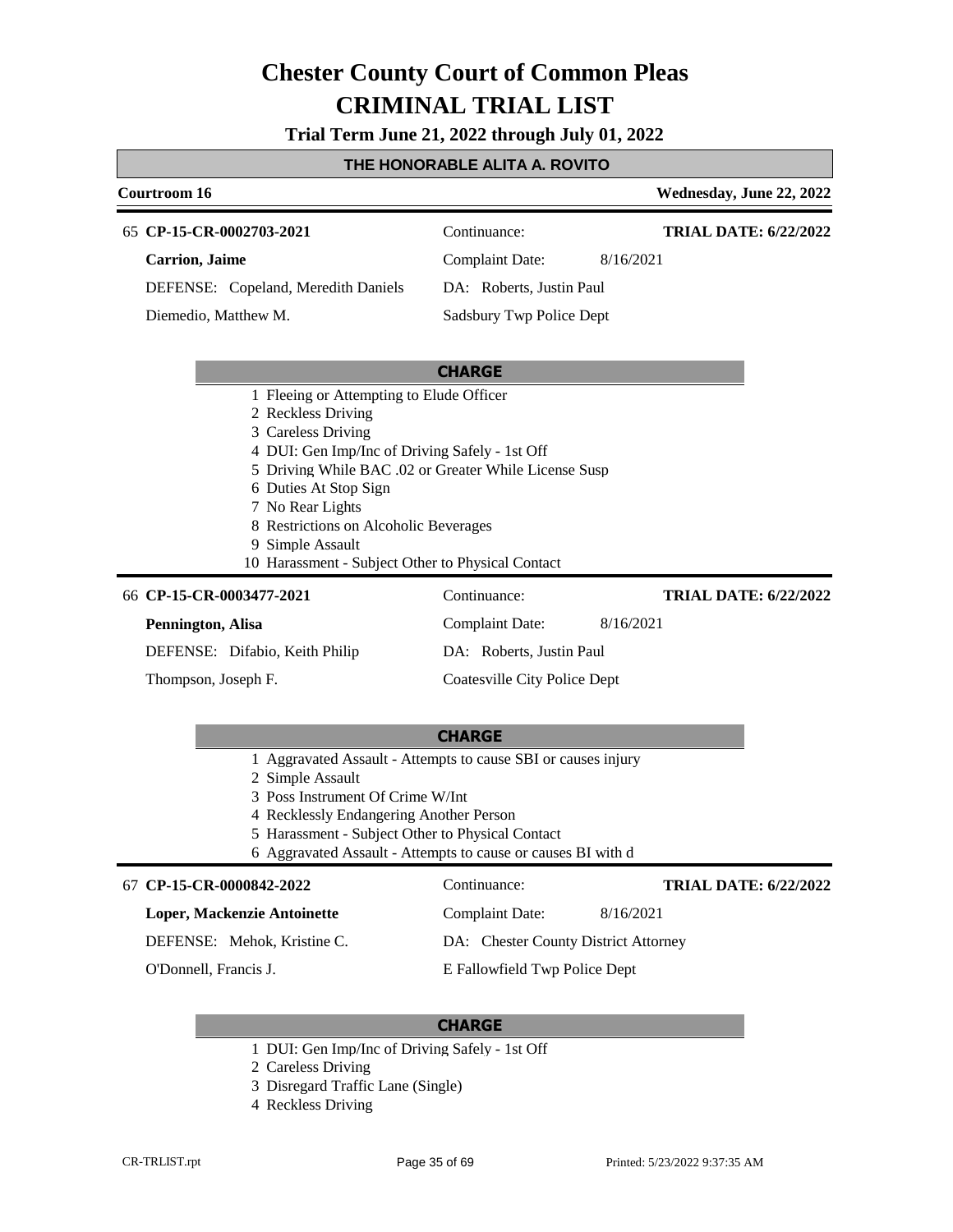**Trial Term June 21, 2022 through July 01, 2022**

### **THE HONORABLE ALITA A. ROVITO**

| Courtroom 16                                                              |                                                                                                                                                                                                                                        | Wednesday, June 22, 2022     |
|---------------------------------------------------------------------------|----------------------------------------------------------------------------------------------------------------------------------------------------------------------------------------------------------------------------------------|------------------------------|
| 68 CP-15-CR-0000105-2022                                                  | Continuance:                                                                                                                                                                                                                           | <b>TRIAL DATE: 6/22/2022</b> |
| Hasan Mcdaniel, Naim Tariq                                                | <b>Complaint Date:</b>                                                                                                                                                                                                                 | 8/18/2021                    |
| <b>DEFENSE:</b>                                                           | DA: Troutman, Madeline Casey                                                                                                                                                                                                           |                              |
| Dipaolo, Andrew F.                                                        | Birmingham Twp Police Dept                                                                                                                                                                                                             |                              |
|                                                                           |                                                                                                                                                                                                                                        |                              |
|                                                                           | <b>CHARGE</b>                                                                                                                                                                                                                          |                              |
| 2 Driving W/O A License<br>5 DUI: Gen Imp/Inc of Driving Safely - 1st Off | 1 DUI: Controlled Substance or Metabolite 1st Offense<br>3 DUI: Controlled Substance - Schedule 1 - 1st Offense<br>4 DUI: Controlled Substance - Metabolite - 1st Offense<br>6 DUI: Controlled Substance - Combination Alcohol/Drugs - |                              |
| 69 CP-15-CR-0003284-2021                                                  | Continuance:                                                                                                                                                                                                                           | <b>TRIAL DATE: 6/22/2022</b> |
| <b>Newton, Zhamire</b>                                                    | <b>Complaint Date:</b>                                                                                                                                                                                                                 | 8/19/2021                    |
| <b>DEFENSE:</b>                                                           | DA: Roberts, Justin Paul                                                                                                                                                                                                               |                              |
| Thompson, Joseph F.                                                       | Coatesville City Police Dept                                                                                                                                                                                                           |                              |
|                                                                           |                                                                                                                                                                                                                                        |                              |
|                                                                           | <b>CHARGE</b>                                                                                                                                                                                                                          |                              |
| 1 Robbery-Inflict Serious Bodily Injury                                   |                                                                                                                                                                                                                                        |                              |

- 1 Robbery-Inflict Serious Bodily Injury
- 2 Robbery-Inflict Serious Bodily Injury
- 3 Robbery-Inflict Serious Bodily Injury
- 4 Robbery-Inflict Serious Bodily Injury
- 5 Robbery-Inflict Serious Bodily Injury
- 6 Robbery-Inflict Serious Bodily Injury
- 7 Robbery-Threat Immed Ser Injury
- 8 Robbery-Threat Immed Ser Injury
- 9 Robbery-Threat Immed Ser Injury
- 10 Robbery-Commit Threat 1st/2nd Deg Fel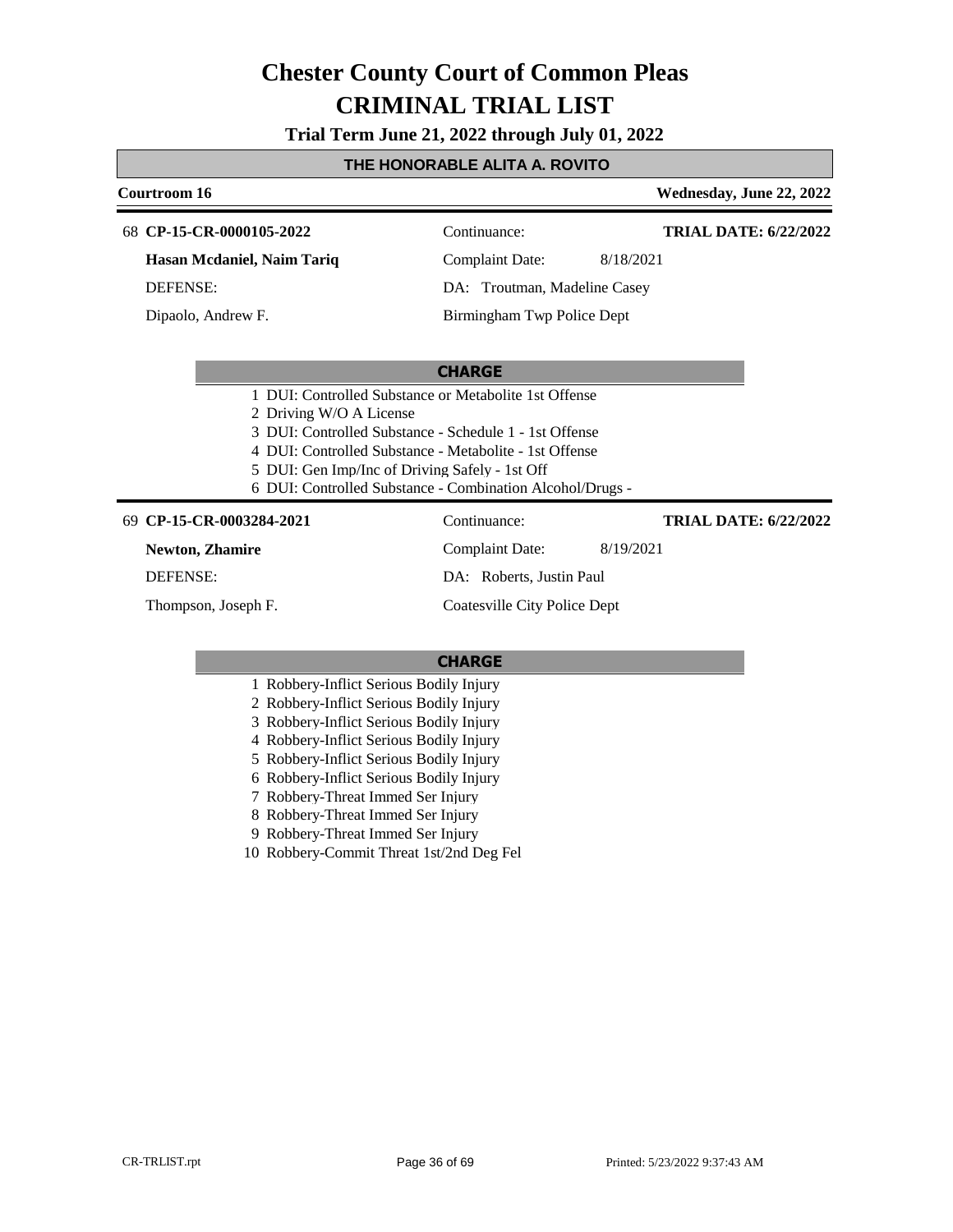**Trial Term June 21, 2022 through July 01, 2022**

#### **THE HONORABLE ALITA A. ROVITO**

| Courtroom 16      |                                                               |                          | Wednesday, June 22, 2022     |
|-------------------|---------------------------------------------------------------|--------------------------|------------------------------|
|                   | 70 CP-15-CR-0003202-2021                                      | Continuance:             | <b>TRIAL DATE: 6/22/2022</b> |
|                   | <b>Barrage, Warren Joseph</b>                                 | Complaint Date:          | 8/23/2021                    |
|                   | DEFENSE: Copeland, Meredith Daniels                           | DA: Roberts, Justin Paul |                              |
| Schiller, Drew J. |                                                               | Caln Twp Police Dept     |                              |
|                   |                                                               |                          |                              |
|                   |                                                               | <b>CHARGE</b>            |                              |
|                   | 1 Aggravated Assault - Attempts to cause or causes BI to desi |                          |                              |
|                   | 2 Aggravated Assault - Attempts to cause or causes BI to desi |                          |                              |
|                   | 3 Aggravated Assault - Attempts to cause or causes BI to desi |                          |                              |
|                   | 4 Simple Assault                                              |                          |                              |
|                   | 5 Simple Assault                                              |                          |                              |
|                   | 6 Simple Assault                                              |                          |                              |

- 7 Harassment Subject Other to Physical Contact
- 8 Harassment Subject Other to Physical Contact
- 9 Harassment Subject Other to Physical Contact
- 10 Criminal Mischief Damage Property

#### 71 **CP-15-CR-0000536-2022** Continuance: **Thomas, Eric Matthew** DEFENSE: Skinner, Michael John Complaint Date: 8/25/2021 DA: Roberts, Justin Paul PSP - Avondale **TRIAL DATE: 6/22/2022** Rawley, Robert P.

- 1 DUI: Controlled Substance Impaired Ability 1st Offense
- 2 DUI: Controlled Substance Schedule 1 1st Offense
- 3 DUI: Controlled Substance Schedule 2 or 3 1st Offense
- 4 DUI: Controlled Substance Metabolite 1st Offense
- 5 Marijuana-Small Amt Personal Use
- 6 Use/Poss Of Drug Paraph
- 7 Disregard Traffic Lane (Single)
- 8 Careless Driving
- 9 Reckless Driving
- 10 Restrictions on Alcoholic Beverages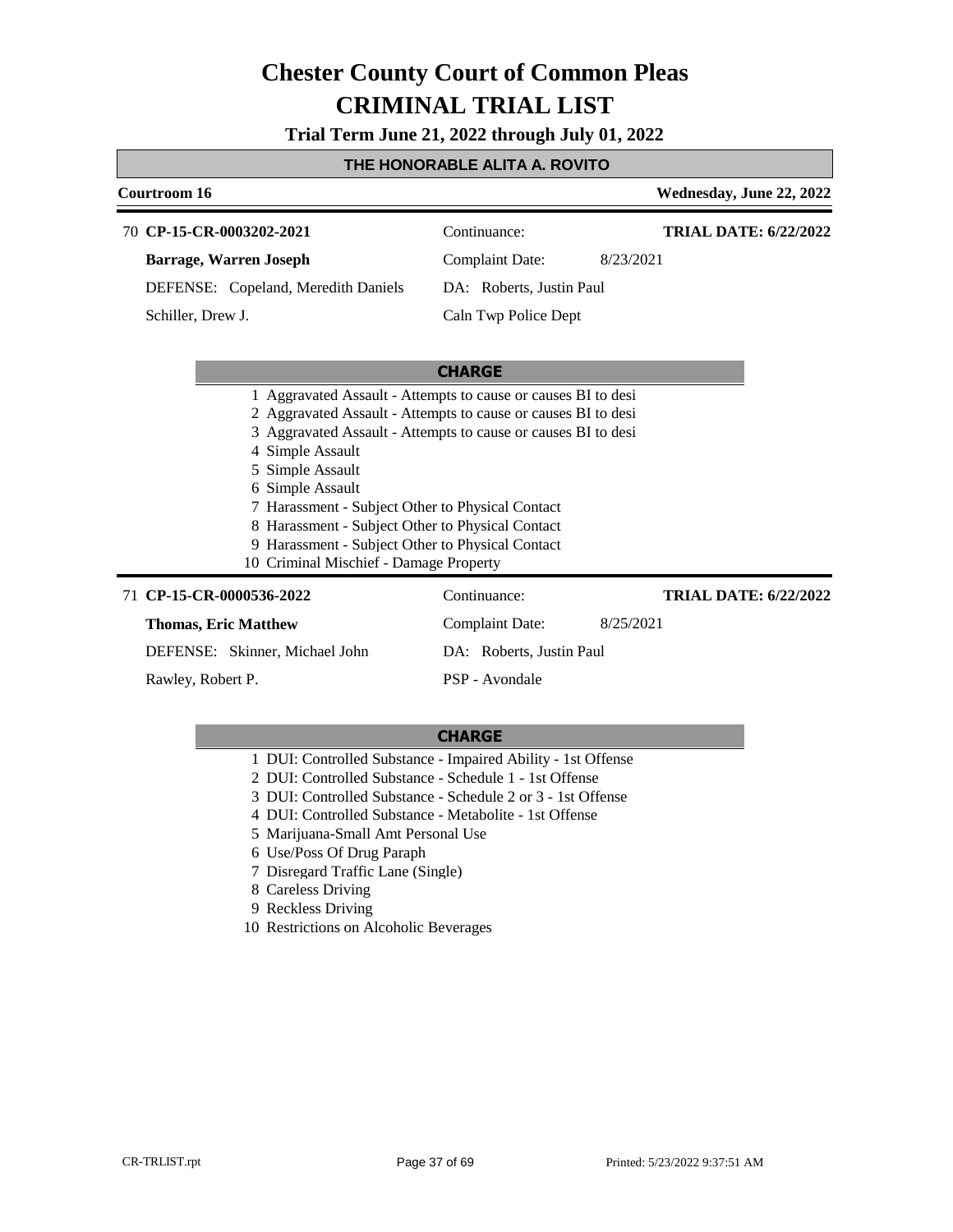**Trial Term June 21, 2022 through July 01, 2022**

### **THE HONORABLE ALITA A. ROVITO**

| Courtroom 16                 |                           | Wednesday, June 22, 2022     |
|------------------------------|---------------------------|------------------------------|
| 72 CP-15-CR-0003297-2021     | Continuance:              | <b>TRIAL DATE: 6/22/2022</b> |
| <b>Willard, Keith Thomas</b> | Complaint Date:           | 8/28/2021                    |
| DEFENSE: Noone, Michael G.   | DA: Roberts, Justin Paul  |                              |
| Fritz, Justin G.             | W Vincent Twp Police Dept |                              |
|                              |                           |                              |

#### **CHARGE**

- 1 Indec Asslt-W/O Cons Of Other
- 2 Indecent Assault Forcible Compulsion
- 3 Harassment Subject Other to Physical Contact
- 4 Harassment Course of Conduct W/No Legitimate Purpose
- 5 Disorder Conduct Hazardous/Physi Off

#### **CP-15-CR-0003466-2021** 73 Continuance:

#### **Douglas, Everroy Kirk**

DEFENSE: Savino, Louis Theodore Jr.

DA: Roberts, Justin Paul

Complaint Date: 8/31/2021

Slider, Kevin R.

## E Whiteland Twp Police Dept

|                                        | <b>CHARGE</b>                                    |                       |
|----------------------------------------|--------------------------------------------------|-----------------------|
| 1 Robbery-Take Property Fr Other/Force |                                                  |                       |
| 2 Theft By Unlaw Taking-Movable Prop   |                                                  |                       |
| 3 Receiving Stolen Property            |                                                  |                       |
| 4 Simple Assault                       |                                                  |                       |
|                                        | 5 Harassment - Subject Other to Physical Contact |                       |
| 74 CP-15-CR-0000685-2022               | Continuance:                                     | <b>TRIAL DATE: 6/</b> |

#### **Atwell, Tina Ann** DEFENSE: Copeland, Meredith Daniels Complaint Date: 9/3/2021 DA: Troutman, Madeline Casey PSP - Avondale **TRIAL DATE: 6/22/2022** Hollenbach, Jeremy C.

#### **CHARGE**

1 Retail Theft-Take Mdse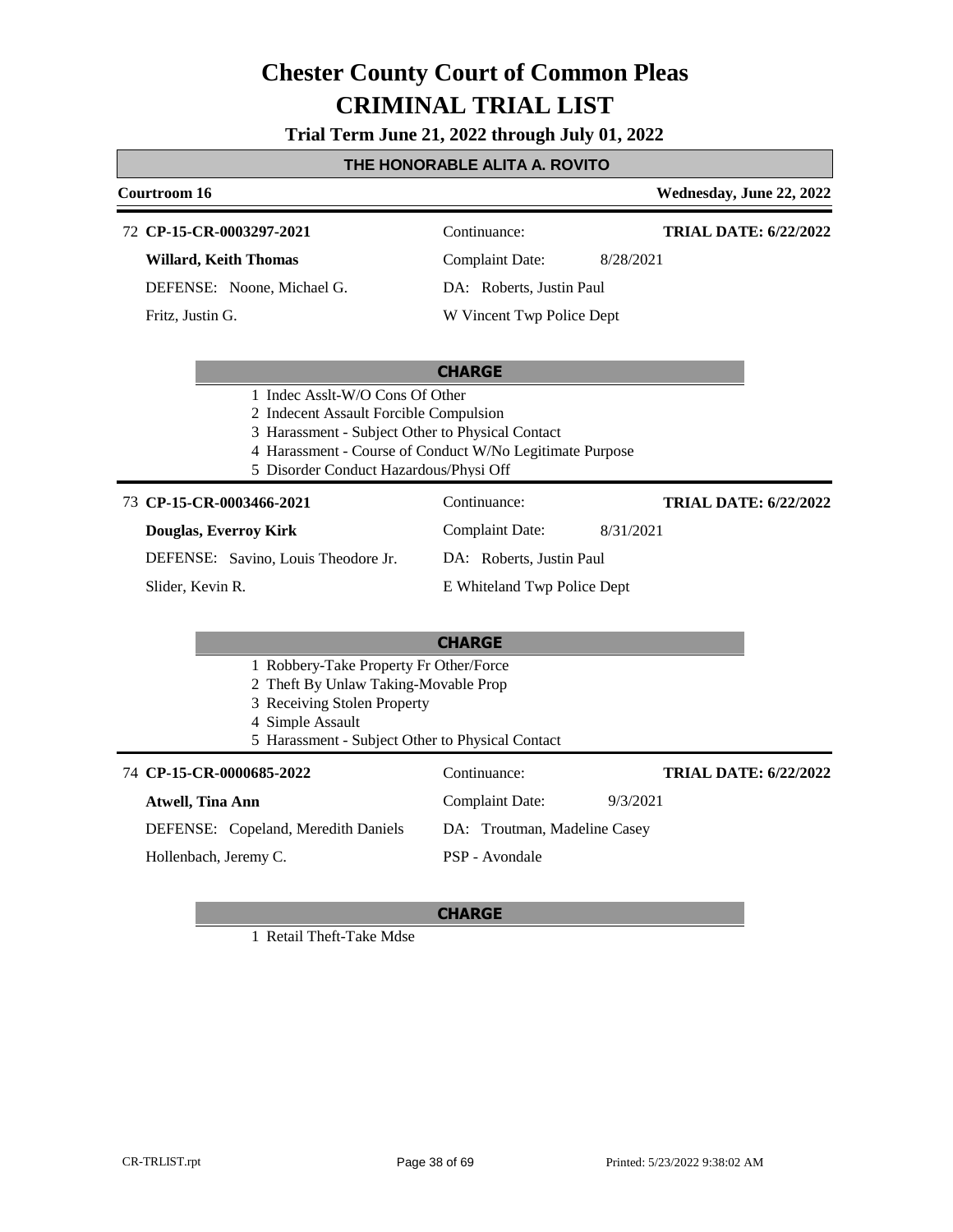**Trial Term June 21, 2022 through July 01, 2022**

### **THE HONORABLE ALITA A. ROVITO**

| <b>Courtroom 16</b>                                                                                   |                               | Wednesday, June 22, 2022     |
|-------------------------------------------------------------------------------------------------------|-------------------------------|------------------------------|
| 75 CP-15-CR-0002903-2021                                                                              | Continuance:                  | <b>TRIAL DATE: 6/22/2022</b> |
| <b>Ford, Johon Maurice</b>                                                                            | <b>Complaint Date:</b>        | 9/7/2021                     |
| <b>DEFENSE:</b>                                                                                       | DA: Roberts, Justin Paul      |                              |
| Prouty, Timothy                                                                                       | N Coventry Twp Police Dept    |                              |
|                                                                                                       |                               |                              |
| 1 Possession Of Firearm Prohibited<br>2 Int Poss Contr Subst By Per Not Reg                           | <b>CHARGE</b>                 |                              |
| 76 CP-15-CR-0001266-2022                                                                              | Continuance:                  | <b>TRIAL DATE: 6/22/2022</b> |
| <b>Stumpf, David Shawn</b>                                                                            | <b>Complaint Date:</b>        | 9/7/2021                     |
| DEFENSE: Peters, Paul S. III                                                                          | DA: Roberts, Justin Paul      |                              |
| Wendling, John J.                                                                                     | PSP - Avondale                |                              |
|                                                                                                       |                               |                              |
| 1 Theft By Unlaw Taking-Movable Prop<br>2 Unauth Use Motor/Other Vehicles                             | <b>CHARGE</b>                 |                              |
| 77 CP-15-CR-0003924-2021                                                                              | Continuance:                  | <b>TRIAL DATE: 6/22/2022</b> |
| Rivera, Enrique Juan Ign                                                                              | <b>Complaint Date:</b>        | 9/9/2021                     |
| DEFENSE: Verduci, Nellie                                                                              | DA: Roberts, Justin Paul      |                              |
| Devlin, Joseph P.                                                                                     | Oxford Boro Police Dept       |                              |
|                                                                                                       |                               |                              |
|                                                                                                       | <b>CHARGE</b>                 |                              |
| 1 Terroristic Threats W/ Int To Terrorize Another<br>2 Harassment - Subject Other to Physical Contact |                               |                              |
| 78 CP-15-CR-0000124-2022                                                                              | Continuance:                  | <b>TRIAL DATE: 6/22/2022</b> |
| <b>Coles, Carlitos Delano Raheem</b>                                                                  | <b>Complaint Date:</b>        | 12/1/2021                    |
| DEFENSE: Verduci, Nellie                                                                              | DA: Roberts, Justin Paul      |                              |
| Gray, Anthony D. Sr.                                                                                  | Phoenixville Boro Police Dept |                              |
|                                                                                                       |                               |                              |

### **CHARGE**

1 Terroristic Threats W/ Int To Terrorize Another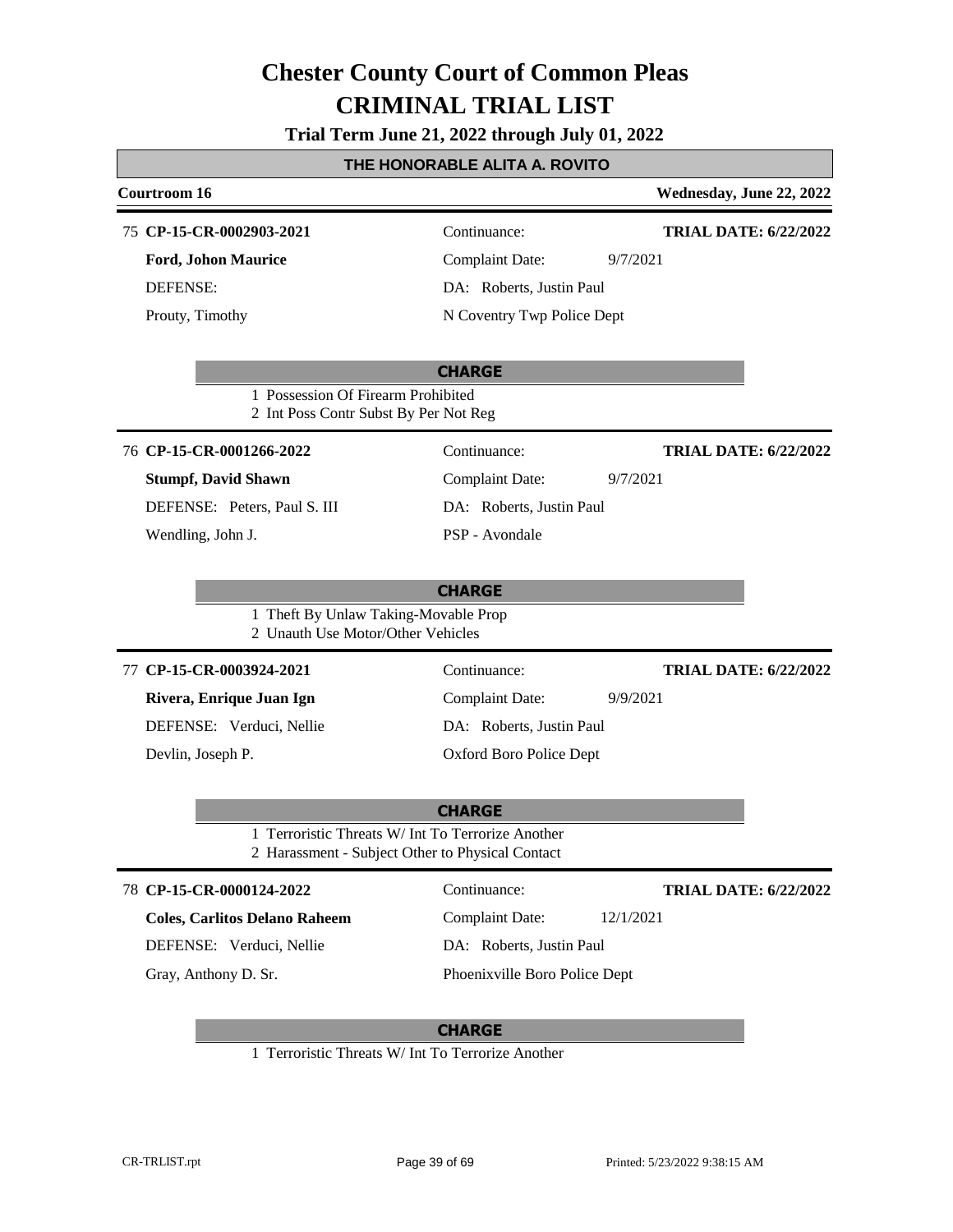**Trial Term June 21, 2022 through July 01, 2022**

### **THE HONORABLE ALITA A. ROVITO**

#### **Courtroom 16 Wednesday, June 22, 2022 CP-15-CR-0000015-2022** 78 Continuance: **Coles, Carlitos Delano Raheem** DEFENSE: Verduci, Nellie Complaint Date: 11/29/2021 DA: Troutman, Madeline Casey Phoenixville Boro Police Dept **TRIAL DATE: 6/22/2022** Fonseca, Jeremy E.

#### **CHARGE**

- 1 Resist Arrest/Other Law Enforce
- 2 Def Tres Actual Communication To
- 3 Public Drunkenness And Similar Misconduct
- 4 Disorderly Conduct Engage In Fighting

#### **CP-15-CR-0003029-2021** 78 Continuance:

**Coles, Carlitos Delano Raheem** DEFENSE: Verduci, Nellie

Lee, Hakeem A.

DA: Roberts, Justin Paul Phoenixville Boro Police Dept

Complaint Date: 9/15/2021

### **CHARGE**

- 1 Resist Arrest/Other Law Enforce
- 2 Def Tres Actual Communication To
- 3 Disorderly Conduct / Grading
- 4 Disorderly Conduct Engage In Fighting

#### **CP-15-CR-0003997-2021** 79 Continuance:

#### **Ayala Estrada, Guadalupe**

DEFENSE: Kellis, Steven Ernest

Bechtel, Jordan A.

## DA: Troutman, Madeline Casey

Complaint Date: 9/15/2021

PSP - Avondale

#### **CHARGE**

- 1 DUI: Gen Imp/Inc of Driving Safely 1st Off
- 2 DUI: Controlled Substance Schedule 1 1st Offense
- 3 Marijuana-Small Amt Personal Use
- 4 Use/Poss Of Drug Paraph
- 5 Use Signal Improp
- 6 Disregard Traffic Lane (Single)
- 7 Restrictions on Alcoholic Beverages
- 8 DUI: Controlled Substance Metabolite 1st Offense
- 9 DUI: Controlled Substance Impaired Ability 1st Offense
- 10 DUI: Controlled Substance Combination Alcohol/Drugs -

**TRIAL DATE: 6/22/2022**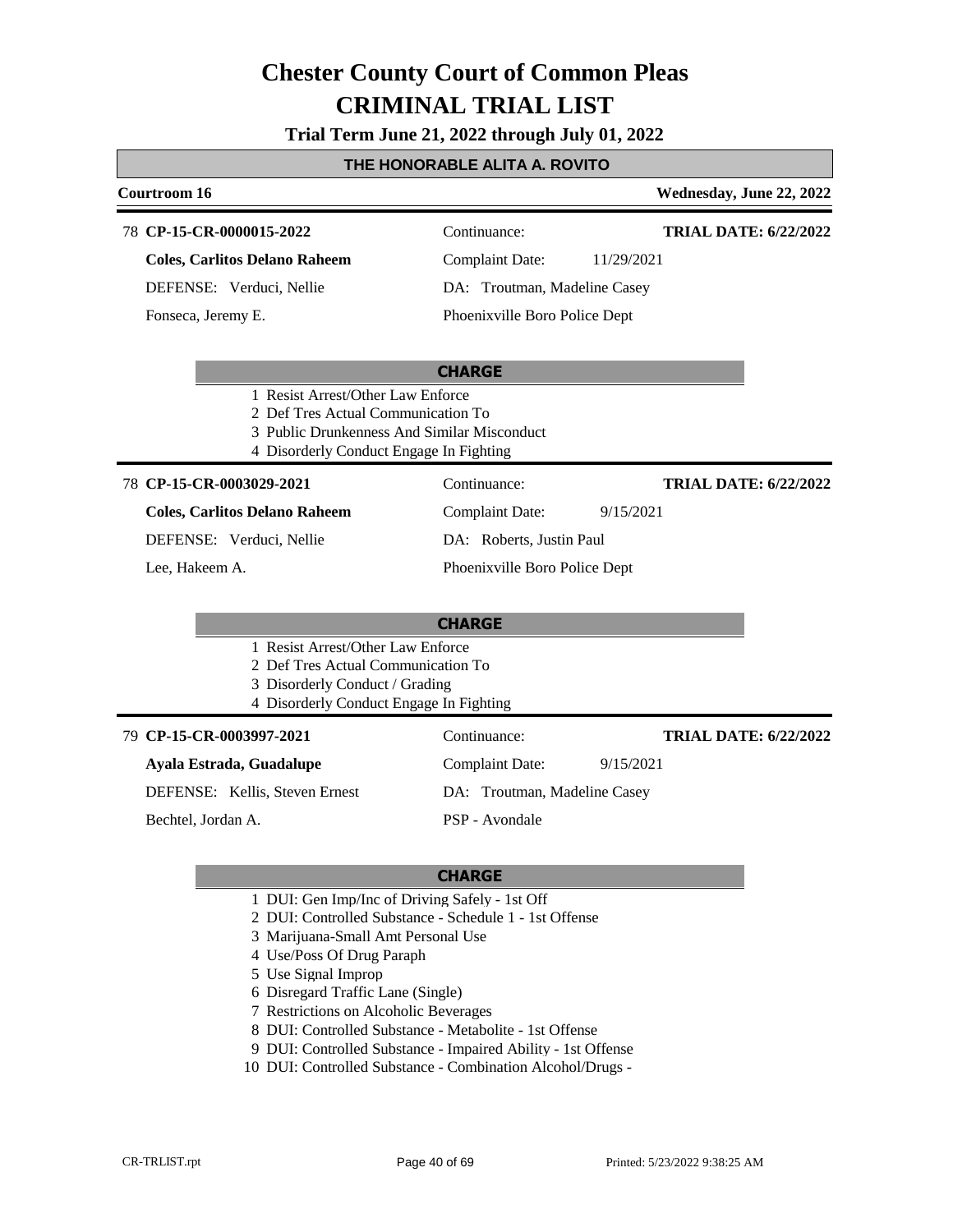**Trial Term June 21, 2022 through July 01, 2022**

### **THE HONORABLE ALITA A. ROVITO**

### **Courtroom 16 Wednesday, June 22, 2022 CP-15-CR-0003420-2021** 80 Continuance: **TRIAL DATE: 6/22/2022**

**Dennison, Alonzo M.**

DEFENSE: Rubino, Paul J.

Fonock, Justin T.

Complaint Date: 9/16/2021

DA: Roberts, Justin Paul

Kennett Square Police Dept

- 1 False Swearing Mislead Public Servant
- 2 Reckless Driving
- 3 Careless Driving
- 4 Give False Information
- 5 False Reports Reported Offense Did Not Occur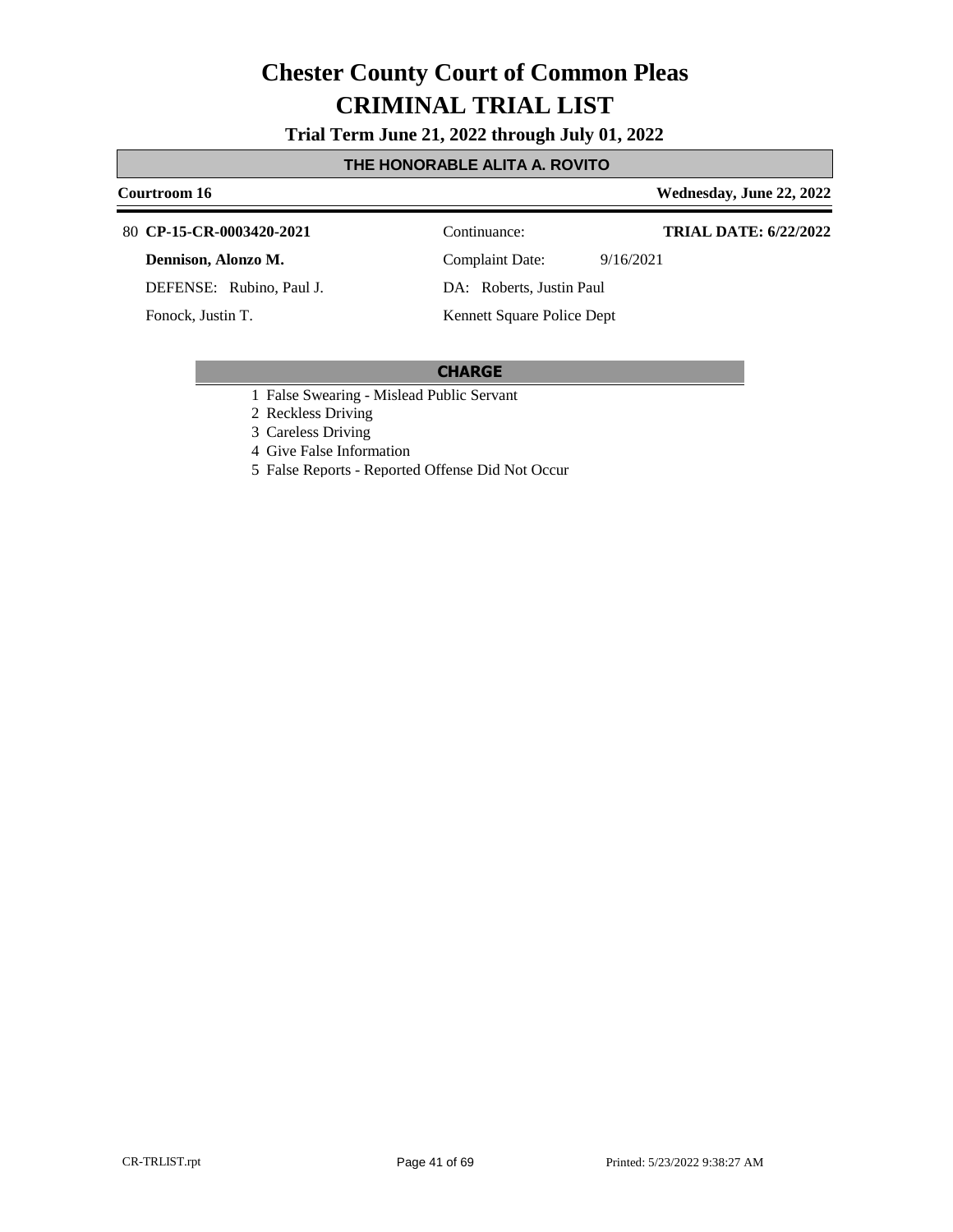**Trial Term June 21, 2022 through July 01, 2022**

#### **THE HONORABLE ALITA A. ROVITO**

| Courtroom 16                                      |                                                    | Thursday, June 23, 2022      |
|---------------------------------------------------|----------------------------------------------------|------------------------------|
| 81 CP-15-CR-0001094-2022                          | Continuance:                                       | <b>TRIAL DATE: 6/23/2022</b> |
| Henderson, Joseph B.                              | Complaint Date:                                    | 9/16/2021                    |
| DEFENSE: Kelly, Evan J.                           | DA: Roberts, Justin Paul                           |                              |
| Waters, Thomas A.                                 | PSP - Avondale                                     |                              |
|                                                   | <b>CHARGE</b>                                      |                              |
| 1 Terroristic Threats W/ Int To Terrorize Another |                                                    |                              |
|                                                   | 2. Terroristic Threats W/ Int To Terrorize Another |                              |
|                                                   | 3 Terroristic Threats W/ Int To Terrorize Another  |                              |

- 
- 4 Terroristic Threats W/ Int To Terrorize Another

**CP-15-CR-0000223-2022** 82 Continuance:

**Johnson, Lasheira Michelle**

DEFENSE: Copeland, Meredith Daniels

Parrish, Christopher K.

Kennett Square Police Dept

DA: Roberts, Justin Paul

Complaint Date: 9/17/2021

#### **CHARGE**

Continuance:

1 DUI: Controlled Substance - Impaired Ability - 1st Offense 2 Drg Lic Sus/Rev Purs to Sec 3802/1547B1

|  |  |  |  | 83 CP-15-CR-0003717-2021 |  |
|--|--|--|--|--------------------------|--|
|--|--|--|--|--------------------------|--|

**Donnelly, Michael Sean** DEFENSE: Rudolph, Joshua Marc

McLaughlin, Adam L.

Complaint Date: 9/23/2021 DA: Roberts, Justin Paul PSP - Embreeville

#### **CHARGE**

- 1 Possession Of Firearm Prohibited
- 2 Firearms Not To Be Carried W/O License
- 3 Int Poss Contr Subst By Per Not Reg
- 4 Marijuana-Small Amt Personal Use
- 5 Use/Poss Of Drug Paraph
- 6 DUI: Controlled Substance Impaired Ability 1st Offense
- 7 Exceed 55 MPH In Other Loc By 28 MPH
- 8 Driving at Safe Speed
- 9 Make Repairs/Sell/Etc Offens Weap
- 10 DUI: Controlled Substance Schedule 1 1st Offense

**TRIAL DATE: 6/23/2022**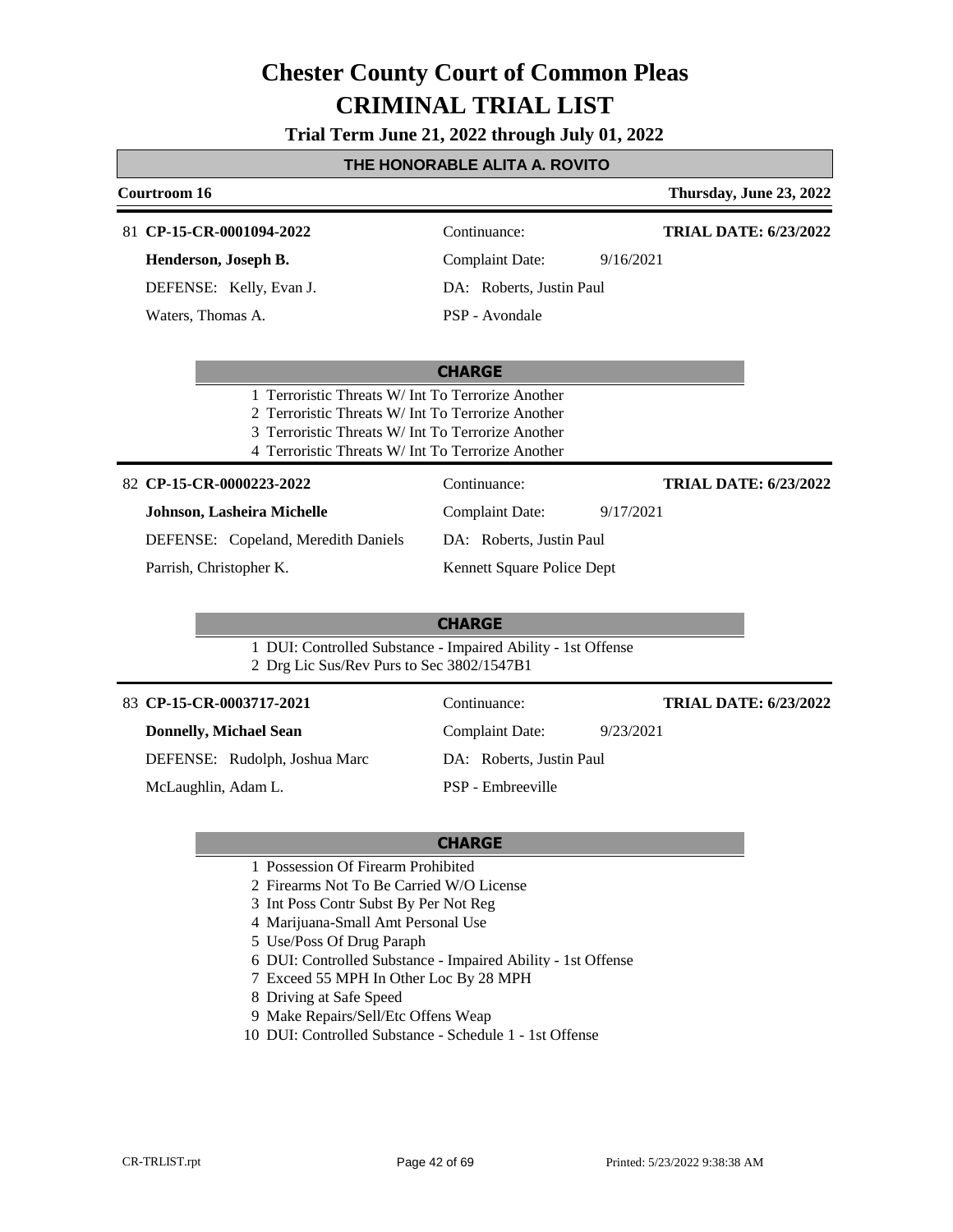**Trial Term June 21, 2022 through July 01, 2022**

#### **THE HONORABLE ALITA A. ROVITO**

| Courtroom 16                 |                              | Thursday, June 23, 2022      |
|------------------------------|------------------------------|------------------------------|
| 84 CP-15-CR-0003819-2021     | Continuance:                 | <b>TRIAL DATE: 6/23/2022</b> |
| Rothera, Paula A.            | Complaint Date:              | 9/23/2021                    |
| DEFENSE: Rassman, Mark David | DA: Troutman, Madeline Casey |                              |
| Waters, Ryan N.              | PSP - Avondale               |                              |

#### **CHARGE**

- 2 DUI: Highest Rte of Alc (BAC .16+) 1st Off
- 3 Exceed 55 MPH In Other Loc By 12 MPH
- 4 Disregard Traffic Lane (Single)
- 5 DUI: Controlled Substance Combination Alcohol/Drugs -
- 6 DUI: Controlled Substance Impaired Ability 1st Offense
- 7 DUI: Controlled Substance Schedule 1 1st Offense

#### 85 **CP-15-CR-0000598-2022** Continuance:

| CP-15-CR-0000598-2022       | Continuance:             | <b>TRIAL DATE: 6/23/2022</b> |
|-----------------------------|--------------------------|------------------------------|
| Avila Tovar, Ulises Dario   | Complaint Date:          | 9/29/2021                    |
| DEFENSE: Mehok, Kristine C. | DA: Roberts, Justin Paul |                              |
| Schiltz, Kyle G.            | PSP - Avondale           |                              |

- 1 DUI: Controlled Substance Schedule 1 1st Offense
- 2 DUI: Controlled Substance Metabolite 1st Offense
- 3 DUI: Controlled Substance Impaired Ability 1st Offense
- 4 Marijuana-Small Amt Personal Use
- 5 Use/Poss Of Drug Paraph
- 6 No Headlights
- 7 No Rear Lights
- 8 Careless Driving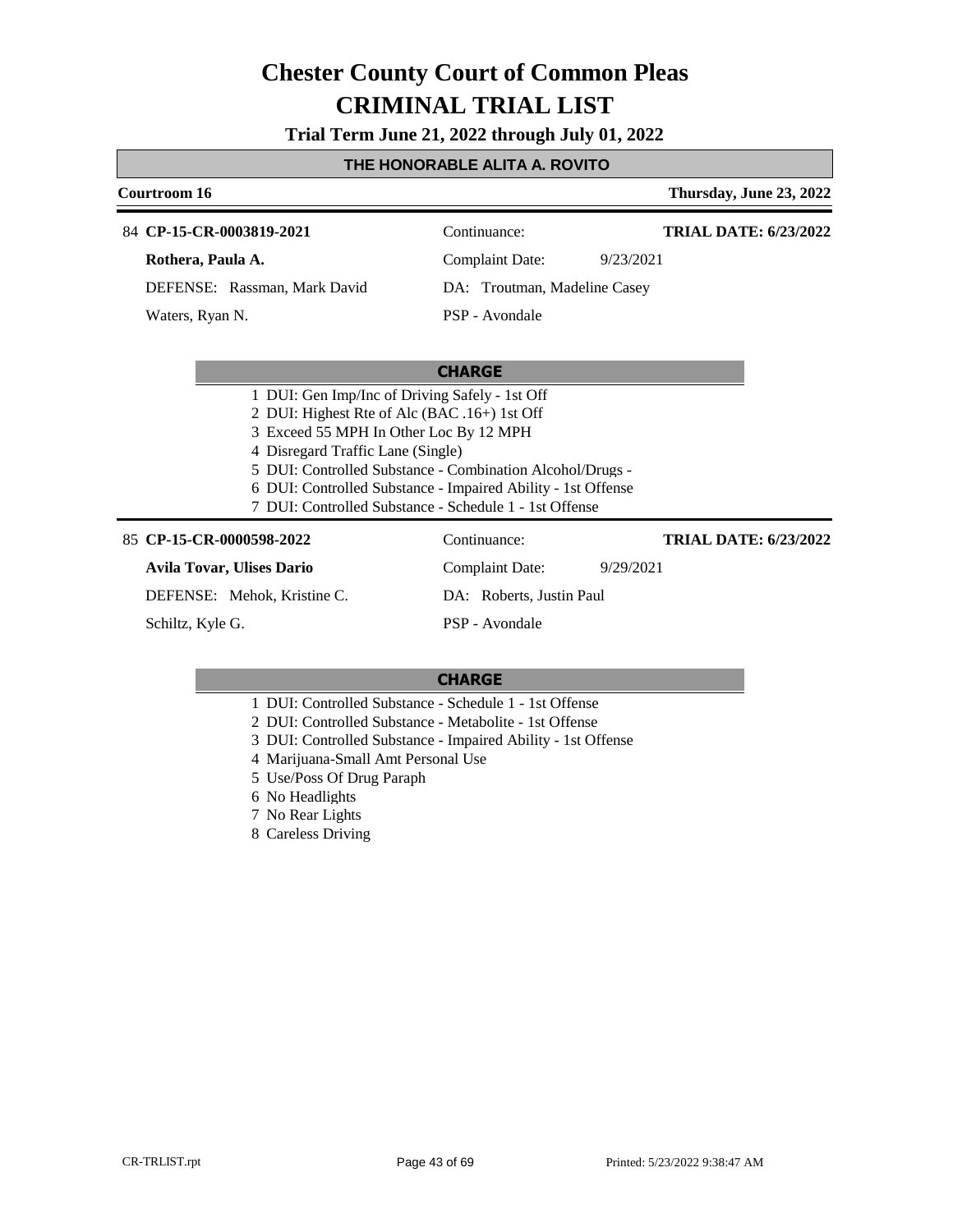**Trial Term June 21, 2022 through July 01, 2022**

### **THE HONORABLE ALITA A. ROVITO**

| Courtroom 16                                                                                                                                                                                                                                                                                                                                                                                                                                                                                        | Thursday, June 23, 2022                      |  |
|-----------------------------------------------------------------------------------------------------------------------------------------------------------------------------------------------------------------------------------------------------------------------------------------------------------------------------------------------------------------------------------------------------------------------------------------------------------------------------------------------------|----------------------------------------------|--|
| 86 CP-15-CR-0003389-2021                                                                                                                                                                                                                                                                                                                                                                                                                                                                            | <b>TRIAL DATE: 6/23/2022</b><br>Continuance: |  |
| Mendez Reynoso, Heldiberto                                                                                                                                                                                                                                                                                                                                                                                                                                                                          | <b>Complaint Date:</b><br>10/4/2021          |  |
| DEFENSE: Borchik, Ryan Greg                                                                                                                                                                                                                                                                                                                                                                                                                                                                         | DA: O'Brien, Erin Patricia                   |  |
| Syska, Stephen K.                                                                                                                                                                                                                                                                                                                                                                                                                                                                                   | Southern Chester Co Regional Police Dept     |  |
|                                                                                                                                                                                                                                                                                                                                                                                                                                                                                                     |                                              |  |
|                                                                                                                                                                                                                                                                                                                                                                                                                                                                                                     | <b>CHARGE</b>                                |  |
| 1 Aggravated Assault - Attempts to cause SBI or causes injury<br>2 Strangulation - Applying Pressure to Throat or Neck<br>3 Intim Wit/Vit - Refrain From Report<br>4 Intim Wit/Vit - Refrain From Report<br>5 Intim Wit/Vit - Refrain From Report<br>6 Intim Wit/Vit - Refrain From Report<br>7 Intim Wit/Vit - Refrain From Report<br>8 Intim Witness/Victim False/Misleading Testimony<br>9 Intim Witness/Victim False/Misleading Testimony<br>10 Intim Witness/Victim False/Misleading Testimony |                                              |  |
| 87 CP-15-CR-0003631-2021                                                                                                                                                                                                                                                                                                                                                                                                                                                                            | Continuance:<br><b>TRIAL DATE: 6/23/2022</b> |  |
| Lawhun, Elskamin                                                                                                                                                                                                                                                                                                                                                                                                                                                                                    | <b>Complaint Date:</b><br>10/14/2021         |  |
| DEFENSE: Dicindio, Michael Domenick                                                                                                                                                                                                                                                                                                                                                                                                                                                                 | DA: Abatemarco, Christine C.                 |  |
| Davis, Gerald V. Jr.                                                                                                                                                                                                                                                                                                                                                                                                                                                                                | <b>Chester County County Detective</b>       |  |

#### **CHARGE**

1 Endangering Welfare of Children - Parent/Guardian/Other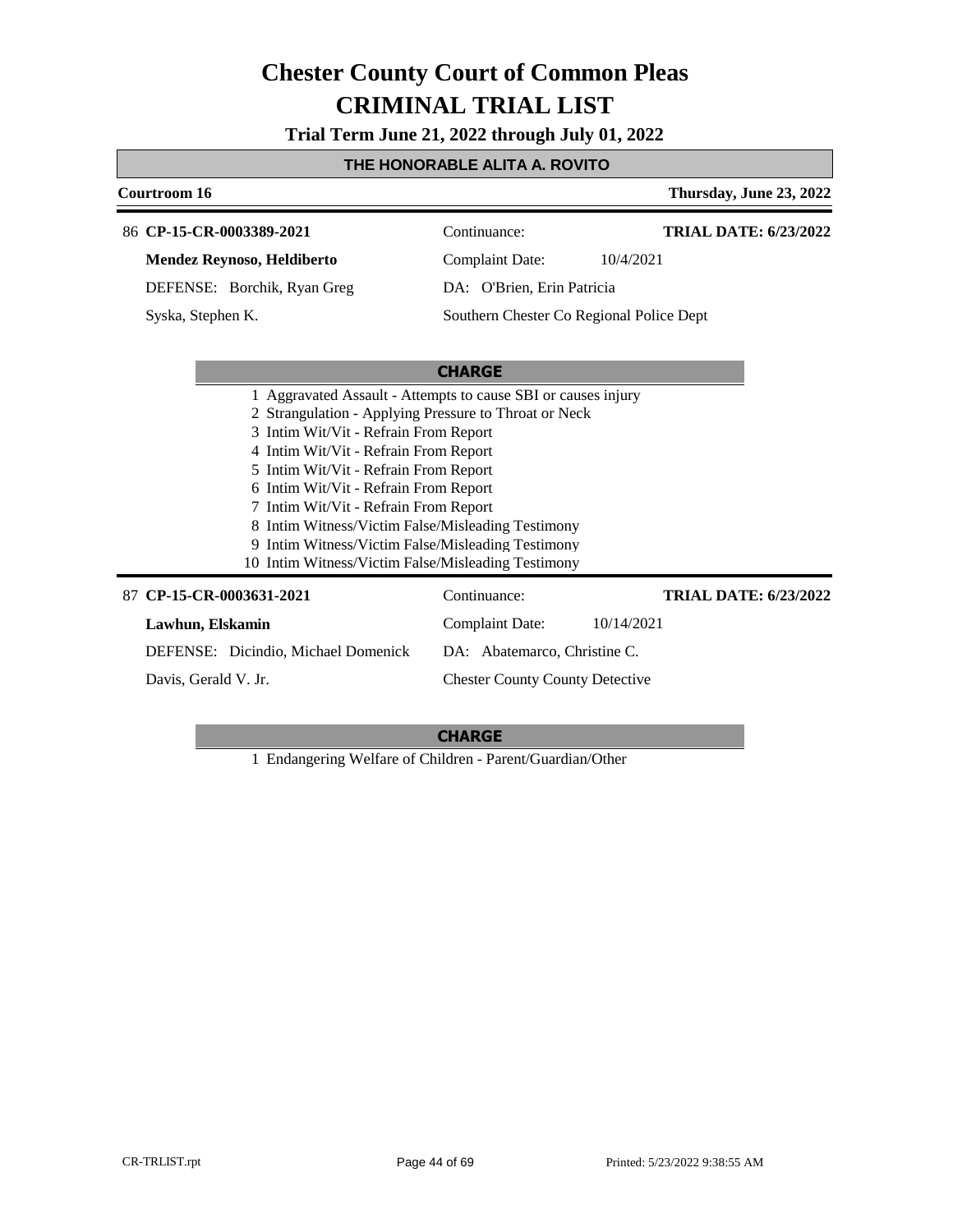**Trial Term June 21, 2022 through July 01, 2022**

### **THE HONORABLE ALITA A. ROVITO**

| Courtroom 16                                                                                                                                                                                                                                                                                                                                                                                                          |                                        | Thursday, June 23, 2022      |
|-----------------------------------------------------------------------------------------------------------------------------------------------------------------------------------------------------------------------------------------------------------------------------------------------------------------------------------------------------------------------------------------------------------------------|----------------------------------------|------------------------------|
| 87 CP-15-CR-0003566-2021                                                                                                                                                                                                                                                                                                                                                                                              | Continuance:                           | <b>TRIAL DATE: 6/23/2022</b> |
| Lawhun, Jason Allen                                                                                                                                                                                                                                                                                                                                                                                                   | <b>Complaint Date:</b>                 | 10/5/2021                    |
| DEFENSE: Copeland, Meredith Daniels                                                                                                                                                                                                                                                                                                                                                                                   | DA: Abatemarco, Christine C.           |                              |
| Davis, Gerald V. Jr.                                                                                                                                                                                                                                                                                                                                                                                                  | <b>Chester County County Detective</b> |                              |
|                                                                                                                                                                                                                                                                                                                                                                                                                       |                                        |                              |
|                                                                                                                                                                                                                                                                                                                                                                                                                       | <b>CHARGE</b>                          |                              |
| 1 IDSI Person Less Than 16 Yrs Age<br>2 IDSI Person Less Than 16 Yrs Age<br>3 IDSI Person Less Than 16 Yrs Age<br>4 IDSI Person Less Than 16 Yrs Age<br>5 Statutory Sexual Assault: 11 Years Older<br>6 Statutory Sexual Assault: 11 Years Older<br>7 Agg. Ind. Assault - Comp. Less Than 16<br>8 Agg. Ind. Assault - Comp. Less Than 16<br>9 Ind Asslt Person Less 16 Yrs Age<br>10 Ind Asslt Person Less 16 Yrs Age |                                        |                              |
| 88 CP-15-CR-0000305-2022                                                                                                                                                                                                                                                                                                                                                                                              | Continuance:                           | <b>TRIAL DATE: 6/23/2022</b> |
| <b>Watson, James Stauffer</b>                                                                                                                                                                                                                                                                                                                                                                                         | <b>Complaint Date:</b>                 | 10/6/2021                    |
| DEFENSE: Rassman, Mark David                                                                                                                                                                                                                                                                                                                                                                                          | DA: Troutman, Madeline Casey           |                              |
| Schiltz, Kyle G.                                                                                                                                                                                                                                                                                                                                                                                                      | PSP - Avondale                         |                              |

- 1 DUI: Controlled Substance Schedule 1 1st Offense
- 2 DUI: Controlled Substance Metabolite 1st Offense
- 3 DUI: Controlled Substance Impaired Ability 1st Offense
- 4 Marijuana-Small Amt Personal Use
- 5 Use/Poss Of Drug Paraph
- 6 Duties At Stop Sign
- 7 Obstructed Window
- 8 Careless Driving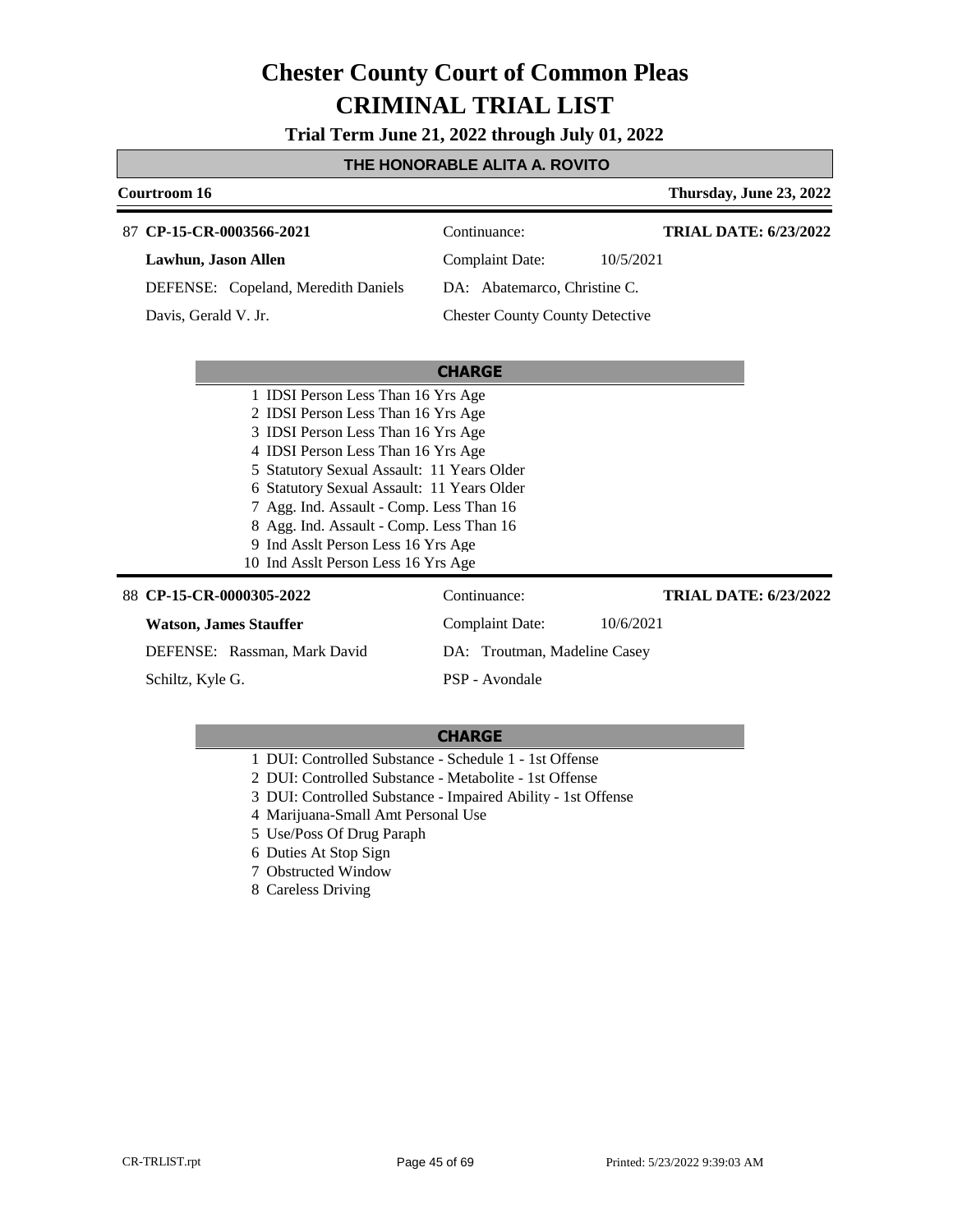**Trial Term June 21, 2022 through July 01, 2022**

### **THE HONORABLE ALITA A. ROVITO**

| <b>Courtroom 16</b>                                                                                                                                                                                          |                                     | Thursday, June 23, 2022      |
|--------------------------------------------------------------------------------------------------------------------------------------------------------------------------------------------------------------|-------------------------------------|------------------------------|
| 89 CP-15-CR-0003576-2021                                                                                                                                                                                     | Continuance:                        | <b>TRIAL DATE: 6/23/2022</b> |
| Morgan, Isaiah Craig                                                                                                                                                                                         | <b>Complaint Date:</b>              | 10/7/2021                    |
| DEFENSE: Browning, Deon Basheer                                                                                                                                                                              | DA: Roberts, Justin Paul            |                              |
| Pennington, Jason P.                                                                                                                                                                                         | PSP - Embreeville                   |                              |
|                                                                                                                                                                                                              | <b>CHARGE</b>                       |                              |
| 1 DUI: Gen Imp/Inc of Driving Safely - 1st Off<br>2 DUI: Highest Rte of Alc (BAC .16+) 1st Off<br>3 Drive Wrong Way<br>4 Careless Driving                                                                    |                                     |                              |
| 90 CP-15-CR-0003508-2021                                                                                                                                                                                     | Continuance:                        | <b>TRIAL DATE: 6/23/2022</b> |
| <b>Wallace, Anthony</b>                                                                                                                                                                                      | <b>Complaint Date:</b>              | 10/10/2021                   |
| DEFENSE: Copeland, Meredith Daniels                                                                                                                                                                          | DA: Roberts, Justin Paul            |                              |
| Ingemie, Jeffrey J.                                                                                                                                                                                          | <b>Coatesville City Police Dept</b> |                              |
|                                                                                                                                                                                                              | <b>CHARGE</b>                       |                              |
| 1 Terroristic Threats W/ Int To Terrorize Another<br>2 Terroristic Threats W/ Int To Terrorize Another<br>3 Poss Instrument Of Crime W/Int<br>4 Disorderly Conduct Engage in Fighting<br>5 Poss Of Marijuana |                                     |                              |
| 91 CP-15-CR-0000910-2022                                                                                                                                                                                     | Continuance:                        | <b>TRIAL DATE: 6/23/2022</b> |
| <b>Aerie, Joseph Hamilton IV</b>                                                                                                                                                                             | <b>Complaint Date:</b>              | 10/13/2021                   |
| DEFENSE: Copeland, Meredith Daniels                                                                                                                                                                          | DA: Troutman, Madeline Casey        |                              |
| Gassenmeyer, Tara E.                                                                                                                                                                                         | PSP - Avondale                      |                              |

- 1 DUI: Controlled Substance Combination Alcohol/Drugs -
- 2 Careless Driving
- 3 DUI: Controlled Substance Schedule 1 1st Offense
- 4 DUI: Controlled Substance Impaired Ability 1st Offense
- 5 DUI: Controlled Substance Metabolite 1st Offense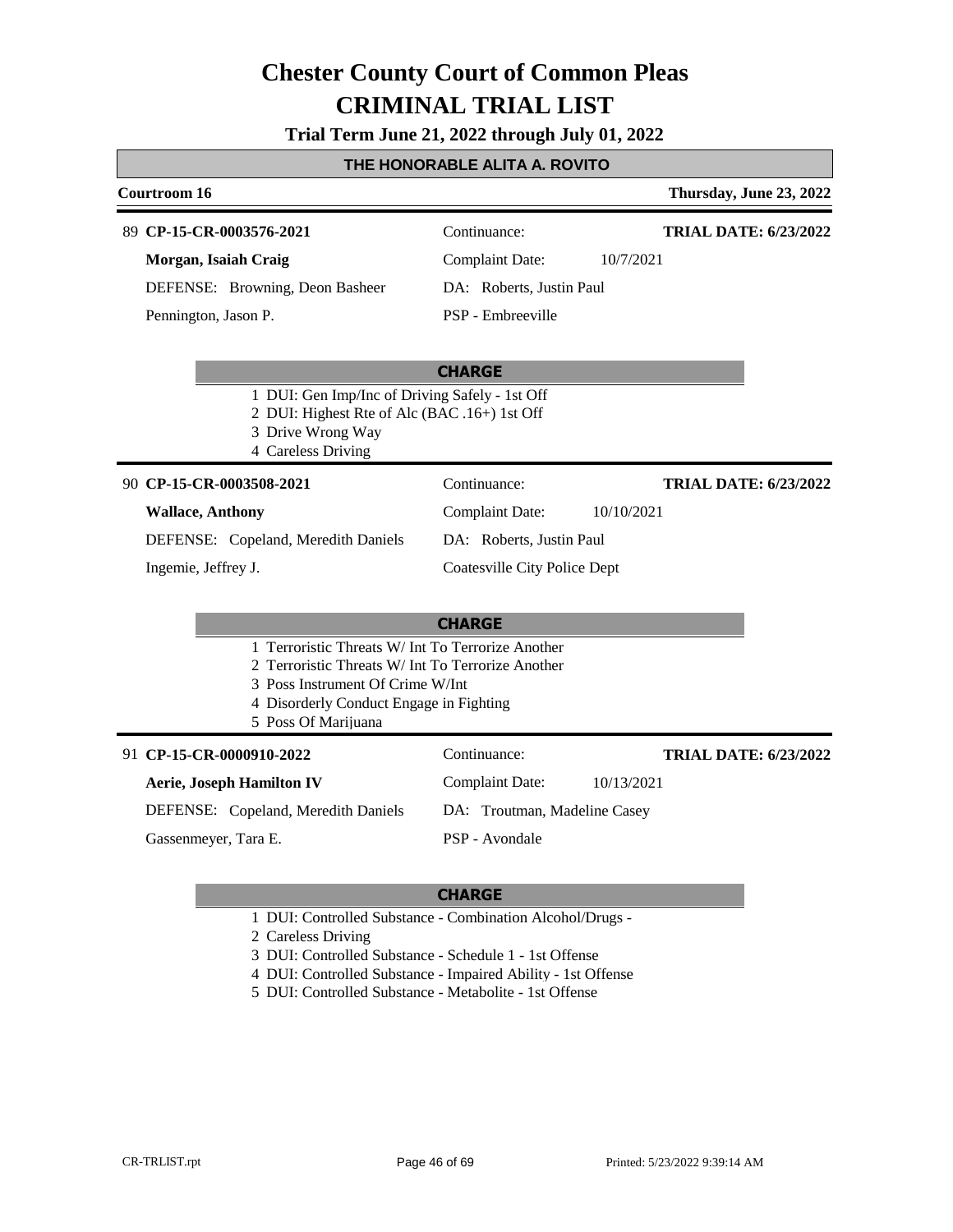**Trial Term June 21, 2022 through July 01, 2022**

### **THE HONORABLE ALITA A. ROVITO**

#### **Courtroom 16 Thursday, June 23, 2022 CP-15-CR-0003810-2021** 92 Continuance: **Snyder, Edward Walli III** Complaint Date: 10/14/2021 **TRIAL DATE: 6/23/2022**

DEFENSE: Borchik, Ryan Greg

Devoe, Tyler B.

DA: Roberts, Justin Paul

### W Caln Twp Police Dept

### **CHARGE**

- 1 DUI: Highest Rte of Alc (BAC .16+) 3rd Off
- 2 Disregard Traffic Lane (Single)
- 3 Driving at Safe Speed
- 4 Careless Driving
- 5 DUI: Gen Imp/Inc of Driving Safely 1st Off

#### **CP-15-CR-0003356-2021** 93 Continuance:

#### **Barnes, Lamier Levon**

DEFENSE: Verduci, Nellie

Marvill, Kevin E.

#### **TRIAL DATE: 6/23/2022**

Complaint Date: 10/16/2021 DA: Troutman, Madeline Casey

Coatesville City Police Dept

### **CHARGE**

- 1 Possession Of Firearm Prohibited
- 2 Firearms Not To Be Carried W/O License
- 3 Unauth Use Motor/Other Vehicles
- 4 Theft From A Motor Vehicle
- 5 Theft By Unlaw Taking-Movable Prop
- 6 Theft By Unlaw Taking-Movable Prop
- 7 Receiving Stolen Property
- 8 Receiving Stolen Property

#### **CP-15-CR-0000408-2022** 94 Continuance:

#### **Johnson, Alexander Jacobs**

DEFENSE: Skinner, Michael John

Schiltz, Kyle G.

### **CHARGE**

PSP - Avondale

- 1 DUI: Controlled Substance Combination Alcohol/Drugs -
- 2 DUI: Gen Imp/Inc of Driving Safely 1st Off
- 3 DUI: Controlled Substance Impaired Ability 1st Offense
- 4 Careless Driving
- 5 Turning Movements And Required Signals
- 6 Turning Movements And Required Signals
- 7 Disregard Traffic Lane (Single)
- 8 Driving W/O A License

Complaint Date: 10/18/2021 DA: Roberts, Justin Paul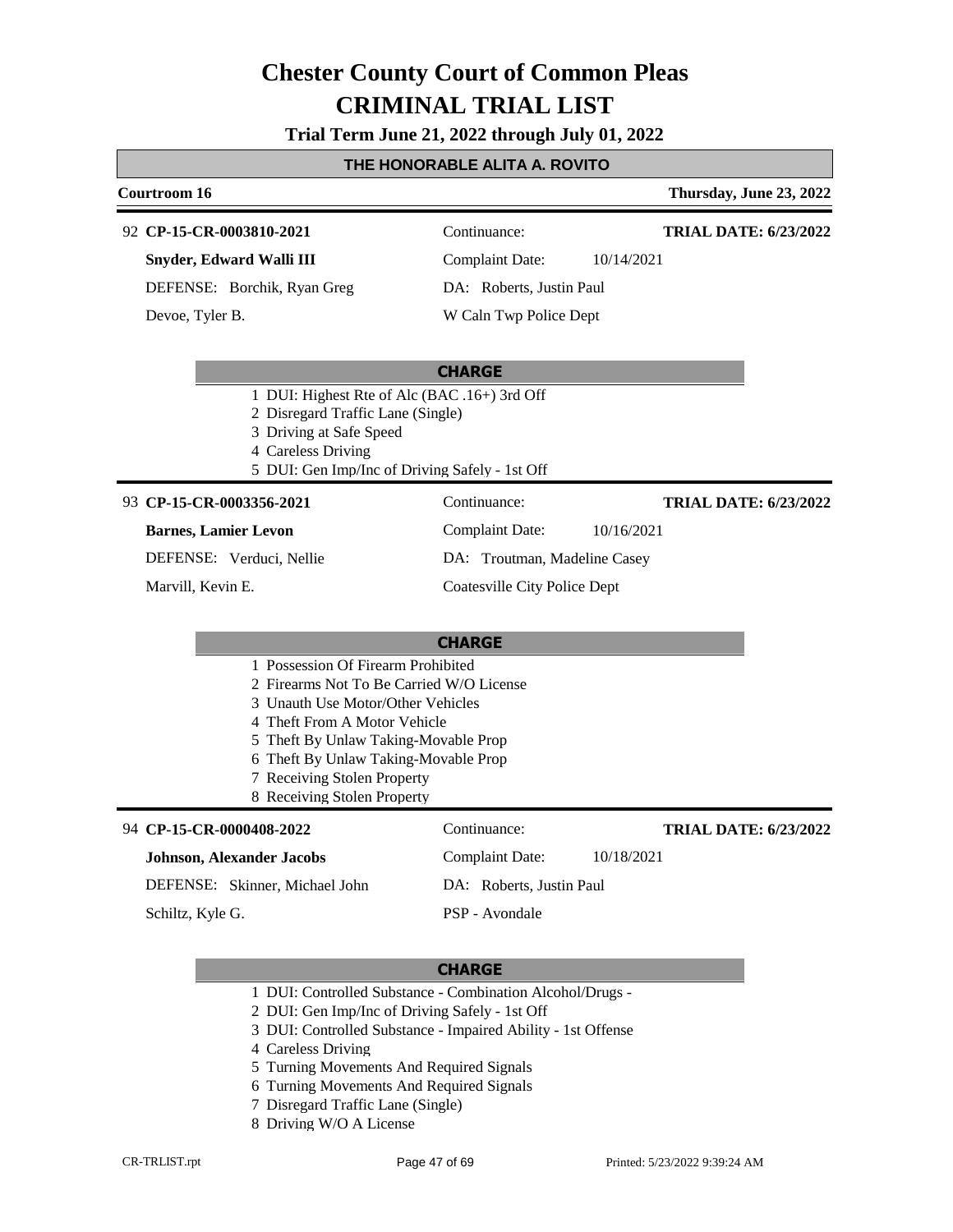**Trial Term June 21, 2022 through July 01, 2022**

#### **THE HONORABLE ALITA A. ROVITO**

#### **Courtroom 16 Thursday, June 23, 2022 CP-15-CR-0003598-2021** 95 Continuance: **Harrell-Fulmore, Jordan Daniel** DEFENSE: Silow, Alexander Louis Complaint Date: 10/23/2021 DA: Thurstlic O'Neill, Michelle Lynn N Coventry Twp Police Dept **TRIAL DATE: 6/23/2022** Conrad, Peter A.

#### **CHARGE**

- 1 Manufacture, Delivery, or Possession With Intent to Manufa
- 2 Int Poss Contr Subst By Per Not Reg
- 3 Exceed 25 MPH Residence Dist. By 21 MPH
- 4 Use/Poss Of Drug Paraph
- 5 Manufacture, Delivery, or Possession With Intent to Manufa
- 6 Int Poss Contr Subst By Per Not Reg

#### 96 **CP-15-CR-0000114-2022** Continuance:

#### **Castillo, Elliot Miguel**

DEFENSE: Lora, Christine Pierce

Garner, Vernon N. Jr.

DA: Roberts, Justin Paul Valley Twp Police Dept

Complaint Date: 10/26/2021

#### **CHARGE**

- 1 DUI: Highest Rte of Alc (BAC .16+) 1st Off
- 2 DUI: Gen Imp/Inc of Driving Safely 1st Off
- 3 Poss Of Marijuana
- 4 Disorderly Conduct Hazardous/Physi Off
- 5 Restrictions on Alcoholic Beverages
- 6 Disregard Traffic Lane (Single)
- 7 Display Known Fict/Stolen/Issued For Insp
- 8 Dr Unregist Veh
- 9 Use/Poss Of Drug Paraph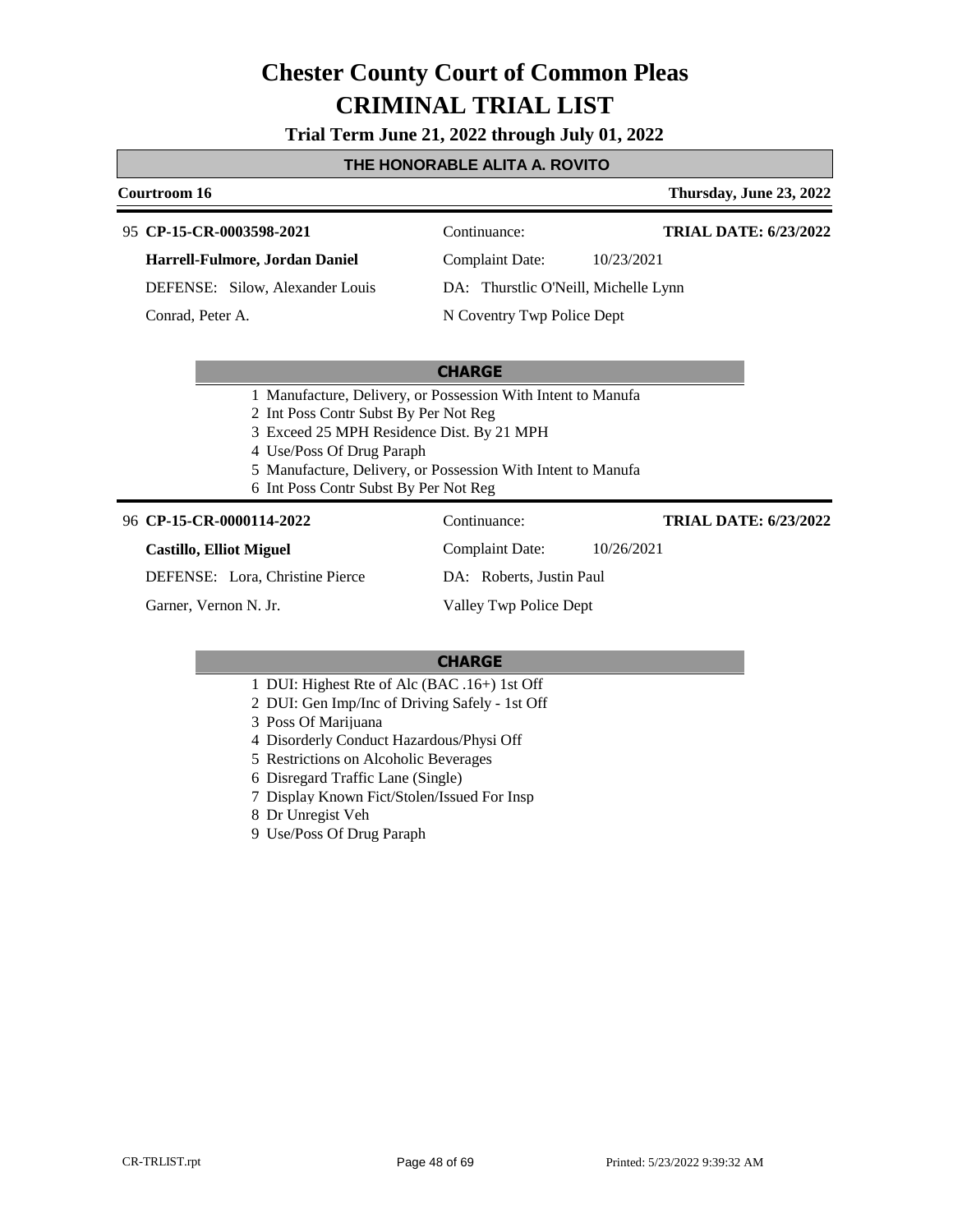**Trial Term June 21, 2022 through July 01, 2022**

#### **THE HONORABLE ALITA A. ROVITO**

|                                                | Courtroom 16     |                                   |                              |            | Thursday, June 23, 2022      |
|------------------------------------------------|------------------|-----------------------------------|------------------------------|------------|------------------------------|
|                                                |                  | 97 CP-15-CR-0000649-2022          | Continuance:                 |            | <b>TRIAL DATE: 6/23/2022</b> |
|                                                |                  | Ramirez-Tomas, Teodulfo           | Complaint Date:              | 10/28/2021 |                              |
|                                                |                  | DEFENSE: Sheridan, Hillary Ryan   | DA: Troutman, Madeline Casey |            |                              |
|                                                | Toth, Francis E. |                                   | Kennett Square Police Dept   |            |                              |
|                                                |                  |                                   |                              |            |                              |
|                                                |                  |                                   | <b>CHARGE</b>                |            |                              |
| 1 DUI: Gen Imp/Inc of Driving Safely - 1st Off |                  |                                   |                              |            |                              |
|                                                |                  | 2 Driving W/O A License           |                              |            |                              |
|                                                |                  | 3 Disregard Traffic Lane (Single) |                              |            |                              |
|                                                |                  | 4 Careless Driving                |                              |            |                              |
|                                                |                  | 5 Reckless Driving                |                              |            |                              |

## 7 Restrictions on Alcoholic Beverages

| 98 CP-15-CR-0000672-2022 |
|--------------------------|
|                          |

6 Driving at Safe Speed

| Baer, John                     | Complaint Date:<br>10/29/2021    |  |
|--------------------------------|----------------------------------|--|
| DEFENSE: Kellis, Steven Ernest | DA: Egunsola, Adesewa Kofoworola |  |
| Pot. Eli J.                    | W Whiteland Twp Police Dept      |  |

Continuance:

#### **CHARGE**

1 DUI: Gen Imp/Inc of Driving Safely - 1st Off

| 99 CP-15-CR-0000632-2022 |                                 | Continuance:             | <b>TRIAL DATE: 6/23/2022</b> |
|--------------------------|---------------------------------|--------------------------|------------------------------|
|                          | <b>Furniss, Giovanni</b>        | Complaint Date:          | 10/31/2021                   |
|                          | DEFENSE: Sheridan, Hillary Ryan | DA: Roberts, Justin Paul |                              |
|                          | Greer, Shakira N.               | Oxford Boro Police Dept  |                              |

#### **CHARGE**

- 1 Criminal Attempt Murder Of The First Degree
- 2 Criminal Attempt Murder Of The First Degree
- 3 Aggravated Assault Attempts to cause SBI or causes injury
- 4 Aggravated Assault Attempts to cause SBI or causes injury
- 5 Aggravated Assault Attempts to cause or causes BI with d
- 6 Aggravated Assault Attempts to cause or causes BI with d
- 7 Simple Assault
- 8 Simple Assault
- 9 Simple Assault
- 10 Simple Assault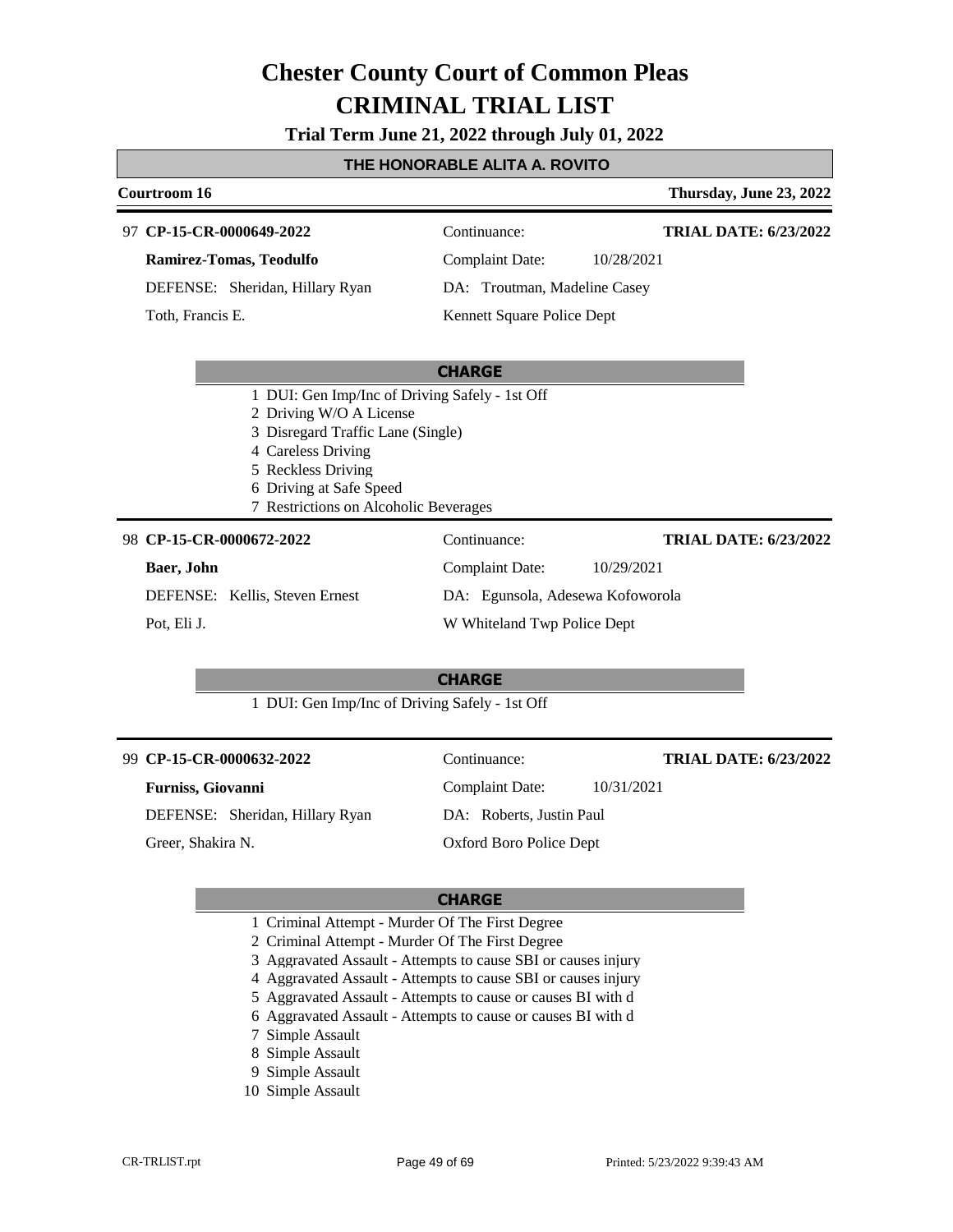**Trial Term June 21, 2022 through July 01, 2022**

### **THE HONORABLE ALITA A. ROVITO**

| Courtroom 16                                                                                                                            |                              | Thursday, June 23, 2022      |
|-----------------------------------------------------------------------------------------------------------------------------------------|------------------------------|------------------------------|
| 100 CP-15-CR-0000731-2022                                                                                                               | Continuance:                 | <b>TRIAL DATE: 6/23/2022</b> |
| <b>Bailkin, Cole Alexander</b>                                                                                                          | Complaint Date:              | 11/3/2021                    |
| DEFENSE: Green, Joseph Patrick Jr.                                                                                                      | DA: Troutman, Madeline Casey |                              |
| Schiltz, Kyle G.                                                                                                                        | PSP - Avondale               |                              |
|                                                                                                                                         | <b>CHARGE</b>                |                              |
| 1 DUI: Controlled Substance - Impaired Ability - 1st Offense<br>$\bigcap_{i=1}^n$ $\bigcap_{i=1}^n$ $\bigcap_{i=1}^n$ $\bigcap_{i=1}^n$ |                              |                              |

2 Careless Driving

3 DUI: Gen Imp/Inc of Driving Safely - 1st Off

101 **CP-15-CR-0003642-2021** Continuance:

**Kilpatrick, Ricciya**

DEFENSE: Verduci, Nellie

Gale, Matthew D.

Complaint Date: 11/6/2021 DA: Roberts, Justin Paul

**TRIAL DATE: 6/23/2022**

Uwchlan Twp Police Dept

|                                                                                                                               | <b>CHARGE</b>                                                                                                                                                              |                              |
|-------------------------------------------------------------------------------------------------------------------------------|----------------------------------------------------------------------------------------------------------------------------------------------------------------------------|------------------------------|
| 3 Simple Assault<br>5 Theft By Unlaw Taking-Movable Prop<br>6 Receiving Stolen Property<br>7 Def Tres Actual Communication To | 1 Aggravated Assault - Attempts to cause SBI or causes injury<br>2 Strangulation - Applying Pressure to Throat or Neck<br>4 Harassment - Subject Other to Physical Contact |                              |
| 102 CP-15-CR-0000384-2022                                                                                                     | Continuance:                                                                                                                                                               | <b>TRIAL DATE: 6/23/2022</b> |
| <b>Flenders, Ashley</b>                                                                                                       | Complaint Date:                                                                                                                                                            | 11/8/2021                    |
| DEFENSE: Verduci, Nellie                                                                                                      | DA: Troutman, Madeline Casey                                                                                                                                               |                              |
| Quinn, William R.                                                                                                             | Upper Uwchlan Twp Police Dept                                                                                                                                              |                              |

#### **CHARGE**

1 DUI: Gen Imp/Inc of Driving Safely - 1st Off

2 DUI: Highest Rte of Alc (BAC .16+) 1st Off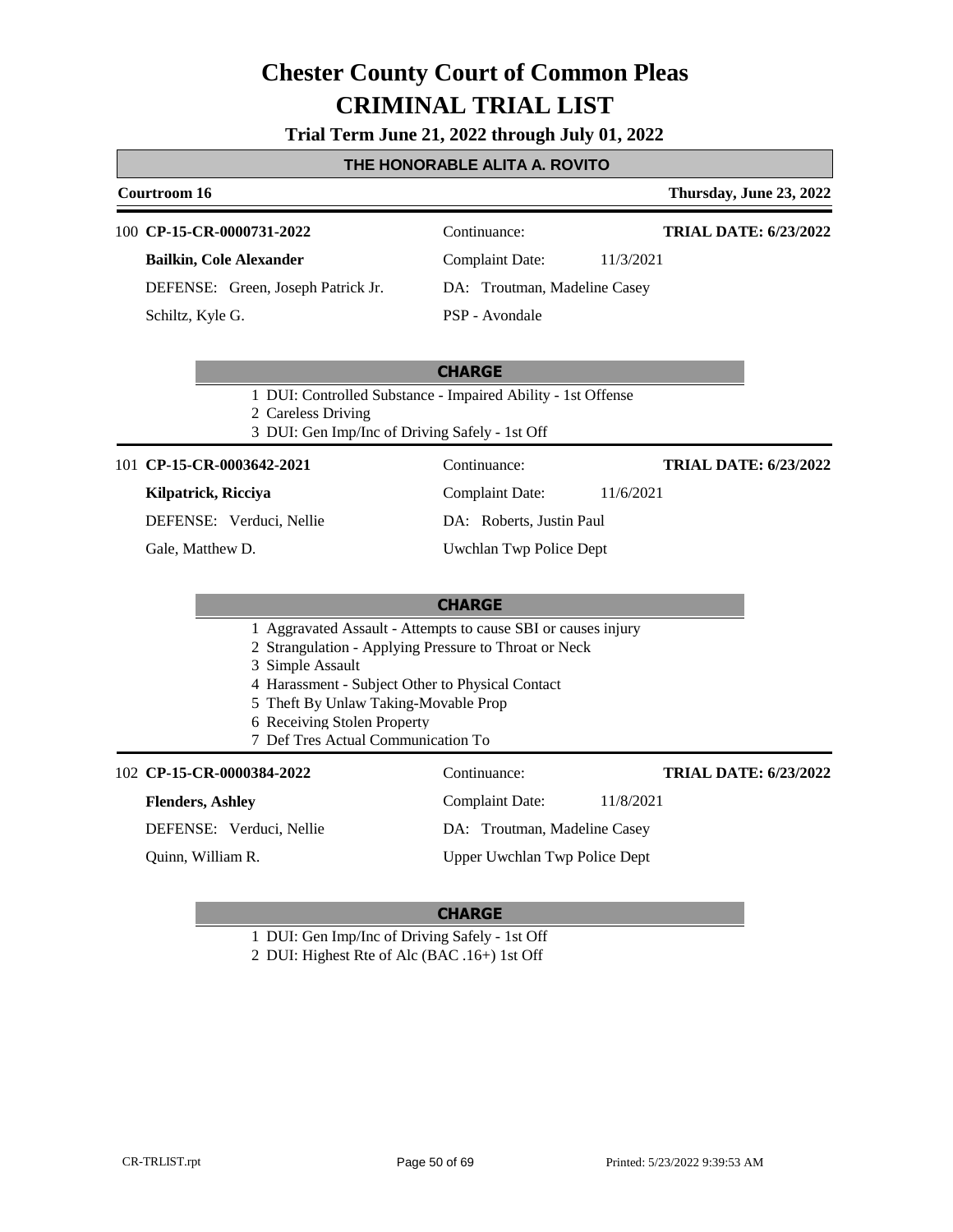**Trial Term June 21, 2022 through July 01, 2022**

### **THE HONORABLE ALITA A. ROVITO**

|                                                                                                                                                                                                                                                                                                                                                          | Courtroom 16                                                                                                                                                  |                                                       |                                        |           | Thursday, June 23, 2022      |
|----------------------------------------------------------------------------------------------------------------------------------------------------------------------------------------------------------------------------------------------------------------------------------------------------------------------------------------------------------|---------------------------------------------------------------------------------------------------------------------------------------------------------------|-------------------------------------------------------|----------------------------------------|-----------|------------------------------|
|                                                                                                                                                                                                                                                                                                                                                          |                                                                                                                                                               | 103 CP-15-CR-0003618-2021<br>Harnish, Charles Michael | Continuance:<br><b>Complaint Date:</b> | 11/9/2021 | <b>TRIAL DATE: 6/23/2022</b> |
|                                                                                                                                                                                                                                                                                                                                                          |                                                                                                                                                               | DEFENSE: Copeland, Meredith Daniels                   | DA: Roberts, Justin Paul               |           |                              |
|                                                                                                                                                                                                                                                                                                                                                          | Mains, James B.                                                                                                                                               |                                                       | Christiana Boro Police Dept            |           |                              |
|                                                                                                                                                                                                                                                                                                                                                          |                                                                                                                                                               |                                                       | <b>CHARGE</b>                          |           |                              |
| 1 Fleeing or Attempting to Elude Officer<br>2 Fleeing or Attempting to Elude Officer<br>3 Accident Involv Damage Attended Vehicle/Prop<br>4 Fail Stop And Give Infor Render Aid<br>5 Acci Dam To Unattended Veh Or Propert<br>6 Poss/Sale/Use Display Documents<br>7 Careless Driving<br>8 Careless Driving<br>9 Reckless Driving<br>10 Reckless Driving |                                                                                                                                                               |                                                       |                                        |           |                              |
|                                                                                                                                                                                                                                                                                                                                                          |                                                                                                                                                               | 104 CP-15-CR-0000057-2022                             | Continuance:                           |           | <b>TRIAL DATE: 6/23/2022</b> |
|                                                                                                                                                                                                                                                                                                                                                          | Alexander, Dennis W.                                                                                                                                          |                                                       | <b>Complaint Date:</b>                 | 11/9/2021 |                              |
|                                                                                                                                                                                                                                                                                                                                                          |                                                                                                                                                               | DEFENSE: Gallo, Ian Vincent                           | DA: Troutman, Madeline Casey           |           |                              |
|                                                                                                                                                                                                                                                                                                                                                          | Frey, Kyle                                                                                                                                                    |                                                       | PSP - Embreeville                      |           |                              |
|                                                                                                                                                                                                                                                                                                                                                          | <b>CHARGE</b>                                                                                                                                                 |                                                       |                                        |           |                              |
|                                                                                                                                                                                                                                                                                                                                                          | 1 DUI: Highest Rte of Alc (BAC .16+) 1st Off<br>$\alpha$ DIH $\alpha$ I $\pi$ $\beta$ D <sup>1</sup> $\beta$ $\alpha$ $\beta$ $\beta$ $\beta$ $\beta$ $\beta$ |                                                       |                                        |           |                              |

- 2 DUI: Gen Imp/Inc of Driving Safely 1st Off
- 3 Careless Driving
- 4 Fail Of Occ To Not Police Dept Acc
- 5 Fail To Report Accident To Police
- 6 Disregard Traffic Lane (Single)

### **CP-15-CR-0000418-2022** 105 Continuance: **Hales, Alexis Marcus**

**TRIAL DATE: 6/23/2022**

Complaint Date: 11/9/2021 DA: Troutman, Madeline Casey

DEFENSE:

Adams, Adam W.

PSP - Media

- 1 DUI: High Rte of Alc (Bac.10 <.16) 1st Off
- 2 DUI: Gen Imp/Inc of Driving Safely 1st Off
- 3 Dr Unregist Veh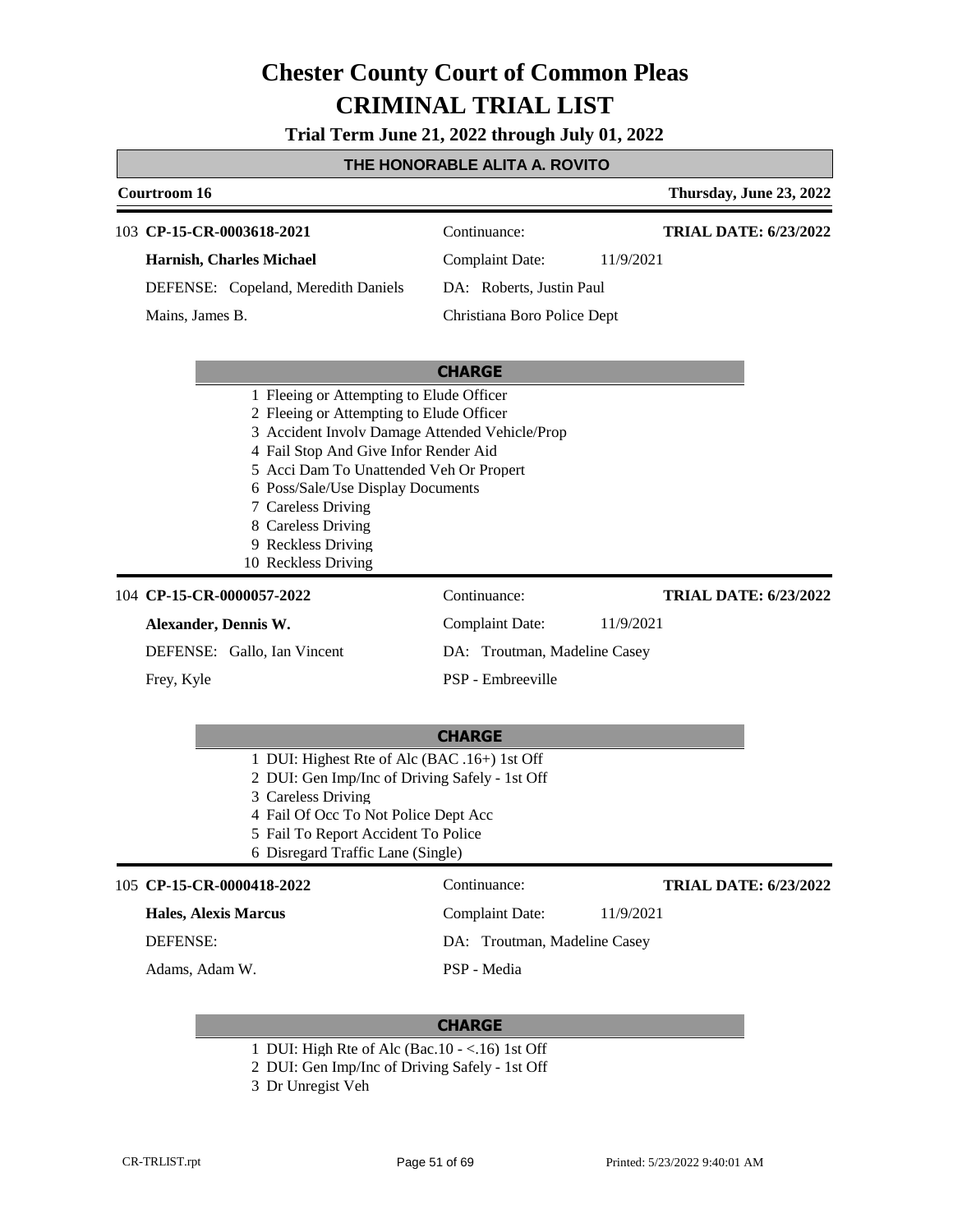**Trial Term June 21, 2022 through July 01, 2022**

### **THE HONORABLE ALITA A. ROVITO**

| THE HUNUMABLE ALITA A. NUVITU                                                                                                                                                                                                |                                                                                                              |                              |  |  |
|------------------------------------------------------------------------------------------------------------------------------------------------------------------------------------------------------------------------------|--------------------------------------------------------------------------------------------------------------|------------------------------|--|--|
| <b>Courtroom 16</b>                                                                                                                                                                                                          |                                                                                                              | <b>Monday, June 27, 2022</b> |  |  |
| 106 CP-15-CR-0000047-2022                                                                                                                                                                                                    | Continuance:                                                                                                 | <b>TRIAL DATE: 6/27/2022</b> |  |  |
| <b>Taylor, Myron Da'Mar</b>                                                                                                                                                                                                  | <b>Complaint Date:</b>                                                                                       | 11/29/2021                   |  |  |
| DEFENSE: Walker, Michael Anthony                                                                                                                                                                                             | DA: Thurstlic O'Neill, Michelle Lynn                                                                         |                              |  |  |
| Pezick, Scott E.                                                                                                                                                                                                             | W Whiteland Twp Police Dept                                                                                  |                              |  |  |
|                                                                                                                                                                                                                              |                                                                                                              |                              |  |  |
|                                                                                                                                                                                                                              | <b>CHARGE</b>                                                                                                |                              |  |  |
| 2 Int Poss Contr Subst By Per Not Reg<br>3 Use Of Fictitious Registration<br>4 Furnish False/Fraudulent Material Info<br>6 Conspiracy - Int Poss Contr Subst By Per Not Reg<br>7 Conspiracy - Use Of Fictitious Registration | 5 Conspiracy - Procure For Self/Other Drug By Fraud<br>8 Conspiracy - Furnish False/Fraudulent Material Info |                              |  |  |
| 106 CP-15-CR-0000647-2022                                                                                                                                                                                                    | Continuance:                                                                                                 | <b>TRIAL DATE: 6/27/2022</b> |  |  |
| <b>Taylor, Myron Damar</b>                                                                                                                                                                                                   | <b>Complaint Date:</b>                                                                                       | 11/11/2021                   |  |  |
| DEFENSE: Walker, Michael Anthony                                                                                                                                                                                             | DA: Roberts, Justin Paul                                                                                     |                              |  |  |
| Orris, Daniel R.                                                                                                                                                                                                             | E Brandywine Twp Police Dept                                                                                 |                              |  |  |
|                                                                                                                                                                                                                              | <b>CHARGE</b>                                                                                                |                              |  |  |
| 2 Conspiracy - Acq Or Obt Poss Of Contr Subs Misre<br>3 Fleeing or Attempting to Elude Officer<br>4 Driv While Oper Priv Susp Or Revoked<br>5 Conspiracy - Forgery - Utters Forged Writing                                   | 1 Criminal Attempt - Acq Or Obt Poss Of Contr Subs Misre                                                     |                              |  |  |
| 107 CP-15-CR-0003978-2021                                                                                                                                                                                                    | Continuance:                                                                                                 | <b>TRIAL DATE: 6/27/2022</b> |  |  |
| $\mathbf{r}$ is the contract of $\mathbf{r}$                                                                                                                                                                                 | $\cdots$                                                                                                     | 1 1 <i>1</i> 1 0 1 0 0 1     |  |  |

#### **Bernstein, Bernadette** DEFENSE: Complaint Date: 11/12/2021 DA: Troutman, Madeline Casey PSP - Avondale Davis, Brian C.

#### **CHARGE**

1 Def Tres Actual Communication To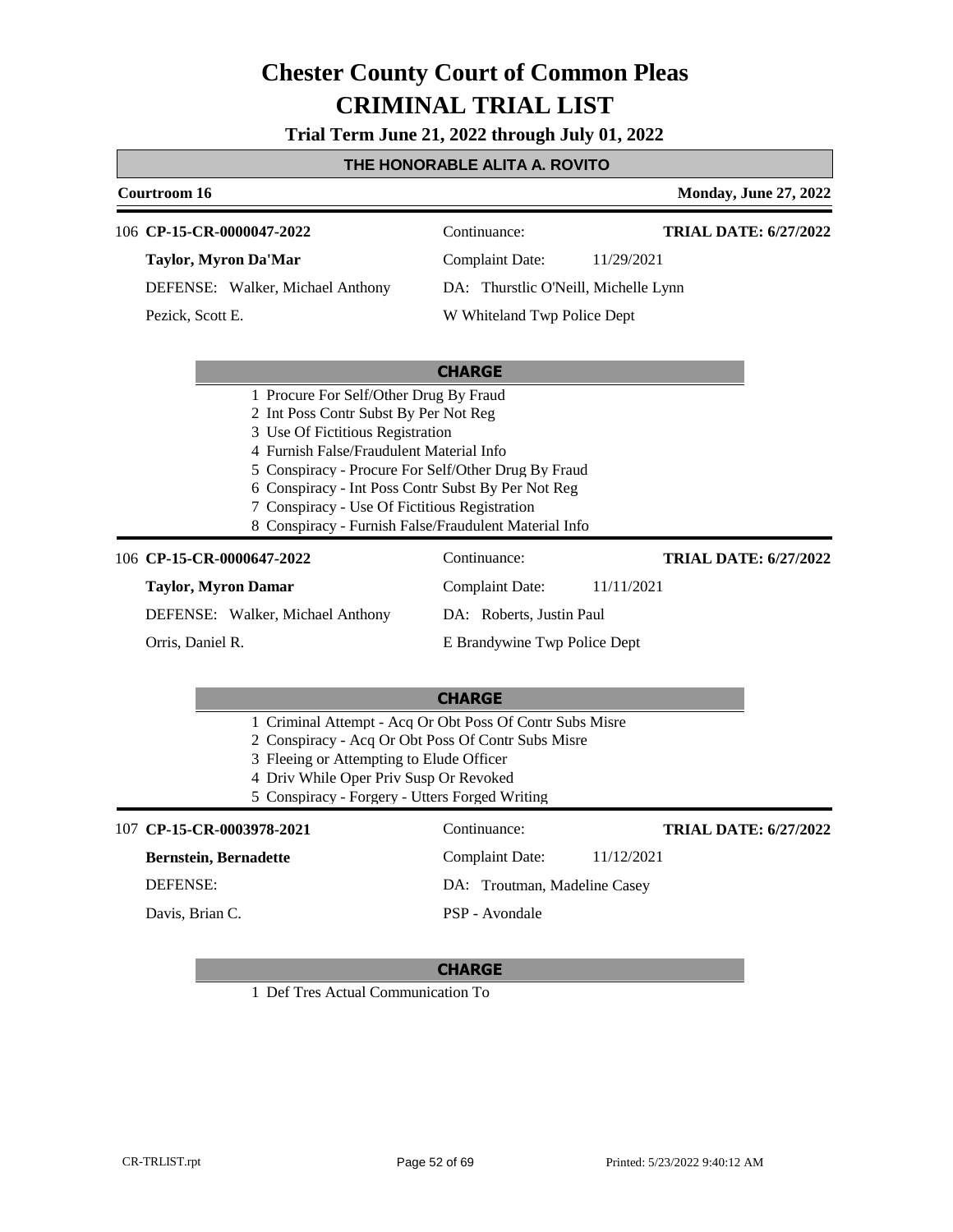**Trial Term June 21, 2022 through July 01, 2022**

### **THE HONORABLE ALITA A. ROVITO**

|                        | Courtroom 16                        | <b>Monday, June 27, 2022</b> |                              |
|------------------------|-------------------------------------|------------------------------|------------------------------|
|                        | 108 CP-15-CR-0000325-2022           | Continuance:                 | <b>TRIAL DATE: 6/27/2022</b> |
|                        | Steele, Ismael                      | Complaint Date:              | 11/13/2021                   |
|                        | DEFENSE: Copeland, Meredith Daniels | DA: Roberts, Justin Paul     |                              |
| Schreiber, Jennifer A. |                                     | Coatesville City Police Dept |                              |

#### **CHARGE**

1 DUI: Highest Rte of Alc (BAC .16+) 1st Off

2 Careless Driving

- 3 Prohibiting text-based communications
- 4 DUI: Gen Imp/Inc of Driving Safely 1st Off

**CP-15-CR-0000178-2022** 109 Continuance:

**Ferguson, Brandon**

DEFENSE:

O'Connor, Timothy J. Jr.

DA: Thurstlic O'Neill, Michelle Lynn PSP - Avondale

Complaint Date: 11/16/2021

#### **CHARGE** 1 Manufacture, Delivery, or Possession With Intent to Manufa 2 Manufacture, Delivery, or Possession With Intent to Manufa 3 Int Poss Contr Subst By Per Not Reg 4 Int Poss Contr Subst By Per Not Reg 5 Use/Poss Of Drug Paraph 6 Use/Poss Of Drug Paraph 7 Criminal Use Of Communication Facility 8 Criminal Use Of Communication Facility 110 **CP-15-CR-0000608-2022** Continuance: **Jones, Bruce Alan** DEFENSE: Dicindio, Michael Domenick Complaint Date: 11/18/2021 DA: Troutman, Madeline Casey Tredyffrin Twp Police Dept **TRIAL DATE: 6/27/2022** Gasparo, Richard T.

#### **CHARGE**

- 1 DUI: Gen Imp/Inc of Driving Safely 1st Off
- 2 DUI: Gen Imp (BAC .08 .10) 1st Off
- 3 DUI: High Rte of Alc (Bac.10 <.16) 1st Off
- 4 DUI: Highest Rte of Alc (BAC .16+) 1st Off
- 5 Not Use Low Beam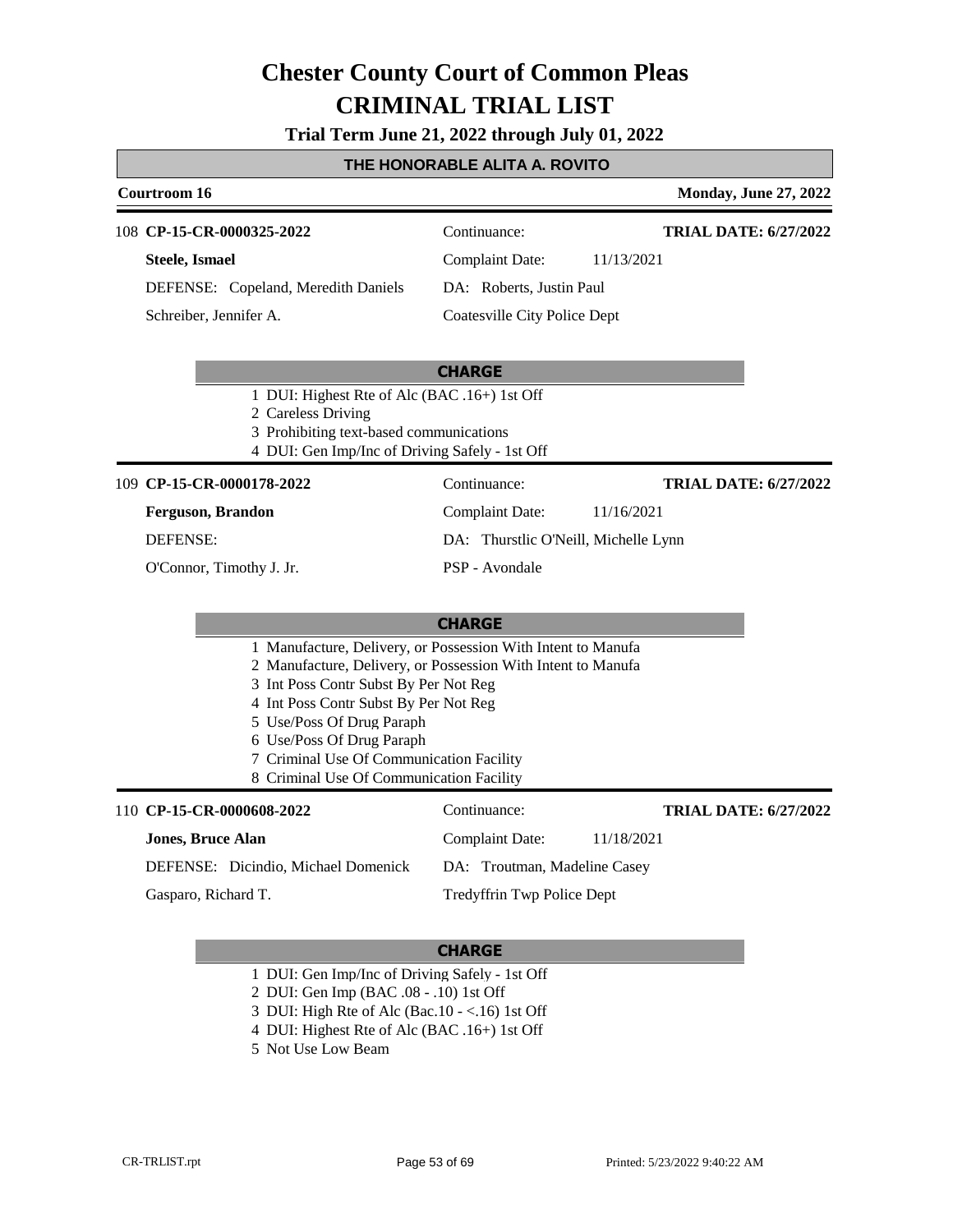**Trial Term June 21, 2022 through July 01, 2022**

#### **THE HONORABLE ALITA A. ROVITO**

### **Courtroom 16 Monday, June 27, 2022 CHARGE** 111 **CP-15-CR-0000024-2022** Continuance: **Rodriguez, Adrian** DEFENSE: Caputo, Vincent Joseph Complaint Date: 11/25/2021 DA: Bonsall, Samuel Kirk Kennett Square Police Dept **TRIAL DATE: 6/27/2022** Ortiz, Jonathan A. 1 Strangulation - Applying Pressure to Throat or Neck

- 2 Harassment Subject Other to Physical Contact
	- 3 Harassment Subject Other to Physical Contact
	- 4 Aggravated Assault Attempts to cause SBI or causes injury
	- 5 Aggravated Assault Attempts to cause SBI or causes injury
	- 6 Simple Assault
	- 7 Simple Assault
	- 8 Simple Assault
	- 9 Endangering Welfare of Children Parent/Guardian/Other
- 10 Unauth Use Motor/Other Vehicles

### 112 **CP-15-CR-0001014-2022** Continuance:

### **Rissell, Kyle Matthew**

DEFENSE: Dautrich, Kathleen D.

Delaney, Courtenay A.

#### **CHARGE**

Complaint Date: 11/30/2021

DA: Roberts, Justin Paul

W Whiteland Twp Police Dept

1 DUI: Controlled Substance - Combination Alcohol/Drugs -

2 Marijuana-Small Amt Personal Use

- 3 DUI: Gen Imp/Inc of Driving Safely 1st Off
- 4 DUI: Controlled Substance Impaired Ability 1st Offense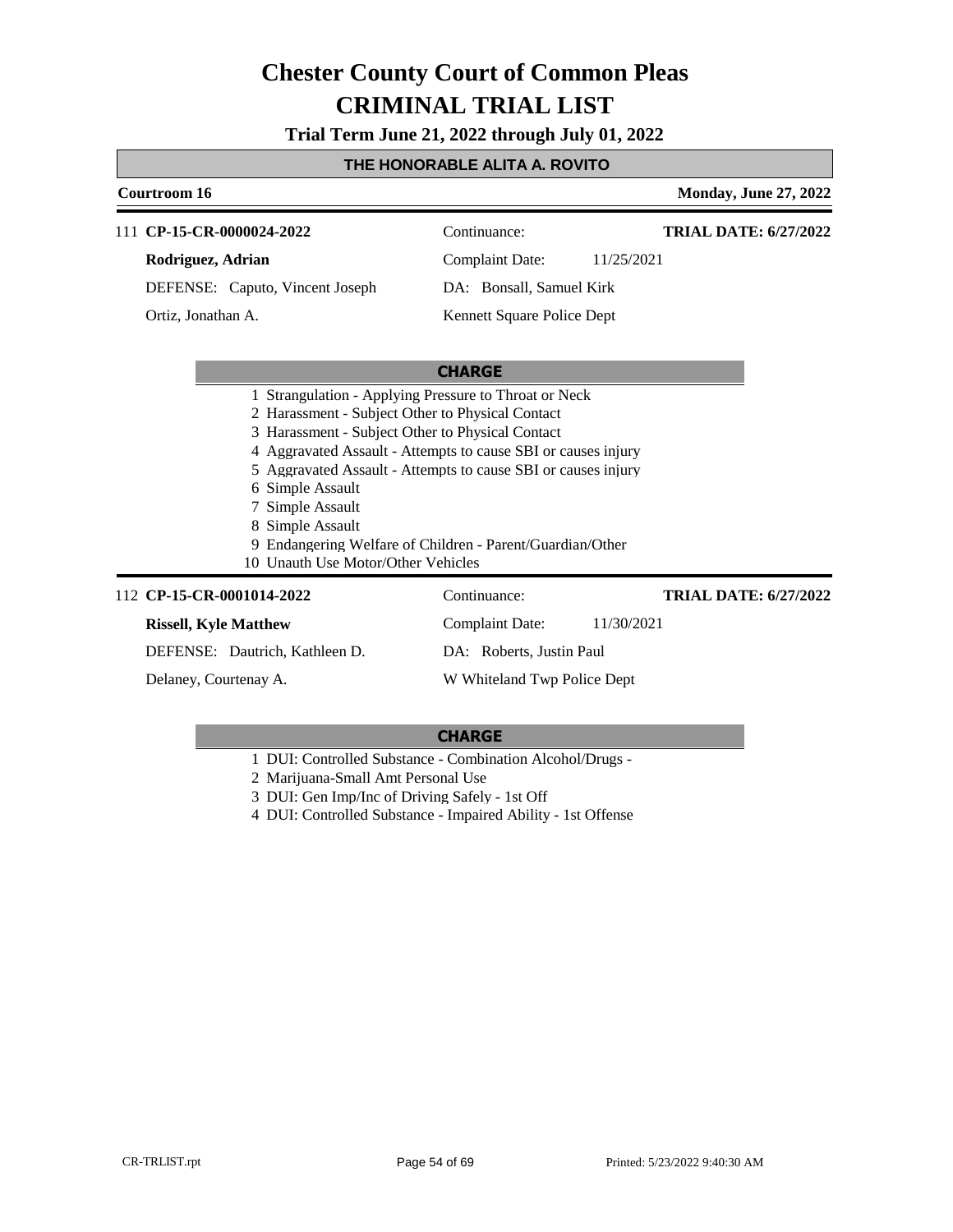**Trial Term June 21, 2022 through July 01, 2022**

#### **THE HONORABLE ALITA A. ROVITO**

### **Courtroom 16 Monday, June 27, 2022 CHARGE** 113 **CP-15-CR-0000013-2022** Continuance: **Crosby, Morgan** DEFENSE: Copeland, Meredith Daniels Complaint Date: 12/2/2021 DA: Roberts, Justin Paul Lincoln University Pd **TRIAL DATE: 6/27/2022** Nicholson, Daniel T. IV

|                                     | 1 Aggravated Assault - Attempts to cause SBI or causes injury |                              |  |  |
|-------------------------------------|---------------------------------------------------------------|------------------------------|--|--|
| 2 Simple Assault                    |                                                               |                              |  |  |
|                                     | 3 Recklessly Endangering Another Person                       |                              |  |  |
|                                     | 4 Harassment - Subject Other to Physical Contact              |                              |  |  |
|                                     | 5 Fleeing or Attempting to Elude Officer                      |                              |  |  |
| 6 Careless Driving                  |                                                               |                              |  |  |
| 7 Reckless Driving                  |                                                               |                              |  |  |
| 8 Reckless Driving                  |                                                               |                              |  |  |
| 9 Reckless Driving                  |                                                               |                              |  |  |
| 10 Reckless Driving                 |                                                               |                              |  |  |
| 114 CP-15-CR-0000510-2022           | Continuance:                                                  | <b>TRIAL DATE: 6/27/2022</b> |  |  |
| Rager, Laurie Ellen                 | Complaint Date:                                               | 12/3/2021                    |  |  |
| DEFENSE: Copeland, Meredith Daniels | DA: Roberts, Justin Paul                                      |                              |  |  |
| Price, Kevin D.                     | Easttown Twp Police Dept                                      |                              |  |  |

- 1 Theft By Unlaw Taking-Movable Prop
- 2 Receiving Stolen Property
- 3 Bad Checks
- 4 Bad Checks
- 5 Theft By Decep-False Impression
- 6 Unauth Use Motor/Other Vehicles
- 7 Criminal Use Of Communication Facility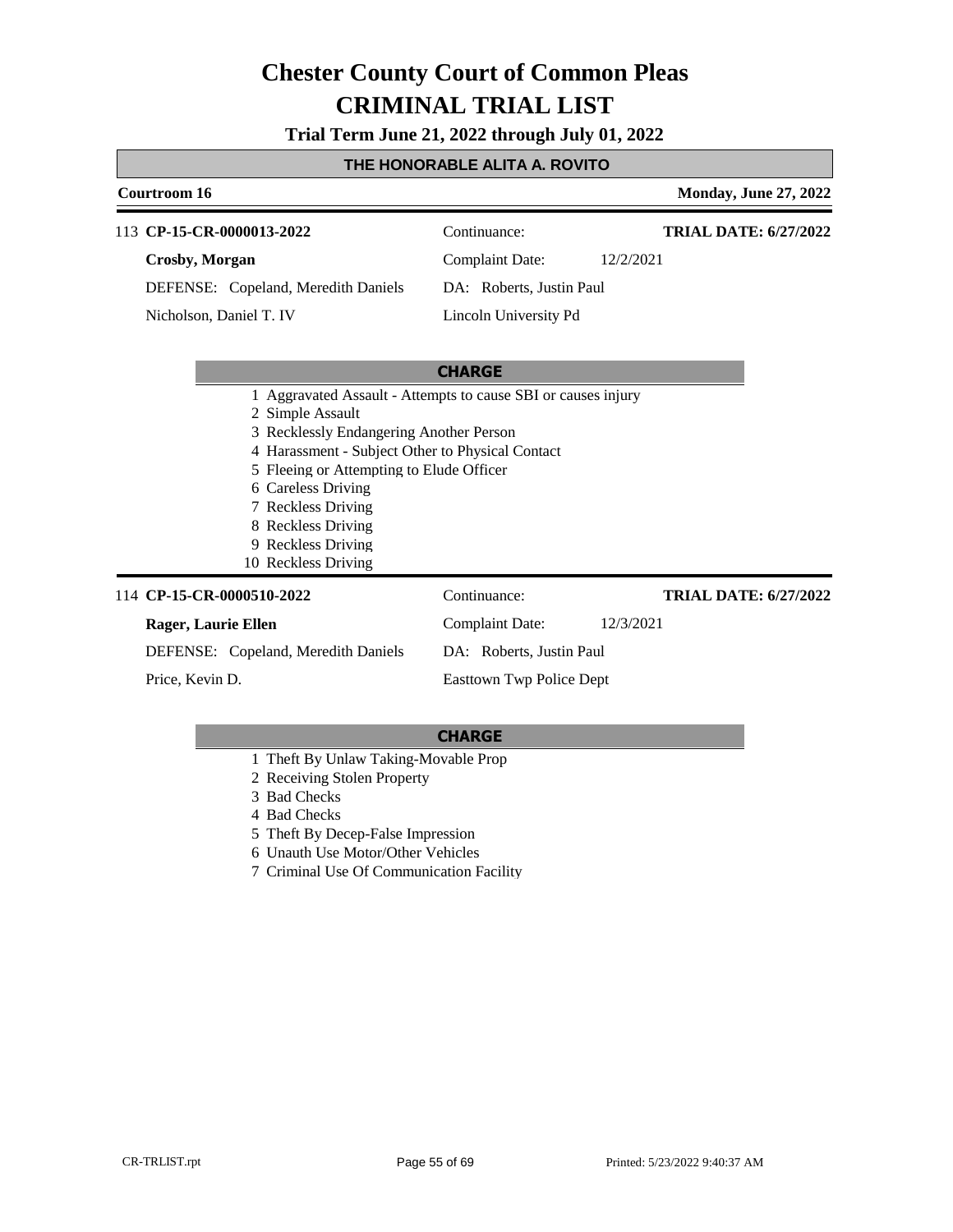**Trial Term June 21, 2022 through July 01, 2022**

### **THE HONORABLE ALITA A. ROVITO**

|                                                                                                                                                                                                                               | Courtroom 16                                                                                                                                                                                                                                                                      |                                  | <b>Monday, June 27, 2022</b> |
|-------------------------------------------------------------------------------------------------------------------------------------------------------------------------------------------------------------------------------|-----------------------------------------------------------------------------------------------------------------------------------------------------------------------------------------------------------------------------------------------------------------------------------|----------------------------------|------------------------------|
|                                                                                                                                                                                                                               | 115 CP-15-CR-0000706-2022                                                                                                                                                                                                                                                         | Continuance:                     | <b>TRIAL DATE: 6/27/2022</b> |
|                                                                                                                                                                                                                               | Bryan, John David Jr.                                                                                                                                                                                                                                                             | <b>Complaint Date:</b>           | 12/5/2021                    |
|                                                                                                                                                                                                                               | DEFENSE: Donato, Caroline G.                                                                                                                                                                                                                                                      | DA: Troutman, Madeline Casey     |                              |
|                                                                                                                                                                                                                               | Fleming, Alexander III                                                                                                                                                                                                                                                            | Upper Uwchlan Twp Police Dept    |                              |
|                                                                                                                                                                                                                               |                                                                                                                                                                                                                                                                                   | <b>CHARGE</b>                    |                              |
|                                                                                                                                                                                                                               | 1 Simple Assault<br>2 Harassment - Subject Other to Physical Contact<br>3 Unlawful Restraint/ Serious Bodily Injury<br>4 False Imprisonment<br>5 Cruelty to Animals<br>6 Strangulation - Applying Pressure to Throat or Neck<br>7 Terroristic Threats W/ Int To Terrorize Another |                                  |                              |
|                                                                                                                                                                                                                               | 116 CP-15-CR-0003890-2021                                                                                                                                                                                                                                                         | Continuance:                     | <b>TRIAL DATE: 6/27/2022</b> |
|                                                                                                                                                                                                                               | <b>Soto, Matthew Alexander</b>                                                                                                                                                                                                                                                    | <b>Complaint Date:</b>           | 12/8/2021                    |
|                                                                                                                                                                                                                               | DEFENSE: Lora, Christine Pierce                                                                                                                                                                                                                                                   | DA: Roberts, Justin Paul         |                              |
|                                                                                                                                                                                                                               | Botts, Aaron T.                                                                                                                                                                                                                                                                   | PSP - Embreeville                |                              |
|                                                                                                                                                                                                                               |                                                                                                                                                                                                                                                                                   | <b>CHARGE</b>                    |                              |
| 1 Discharge Of A Firearm Into Occupied Structure<br>2 Firearms Not To Be Carried W/O License<br>3 Recklessly Endangering Another Person<br>4 Recklessly Endangering Another Person<br>5 Recklessly Endangering Another Person |                                                                                                                                                                                                                                                                                   |                                  |                              |
|                                                                                                                                                                                                                               | 117 CP-15-CR-0000549-2022                                                                                                                                                                                                                                                         | Continuance:                     | <b>TRIAL DATE: 6/27/2022</b> |
|                                                                                                                                                                                                                               | Harris, Kathleen                                                                                                                                                                                                                                                                  | <b>Complaint Date:</b>           | 12/9/2021                    |
|                                                                                                                                                                                                                               | DEFENSE: Miller, Francis Connor                                                                                                                                                                                                                                                   | DA: Buckman, William Frederick   |                              |
|                                                                                                                                                                                                                               | Bynum, Leon G.                                                                                                                                                                                                                                                                    | Westtown/East Goshen Police Dept |                              |

### **CHARGE**

1 Endangering Welfare of Children - Parent/Guardian/Other

2 Recklessly Endangering Another Person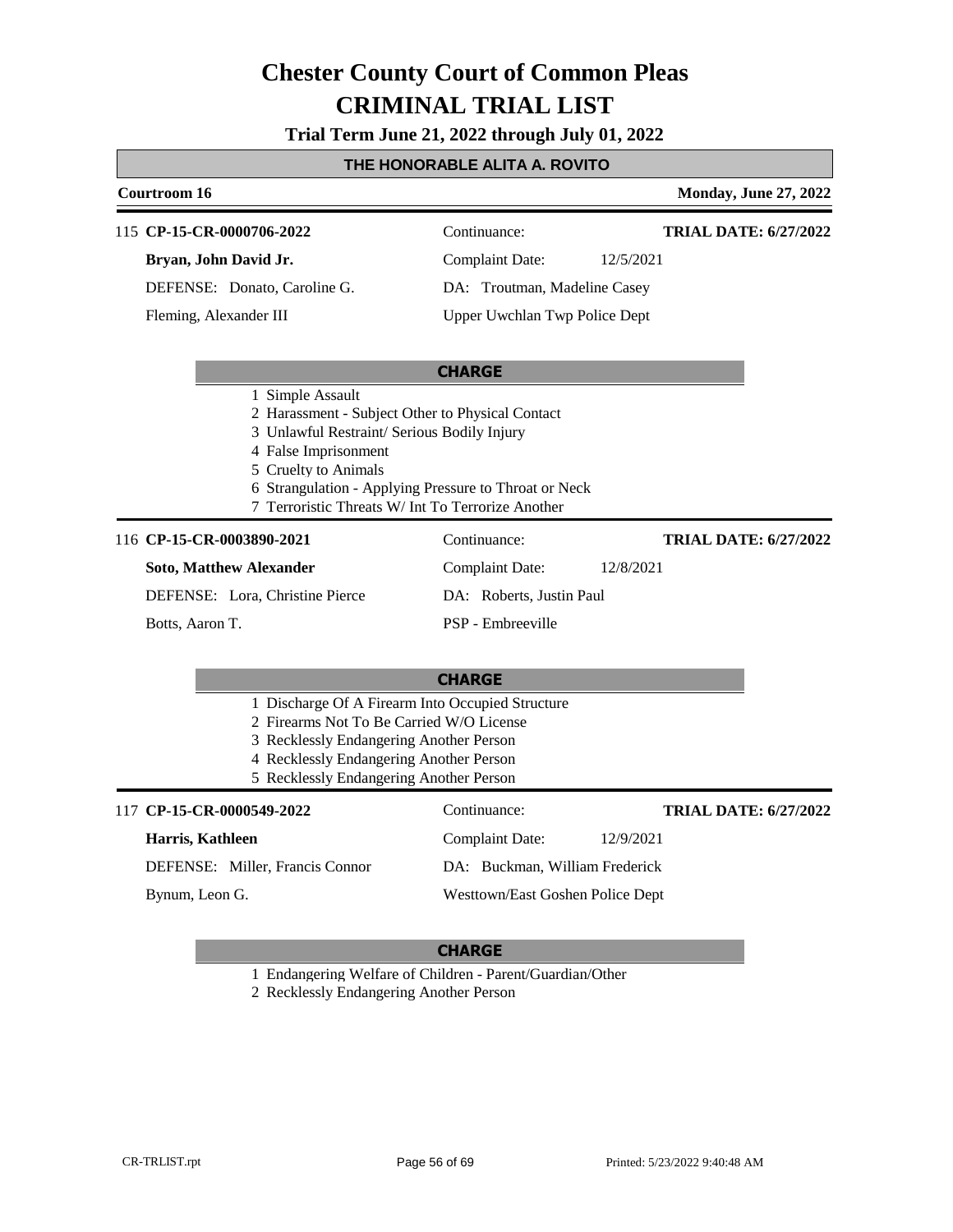**Trial Term June 21, 2022 through July 01, 2022**

### **THE HONORABLE ALITA A. ROVITO**

| Courtroom 16                                   |                                                           | <b>Monday, June 27, 2022</b> |
|------------------------------------------------|-----------------------------------------------------------|------------------------------|
| 118 CP-15-CR-0000295-2022                      | Continuance:                                              | <b>TRIAL DATE: 6/27/2022</b> |
| Arbutina, Nicholas Martin                      | <b>Complaint Date:</b><br>12/22/2021                      |                              |
| DEFENSE: Kane, Jeremiah F. III                 | DA: Troutman, Madeline Casey                              |                              |
| Devoe, Tyler B.                                | W Caln Twp Police Dept                                    |                              |
|                                                |                                                           |                              |
|                                                | <b>CHARGE</b>                                             |                              |
| 1 DUI: Gen Imp/Inc of Driving Safely - 2nd Off |                                                           |                              |
| 2 Accident Involv Damage Attended Vehicle/Prop |                                                           |                              |
| 3 Careless Driving                             |                                                           |                              |
| 4 Fail To Keep Right                           |                                                           |                              |
|                                                | 5 Endangering Welfare of Children - Parent/Guardian/Other |                              |
| CP-15-CR-0000429-2022<br>119                   | Continuance:                                              | <b>TRIAL DATE: 6/27/2022</b> |
| White, Jadwiga D.                              | <b>Complaint Date:</b><br>12/27/2021                      |                              |
| DEFENSE: Verduci, Nellie                       | DA: Abatemarco, Christine C.                              |                              |
| Edwards, Robert J.                             | W Goshen Twp Police Dept                                  |                              |
|                                                |                                                           |                              |

#### **CHARGE**

- 1 Simple Assault
- 2 Simple Assault
- 3 Endangering Welfare of Children Parent/Guardian/Other
- 4 Harassment Subject Other to Physical Contact

#### **CP-15-CR-0000375-2022** 120 Continuance:

**Dieugenio, Matthew John**

DEFENSE: Verduci, Nellie

Sadow, William C. III

**TRIAL DATE: 6/27/2022**

Complaint Date: 12/28/2021 DA: Roberts, Justin Paul

PSP - Embreeville

#### **CHARGE**

1 DUI: Controlled Substance - Impaired Ability - 1st Offense

2 DUI: Controlled Substance - Schedule 2 or 3 - 1st Offense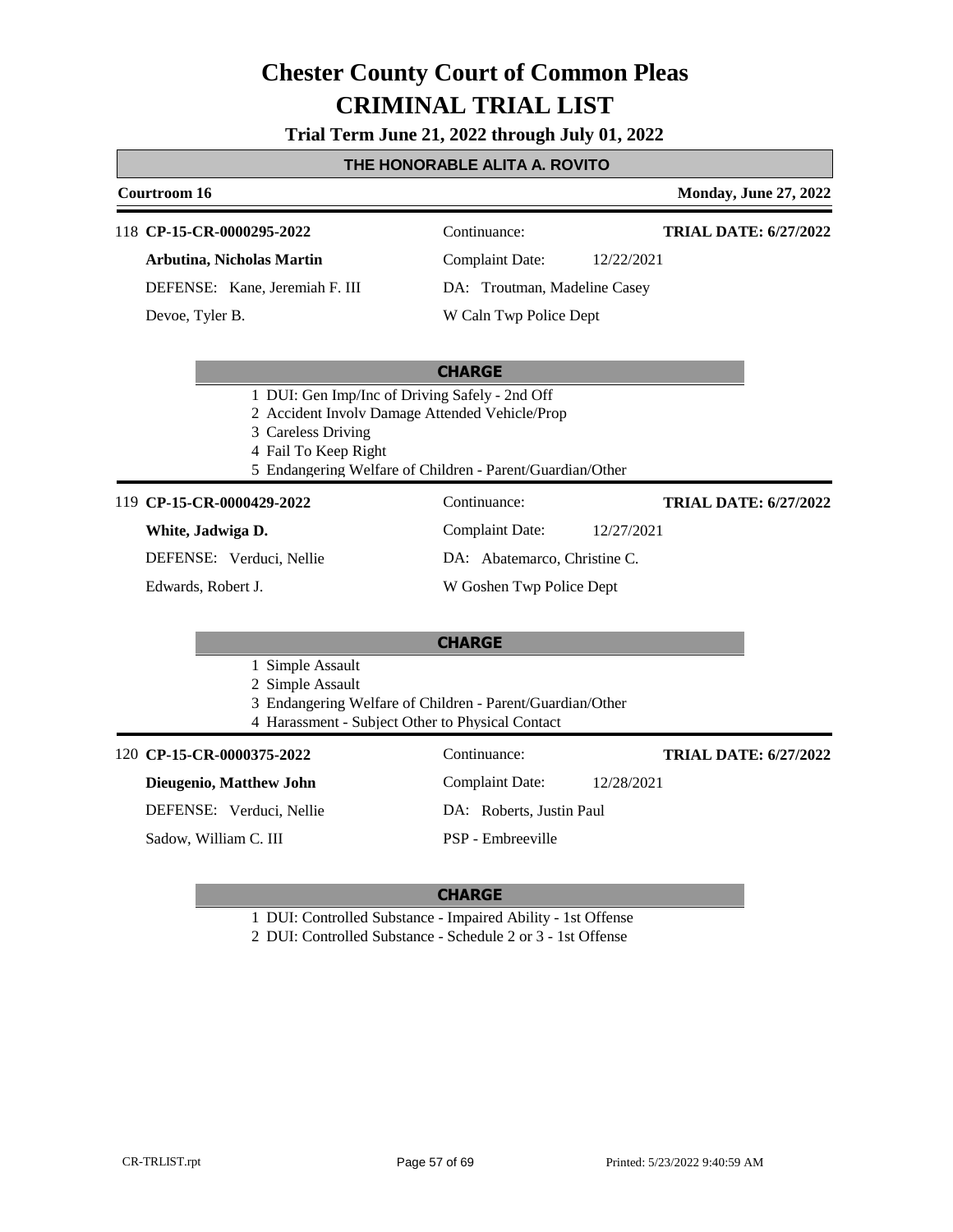#### **Trial Term June 21, 2022 through July 01, 2022**

### **THE HONORABLE ALITA A. ROVITO**

### **Courtroom 16 Monday, June 27, 2022** 121 **CP-15-CR-0000794-2022** Continuance: **TRIAL DATE: 6/27/2022**

**Tyson, Chad M.**

DEFENSE: Saadzoi, Wana Diemedio, Matthew M.

Complaint Date: 12/28/2021 DA: Troutman, Madeline Casey Sadsbury Twp Police Dept

#### **CHARGE**

1 DUI: Highest Rte of Alc (BAC .16+) 1st Off

2 Careless Driving

3 Disregard Traffic Lane (Single)

#### 122 **CP-15-CR-0000445-2022** Continuance:

#### **Hart, Brett**

DEFENSE: McCarthy, Brian Lee

Ciliberto, James F.

**TRIAL DATE: 6/27/2022**

Complaint Date: 12/29/2021 DA: Abatemarco, Christine C.

### Chester County County Detective

#### **CHARGE**

1 Rape Forcible Compulsion

- 2 Rape Forcible Compulsion
- 3 IDSI Forcible Compulsion
- 4 IDSI Forcible Compulsion
- 5 IDSI Forcible Compulsion
- 6 IDSI Forcible Compulsion
- 7 IDSI Forcible Compulsion
- 8 IDSI Person Less Than 16 Yrs Age
- 9 IDSI Person Less Than 16 Yrs Age
- 10 IDSI Person Less Than 16 Yrs Age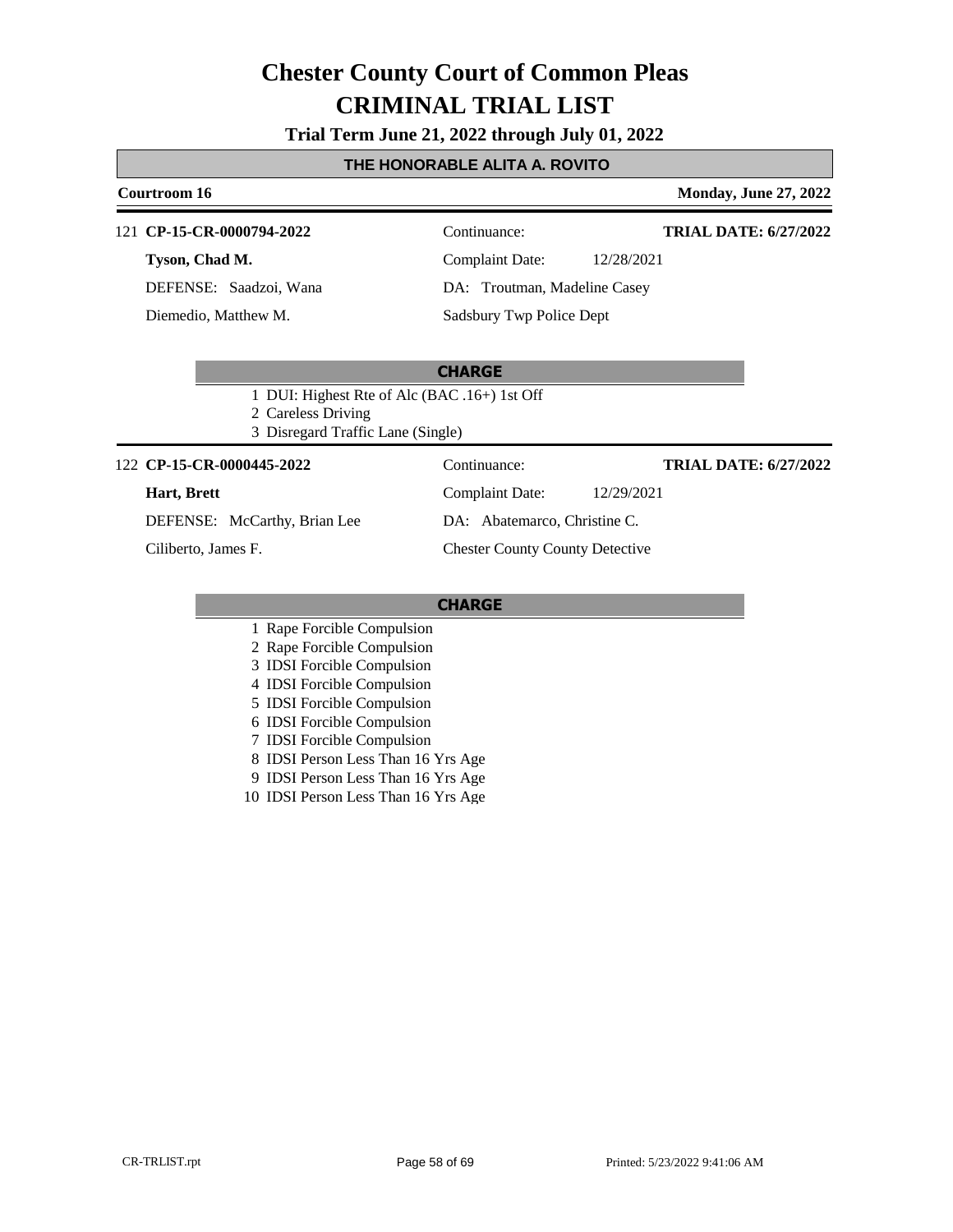**Trial Term June 21, 2022 through July 01, 2022**

#### **THE HONORABLE ALITA A. ROVITO**

|                                                   | Courtroom 16    |                                                           |                              |          | <b>Monday, June 27, 2022</b> |
|---------------------------------------------------|-----------------|-----------------------------------------------------------|------------------------------|----------|------------------------------|
|                                                   |                 | 123 CP-15-CR-0000851-2022                                 | Continuance:                 |          | TRIAL DATE: 6/27/2022        |
|                                                   |                 | Sanchez Corona, Veronica                                  | Complaint Date:              | 1/1/2022 |                              |
|                                                   |                 | DEFENSE: Copeland, Meredith Daniels                       | DA: Troutman, Madeline Casey |          |                              |
|                                                   | Davis, Brian C. |                                                           | PSP - Avondale               |          |                              |
|                                                   |                 |                                                           |                              |          |                              |
|                                                   |                 |                                                           | <b>CHARGE</b>                |          |                              |
|                                                   |                 | 1 Endangering Welfare of Children - Parent/Guardian/Other |                              |          |                              |
|                                                   |                 | 2 Recklessly Endangering Another Person                   |                              |          |                              |
|                                                   |                 | 3 Recklessly Endangering Another Person                   |                              |          |                              |
|                                                   |                 | 4 Recklessly Endangering Another Person                   |                              |          |                              |
| 5 DUI: High Rte of Alc (Bac. $10 - <16$ ) 1st Off |                 |                                                           |                              |          |                              |
| 6 Reckless Driving                                |                 |                                                           |                              |          |                              |
|                                                   |                 | 7 Obedience to Traffic-Control Devices                    |                              |          |                              |

8 Drive Wrong Way

- 9 Improper Exit/Enter Limited Access Highway
- 10 Safety Restraints child under 4 years

#### 124 **CP-15-CR-0001342-2022** Continuance: **Phillips, Robert Lynn** DEFENSE: Verduci, Nellie Complaint Date: 1/1/2022 DA: Troutman, Madeline Casey PSP - Embreeville **TRIAL DATE: 6/27/2022** Lewis, Kyle R.

- 1 Oper Veh W/O Req'd Financ Resp
- 2 Veh Reg Suspended
- 3 Use/Poss Of Drug Paraph
- 4 Drg Lic Sus/Rev Purs to Sec 3802/1547B1-3rd or Subs. Vio
- 5 Habitual Offenders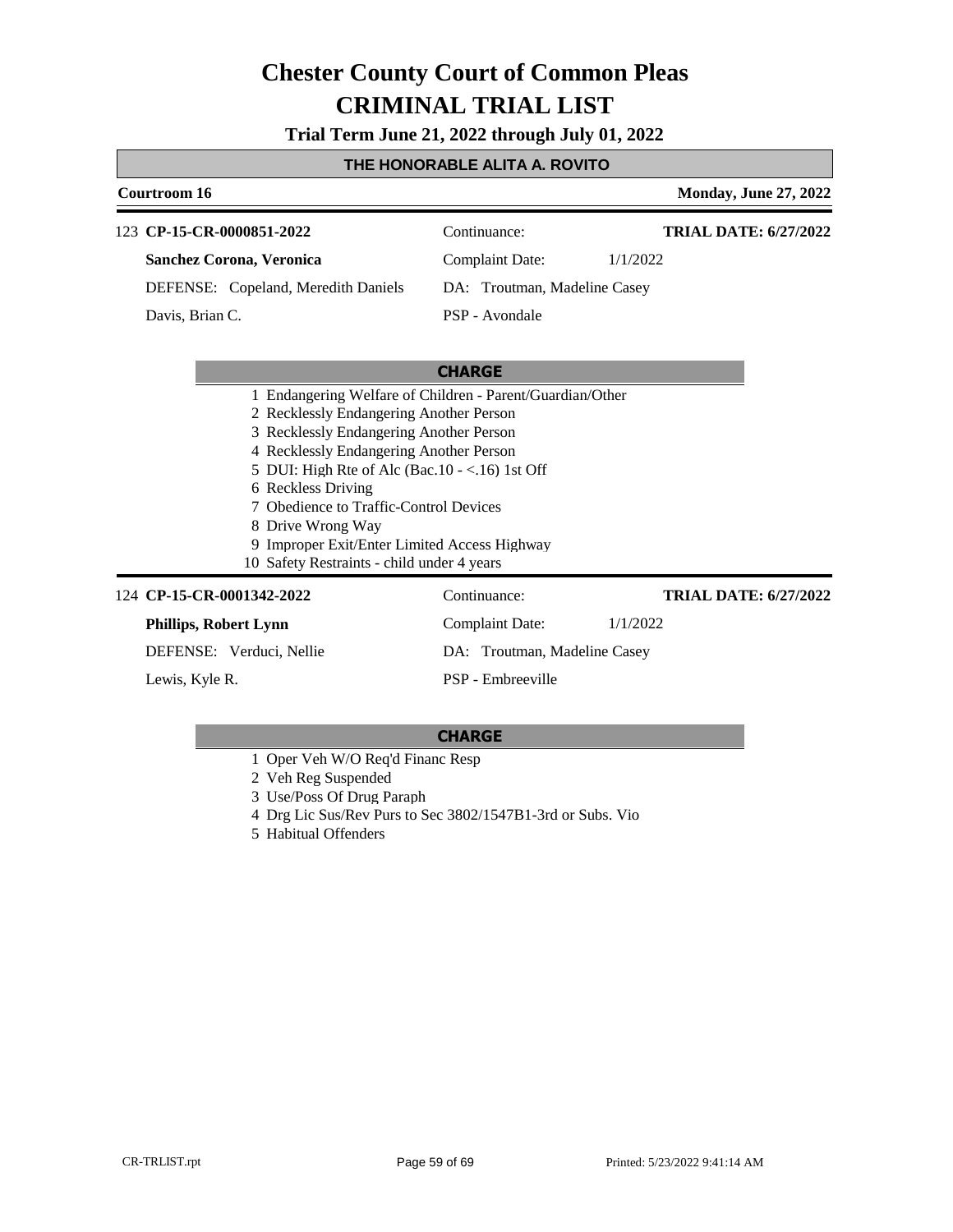**Trial Term June 21, 2022 through July 01, 2022**

#### **THE HONORABLE ALITA A. ROVITO**

#### **Courtroom 16 Monday, June 27, 2022 CP-15-CR-0001456-2022** 125 Continuance: **Parker, Parisha Dayshona** DEFENSE: Complaint Date: 1/2/2022 DA: Chester County District Attorney **TRIAL DATE: 6/27/2022**

Schreiber, Jennifer A.

Coatesville City Police Dept

#### **CHARGE**

1 Harassment - Subject Other to Physical Contact

2 Harassment - Follow In Public Place

3 Harassment - Course of Conduct W/No Legitimate Purpose

4 Disorderly Conduct Hazardous/Physi Off

5 Terroristic Threats W/ Int To Terrorize Another

6 Simple Assault

- 7 Harassment Comm. Lewd, Threatening, Etc. Language
- 8 Harassment Comm. Repeatedly in Anonymous Manner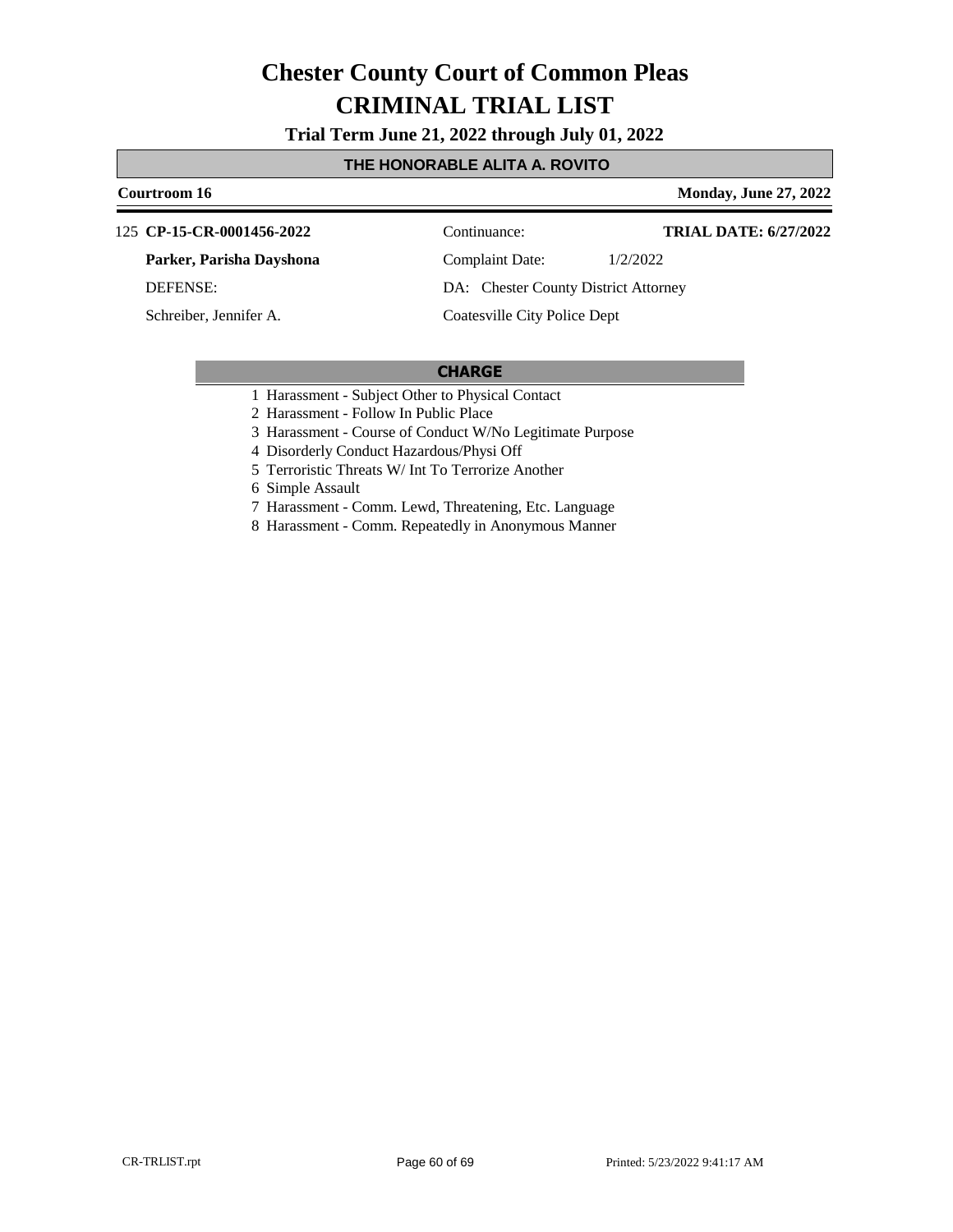**Trial Term June 21, 2022 through July 01, 2022**

### **THE HONORABLE ALITA A. ROVITO**

| Courtroom 16    |                                       |                                                                                                                                                                                                                                                                                                                                                                                                                                                                                                                                              | Tuesday, June 28, 2022       |
|-----------------|---------------------------------------|----------------------------------------------------------------------------------------------------------------------------------------------------------------------------------------------------------------------------------------------------------------------------------------------------------------------------------------------------------------------------------------------------------------------------------------------------------------------------------------------------------------------------------------------|------------------------------|
|                 | 126 CP-15-CR-0000291-2022             | Continuance:                                                                                                                                                                                                                                                                                                                                                                                                                                                                                                                                 | <b>TRIAL DATE: 6/28/2022</b> |
|                 | McNeal, John Russell II               | <b>Complaint Date:</b>                                                                                                                                                                                                                                                                                                                                                                                                                                                                                                                       | 1/3/2022                     |
|                 | DEFENSE: Verduci, Nellie              | DA: Frei, Michelle Elizabeth                                                                                                                                                                                                                                                                                                                                                                                                                                                                                                                 |                              |
| Pisker, John P. |                                       | PSP - Embreeville                                                                                                                                                                                                                                                                                                                                                                                                                                                                                                                            |                              |
|                 |                                       | <b>CHARGE</b>                                                                                                                                                                                                                                                                                                                                                                                                                                                                                                                                |                              |
|                 |                                       | 2 Criminal Attempt - Murder Of The First Degree<br>3 Aggravated Assault - Attempts to cause SBI or causes injury<br>4 Aggravated Assault - Attempts to cause SBI or causes injury<br>5 Aggravated Assault - Attempts to cause or causes BI with d<br>6 Aggravated Assault - Attempts to cause or causes BI with d<br>7 Aggravated Assault - Victim Less Than 6 and Defendant 18<br>8 Discharge Of A Firearm Into Occupied Structure<br>9 Discharge Of A Firearm Into Occupied Structure<br>10 Discharge Of A Firearm Into Occupied Structure |                              |
|                 | 127 CP-15-CR-0001188-2022             | Continuance:                                                                                                                                                                                                                                                                                                                                                                                                                                                                                                                                 | <b>TRIAL DATE: 6/28/2022</b> |
|                 | Alvarado, Jose Javier                 | <b>Complaint Date:</b>                                                                                                                                                                                                                                                                                                                                                                                                                                                                                                                       | 2/14/2022                    |
| <b>DEFENSE:</b> |                                       | DA: Chester County District Attorney                                                                                                                                                                                                                                                                                                                                                                                                                                                                                                         |                              |
|                 | Carter, Michael J. Jr.                | PSP - Avondale                                                                                                                                                                                                                                                                                                                                                                                                                                                                                                                               |                              |
|                 | 1 Criminal Mischief - Damage Property | <b>CHARGE</b>                                                                                                                                                                                                                                                                                                                                                                                                                                                                                                                                |                              |
|                 | 127 CP-15-CR-0001189-2022             | Continuance:                                                                                                                                                                                                                                                                                                                                                                                                                                                                                                                                 | <b>TRIAL DATE: 6/28/2022</b> |
|                 | Alvarado, Jose Javier                 | <b>Complaint Date:</b>                                                                                                                                                                                                                                                                                                                                                                                                                                                                                                                       | 1/5/2022                     |
| <b>DEFENSE:</b> |                                       | DA: Chester County District Attorney                                                                                                                                                                                                                                                                                                                                                                                                                                                                                                         |                              |
|                 | Stoltzfus, Anthony R.                 | PSP - Avondale                                                                                                                                                                                                                                                                                                                                                                                                                                                                                                                               |                              |
|                 |                                       |                                                                                                                                                                                                                                                                                                                                                                                                                                                                                                                                              |                              |

#### **CHARGE**

1 Restrictions on Alcoholic Beverages

- 2 DUI: Gen Imp/Inc of Driving Safely 1st Off
- 3 Disorderly Conduct-Unreasonable Noise
- 4 Careless Driving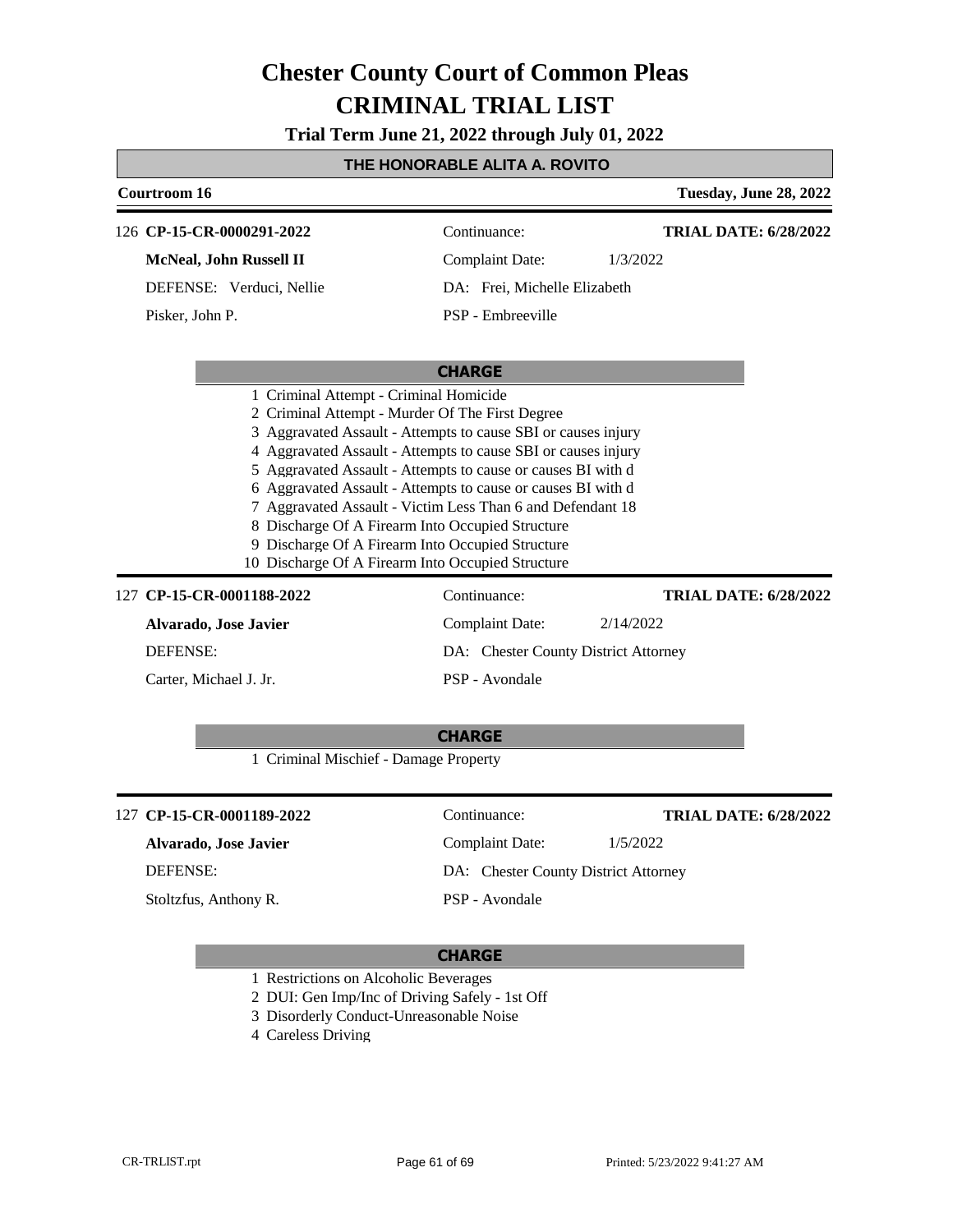**Trial Term June 21, 2022 through July 01, 2022**

### **THE HONORABLE ALITA A. ROVITO**

| Courtroom 16                                                                                                                                                                                                                                                                                                                                |                            | Tuesday, June 28, 2022       |
|---------------------------------------------------------------------------------------------------------------------------------------------------------------------------------------------------------------------------------------------------------------------------------------------------------------------------------------------|----------------------------|------------------------------|
| 128 CP-15-CR-0000611-2022                                                                                                                                                                                                                                                                                                                   | Continuance:               | <b>TRIAL DATE: 6/28/2022</b> |
| <b>Despirito, Brittny Lee</b>                                                                                                                                                                                                                                                                                                               | <b>Complaint Date:</b>     | 1/6/2022                     |
| DEFENSE: Dewese, Susanna E.                                                                                                                                                                                                                                                                                                                 | DA: Acito, Jessica         |                              |
| O'Connor, Timothy J. Jr.                                                                                                                                                                                                                                                                                                                    | PSP - Avondale             |                              |
|                                                                                                                                                                                                                                                                                                                                             | <b>CHARGE</b>              |                              |
| 1 Manufacture, Delivery, or Possession With Intent to Manufa<br>2 Int Poss Contr Subst By Per Not Reg<br>3 Use/Poss Of Drug Paraph<br>4 Deliver/Intent To Del Drug Para<br>5 Int Poss Contr Subst By Per Not Reg<br>6 Int Poss Contr Subst By Per Not Reg<br>7 Int Poss Contr Subst By Per Not Reg<br>8 Int Poss Contr Subst By Per Not Reg |                            |                              |
| 128 CP-15-CR-0001323-2022                                                                                                                                                                                                                                                                                                                   | Continuance:               | <b>TRIAL DATE: 6/28/2022</b> |
| Leaman, Amanda Lee                                                                                                                                                                                                                                                                                                                          | <b>Complaint Date:</b>     | 1/6/2022                     |
| DEFENSE: Boyer, Kathleen Joan                                                                                                                                                                                                                                                                                                               | DA: Macaulay, Kaitlyn Ruth |                              |
| O'Connor, Timothy J. Jr.                                                                                                                                                                                                                                                                                                                    | PSP - Avondale             |                              |
|                                                                                                                                                                                                                                                                                                                                             | <b>CHARGE</b>              |                              |
| 1 Manufacture, Delivery, or Possession With Intent to Manufa<br>2 Int Poss Contr Subst By Per Not Reg<br>3 Use/Poss Of Drug Paraph                                                                                                                                                                                                          |                            |                              |
| 129 CP-15-CR-0000954-2022                                                                                                                                                                                                                                                                                                                   | Continuance:               | <b>TRIAL DATE: 6/28/2022</b> |
| <b>Enders, John Edward</b>                                                                                                                                                                                                                                                                                                                  | <b>Complaint Date:</b>     | 1/9/2022                     |
| <b>DEFENSE:</b>                                                                                                                                                                                                                                                                                                                             | DA: Kane, Brittany Ann     |                              |
| Hill, Andrew                                                                                                                                                                                                                                                                                                                                | W Chester Boro Police Dept |                              |
|                                                                                                                                                                                                                                                                                                                                             |                            |                              |

### **CHARGE**

1 Crim Tres-Enter Structure

2 Public Drunkenness And Similar Misconduct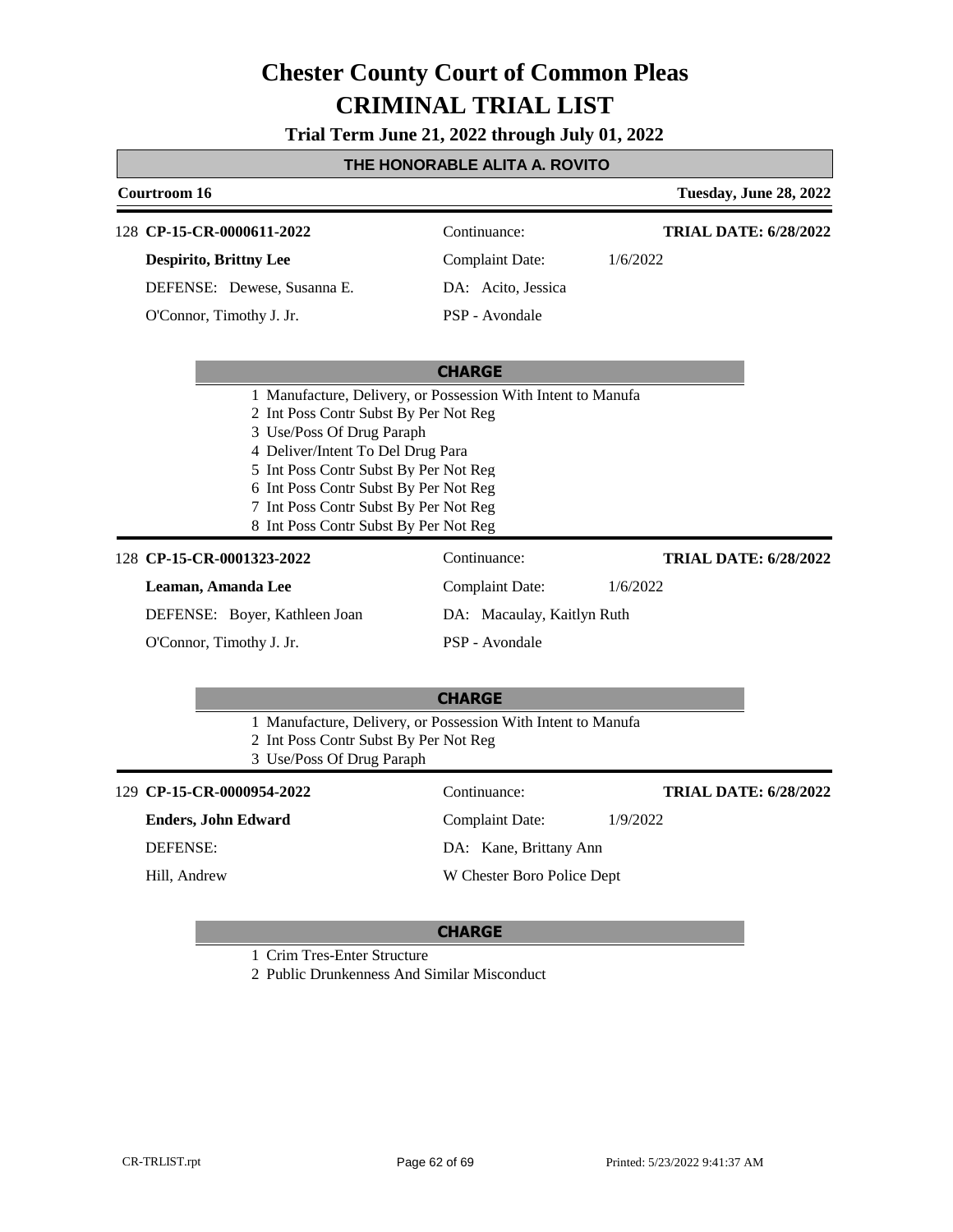### **Trial Term June 21, 2022 through July 01, 2022**

### **THE HONORABLE ALITA A. ROVITO**

|                                                                                                                   | Courtroom 16                                   |                              | Tuesday, June 28, 2022       |  |
|-------------------------------------------------------------------------------------------------------------------|------------------------------------------------|------------------------------|------------------------------|--|
|                                                                                                                   | 130 CP-15-CR-0001155-2022                      | Continuance:                 | <b>TRIAL DATE: 6/28/2022</b> |  |
|                                                                                                                   | <b>Colbert, Donte Charles</b>                  | <b>Complaint Date:</b>       | 1/10/2022                    |  |
|                                                                                                                   | DEFENSE: Verduci, Nellie                       | DA: Troutman, Madeline Casey |                              |  |
|                                                                                                                   | Difrancesco, Samantha                          | Caln Twp Police Dept         |                              |  |
|                                                                                                                   |                                                | <b>CHARGE</b>                |                              |  |
| 1 DUI: Gen Imp/Inc of Driving Safely - 1st Off<br>2 Careless Driving<br>3 Drg Lic Sus/Rev Purs to Sec 3802/1547B1 |                                                |                              |                              |  |
|                                                                                                                   | 131 CP-15-CR-0000221-2022                      | Continuance:                 | <b>TRIAL DATE: 6/28/2022</b> |  |
|                                                                                                                   | Seedorf, Christopher                           | <b>Complaint Date:</b>       | 1/13/2022                    |  |
|                                                                                                                   | DEFENSE: Copeland, Meredith Daniels            | DA: Troutman, Madeline Casey |                              |  |
|                                                                                                                   | Toth, Francis E.                               | Kennett Square Police Dept   |                              |  |
|                                                                                                                   |                                                | <b>CHARGE</b>                |                              |  |
|                                                                                                                   | 1 Resist Arrest/Other Law Enforce              |                              |                              |  |
|                                                                                                                   | 2 DUI: Gen Imp/Inc of Driving Safely - 1st Off |                              |                              |  |
|                                                                                                                   | 3 Follow Too Closely                           |                              |                              |  |
|                                                                                                                   | 4 Disorderly Conduct Engage In Fighting        |                              |                              |  |

5 Signal Improp

#### **CP-15-CR-0000357-2022** 132 Continuance:

#### **Eadie, Michael Dennis**

DEFENSE: Pitt, Thomas A. III

Ensor, James M.

Complaint Date: 1/17/2022 DA: Roberts, Justin Paul

W Chester Boro Police Dept

#### **CHARGE**

- 1 Strangulation Applying Pressure to Throat or Neck
- 2 Simple Assault
- 3 Harassment Subject Other to Physical Contact
- 4 Simple Assault
- 5 Aggravated Assault Attempts to cause SBI or causes injury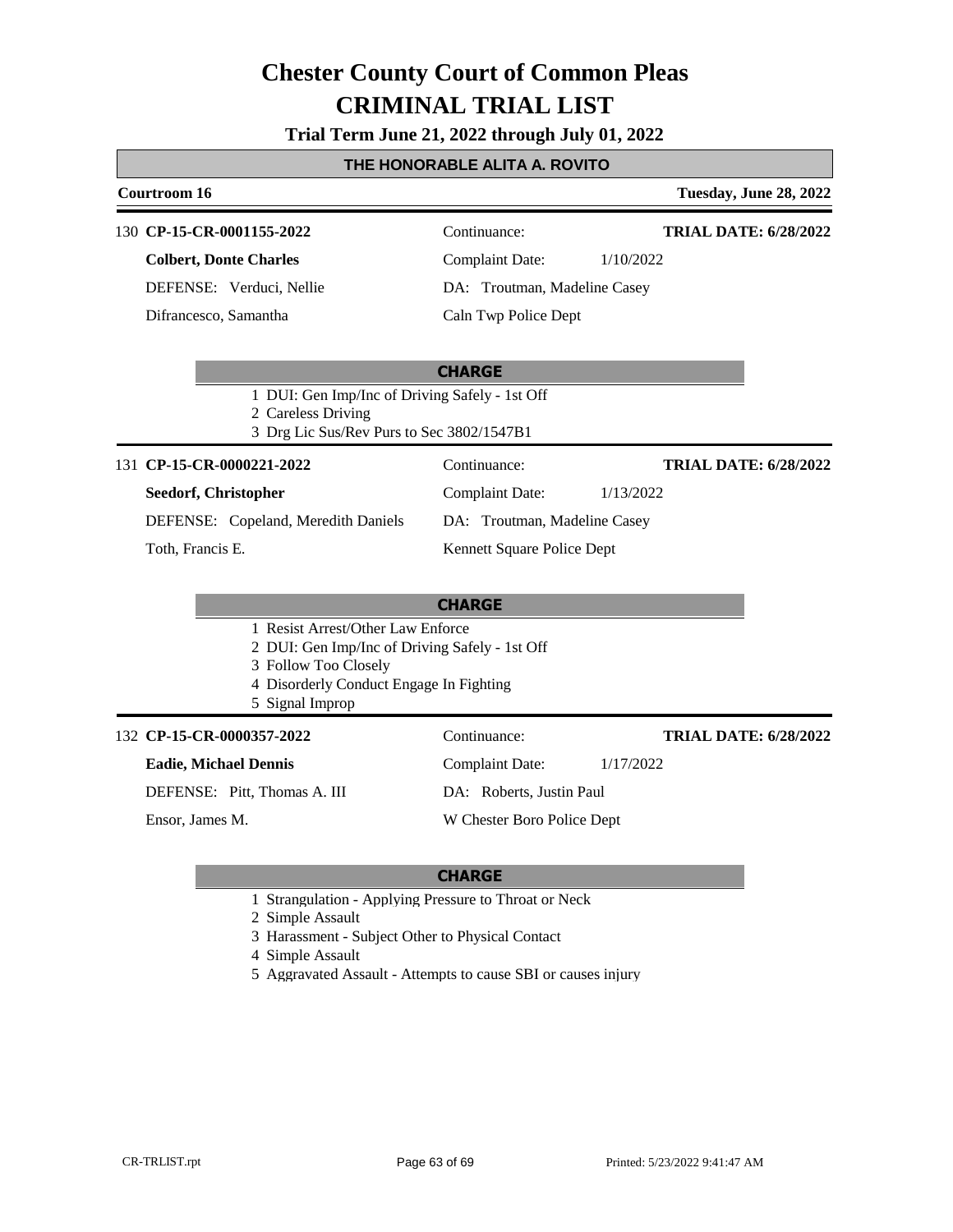**Trial Term June 21, 2022 through July 01, 2022**

### **THE HONORABLE ALITA A. ROVITO**

| Courtroom 16                                                  |                          | Tuesday, June 28, 2022       |  |
|---------------------------------------------------------------|--------------------------|------------------------------|--|
| 133 CP-15-CR-0000805-2022                                     | Continuance:             | <b>TRIAL DATE: 6/28/2022</b> |  |
| Pettway, Bennie                                               | Complaint Date:          | 1/20/2022                    |  |
| DEFENSE: Jubelirer, Laurie Robin                              | DA: Levenberg, Mark Adam |                              |  |
| Sperazza, Jason L.                                            | PSP - Avondale           |                              |  |
|                                                               |                          |                              |  |
|                                                               | <b>CHARGE</b>            |                              |  |
| 1 False/Fraud Med Assist Claim                                |                          |                              |  |
| 2 Submit Claim Serv Not Rend'd To Pt                          |                          |                              |  |
| 3 Submit Claim W/False Info                                   |                          |                              |  |
| 4 Submit Claim Serv Not Rend'd By Prov                        |                          |                              |  |
| 5 Theft By Decep-False Impression                             |                          |                              |  |
| 6 Criminal Use Of Communication Facility                      |                          |                              |  |
| 7 Neglect Of Care-Dependent Person                            |                          |                              |  |
| 8 Aggravated Assault - Attempts to cause SBI or causes injury |                          |                              |  |

- 9 Recklessly Endangering Another Person
- 10 Identity Theft

| 134 CP-15-CR-0000880-2022     | Continuance:             | <b>TRIAL DATE: 6/28/2022</b> |
|-------------------------------|--------------------------|------------------------------|
| <b>Moore, Dante</b>           | Complaint Date:          | 1/20/2022                    |
| DEFENSE: Boyer, Kathleen Joan | DA: Levenberg, Mark Adam |                              |
| Sperazza, Jason L.            | PSP - Avondale           |                              |

- 1 Neglect Of Care-Dependent Person
- 8 Aggravated Assault Attempts to cause SBI or causes injury
- 9 Recklessly Endangering Another Person
- 10 Identity Theft
- 11 Conspiracy Theft By Fail To Make Req Disp Funds
- 12 Theft By Fail To Make Req Disp Funds
- 13 Conspiracy Receiving Stolen Property
- 15 Receiving Stolen Property
- 17 Publ, Make, See, Etc Access Device Altered, Etc
- 18 Conspiracy Neglect Of Care-Dependent Person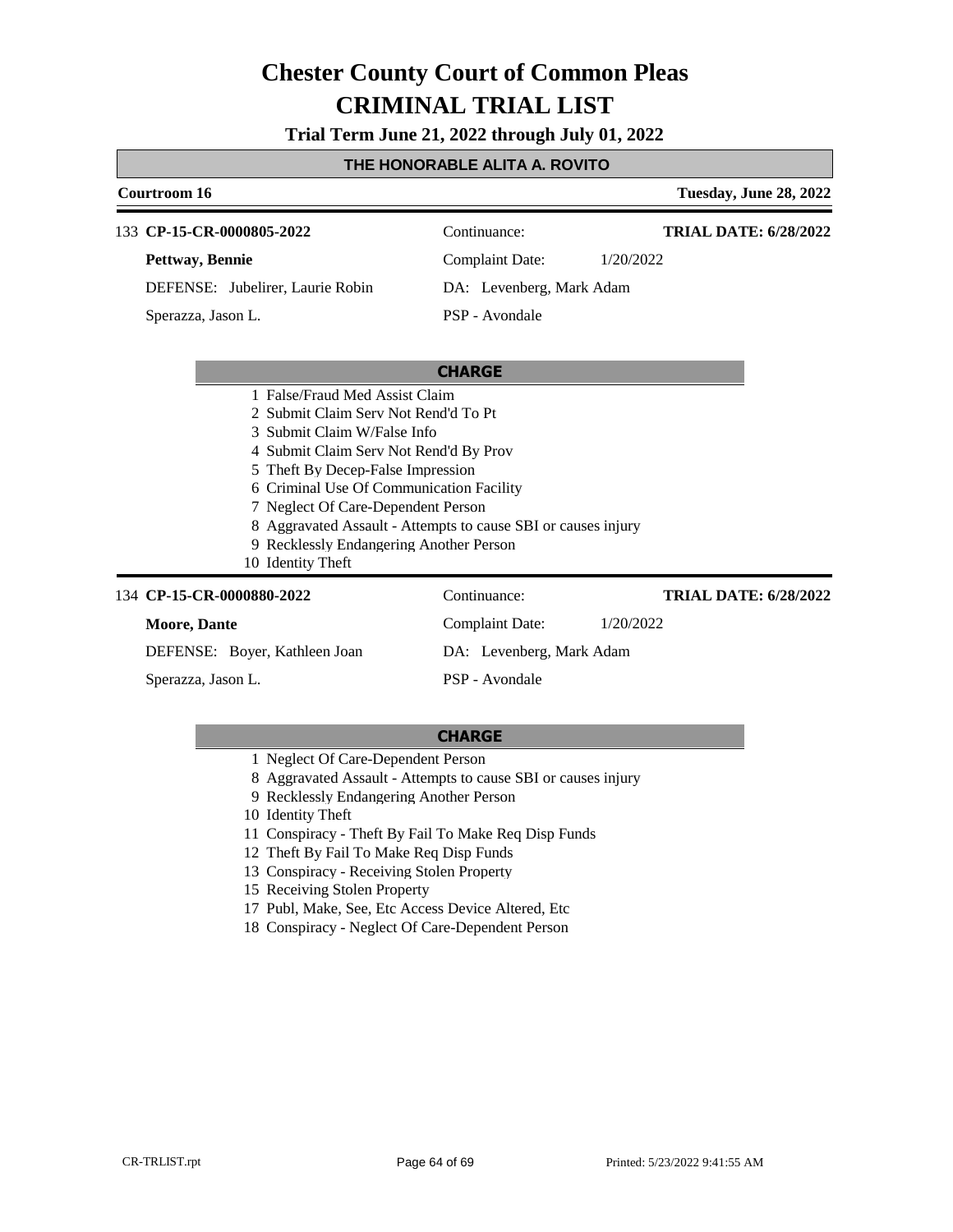**Trial Term June 21, 2022 through July 01, 2022**

#### **THE HONORABLE ALITA A. ROVITO**

### **Courtroom 16 Tuesday, June 28, 2022 CHARGE** 135 **CP-15-CR-0000762-2022** Continuance: **Fairfield, Matthew Ryan** DEFENSE: Harmelin, Laurence Complaint Date: 1/25/2022 DA: Buckman, William Frederick E Pikeland Twp Police Dept **TRIAL DATE: 6/28/2022** Paris, Matthew J. 1 DUI: Highest Rte of Alc (BAC .16+) 1st Off 2 Disregard Traffic Lane (Single) 3 Careless Driving 4 DUI: Gen Imp/Inc of Driving Safely - 1st Off **CHARGE** 136 **CP-15-CR-0001284-2022** Continuance: **Grant, Daiman** DEFENSE: Complaint Date: 1/27/2022 DA: Roberts, Justin Paul Easttown Twp Police Dept **TRIAL DATE: 6/28/2022** Boyd, Brian R. Jr. 1 Conspiracy - Manufacture, Delivery, or Possession With Int 2 Conspiracy - Int Poss Contr Subst By Per Not Reg 3 Conspiracy - Use/Poss Of Drug Paraph 4 Conspiracy - Use/Poss Of Drug Paraph 5 Oper Veh W/O Req'd Financ Resp 6 Operat Veh W/O Valid Inspect 7 Emission Inspection Required 8 Oper/Perm Op W/Unsafe Eqmt/ 136 **CP-15-CR-0001285-2022** Continuance: **Williams, Jellisa Shanic** DEFENSE: Complaint Date: 1/27/2022 DA: Chester County District Attorney Easttown Twp Police Dept **TRIAL DATE: 6/28/2022** Boyd, Brian R. Jr.

#### **CHARGE**

1 Conspiracy - Manufacture, Delivery, or Possession With Int

- 2 Conspiracy Use/Poss Of Drug Paraph
- 3 Conspiracy Use/Poss Of Drug Paraph
- 4 Conspiracy Int Poss Contr Subst By Per Not Reg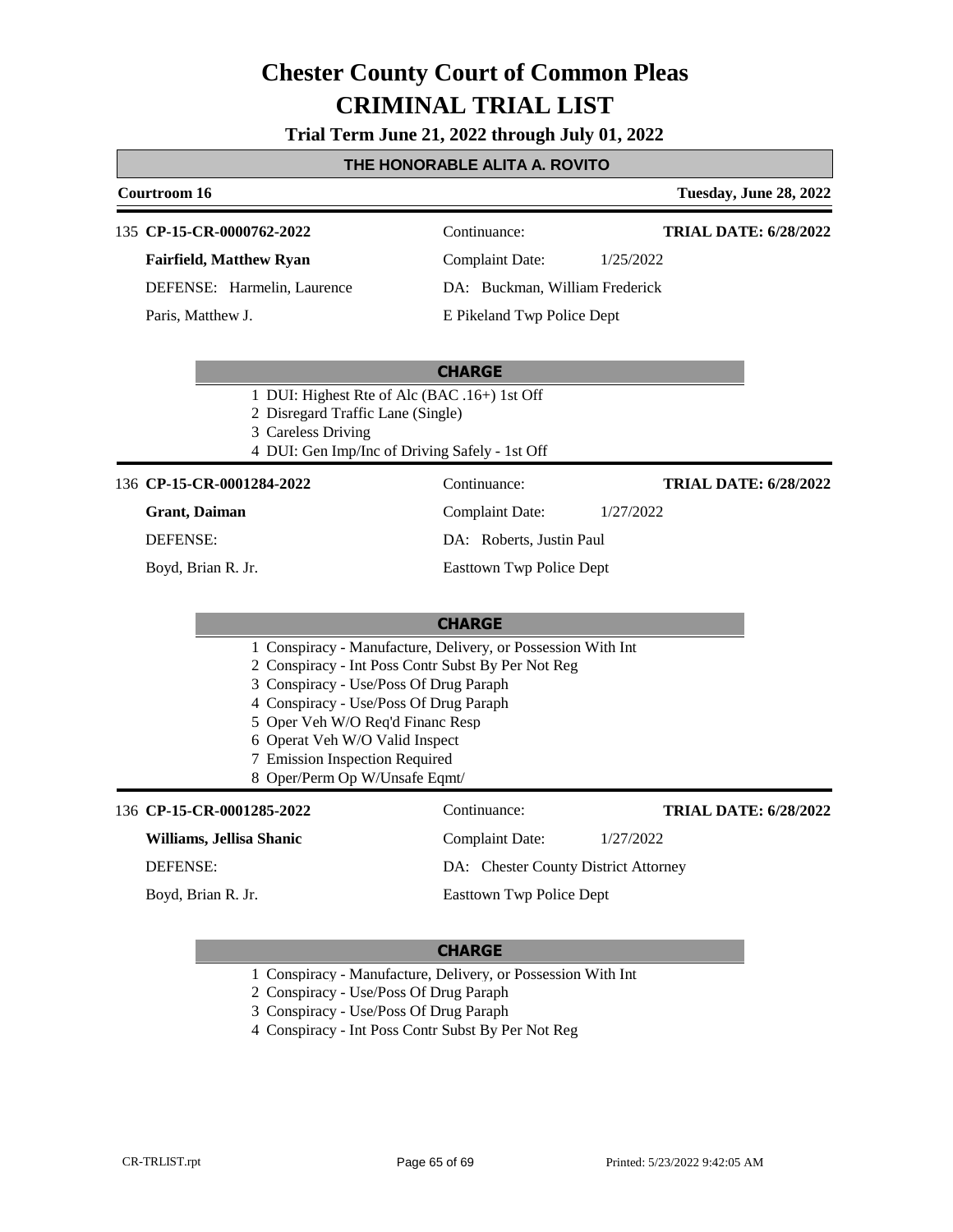#### **Trial Term June 21, 2022 through July 01, 2022**

#### **THE HONORABLE ALITA A. ROVITO**

### **Courtroom 16 Tuesday, June 28, 2022 CHARGE** 137 **CP-15-CR-0000891-2022** Continuance: **Sandoval, Fernando** DEFENSE: Miller, Francis Connor Complaint Date: 1/28/2022 DA: Abatemarco, Christine C. PSP - Avondale **TRIAL DATE: 6/28/2022** Gassenmeyer, Tara E. 1 Simple Assault 2 Simple Assault

- 3 Harassment Subject Other to Physical Contact
- 4 Harassment Subject Other to Physical Contact

#### 138 **CP-15-CR-0001169-2022** Continuance:

#### **Moore, Dylan**

DEFENSE: Kelly, Evan J.

Kemmerle, Timothy M.

**TRIAL DATE: 6/28/2022**

**TRIAL DATE: 6/28/2022**

Complaint Date: 1/31/2022 DA: Troutman, Madeline Casey

Complaint Date: 2/4/2022 DA: Chester County District Attorney

#### Coatesville City Police Dept

#### **CHARGE**

- 1 Criminal Attempt Burglary Overnight Accommodations;
- 2 Harassment Comm. Lewd, Threatening, Etc. Language
- 3 Terroristic Threats W/ Int To Terrorize Another
- 4 Criminal Attempt Crim Tres-Enter Structure
- 5 Poss Instrument Of Crime W/Int
- 6 Loitering And Prowling At Night Time

#### **CP-15-CR-0001245-2022** 139 Continuance:

#### **Carr, Nina Rebecca**

DEFENSE: Mehok, Kristine C.

Waters, Ryan N.

# PSP - Avondale

- 1 Oper Veh W/O Req'd Financ Resp
- 2 DUI: Controlled Substance Impaired Ability 1st Offense
- 3 Int Poss Contr Subst By Per Not Reg
- 4 Possess Small Amt/Distribute, Not Sell
- 5 Use/Poss Of Drug Paraph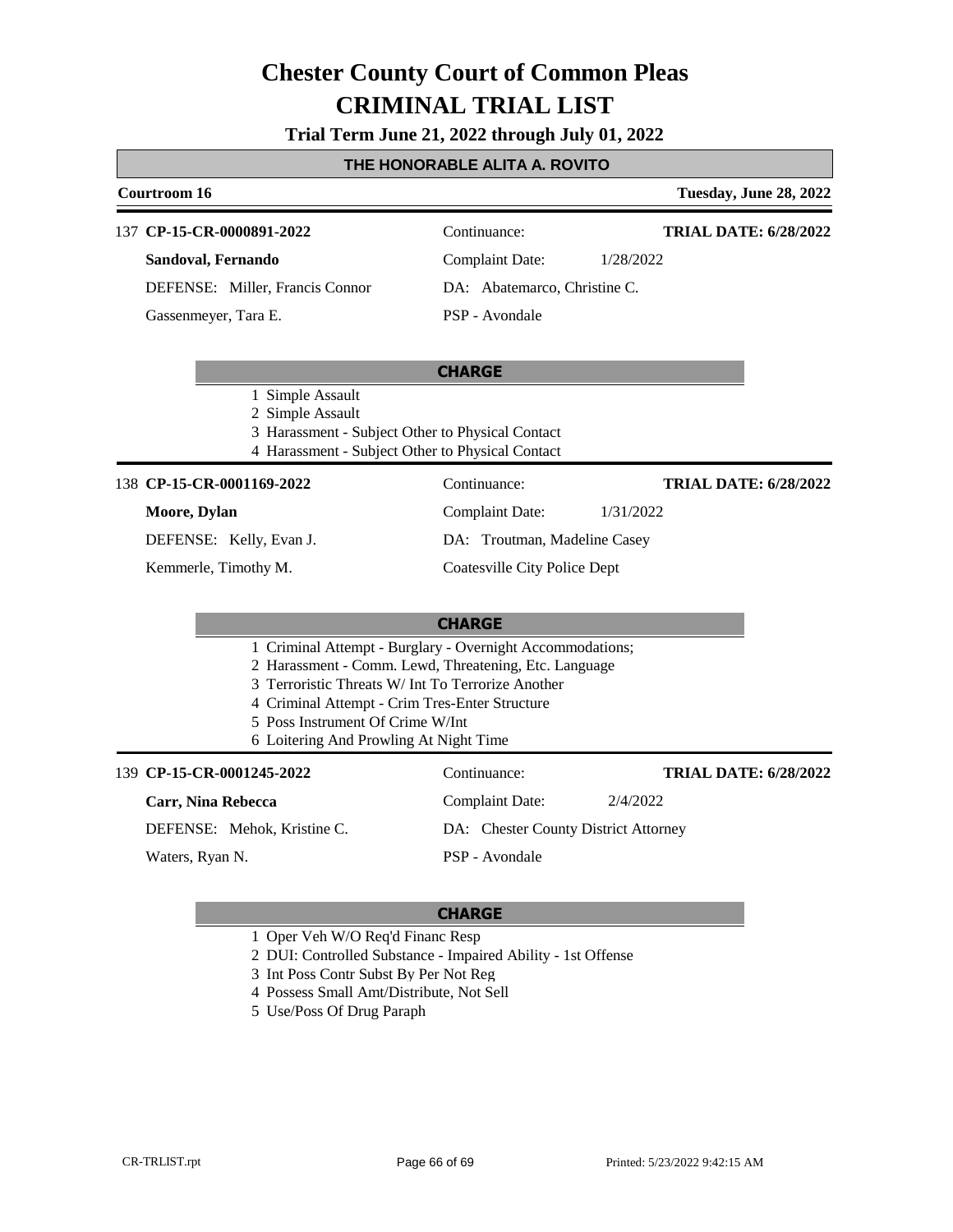# **CRIMINAL TRIAL LIST Chester County Court of Common Pleas**

**Trial Term June 21, 2022 through July 01, 2022**

### **THE HONORABLE ALITA A. ROVITO**

### **Courtroom 16 Tuesday, June 28, 2022 CHARGE CP-15-CR-0000989-2022** 140 Continuance: **Carriker, Nasir Dayshawn** DEFENSE: Kelly, Evan J. Complaint Date: 2/9/2022 DA: Thurstlic O'Neill, Michelle Lynn Caln Twp Police Dept **TRIAL DATE: 6/28/2022** Cabry, Michael J. IV 1 Firearms Not To Be Carried W/O License 2 Manufacture, Delivery, or Possession With Intent to Manufa 3 Poss Of Marijuana 4 Poss Of Marijuana 5 Use/Poss Of Drug Paraph 141 **CP-15-CR-0000901-2022** Continuance: **Lemus-Camacho, Nallely** DEFENSE: Complaint Date: 2/11/2022 DA: Chester County District Attorney W Chester Boro Police Dept **TRIAL DATE: 6/28/2022** Ensor, James M.

**CHARGE** DUI: Gen Imp/Inc of Driving Safely - 1st Off DUI: Highest Rte of Alc (BAC .16+) 1st Off Fail To Keep Right Disregard Traffic Lane (Single) Careless Driving Reckless Driving

#### **CP-15-CR-0000741-2022** 142 Continuance: **Clouden, Naseem Rashidi** DEFENSE: Verduci, Nellie Complaint Date: 2/14/2022 DA: Troutman, Madeline Casey W Goshen Twp Police Dept **TRIAL DATE: 6/28/2022** Reilly, Timothy F.

#### **CHARGE**

- 1 Burglary Overnight Accommodations; Person Present
- 2 Crim Tres-Break Into Structure
- 3 Receiving Stolen Property
- 4 Theft By Unlaw Taking-Movable Prop
- 5 Criminal Mischief Damage Property
- 6 Criminal Mischief Damage Property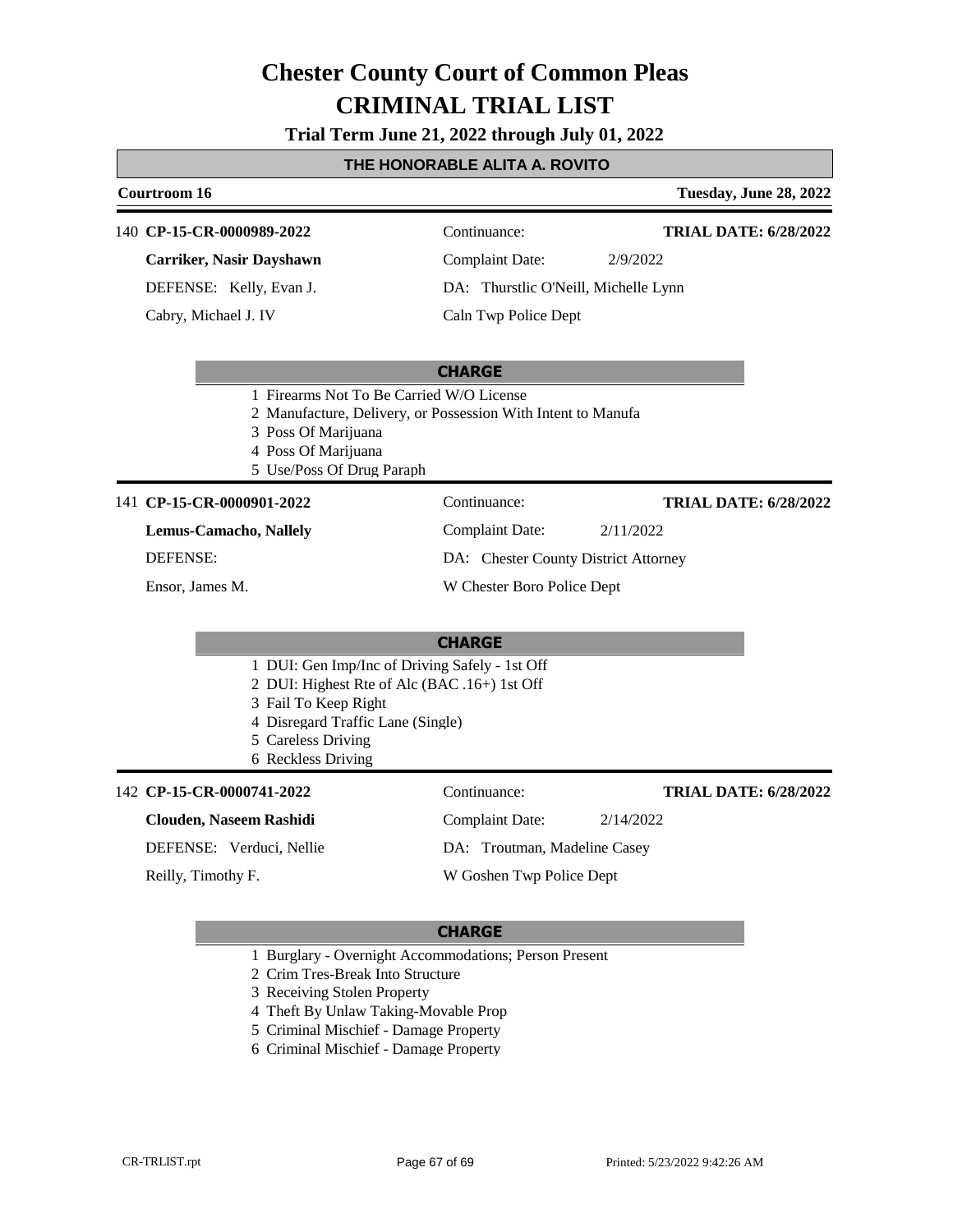# **CRIMINAL TRIAL LIST Chester County Court of Common Pleas**

**Trial Term June 21, 2022 through July 01, 2022**

## **THE HONORABLE ALITA A. ROVITO**

| Courtroom 16                                                                                                                                                                                                                                                                                                                      |                              | Tuesday, June 28, 2022       |
|-----------------------------------------------------------------------------------------------------------------------------------------------------------------------------------------------------------------------------------------------------------------------------------------------------------------------------------|------------------------------|------------------------------|
| 143 CP-15-CR-0000773-2022                                                                                                                                                                                                                                                                                                         | Continuance:                 | <b>TRIAL DATE: 6/28/2022</b> |
| Butler, Michael L. Sr.                                                                                                                                                                                                                                                                                                            | <b>Complaint Date:</b>       | 2/16/2022                    |
| DEFENSE: Copeland, Meredith Daniels                                                                                                                                                                                                                                                                                               | DA: Roberts, Justin Paul     |                              |
| Donkin, Ryan N.                                                                                                                                                                                                                                                                                                                   | W Chester Boro Police Dept   |                              |
|                                                                                                                                                                                                                                                                                                                                   | <b>CHARGE</b>                |                              |
| 2 Strangulation - Applying Pressure to Throat or Neck<br>3 Simple Assault<br>4 Terroristic Threats W/ Int To Terrorize Another<br>5 Unlawful Restraint/ Involuntary Servitude<br>6 False Imprisonment<br>7 Recklessly Endangering Another Person<br>8 Possession Of Weapon<br>9 Kidnap To Inflict Inj/Terror<br>10 Simple Assault |                              |                              |
| 144 CP-15-CR-0000818-2022                                                                                                                                                                                                                                                                                                         | Continuance:                 | <b>TRIAL DATE: 6/28/2022</b> |
| Julian, Rebecca Lee                                                                                                                                                                                                                                                                                                               | <b>Complaint Date:</b>       | 2/16/2022                    |
| DEFENSE: Verduci, Nellie                                                                                                                                                                                                                                                                                                          | DA: Troutman, Madeline Casey |                              |
| Young, Zachary L.                                                                                                                                                                                                                                                                                                                 | PSP - Avondale               |                              |
| 1 Retail Theft-Take Mdse<br>2 Use/Poss Of Drug Paraph                                                                                                                                                                                                                                                                             | <b>CHARGE</b>                |                              |
| 145 CP-15-CR-0001234-2022                                                                                                                                                                                                                                                                                                         | Continuance:                 | <b>TRIAL DATE: 6/28/2022</b> |
| Vargas, Carlos                                                                                                                                                                                                                                                                                                                    | <b>Complaint Date:</b>       | 2/16/2022                    |
| DEFENSE:                                                                                                                                                                                                                                                                                                                          | DA: Troutman, Madeline Casey |                              |
| Graham. Sean R.                                                                                                                                                                                                                                                                                                                   | W Goshen Twp Police Dept     |                              |

### **CHARGE**

1 Def Tres Actual Communication To